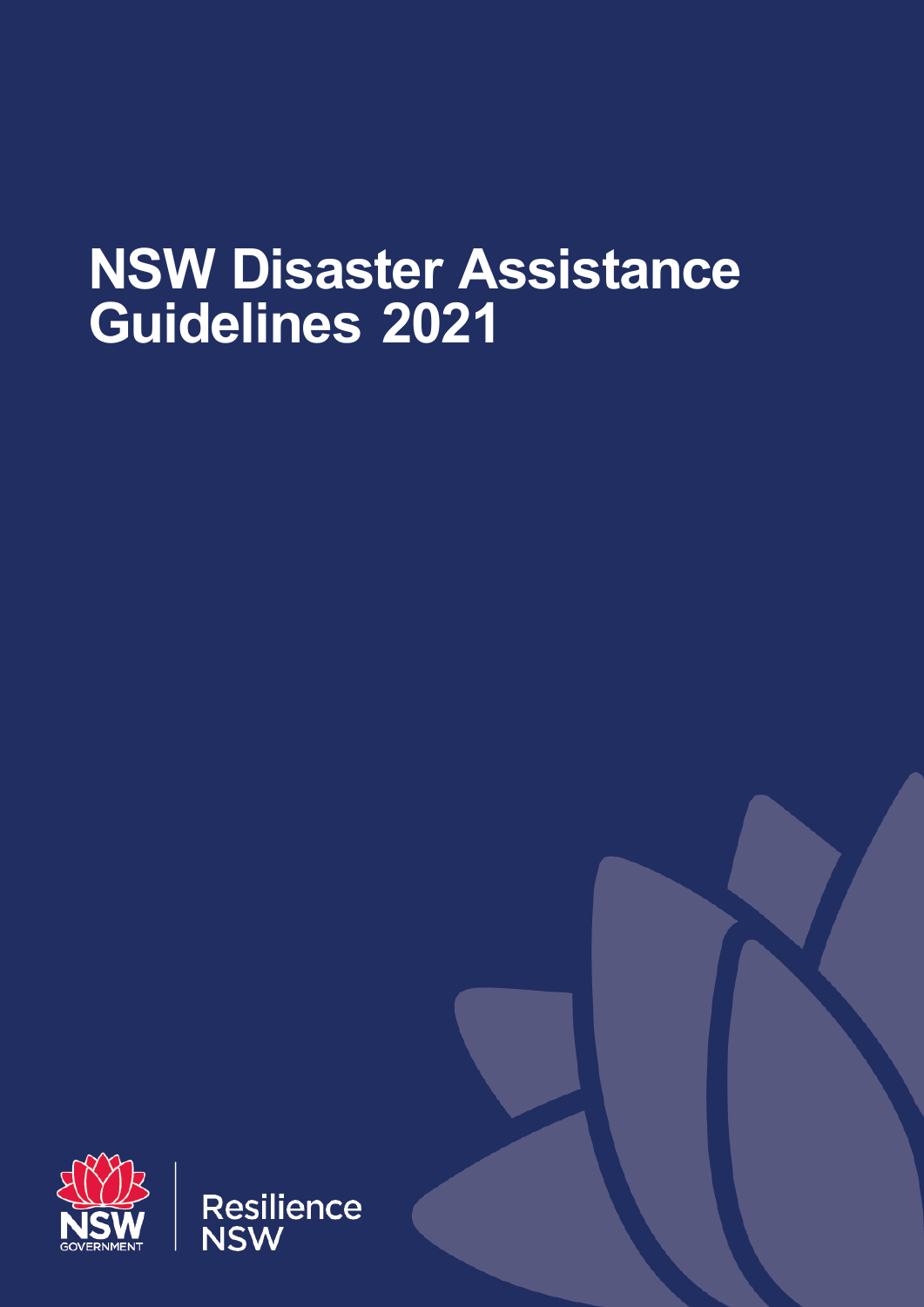# **Contents**

|                                   |                            | <b>Document Manager</b>                                                                                              | 4              |  |  |
|-----------------------------------|----------------------------|----------------------------------------------------------------------------------------------------------------------|----------------|--|--|
| <b>Authorisation</b>              |                            |                                                                                                                      |                |  |  |
|                                   |                            |                                                                                                                      |                |  |  |
|                                   | <b>Currency of Version</b> |                                                                                                                      |                |  |  |
|                                   | <b>Introduction</b>        |                                                                                                                      |                |  |  |
|                                   | <b>Principles</b>          |                                                                                                                      |                |  |  |
| <b>Availability of Assistance</b> |                            |                                                                                                                      |                |  |  |
| <b>Natural Disasters</b>          |                            |                                                                                                                      |                |  |  |
|                                   |                            | <b>Agricultural Natural Disasters Declarations</b>                                                                   | $\overline{7}$ |  |  |
|                                   |                            | <b>Document Structure</b>                                                                                            | 8              |  |  |
|                                   |                            | <b>Part A - Assistance to Households and Individuals</b>                                                             | 9              |  |  |
|                                   | A.1                        | Immediate Assistance                                                                                                 | 10             |  |  |
|                                   | A.2                        | <b>Emergency Evacuation of Individuals and Companion Animals</b>                                                     | 12             |  |  |
|                                   | A.3                        | Care and Safe Keeping of Animals                                                                                     | 15             |  |  |
|                                   | A.4                        | Transport Services to Help Individuals and Communities                                                               | 17             |  |  |
|                                   | A.5                        | Maintenance of Tarpaulins                                                                                            | 19             |  |  |
|                                   | A.6                        | Stamp Duty Relief for Replacement of Motor Vehicles                                                                  | 21             |  |  |
|                                   | A.7                        | <b>Grants for Essential Household Contents</b>                                                                       | 23             |  |  |
|                                   | A.8                        | <b>Grants for Essential Structural Repairs to Homes</b>                                                              | 26             |  |  |
|                                   | A.9                        | Grants for Essential Access Ways on Private Property                                                                 | 29             |  |  |
|                                   | A.10                       | Clean-up and Removal of Damaged Household Contents and Debris from<br>Residential Property for the Elderly or Infirm | 32             |  |  |
|                                   | A.11                       | Clean-up of Green Waste and General Debris from Residential Property for<br><b>Public Health and Safety</b>          | 34             |  |  |
|                                   |                            | A.12 Clean-up and Removal of Asbestos Containing Material from Residential<br>Property for Public Health and Safety  | 36             |  |  |
|                                   |                            | A.13 Recovery Centres                                                                                                | 40             |  |  |
|                                   | A.14<br>Households         | Funding to Establish and Operate a Support Service to Assist Disaster Affected                                       | 42             |  |  |
|                                   |                            | A.15 Community Recovery Officers                                                                                     | 46             |  |  |
|                                   | A.16                       | Replacement of rural potable water used for firefighting                                                             | 50             |  |  |
|                                   | A.17                       | Clean-up and refilling of residential potable water systems contaminated by fire<br>retardant chemicals              | 53             |  |  |
|                                   |                            | <b>Part B - Assistance to Local Councils</b>                                                                         | 55             |  |  |
|                                   | B.1                        | <b>Emergency Works</b>                                                                                               | 56             |  |  |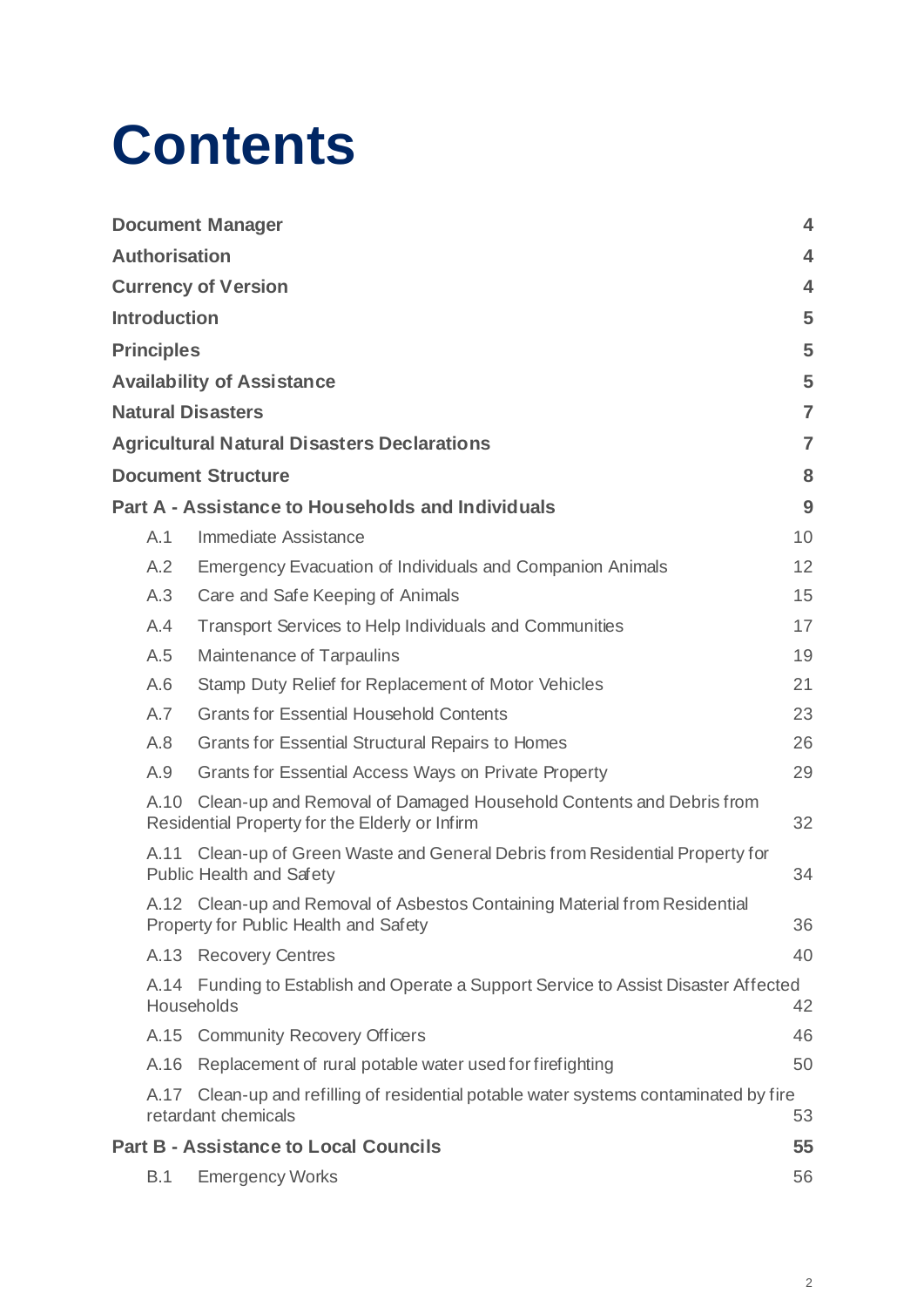|                                                            | B.2                                                                                           | <b>Immediate Reconstruction Works</b>                                              | 64  |  |
|------------------------------------------------------------|-----------------------------------------------------------------------------------------------|------------------------------------------------------------------------------------|-----|--|
|                                                            | B.3                                                                                           | <b>Essential Public Asset Reconstruction Works</b>                                 | 73  |  |
|                                                            | B.4                                                                                           | Disaster Mitigation Funding under the Disaster Recovery Funding Arrangements<br>83 |     |  |
|                                                            | <b>B.5</b>                                                                                    | Waste Levy                                                                         | 88  |  |
| <b>Part C - Assistance to Not for Profit Organisations</b> |                                                                                               |                                                                                    |     |  |
|                                                            | C.1                                                                                           | Assistance for Sporting and Recreation Clubs                                       | 91  |  |
|                                                            | C.2                                                                                           | Loans to Not-for-Profit Organisations                                              | 94  |  |
|                                                            | C.3                                                                                           | Funding to Support Large-Scale, Out-Of-Area Volunteer Groups                       | 97  |  |
|                                                            | C.4                                                                                           | <b>Community Recovery Funds</b>                                                    | 100 |  |
| 103<br><b>Part D - Assistance to Primary Producers</b>     |                                                                                               |                                                                                    |     |  |
|                                                            | D.1                                                                                           | <b>Emergency Fodder Relief</b>                                                     | 104 |  |
|                                                            | D.2                                                                                           | Aerial Support to Livestock and Companion Animals                                  | 106 |  |
|                                                            | D.3<br>Subsidies for Primary Producers for Transport of Livestock and Fodder and<br>Water 108 |                                                                                    |     |  |
|                                                            | D.4                                                                                           | Subsidies for Transport of Donated Fodder                                          | 110 |  |
|                                                            | D.5                                                                                           | Humane Care of Animals                                                             | 112 |  |
|                                                            | D.6                                                                                           | Removal and Disposal of Animal Carcasses                                           | 114 |  |
|                                                            | D.7<br>Grounds                                                                                | Replacement of Water on Animal Welfare and Intensive Plant Production              | 116 |  |
|                                                            | D.8                                                                                           | Loans to Primary Producers                                                         | 118 |  |
|                                                            | D.9                                                                                           | <b>Recovery Grants for Primary Producers</b>                                       | 121 |  |
| <b>Part E - Assistance to Small Business</b><br>124        |                                                                                               |                                                                                    |     |  |
|                                                            | E.1                                                                                           | <b>Loans to Small Businesses</b>                                                   | 125 |  |
|                                                            | E.2                                                                                           | Recovery Grants for Small Businesses and non-profit organisations                  | 128 |  |
| Appendix 1 – The Disaster Recovery Funding Arrangements    |                                                                                               |                                                                                    |     |  |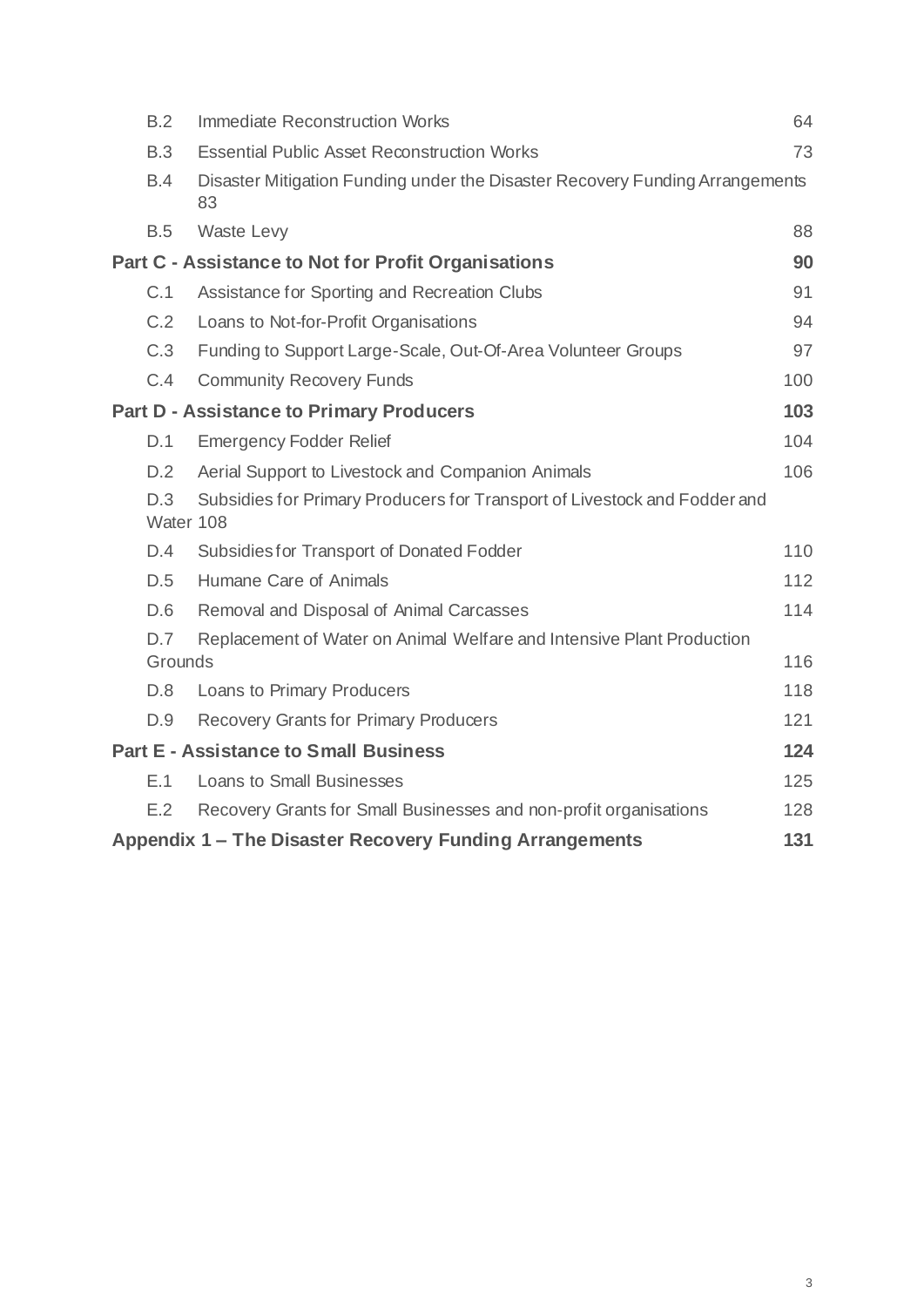# **Document Manager**

Resilience NSW

# **Authorisation**

The *NSW Disaster Assistance Guidelines* are authorised by the Minister for Police and Emergency Services who has responsibility for ensuring that adequate measures are taken by government agencies to assist recovery from emergencies.

# **Currency of Version**

The information contained in the *NSW Disaster Assistance Guidelines* is subject to change. Readers are advised to ensure that they have the most recent edition by checking the Resilience NSW website at [www.nsw.gov.au/resilience](http://www.nsw.gov.au/resilience)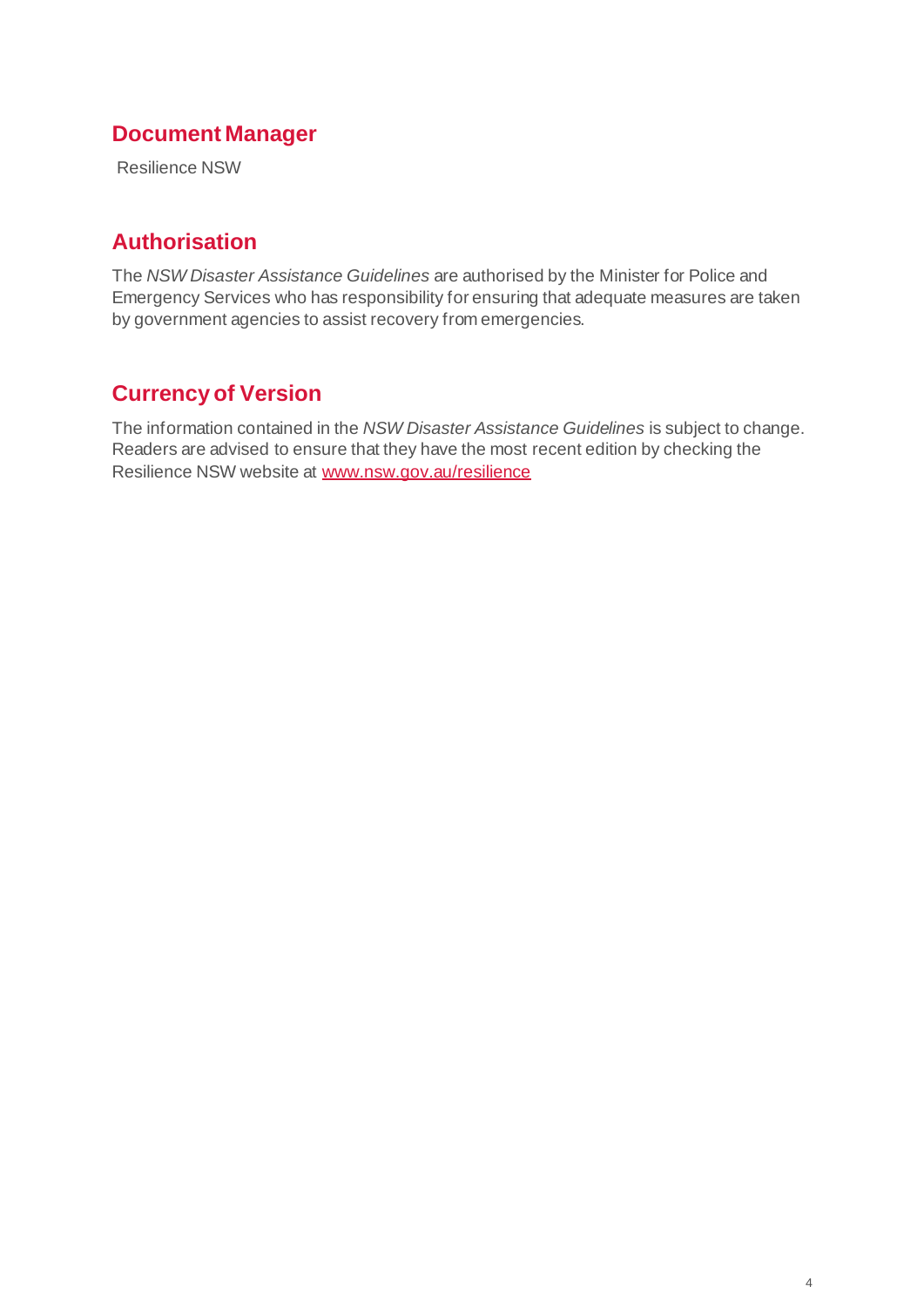# **Introduction**

- 1. The NSW Government is responsible for ensuring that adequate measures are taken by its agencies to prevent, prepare for, respond to and assist recovery from natural disasters and other emergencies.
- 2. To support relief and recovery from disasters and emergencies, the NSW Government provides a diverse range of financial and non-financial assistance measures through the NSW Disaster Assistance Arrangements ('the Arrangements'). These include assistance for individuals and households, local government, non-profit organisations, primary producers and small businesses.
- 3. The *NSW Disaster Assistance Guidelines* describe the Arrangements. The purpose of the Guidelines is to inform the community, business, government, emergency services, councils, functional areas and those working in disaster recovery of the assistance available.
- 4. These Guidelines support the NSW Recovery Plan and assist the development and implementation of a planned recovery following a natural disaster or other emergency.
- 5. The Australian Government's *Disaster Recovery Funding Arrangements* (DRFA) provide a mechanism for the Australian Government to assist States and Territories in meeting the costs of disaster relief and recovery. The DRFA provides partial reimbursement of actual State expenditure under some circumstances. Further information about the DRFA is contained in Appendix 1 of these Guidelines.
- 6. The NSW Disaster Assistance Arrangements described in these Guidelines are consistent with the DRFA.

# **Principles**

- 7. The broad principle behind the disaster assistance measures is to provide relief to individuals and communities, essential public asset restoration, and assistance to primary producers, small business, voluntary not-for-profit organisations and sporting clubs.
- 8. The measures are designed to help meet the immediate needs of safety, sustenance and shelter and the longer-term recovery.
- 9. Disaster assistance should complement and provide incentive, wherever possible, to promote the principle of resilience.
- 10. Assistance is not to supplant or operate as a disincentive for self-help, by way of commercial insurance arrangements and/or other appropriate strategies for disaster mitigation.
- 11. Assistance is not provided as compensation for commercial damage or revenue loss (whether for private or public sector operations).
- 12. Assistance is not provided with intention of exempting emergency response and recovery activities from regulatory compliance requirements.

# **Availability of Assistance**

13. The *NSW Disaster Assistance Guidelines* describe a range of financial and nonfinancial assistance measures that are administered by a variety of NSW Government agencies. These agencies include: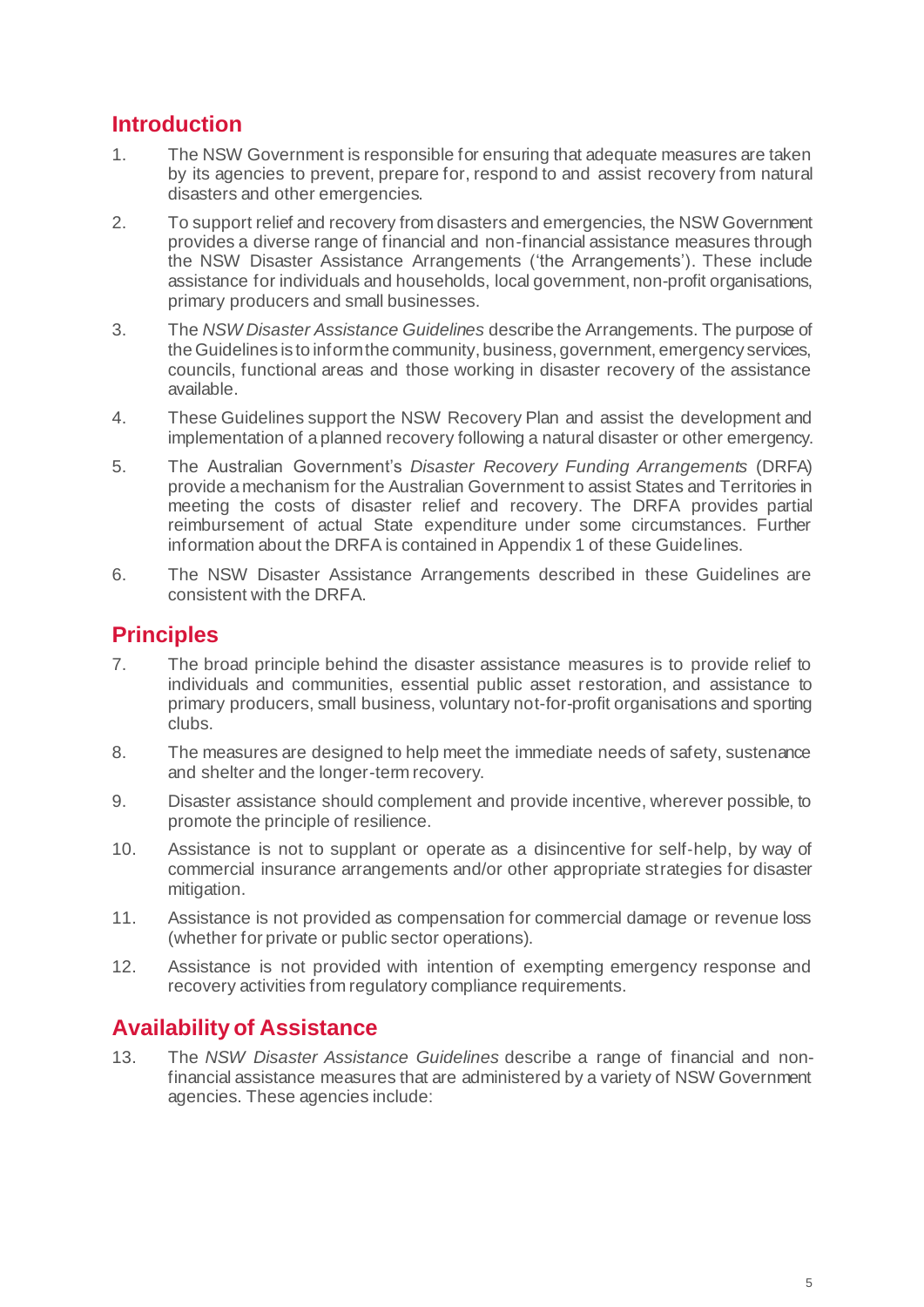- Resilience NSW
- Department of Communities and Justice
- Transport for NSW
- Public Works Advisory
- **NSW Rural Assistance Authority**
- NSW Department of Primary Industries
- **NSW Treasury**
- Department of Regional NSW
- NSW Environment Protection Authority
- 14. Each measure is subject to its own set of eligibility criteria and may only become available when a specific eligible event occurs. Further information about eligibility criteria and eligible events for each assistance measure is shown in the guideline for each assistance measure.
- 15. The majority of measures in the *NSW Disaster Assistance Guidelines* are only available upon the declaration of a Natural Disaster by the NSW Government. Further information about Natural Disaster Declarations is provided below.
- 16. A number of measures may also become available upon the declaration of an Agricultural Natural Disaster by the NSW Government. Further information about Agricultural Natural Disaster Declarations is also provided below.
- 17. Where applicable, any assistance that is available to local councils under these guidelines is also available to the following organisations, subject to the same eligibility criteria as for local councils, as far as practicable:
	- 1. Local Aboriginal Land Councils established under the Aboriginal Land Rights Act 1983
	- 2. County Councils established under the Local Government Act 1993
	- 3. Private Water Trusts operating under the Water Management Act 2000
	- 4. Statutory organisations responsible for Essential Public Assets in the Unincorporated Area of NSW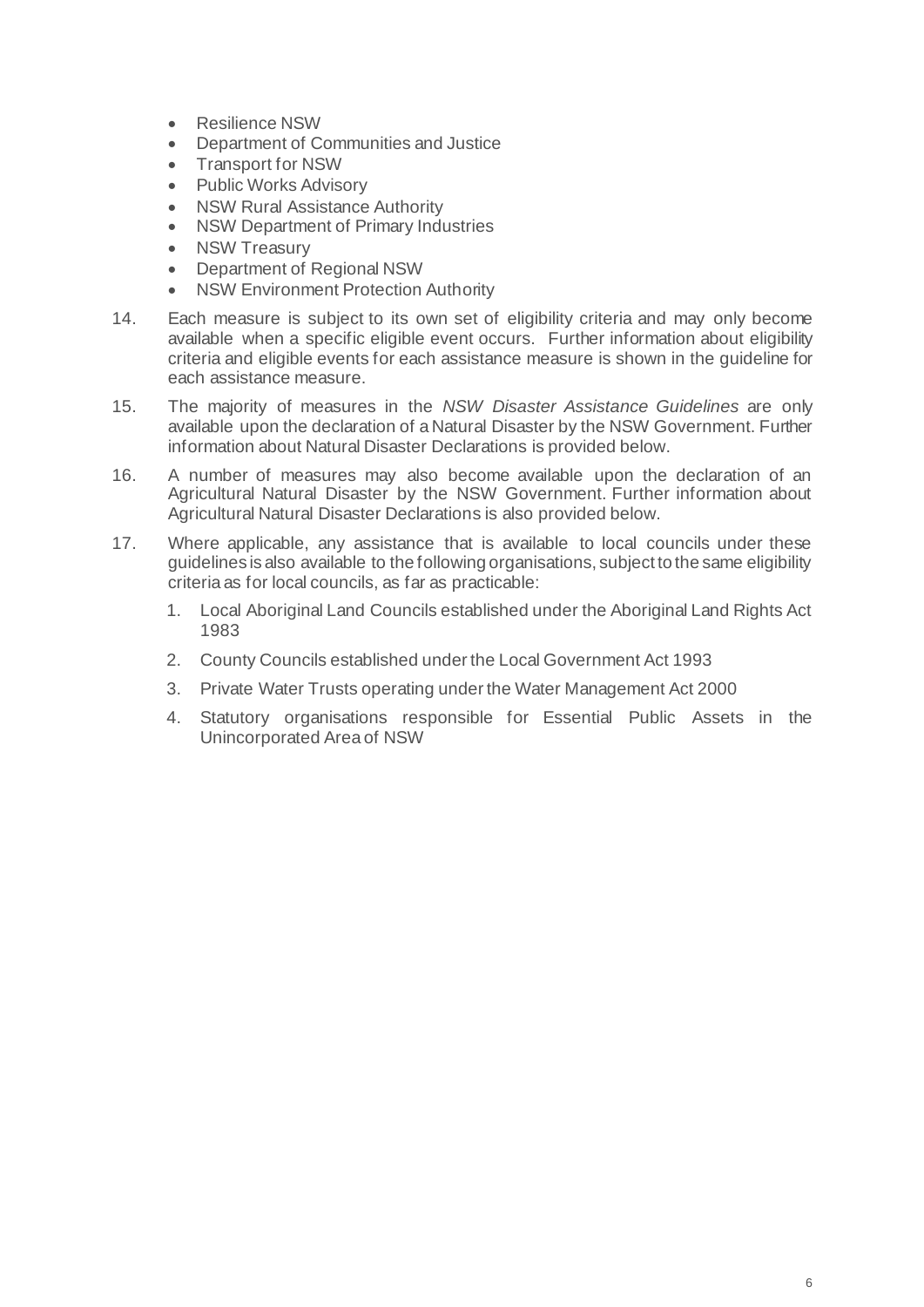# **Natural Disasters**

18. A Natural Disaster is defined in the DRFA as:

*'One or a combination of the following rapid onset events:*

- *bushfire*
- *earthquake*
- *flood*
- *storm*
- *cyclone*
- *storm surge*
- *landslide*
- *tsunami*
- *meteorite strike*
- *tornado'*
- 19. This definition is accepted by the NSW Government for the purposes of the NSW Disaster Assistance Arrangements.
- 20. Droughts, frosts, heatwaves and epidemics are not defined as Natural Disasters. Drought assistance may be provided to farmers, their families, rural communities and certain small businesses through a range of other government programs.
- 21. In NSW, the Minister for Emergency Services is responsible for Natural Disaster Declarations. A declaration is recommended to the Minister if an event meets both the definition of a Natural Disaster (as described above) and the requirements of an *eligible disaster,* as defined in the DRFA. To meet the definition of an *eligible disaster*, the following conditions must be met:
	- a) a coordinated multi-agency response was required, and
	- b) *state expenditure* (as defined by the DRFA) exceeds the *small disaster criterion* (currently \$240,000).
- 22. The small disaster criterion applies to the whole disaster event, whether it has occurred within one Local Government Area or over a number of Local Government Areas.
- 23. The Natural Disaster Declaration will specify the Local Government Areas impacted by the event.
- 24. Following a Natural Disaster Declaration, a range of standard assistance measures described in these Guidelines will become available to communities and individuals impacted by the event.
- 25. In some circumstances the Premier and Prime Minister may agree to activate additional assistance measures depending on the needs of the impacted community.
- 26. A list of current Natural Disaster Declarations and declarations from recent years is published on the Resilience NSW website at [www.nsw.gov.au/resilience](http://www.nsw.gov.au/resilience)

# **Agricultural Natural Disasters Declarations**

- 27. The Minister for Agriculture may also declare specific events such as storms, floods and bush fires as Agricultural Natural Disasters.
- 28. Agricultural Natural Disasters were introduced to fill a gap in assistance to primary producers who suffer damage to primary production or assets but are not eligible for other forms of disaster assistance because all the criteria for a conventional natural disaster declaration cannot be met.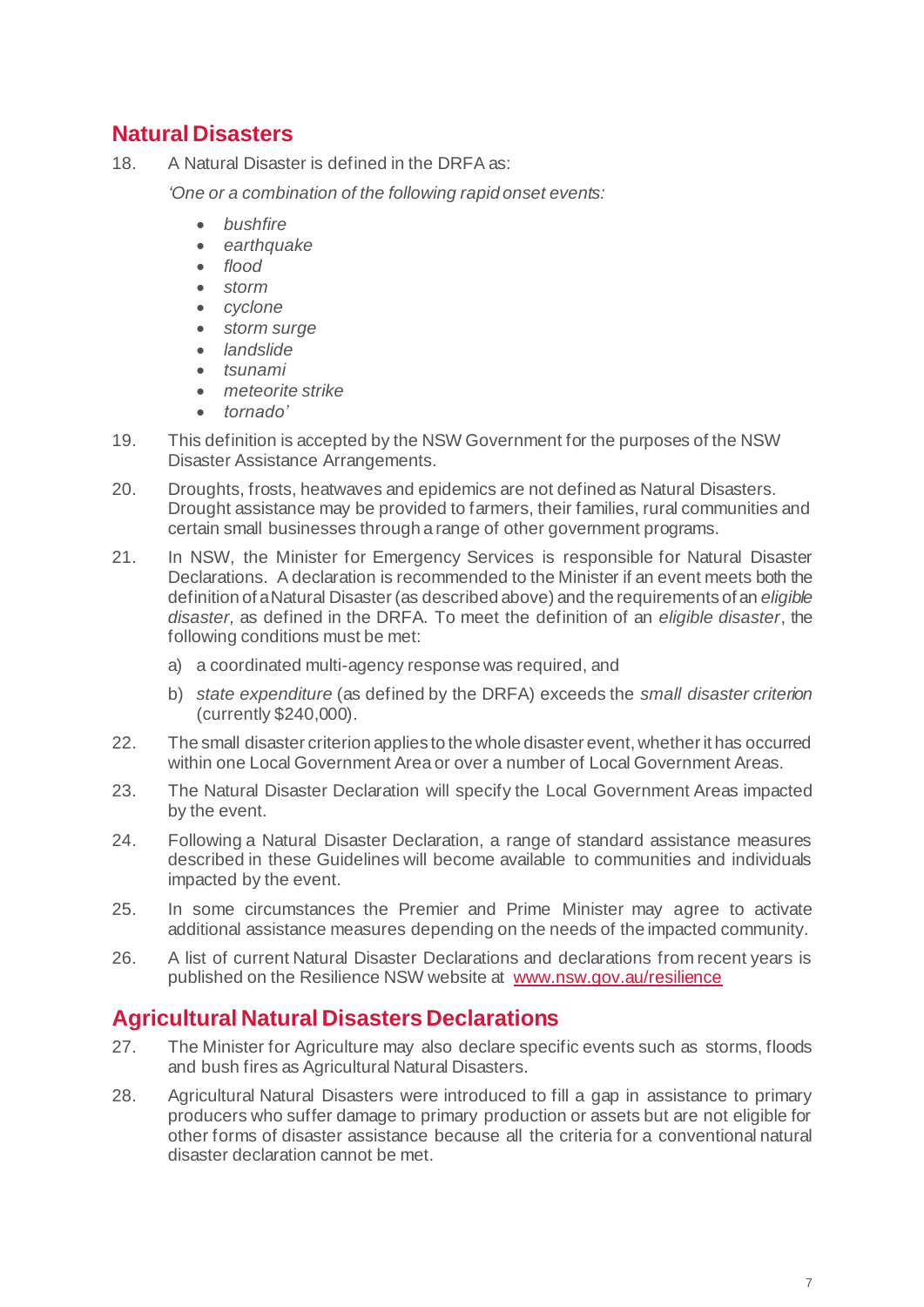- 29. The declaration of an Agricultural Natural Disaster enables primary producers to access transport subsidies and loans from the NSW Rural Assistance Authority (RAA). These loans and subsidies are the same as those available from RAA for Natural Disaster Declarations.
- 30. An Agricultural Natural Disaster may be declared by the Minister for Agriculture if the assessed value of damage to primary production assets (including stock, inventory, fencing and other plant and equipment) exceeds the small disaster criterion, which is currently set at \$240,000.
- 31. The Australian Government does not recognise Agricultural Natural Disasters as eligible events for providing NSW with reimbursements for actual expenditure under the DRFA.

# **Document Structure**

- 32. The *NSW Disaster Assistance Guidelines* contain an introduction to disaster assistance in NSW and detailed guidelines covering a range of the assistance measures.
- 33. The Guidelines are not intended to replace the range of policy documents developed by various NSW Government agencies for the administration of each assistance measure. Further information about each assistance measure can be obtained from the relevant Administering Agency.
- 34. The assistance measures have been presented in five parts and grouped according to the broad section of the community they are designed to assist. These parts are:

Part A – Assistance to Households and Individuals

Part B – Assistance to Local Councils and Statutory Organisations

Part C – Assistance to Not for Profit Organisations

Part D – Assistance to Primary Producers

Part E – Assistance to Small Business

35. The guidelines have been designed in a consistent format and can be read individually, with minimal need to cross-reference other sections.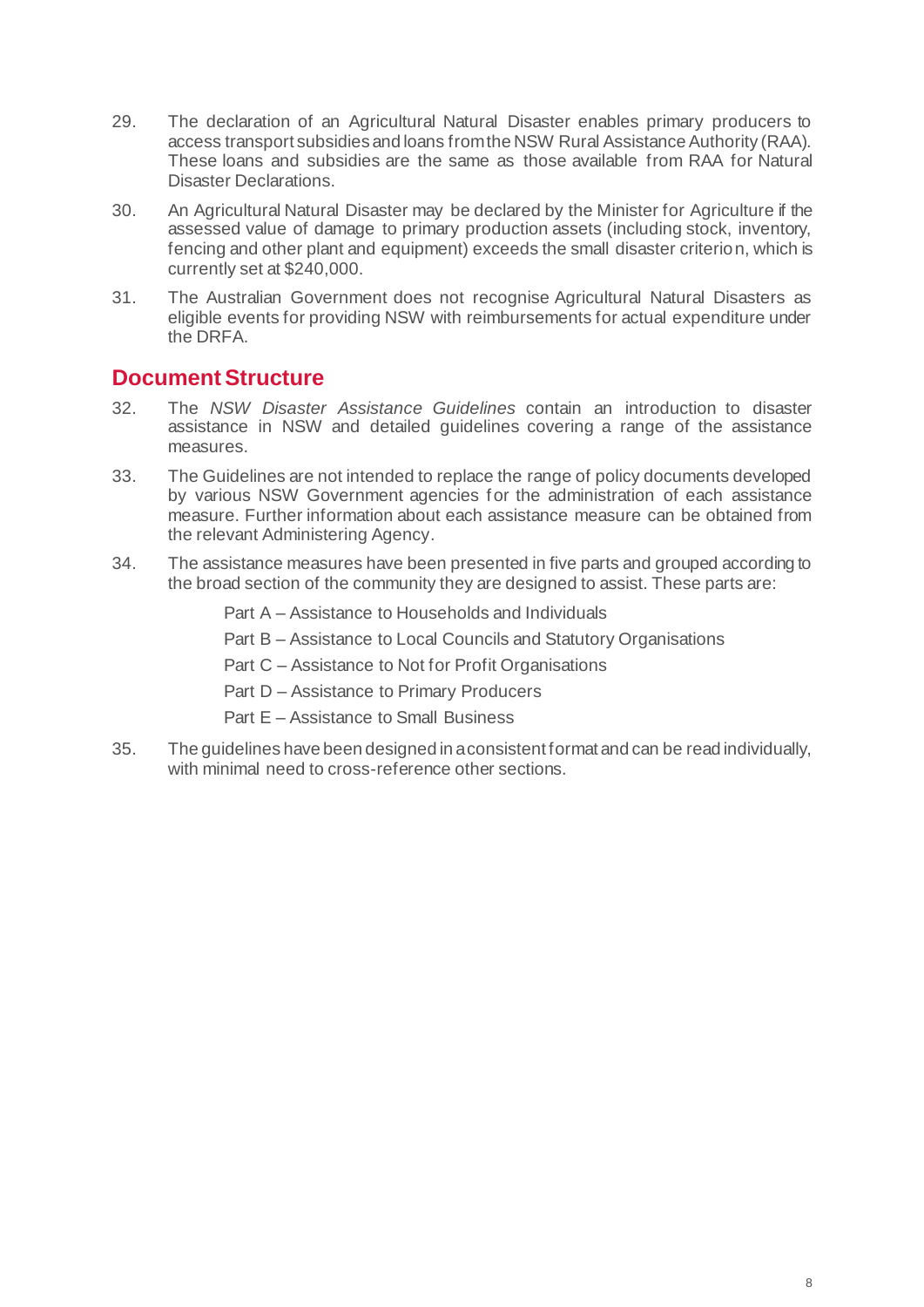**Part A - Assistance to Households and Individuals**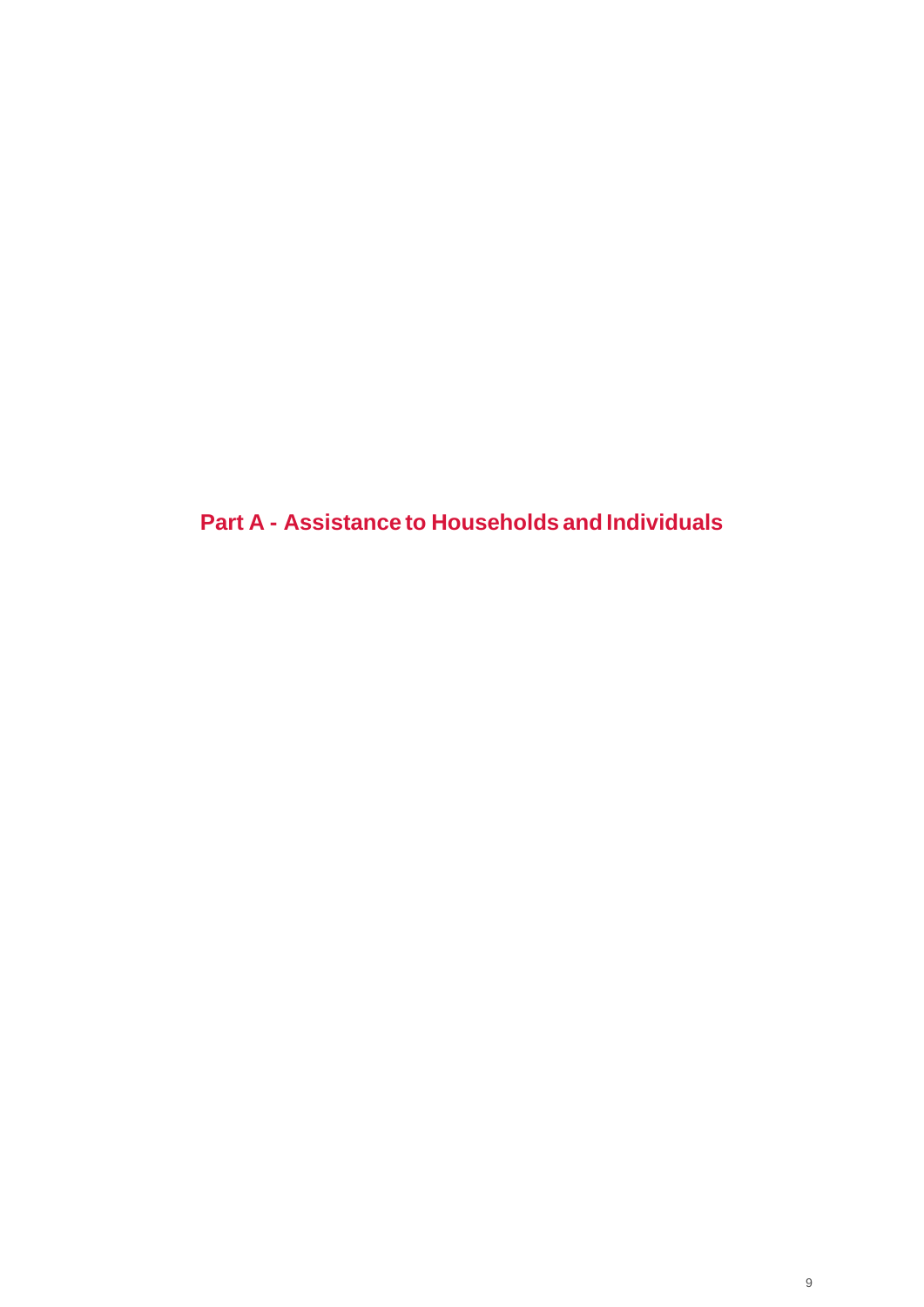# **A.1 Immediate Assistance**

# **Description**

Immediate assistance including food, clothing, personal items and emergency accommodation, may be provided to meet the essential emergency needs of people who are directly affected by a disaster. The assistance may be provided during and in the first days after a disaster.

# Eligible Events

This assistance measure may be provided in the event of any disaster or other emergency to individuals who are affected by the event and meet the eligibility criteria.

# Who is eligible

Individuals who are directly affected by a disaster and have no other means of meeting their immediate needs (such as evacuees who are unable to access their personal finances or arrange alternative forms of assistance).

# Eligibility Criteria

Eligibility is based on an assessment of an individual's immediate needs.

Applicants must demonstrate that they have been adversely affected by the disaster and have no means of meeting their immediate needs. Factors such as the severity of the impact, ability to organise safe alternative accommodation and access to support from friends or family are taken into account when assessing need.

Immediate assistance is not means tested.

# **Exclusions**

This assistance measure does not provide for goods and services that are not essential to ensuring a disaster-affected person's immediate safety and well-being.

# Amounts Available and Mode of Delivery

Assistance is provided through direct material aid, e.g. emergency accommodation, food hampers or small cash payments to purchase essential items. Immediate assistance is generally provided from evacuation centres, disaster welfare assistance points or recovery centres.

# Conditions of Assistance

Nil.

# Administering Agency

Immediate assistance is mostly administered at the local level by the Department of Communities and Justice in evacuation centres.

Resilience NSW has state level oversight of this assistance measure and can also administer immediate assistance when required via other methods.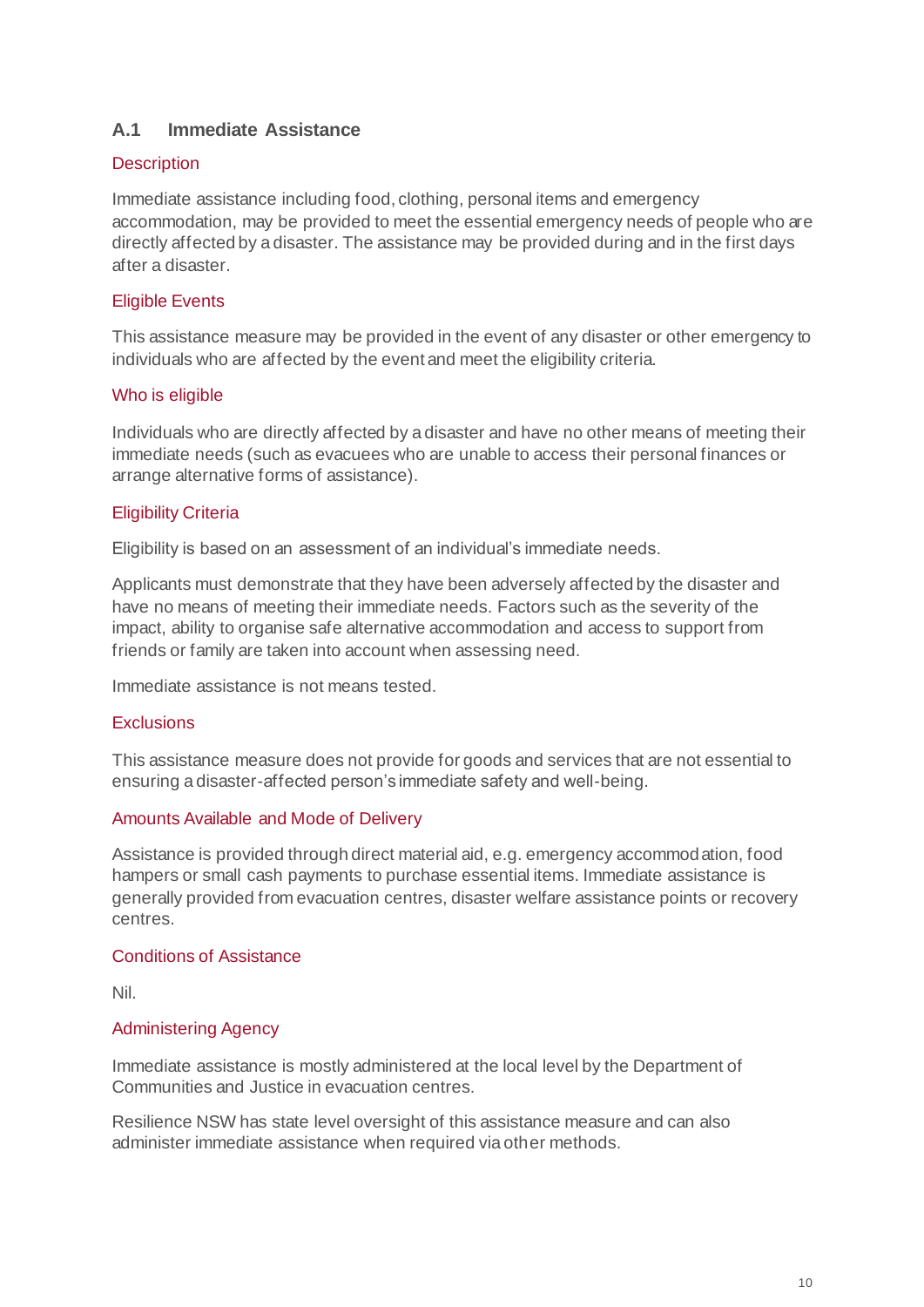# Claim Process

Assistance is provided to disaster-affected people as soon as practicable, based on an assessment of demonstrated essential needs.

# Period for Claiming

Immediate assistance is provided during or in the first days after a disaster.

# Appeals Process

This assistance measure is provided immediately based on an assessment of essential needs and is generally not subject to appeal.

However, any concerns about this assistance measure should be directed to Service NSW on: 13 77 88.

Concerns can also be submitted in writing to the Director, Disaster Welfare Services, Resilience NSW, GPO Box 5434, Sydney, NSW 2001.

# Related Assistance

Immediate assistance is often provided during an evacuation (see *A.2 Emergency Evacuation of Individuals and Companion Animals, A.3 Care and Safe Keeping of Companion Animals*).

A number of assistance measures may be provided to meet the immediate needs of animals (see *D.1 Emergency Livestock Fodder Relief, D.2 Aerial Support to Livestock, D.7 Replacement of Water on Animal Welfare and Intensive Plant Production Grounds*).

# Additional Comments

This assistance is designed to meet the immediate essential needs of people during or immediately after a disaster.

Assistance is provided directly to disaster-affected people to meet their immediate essential needs e.g. food, shelter and clothing.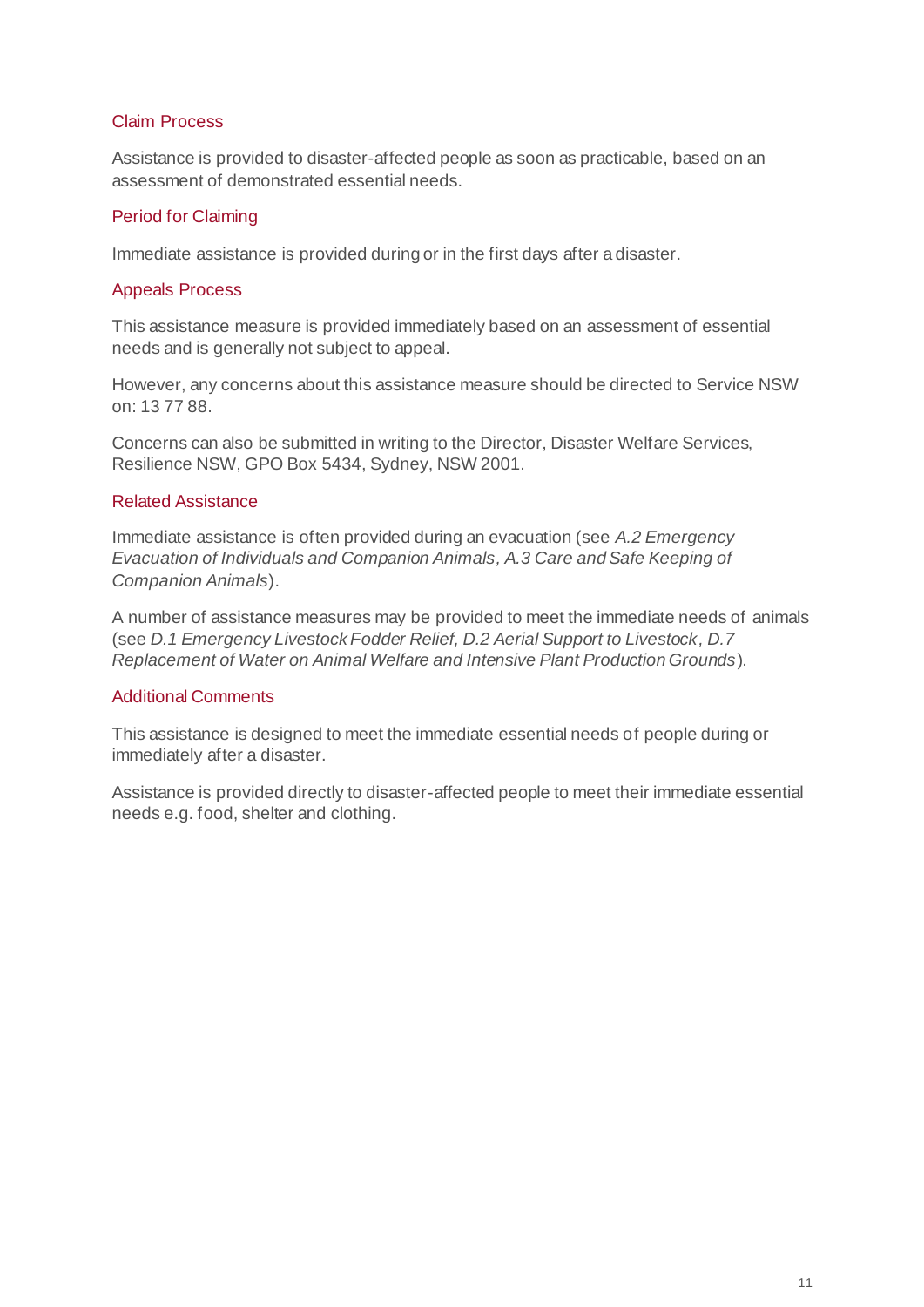# **A.2 Emergency Evacuation of Individuals and Companion Animals**

# **Description**

Resources and services may be provided to facilitate the emergency evacuation of individuals and/or companion animals in response to an actual or impending disaster or emergency.

If evacuation is not feasible, essential goods or services may be provided to support the well-being of individuals and/or companion animals until evacuation can occur, or until the risk to health and safety subsides.

# Eligible Events

This assistance measure may be provided in the event of any disaster or other emergency to individuals and/or companion animals that are affected by the event and meet the eligibility criteria.

# Who is eligible

Individuals and their companion animals.

# Eligibility Criteria

Assistance may be provided to people and/or companion animals that are at risk of injury, unsustainable periods of isolation, hardship or distress if they remain at a location, even if the disaster has not reached that locality.

# **Exclusions**

Assistance does not provide for the additional costs incurred by private or public organisations evacuating employees and/or persons in their care or responsibility, whether those organisations were ordered to evacuate the area or chose to leave the area themselves. Organisations should plan for evacuations using their Business Continuity Plans.

For State agencies and local councils involved in facilitating evacuations, assistance does not provide for the purchase of capital items; or for the normal salary, maintenance and administration costs that would have been incurred even if no evacuation had occurred.

Assistance does not generally provide for the costs incurred by individuals in self evacuations, whether they were ordered to evacuate the area or chose to leave the area themselves. However, limited assistance, such as transport, fuel, alternate accommodation and meals may be provided under the *A.1 Immediate Assistance* relief program or other relief programs.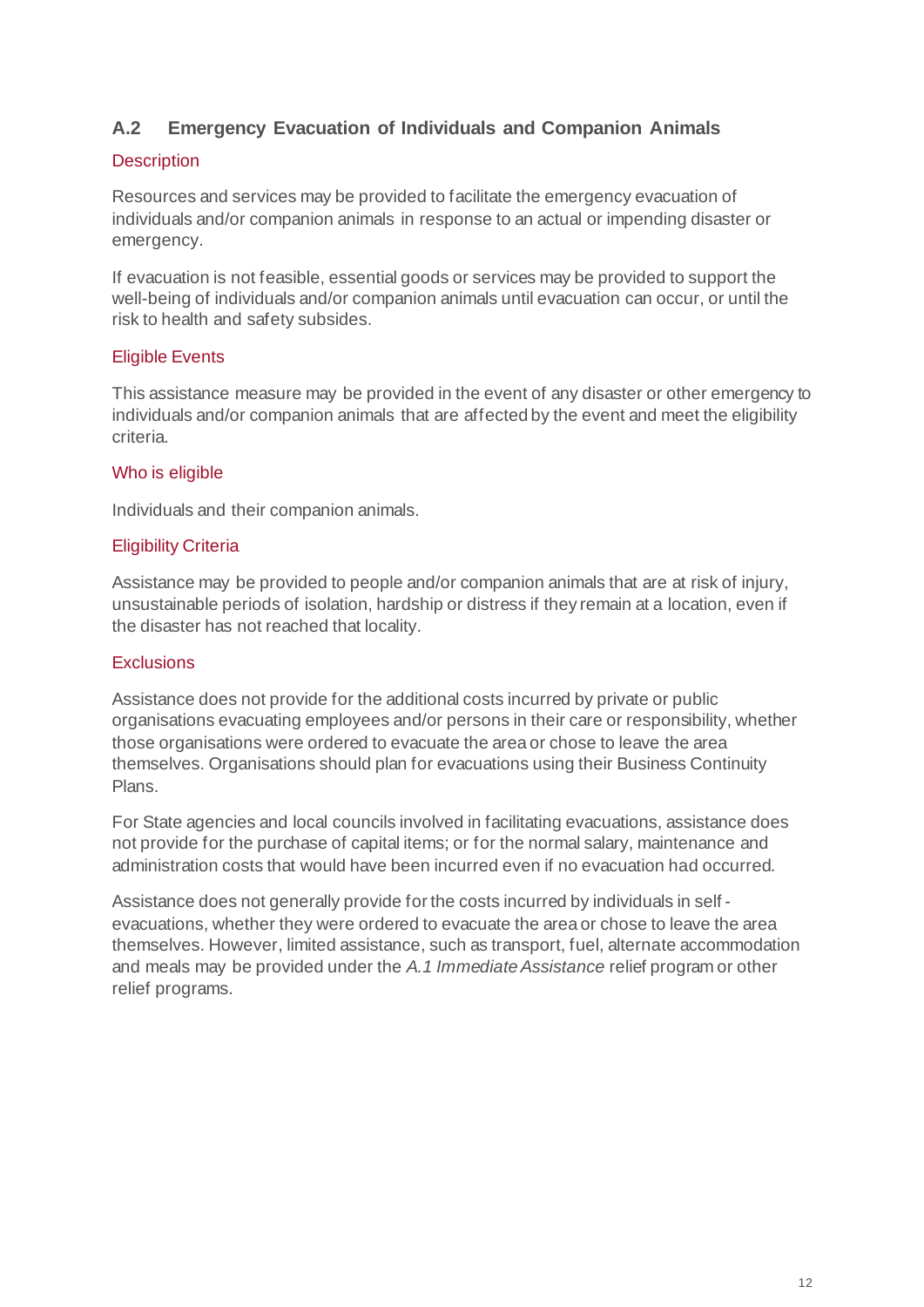# Amounts Available and Mode of Delivery

Resources and services that may be provided include:

- land, air or water transport authorised by a response agency or a relevant functional area
- provision of essential goods or services to stranded individuals including essential medical personnel and technicians, equipment (e.g. generators and pumps) and other goods (e.g. food, water, groceries, shelter, fuel) and
- establishing, operating, decommissioning and restoring assembly areas and/or evacuation centres including lighting, food, water, toilets, temporary shelter, bedding, office and communication equipment.

Under limited circumstances the additional resources required by State agencies and local councils in establishing, operating and decommissioning evacuation centres may be reimbursed. These may include employee related costs that are not currently paid (including payroll tax, overtime and backfilling), additional plant and equipment hire and operating costs.

# Conditions of Assistance

Nil.

# Administering Agency

This assistance measure may be coordinated by relevant emergency services agencies. The nature of this assistance measure means that a number of agencies may be involved in its delivery.

# Claim Process

State agencies and local councils can claim for reimbursement of costs through the normal arrangements with the relevant emergency services agencies.

# Period for Claiming

State agencies and local councils should submit claims within three months of the expenditure being incurred.

# Appeals Process

For information on appeals, contact the relevant emergency services or other agency to discuss the outcomes of any applications and options available for review.

# Related Assistance

During evacuations immediate assistance may be provided including food, clothing, personal items and emergency accommodation (see *A.1 Immediate Assistance*).

Support for transport may be provided as part of an evacuation (see *A.4 Transport Services to Help Individuals and Communities*).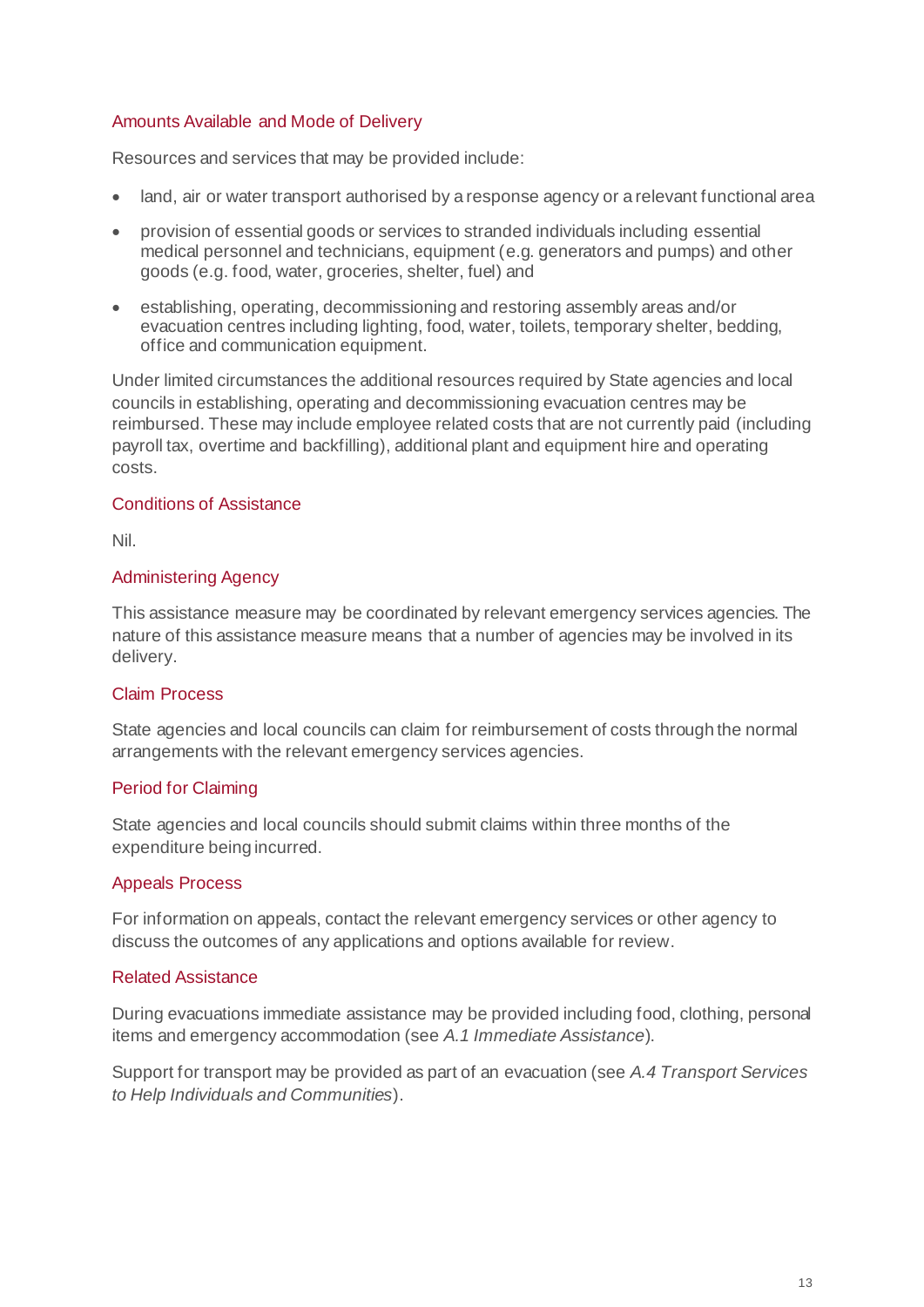# Additional Comments

The decision to evacuate persons or animals is not a decision which should be taken lightly. Evacuation necessitates a coordinated approach to ensure that all of the evacuees' needs are met.

The requirement to evacuate or stay should ideally be identified during the emergency planning process, however, on occasions immediate evacuation may become necessary.

An Evacuation Centre is a centre set up to meet the immediate needs of disaster-affected people and animals following evacuation from an emergency situation. This may include travellers (commuters and tourists), who are unable to complete their journey.

In some circumstances, animals may need to be accommodated at a location that is separate to the evacuation centre.

Reimbursement for eligible costs incurred by State agencies and local councils may become available if the emergency is declared a disaster.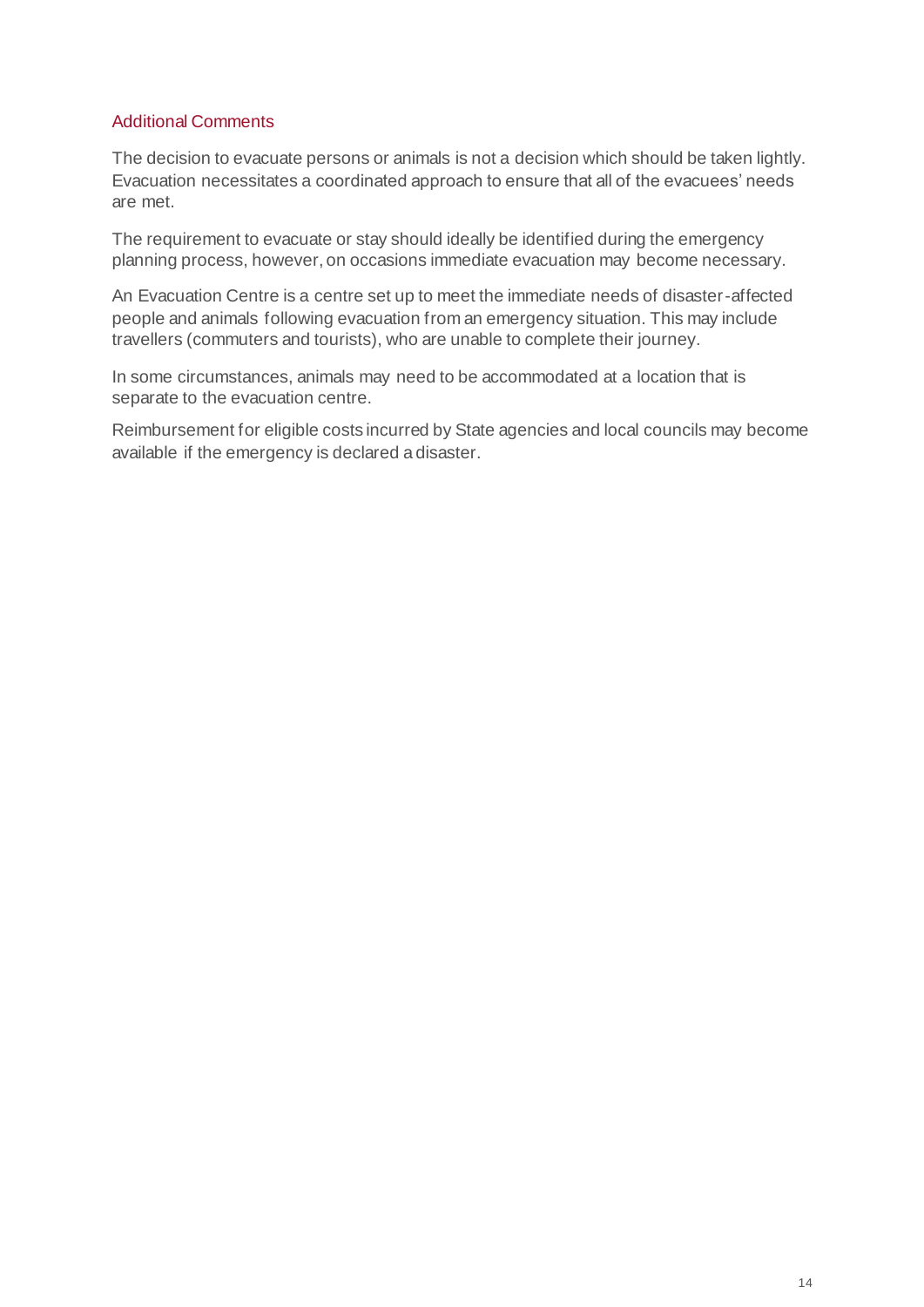# **A.3 Care and Safe Keeping of Animals**

# **Description**

Safe keeping may be provided for animals including pets and non-production animals (e.g. horses) in the event of an emergency where there is a threat to their safety and welfare.

# Eligible Events

This assistance measure may be provided in the event of any disaster or other emergency to companion animals that are affected by the event and meet the eligibility criteria.

# Who is eligible

Animals including pets and other non-production animals (e.g. horses) that cannot be appropriately accommodated.

# Eligibility Criteria

Animals including pets and other non-production animals (e.g. horses) may require care and safe keeping if their owners:

- cannot return home due to isolation or exclusion from the affected area
- have moved to an evacuation centre
- are in temporary accommodation that excludes animals or
- cannot safely accommodate animals due to a disaster.

# **Exclusions**

Reimbursement is not provided for privately arranged care of animals.

Long term accommodation and care beyond the time of operation of the emergency evacuation centre or temporary accommodation is not provided. Exceptional circumstances are considered on a case-by-case basis up to a maximum of four weeks accommodation and care from the date of initial assessment.

# Amounts Available and Mode of Delivery

Assistance can be in the form of:

- accommodation or kennelling this can be at showgrounds, local vet clinics, kennels, council pounds or other suitable facilities
- the construction of temporary accommodation in remote locations where suitable facilities do not exist
- emergency veterinarian treatment and
- emergency feed and water for animals after which it is expected that the owners will be able to take responsibility.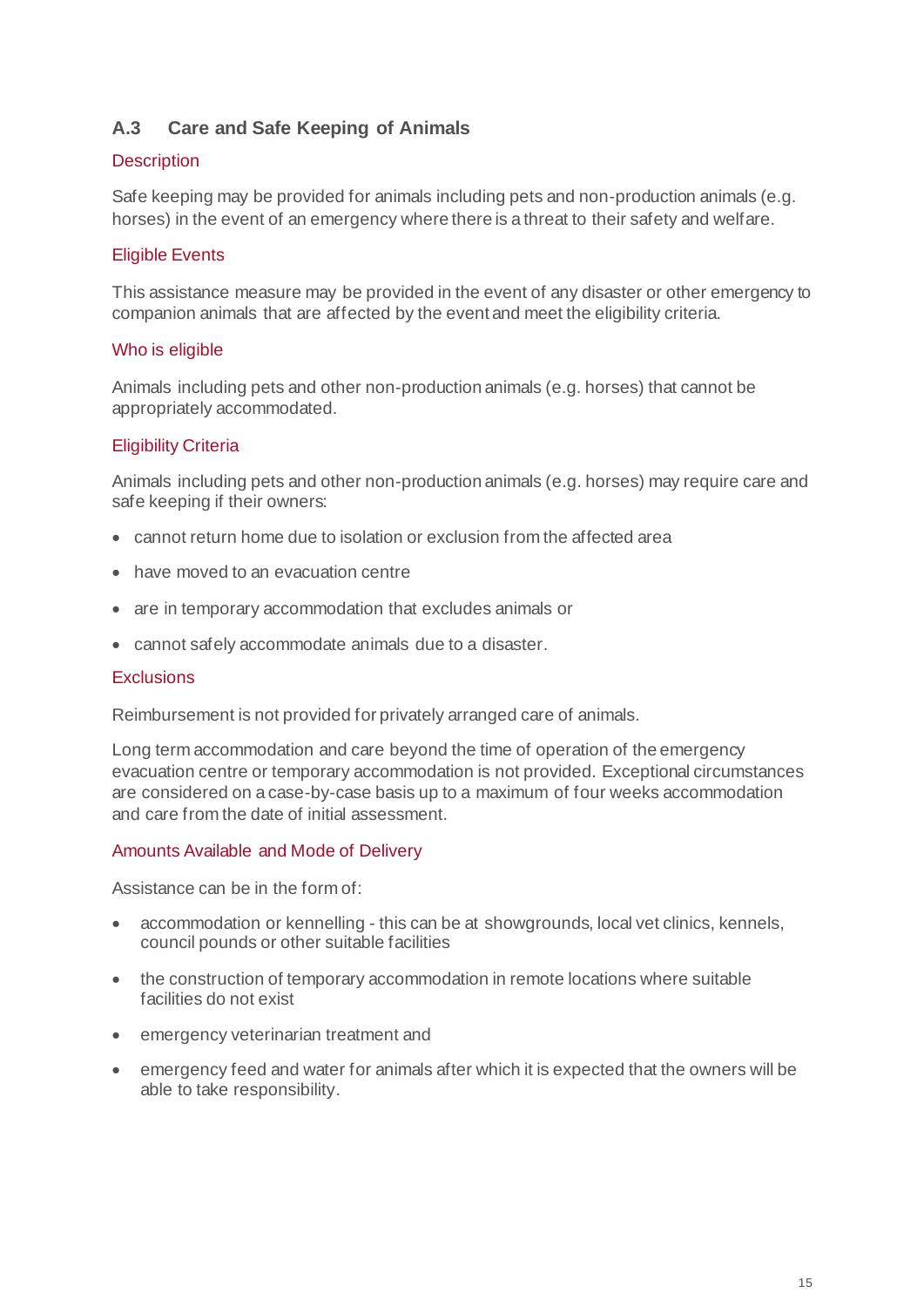# Conditions of Assistance

It is the owner's responsibility to care for their animals, although emergency feed can be provided for up to three days if required. This includes feeding, watering, exercising, cleaning up waste and bedding and attending to animals.

# Administering Agency

NSW Department of Primary Industries.

# Claim Process

Individuals are to register their companion animals at the evacuation centre when emergency accommodation is being sought.

Prior approval for the application of this assistance must be given by NSW Department of Primary Industries. Staff at evacuation centres or relevant emergency services personnel (e.g. NSW Police, NSW State Emergency Service, and NSW Rural Fire Service) may liaise with NSW Department of Primary Industries representatives to activate the assistance.

# Period for Claiming

Claims from service providers should be finalised as soon as possible after an event.

# Appeals Process

For information on appeals, contact NSW Department of Primary Industries to discuss the outcomes of any applications and options available for review.

# Related Assistance

As a last resort, aerial support may be provided to transport affected animals to a safe area (see *D.2 Aerial Support to Livestock and Companion Animals*).

# Additional Comments

The assistance is for temporary care. Owners who find long term accommodation away from their homes should also consider its suitability for their animals.

In the longer term, owners may need to find alternative arrangements where possible. If the owner cannot arrange suitable emergency accommodation, NSW Department of Primary Industries may assist in identifying suitable service providers.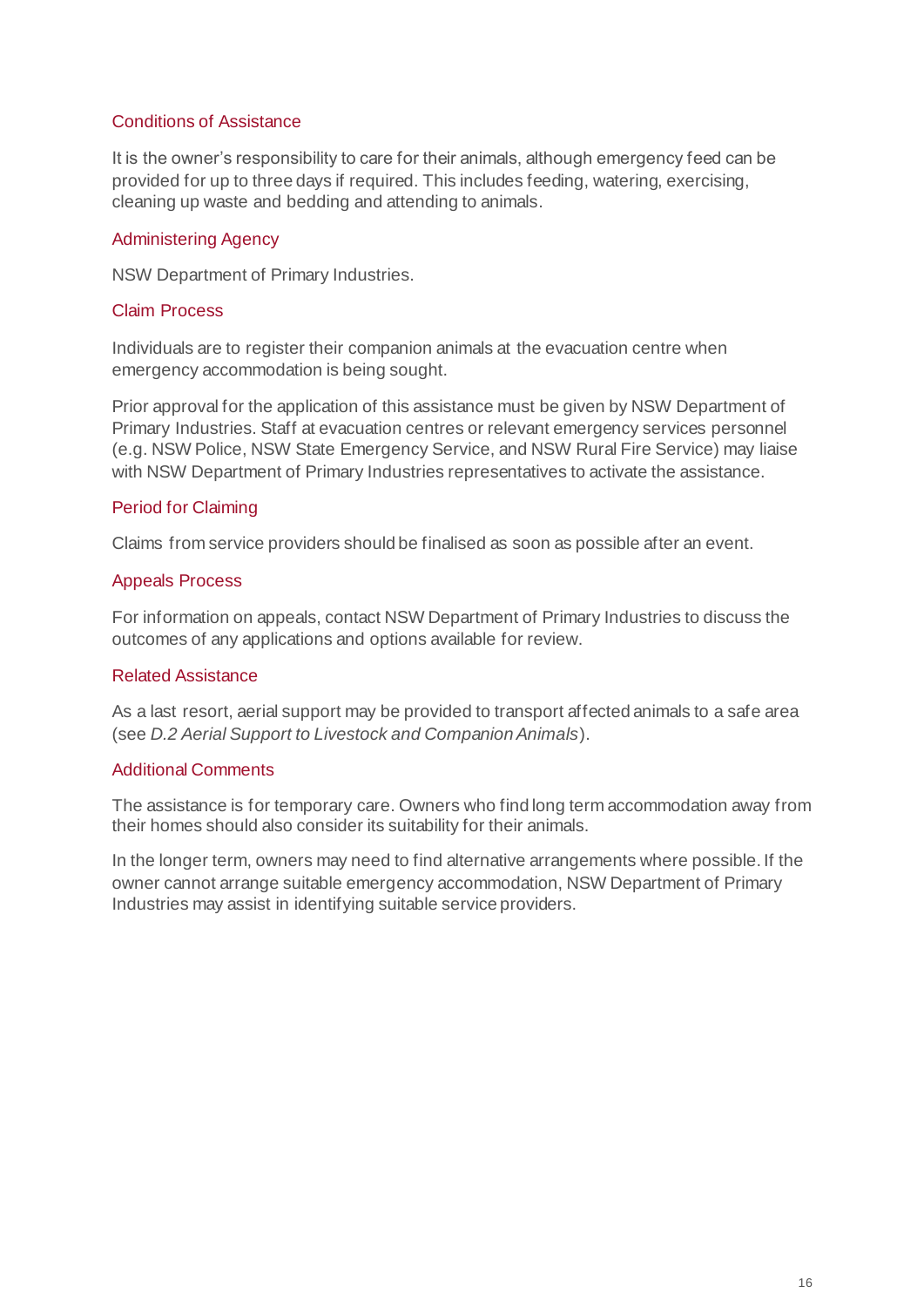# **A.4 Transport Services to Help Individuals and Communities**

# **Description**

If required, temporary emergency public transport services (e.g. bus/coach services) may be provided in regions where the regular passenger transport services have been interrupted.

Urgent transport may be provided for essential personnel (e.g. health care workers), equipment (e.g. generators and pumps) and goods (e.g. food, water, groceries, shelter and fuel) to sustain and maintain isolated towns, communities or individuals until normal services resume.

If local transport services are disrupted, additional means of transport may be provided for travel of an essential nature (e.g. to recovery centres and medical appointments.

# Eligible Events

This assistance measure may be provided in the event of any disaster or other emergency to communities and/or individuals that are affected by the event and meet the eligibility criteria.

# Who is eligible

Individuals and communities.

# Eligibility Criteria

This assistance may be provided in situations where:

- transport dependent persons have an urgent need for transport assistance
- existing passenger transport services have been interrupted
- where additional transport is needed to assist the community or
- the supply of essential goods and/or services is disrupted, and additional transport is required to sustain and/or maintain the harmony and well-being of a community.

# **Exclusions**

This assistance measure does not provide for goods and services that are not essential to the sustainability, harmony and well-being of a community.

# Amounts Available and Mode of Delivery

Reimbursement of approved expenditure incurred in providing temporary transport services will be coordinated by Transport for NSW.

#### Conditions of Assistance

Nil.

# Administering Agency

Transport for NSW.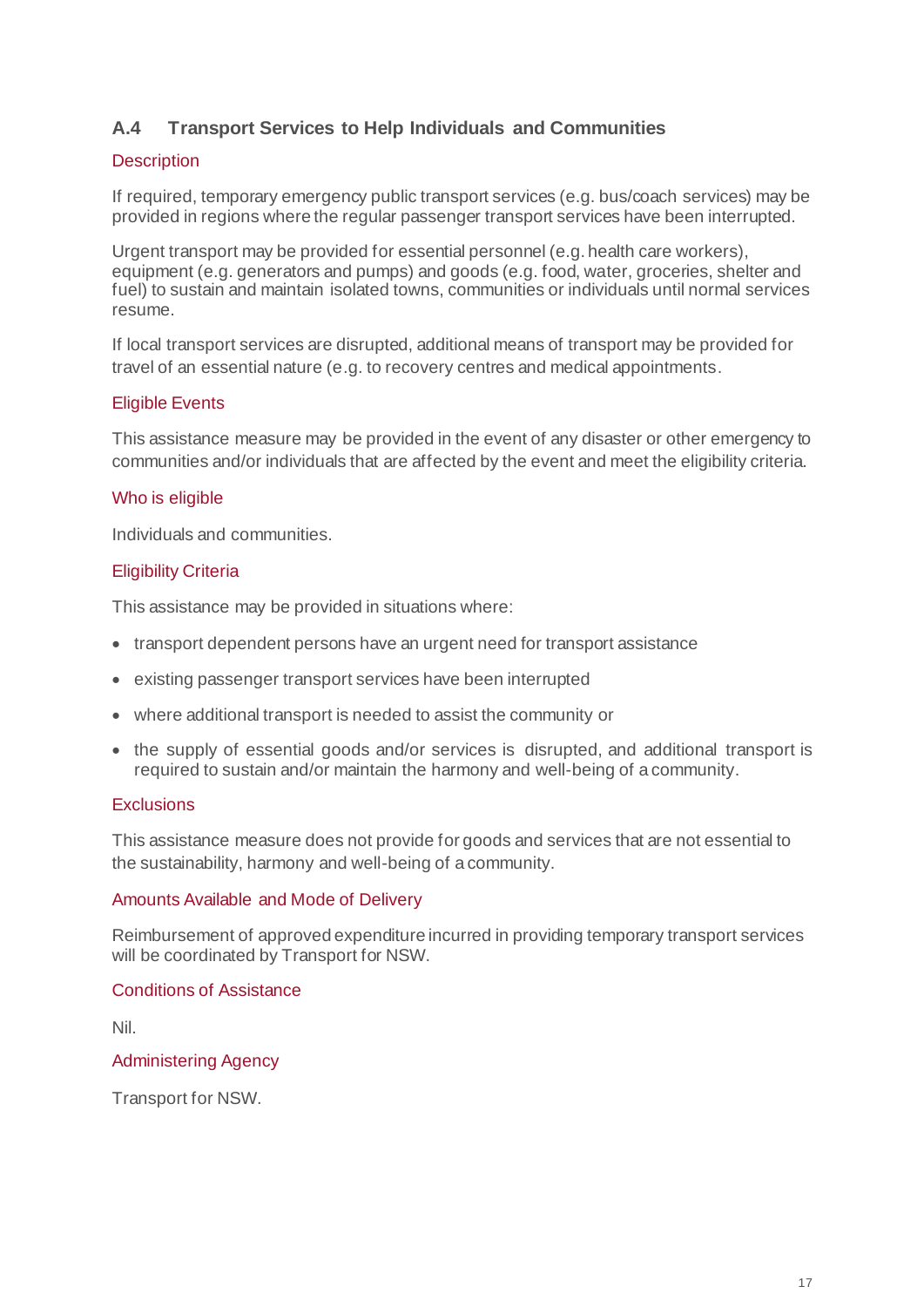# Claim Process

Transport providers may claim for costs in accordance with the usual arrangements of Transport for NSW.

# Period for Claiming

Transport providers should submit claims on a regular basis and finalise claims within one month of the end of the service.

# Appeals Process

Contact Transport for NSW at emdutyofficer@transport.nsw.gov.au.

# Related Assistance

Land, air or water transport may also be provided in the course of an evacuation (see A.2 *Emergency Evacuation of Individuals and Companion Animals).*

Assistance to restore road access for essential services may be available (see B.1 *Emergency Works and B.2 Immediate Reconstruction Works).*

# Additional Comments

Emergency transport services are intended to assist transport-dependent people with the highest needs.

Transport services will be coordinated between Transport for NSW and local providers.

If regular passenger services have been interrupted, alternative temporary emergency services may be provided to:

- replace regular commuter services between towns or communities
- replace bus services on routes to hospitals, schools, retail centres or employment centres.

The supply of essential goods and services may be by land, air or water transport and the choice may depend on the circumstances.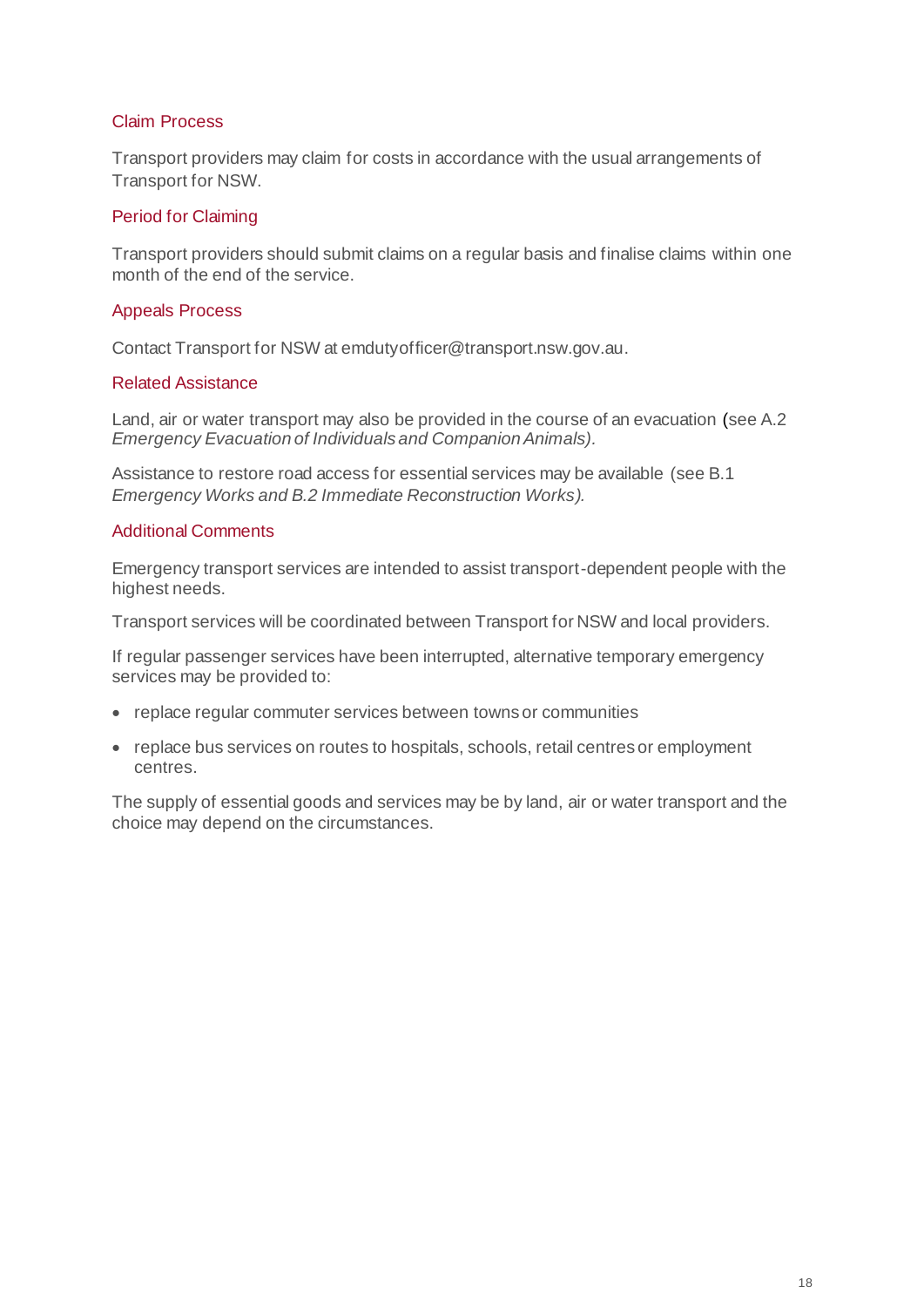# **A.5 Maintenance of Tarpaulins**

# **Description**

In special circumstances, residences may be eligible for assistance to tighten and maintain tarpaulins that have been installed by the NSW State Emergency Service (SES) on damaged roofs.

# Eligible Events

This assistance measure is only provided to eligible residences following the declaration of a Natural Disaster by the NSW Government.

# Who is eligible

Owners and occupants of residential dwelling.

# Eligibility Criteria

The assistance may be provided if ongoing maintenance is beyond the resource capacity of the local NSW SES unit.

# **Exclusions**

This assistance measure does not extend to insured residential dwellings, unless special arrangements have been agreed with insurance companies.

Sheds, garages, carports or other buildings on residential property are not eligible.

Commercial, industrial and local council buildings are not eligible.

# Amounts Available and Mode of Delivery

If ongoing maintenance is beyond the resource capacity of the local NSW SES unit then NSW SES would request NSW Public Works Advisory to arrange and manage a maintenance contract with a private contractor.

# Conditions of Assistance

Nil.

# Administering Agency

The NSW State Emergency Service liaises with affected residents and determines eligibility for this assistance measure.

NSW Public Works Advisory engages and manages maintenance contractors to deliver assistance to eligible residents.

# Claim Process

All requests by households for assistance are to be made through one point of contact, (e.g. a Recovery Centre hot desk or the NSW SES 132 500 number). There are to be no direct requests by households to NSW Public Works Advisory or its private contractor.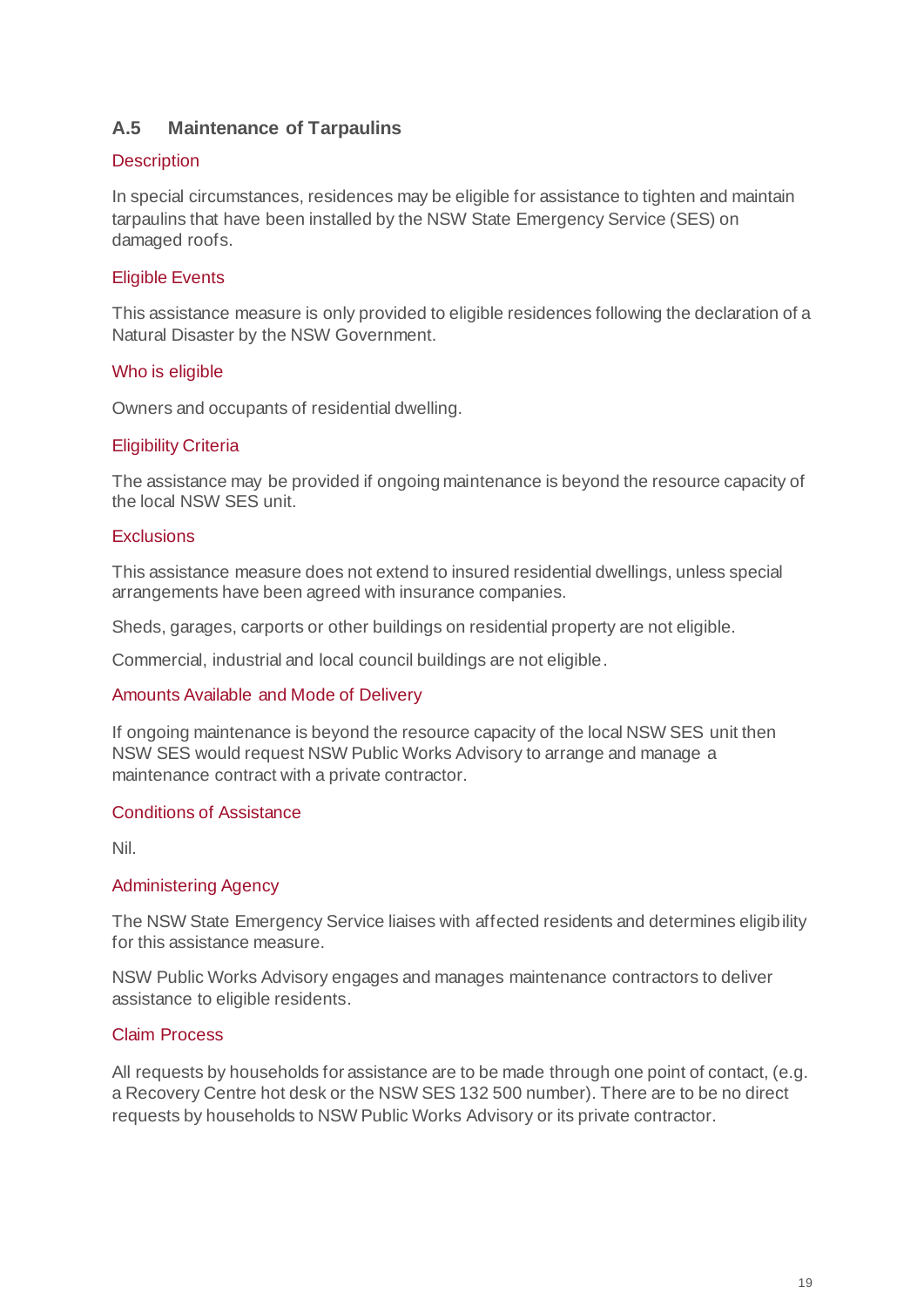# Period for Claiming

Tarpaulin maintenance may be provided until the measure is no longer required for uninsured houses. For insured houses, until insurance companies make suitable arrangements to protect or repair insured properties.

Requests for assistance would continue until no longer required or substitute arrangements were put in place by insurers or owners.

# Appeals Process

For information on appeals, contact the relevant agency to discuss the outcome of any applications and options available for review.

# Related Assistance

Grants are provided to eligible households affected by specific disaster events for essential household contents (see *A.7 Grants for Essential Household Contents*) and essential structural repairs (*A.8 Grants for Essential Structural Repairs to Homes*).

# Additional Comments

Contractors are not provided to either temporarily or permanently repair or restore dwellings.

If the building includes a place of residence and a business (e.g. a corner store), the building is eligible.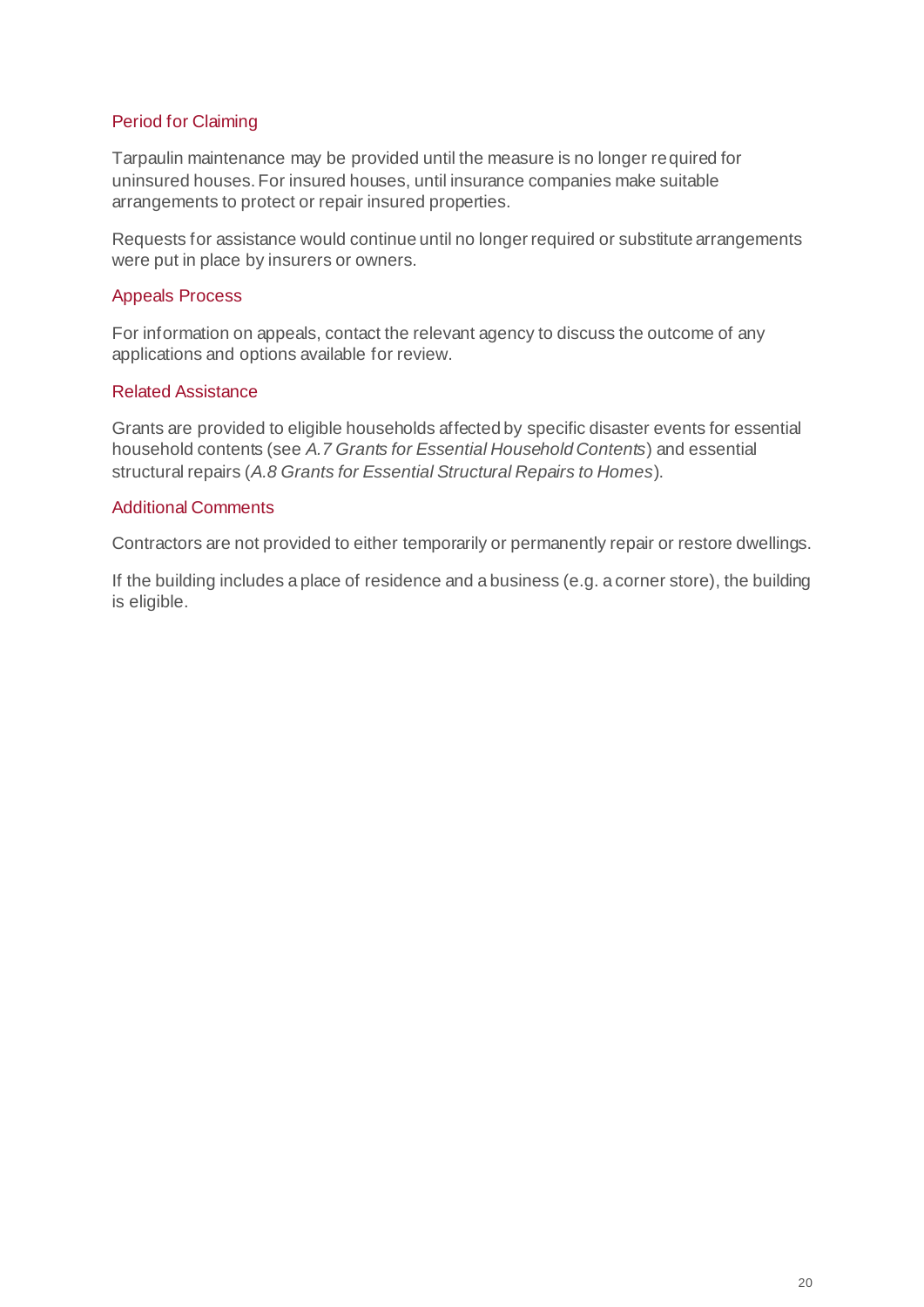# **A.6 Stamp Duty Relief for Replacement of Motor Vehicles**

# **Description**

Stamp duty relief may be provided on the replacement of motor vehicles written off due to loss caused by a declared disaster.

# Eligible Events

This assistance measure is only provided to eligible vehicle owners following the declaration of a Natural Disaster by the NSW Government.

# Who is eligible

Vehicle owners (private and commercial).

# Eligibility Criteria

For the owner to be eligible for assistance, the vehicle must be comprehensively insured and written off due to damage caused by a declared disaster that occurs in NSW.

Reimbursement may only be made for duty paid in NSW.

# **Exclusions**

Reimbursement will not be provided for duty paid outside of NSW. Only vehicles written off as a result of a declared disaster within NSW are eligible.

# Amounts Available and Mode of Delivery

The amount of reimbursement will be the stamp duty payable on the lower of either:

- the value of the replacement of a vehicle or
- the value of the insurance payout for the vehicle that has been written off.

Once approved, Revenue NSW will reimburse by way of Electronic Funds Transfer, the amount of duty refund entitled.

# Conditions of Assistance

The written off vehicle must have been comprehensively insured.

# Administering Agency

Revenue NSW.

# Claim Process

Applicants must submit to Revenue NSW the form, "Request for Refund of Duty on Registration of Replacement Motor Vehicle", which can be obtained from its website [\(www.revenue.nsw.gov.au](http://www.revenue.nsw.gov.au/)) or by contacting Revenue NSW on 1300 139 817.

Applicants must provide the following evidence for their application to be considered:

- a settlement letter from the relevant insurance company
- evidence of the cost of the replacement vehicle and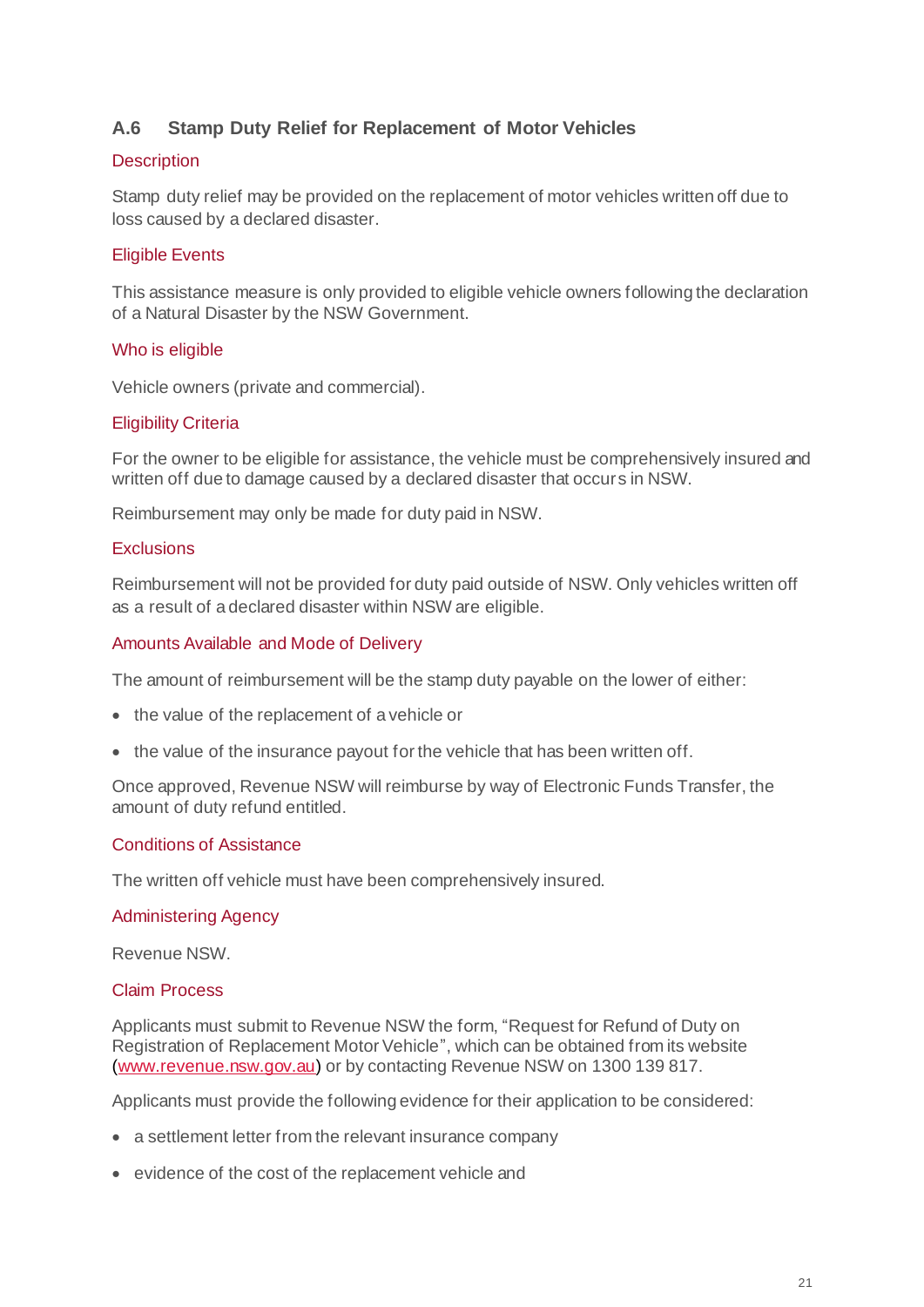• evidence of payment of stamp duty on the replacement vehicle.

# Period for Claiming

Refunds may be provided for up to five years after the date of payment of the stamp duty on a replacement vehicle.

# Appeals Process

Anyone whose application for a refund is denied may lodge an objection within 60 days of the date of the decision to have the matter reviewed.

# Related Assistance

Nil.

# Additional Comments

Nil.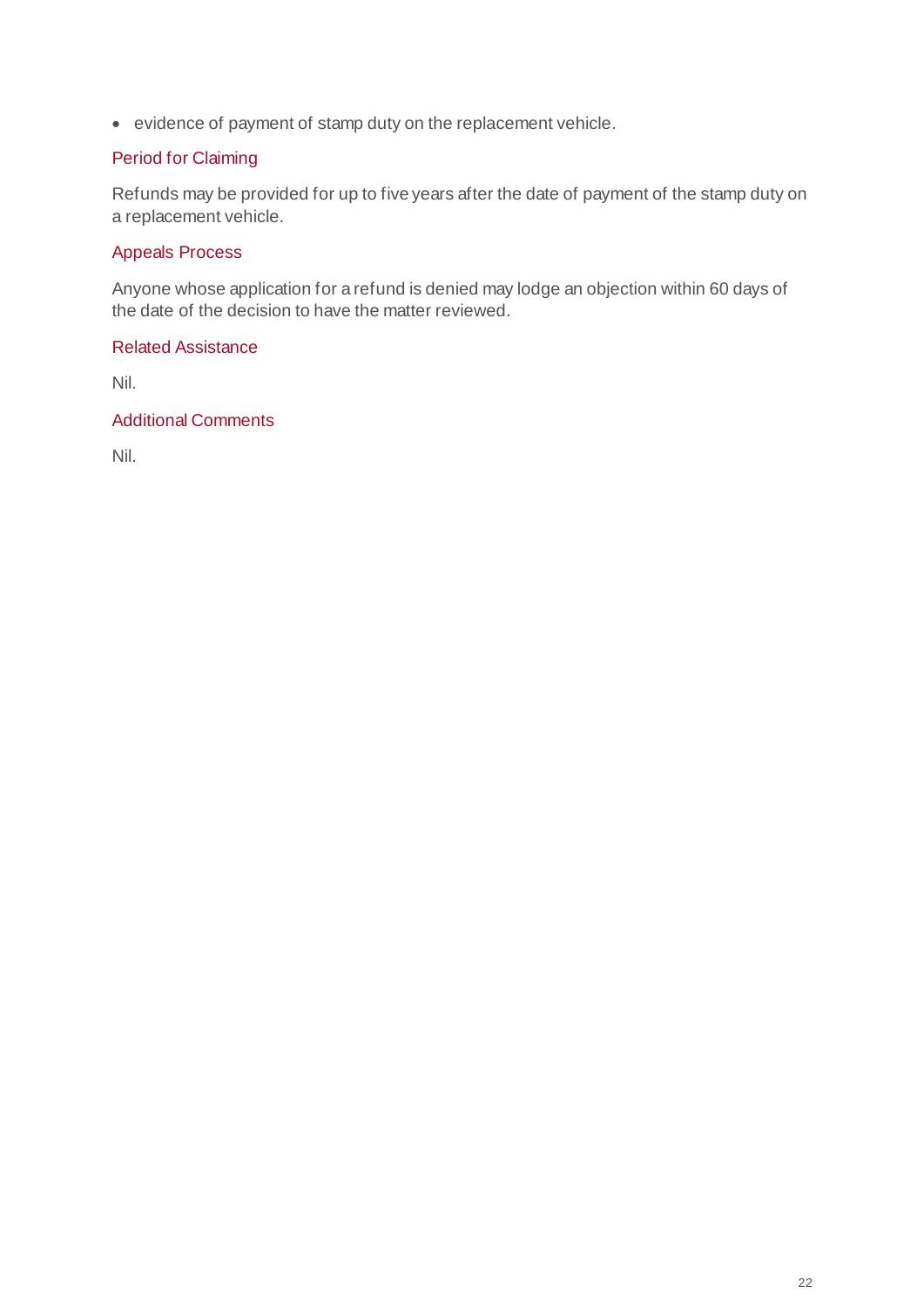# **A.7 Grants for Essential Household Contents**

# **Description**

Essential Household Contents Grants may be provided to assist with the cost of reestablishing essential household items considered necessary to maintain a basic standard of living. Examples of essential household contents include bedding, furniture, clothing, and essential electrical items (e.g. refrigerator, washing machine, stove).

These grants assist low income residents who have no other means of restoring their homes to a safe and habitable condition following a disaster event.

# Eligible Events

This assistance measure is only provided to eligible households that are affected by any one, or a combination, of the following natural hazards: bushfire, earthquake, flood, storm, cyclone, storm surge, landslide, tsunami, meteorite strike; or tornado.

# Who is eligible

Households (including owner occupied and rental properties).

# Eligibility Criteria

Eligible applicants must demonstrate that:

- household contents are not covered by insurance
- the affected house is their principal place of residence
- the damage was caused by the natural hazard and
- they are a low-income household, as determined by the income and assets test.

#### **Exclusions**

Grants are not provided for household contents that are not essential to making a home safe and habitable.

This assistance measure does not provide for replacement of food that has been spoiled as a result of the Natural Disaster (for example, as a result of power outages).

Grants are not provided to meet the cost of insurance excess.

# Amounts Available and Mode of Delivery

The amount granted depends on the assessed needs of the affected household and the number and type of items that have been damaged.

# Conditions of Assistance

Approval is subject to confirmation of eligibility and an assessment of household damage through an "in home" inspection.

Successful applicants are advised that grants are provided on the basis that they are only used for the purpose shown in the approved application and must not be used for any other purpose.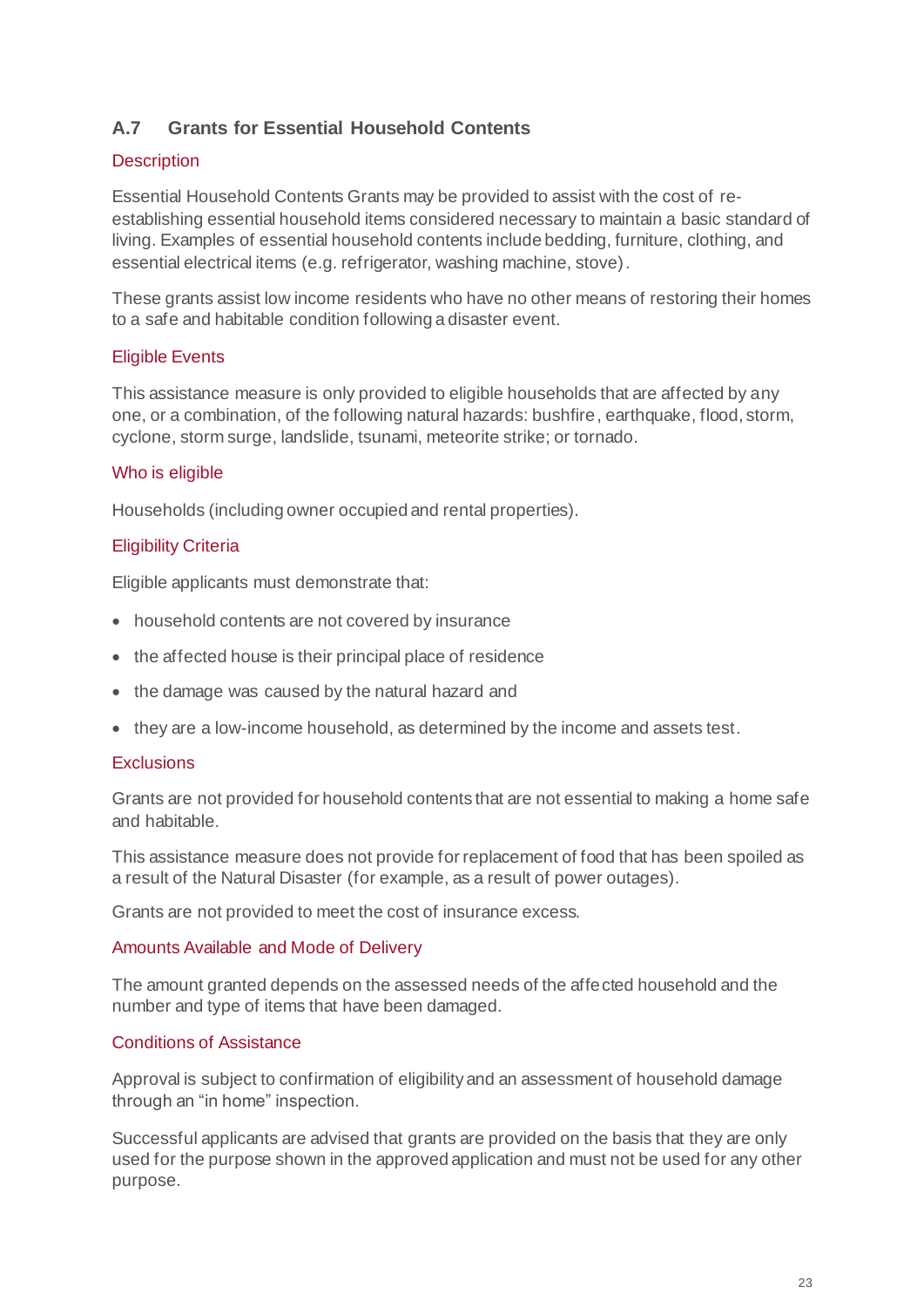# Administering Agency

Resilience NSW.

# Claim Process

Information about the grants can be found a[t https://www.nsw.gov.au/resilience](https://www.nsw.gov.au/resilience-nsw/disaster-financial-assistance-for-individuals-and-families)[nsw/disaster-financial-assistance-for-individuals-and-families](https://www.nsw.gov.au/resilience-nsw/disaster-financial-assistance-for-individuals-and-families) or by calling Service NSW on 13 77 88.

To apply for this grant, applicants must call Service NSW on 13 77 88 and ask about the Disaster Relief Grant administered by Resilience NSW or seek out NSW Government disaster assistance personnel at a Disaster Welfare Assistance Point, Recovery Centre, during outreach or through an arranged appointment.

Applicants are required to complete an application form and include supporting documentation.

The following documents are needed when applying for this grant:

- proof of income including, but not limited to: a Centrelink payment summary, statement of income from employer or evidence of taxable income for self-employed
- proof of assets: bank statements, proof of investments and council rate notice
- verification of home loan repayments or rent: either the last normal weekly rent receipt or a statement from the lending authority
- insurance details: policy numbers and insurance company correspondence.

Provision of photos of damage also assist with the assessment process.

Assessment of applications involves an "in home" inspection of the damaged items claimed, confirmation of eligibility (including income and assets test) and an insurance status check.

# Period for Claiming

Up to four months after the date of the natural hazard. This period may be extended by Resilience NSW for applicants who are not able to meet the application deadline for valid reasons.

# Appeals Process

Information on the appeals process is available by calling Service NSW on 13 77 88.

Appeals can be submitted in writing to the Director, Disaster Welfare Services, Resilience NSW GPO Box 5434, Sydney, NSW 2001.

# Related Assistance

Grants are also provided to eligible households for the repair of homes (see *A.8 Grants for Essential Structural Repairs to Homes),* private access ways *(see A.9 Grants for Essential Access Ways on Private Property*), and assistance with clean up (see *A.10 Clean-up and Removal of Damaged Household Contents and Debris from Residential Property for the Elderly or Infirm)*.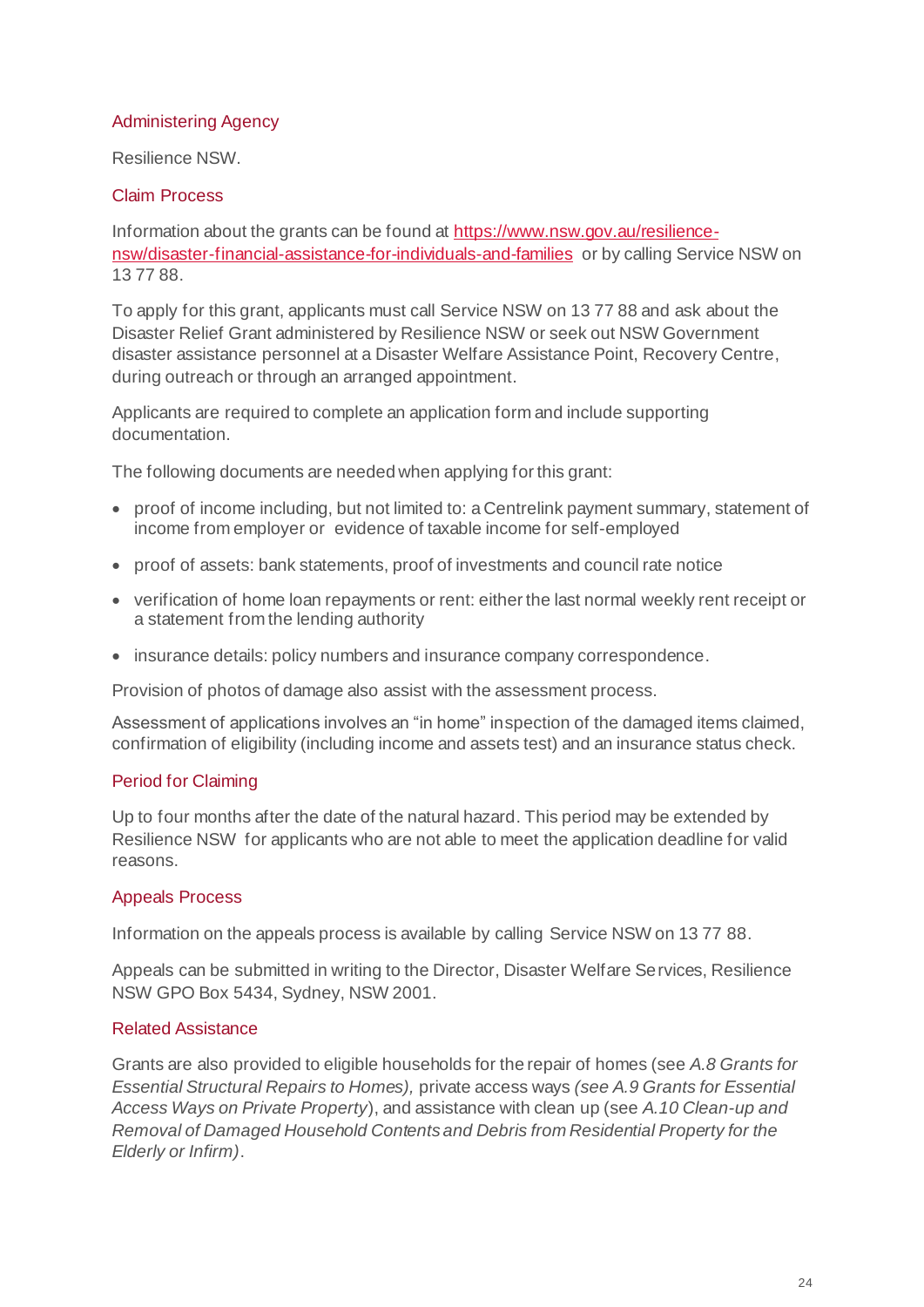Assistance in relation to the NSW Government Waste Levy may be provided following the declaration of a natural disaster (see *B.5 Waste Levy*).

# Additional Comments

The grant is targeted at low income households that have no other means available to restore their home to a habitable condition.

# Income and Assets Test

The income and assets test involves an assessment of the household's disposable income at the time of the disaster. The household's disposable income is the amount of money left each week after rent or home mortgage repayments are paid.

The maximum allowable weekly disposable income (after mortgage or rental payments) is based on the current Centrelink Aged Pension and any additional income allowed by Centrelink to enable retention of the full basic Pension and allowances for each dependent child.

The assessment of assets is based on the household's other financial resources such as bank savings, shares or a second property. If households have realisable assets above \$10,000 (single person) or \$20,000 (couple), these will be included in the assessment of eligibility and eligible clients may be required to co-contribute any assets in excess of these amounts. The primary place of residence is not counted.

The purpose of the grants is to provide eligible households with a basic standard of living. The grants are not provided as compensation and items may not be replaced to their previous value, size, quality or other specification on a like for like basis.

The grants are not designed as an alternative to insurance cover.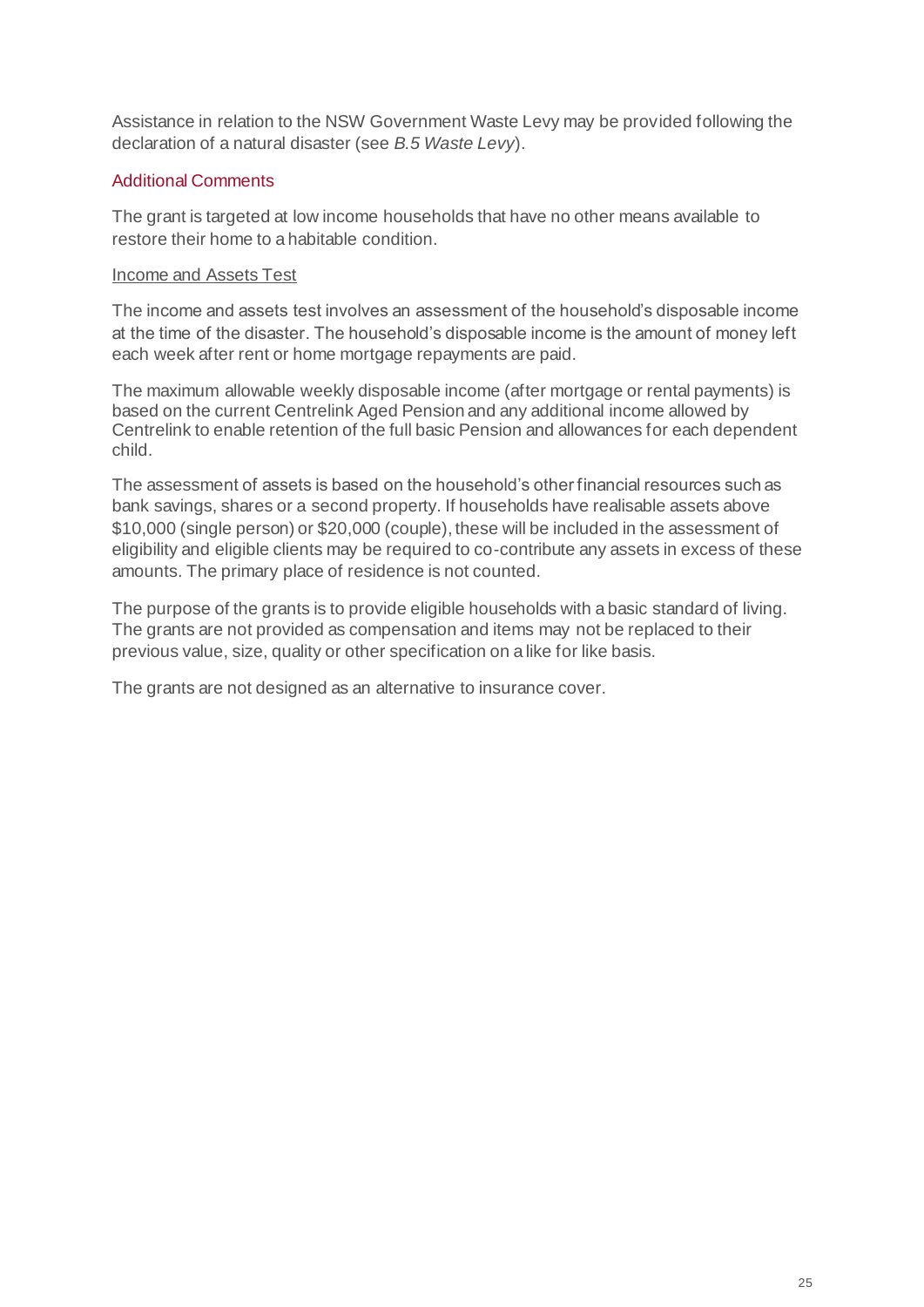# **A.8 Grants for Essential Structural Repairs to Homes**

# **Description**

Structural Repairs Grants may be provided as a contribution toward essential structural repairs to homes for households unable to meet the cost of repairs.

The grants may assist low income home owners who have no other means of restoring their homes to a safe and habitable condition.

# Eligible Events

This assistance measure is only provided to eligible households that are affected by any one, or a combination, of the following natural hazards: bushfire, earthquake, flood, storm, cyclone, storm surge, landslide, tsunami, meteorite strike; or tornado.

# Who is eligible

Low income home owners.

# Eligibility Criteria

Eligible applicants must be the home owner and demonstrate that:

- the affected home is not covered by insurance
- the affected home is their principal place of residence at the time of the event
- the damage was caused by the natural hazard and
- they are a low-income earner, as determined by the income and assets test.

# **Exclusions**

Grants are not provided for structures within the property that are not essential to restoring the home to a safe and habitable condition, such as fences, retaining walls, pools, sheds, sunrooms, outdoor living areas or awnings. Garages and carports are excluded from the grants, unless they are essential to restoring the safety of the home.

Grants are not provided to meet the cost of insurance excess.

# Amounts Available and Mode of Delivery

Grants vary depending on the assessment of structural repairs required to ensure the home is safe and habitable. Depending on the scale of the repairs, grant amounts for approved applications may be based on quotes or an appropriate building cost guide as recommended by NSW Public Works Advisory (such as the Cordell Building Cost Guide).

Where a home has been totally destroyed, a grant can be provided for the rebuild of a basic home. The amount provided is capped according to the appropriate building cost guide recommended by NSW Public Works Advisory.

Depending on the scale of the repairs, Resilience NSW pays instalments either directly to the contractor undertaking the repair work or directly to the applicant. Documentation is completed by the applicant and the contractor to certify that the agreed work has been completed.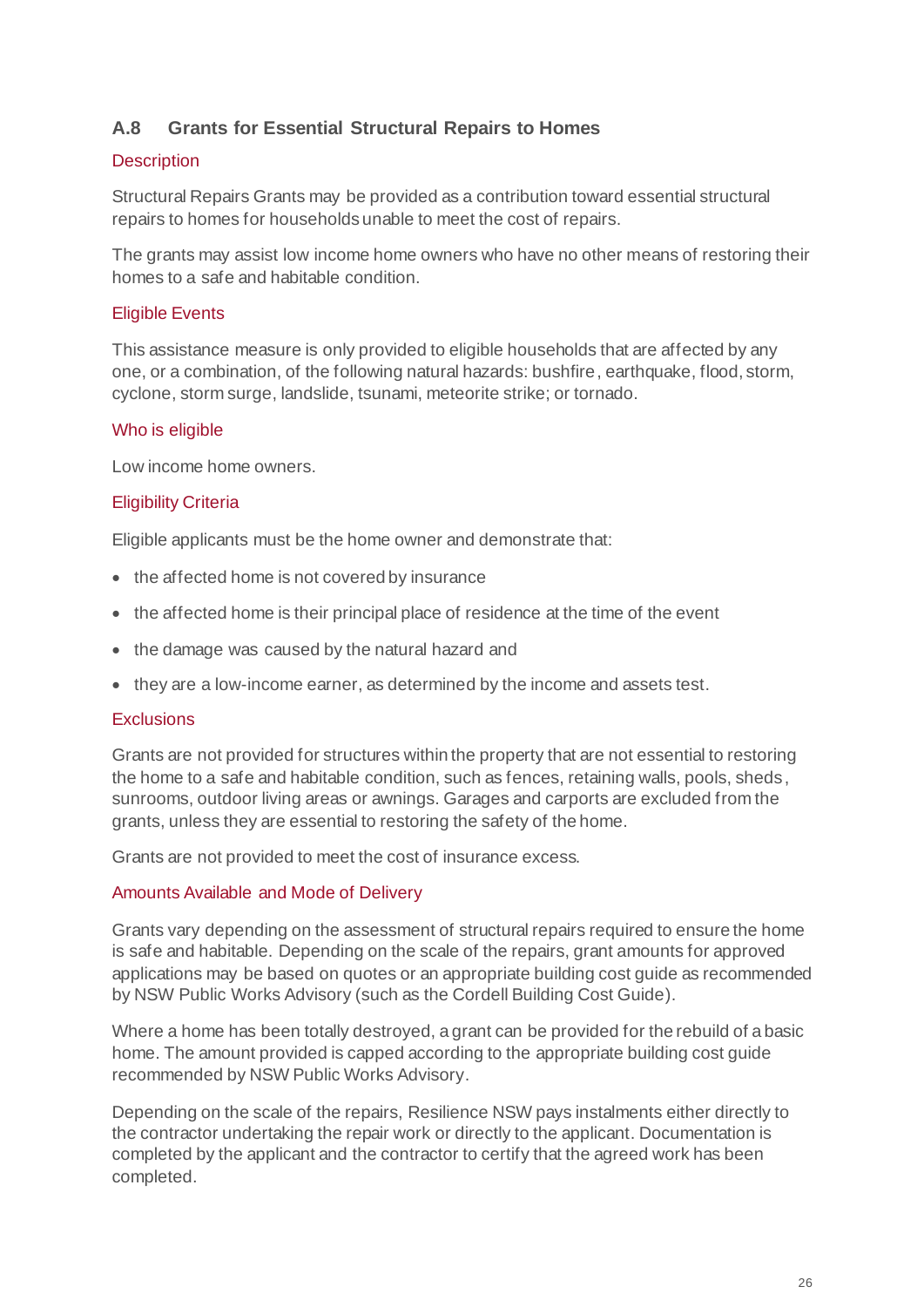# Conditions of Assistance

Successful applicants are advised that grants are provided on the basis that they are only used for the purpose shown in their approved application, and must not be used for any other purpose.

# Administering Agency

Resilience NSW.

# Claim Process

Information about the grants can be found a[t https://www.nsw.gov.au/resilience](https://www.nsw.gov.au/resilience-nsw/disaster-relief-grant-for-individuals)[nsw/disaster-relief-grant-for-individuals](https://www.nsw.gov.au/resilience-nsw/disaster-relief-grant-for-individuals) or by calling Service NSW on 13 77 88.

To apply for this grant, applicants must call Service NSW on 13 77 88 and ask about the grants administered by Resilience NSW or seek out NSW Government disaster assistance personnel at a Disaster Welfare Assistance Point, Recovery Centre, during outreach or through an arranged appointment.

Applicants are required to complete an application form and include supporting documentation.

Assessment of applications involves an "in home" inspection of the structural damage, confirmation of eligibility (including income and assets test) and an insurance status check.

The following documents are needed when applying for this grant:

- proof of income, including but not limited to: a Centrelink payment summary, statement of income from employer or evidence of taxable income for self-employed
- proof of assets: bank statements, proof of investments and council rate notice
- verification of home loan repayments or rent: either the last normal weekly rent receipt or a statement from the lending authority
- insurance details: policy numbers and insurance company correspondence.

Provision of photos of damage also assist with the assessment process.

# Period for Claiming

Up to four months after the date of the natural hazard. This period may be extended by Resilience NSW for applicants who are not able to meet the application deadline for valid reasons.

# Appeals Process

Information on the appeals process is available by calling Service NSW on 13 77 88.

Appeals can be submitted in writing to the Director, Disaster Welfare Services, Resilience NSW, GPO Box 5434, Sydney, NSW 2001.

# Related Assistance

Grants are also provided to eligible households for essential household contents (see *A.7 Grants for Essential Household Contents*), essential access ways (*A.9 Grants for Essential*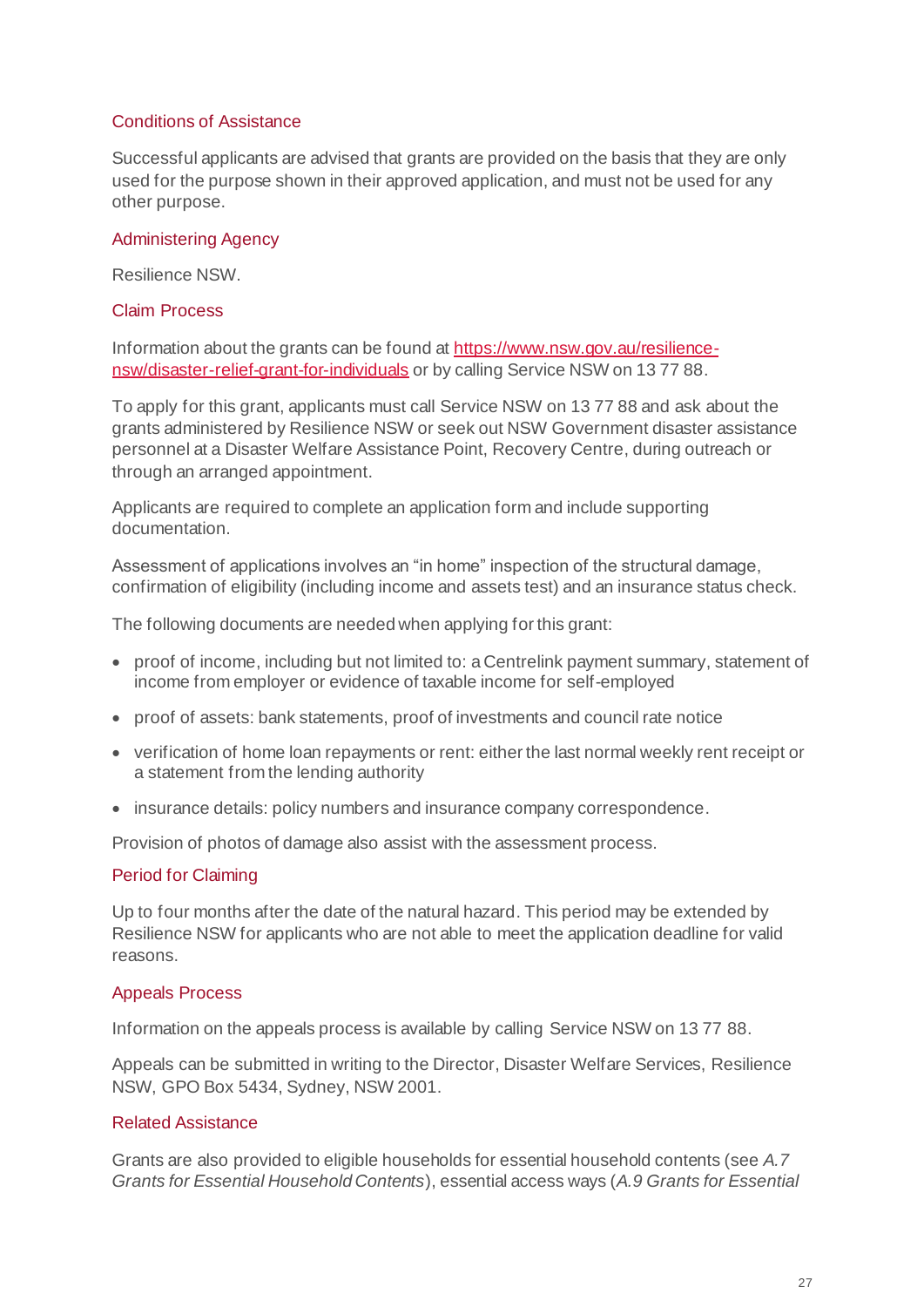*Access Ways on Private Property*) and assistance with clean up (*A.10 Clean-up and Removal of Damaged Household Contents and Debris from Residential Property for the Elderly or Infirm*).

Assistance in relation to the NSW Government Waste Levy may be provided following the declaration of a natural disaster (see *B.5 Waste Levy*).

# Additional Comments

The grant is targeted at low income households that have no other means available to restore their homes to a safe and habitable condition.

# Income and Assets Test

The income and assets test involves an assessment of the household's disposable income at the time of the disaster. The household's disposable income is the amount of money left each week after rent or home mortgage repayments are paid.

The maximum allowable weekly disposable income (after mortgage or rental payments) is based on the current Centrelink Aged Pension and any additional income allowed by Centrelink to enable retention of the full basic Pension and allowances for each dependent child.

The assessment of assets is based on the household's other financial resources such as bank savings, shares or a second property. If households have realisable assets above \$10,000 (single person) or \$20,000 (couple), these will be included in the assessment of eligibility and eligible clients may be required to co-contribute any assets in excess of these amounts. The primary place of residence is not counted.

The purpose of the grants is to assist home owners to restore their home to a safe and habitable condition. The grants are not provided as compensation, and structural repairs may not restore homes to their previous value, size, quality or other specification on a like for like basis. The grants are not an alternative to insurance cover.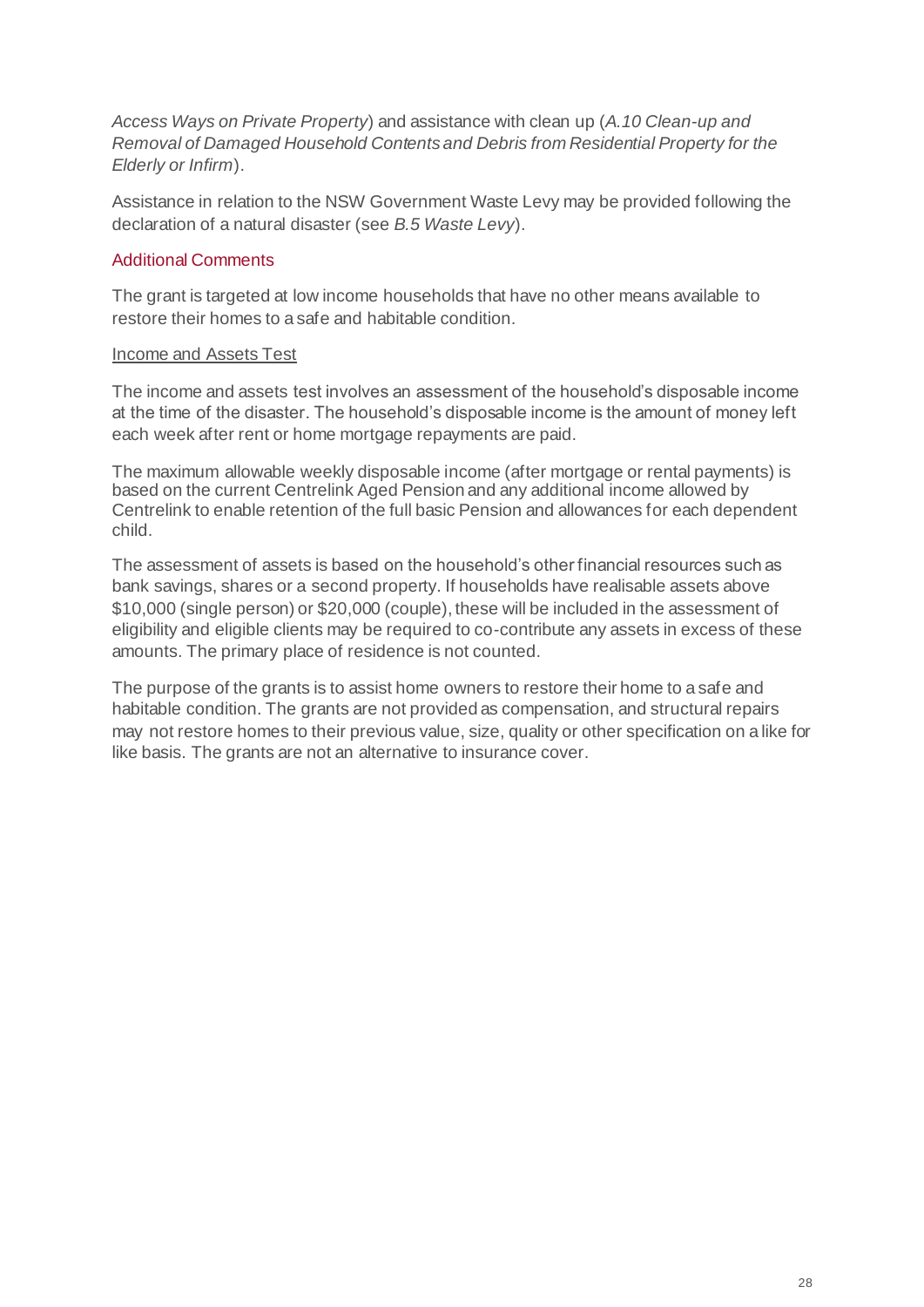# **A.9 Grants for Essential Access Ways on Private Property**

# **Description**

Access way grants may be provided as a contribution towards essential repairs to impassable privately-owned access ways to the home.

The grants assist low income home owners who have no means of repairing damaged private access ways and have no safe alternate access route to their home.

Access ways may include private roads, bridges and culverts. The access way must be impassable due to damage caused by a disaster event.

# Eligible Events

This assistance measure is only provided to eligible households that are affected by any one, or a combination, of the following natural hazards: bushfire, earthquake, flood, storm, cyclone, storm surge, landslide, tsunami, meteorite strike; or tornado.

# Who is eligible

Low income home owners.

# Eligibility Criteria

Eligible applicants must demonstrate that:

- they are the home owner
- they are a low-income earner, as determined by an income and assets test
- the access way is not covered by insurance
- the home on the affected property is the applicant's primary place of residence
- the access way is on the property and privately owned by the home owner and
- the access way has been rendered impassable by the natural hazard and there are no safe alternate routes (permanent or temporary) to the home.

# **Exclusions**

Assistance is not provided to meet the cost of insurance excess.

# Amounts Available and Mode of Delivery

The amount provided for a grant for access way repairs will be considered on a case by case basis. Grants may be provided for a basic level of essential repair work only.

Resilience NSW pays instalments directly to the contractor undertaking the repair work. Documentation is completed by the applicant and the contractor to certify that the agreed work has been completed.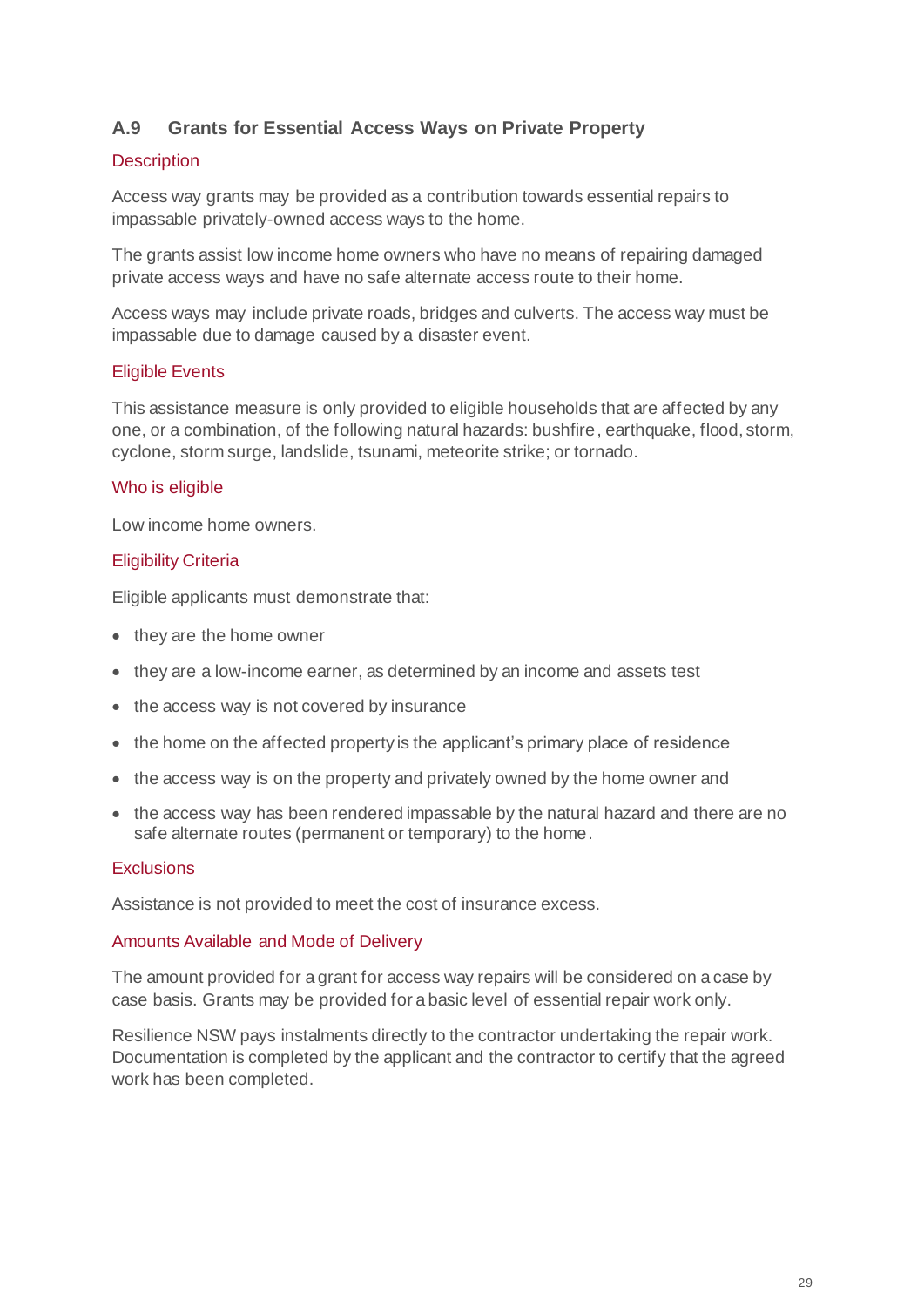# Conditions of Assistance

Successful applicants are advised that financial assistance is provided on the basis that it is only used for the purpose shown in their approved application, and must not be used for any other purpose.

# Administering Agency

Resilience NSW.

# Claim Process

Information on how to apply can be obtained by calling Service NSW on 13 77 88.

To apply for this grant, applicants must call Service NSW on 13 77 88 and ask about the grants administered by Resilience NSW or seek out NSW Government disaster assistance personnel at a Recovery Centre or by an appointment.

Applicants are required to complete an application form and include supporting documentation.

The following documents are needed when applying for this grant:

- proof of income, including but not limited to: a Centrelink payment summary, statement of income from employer or evidence of taxable income for self-employed
- proof of assets: bank statements; proof of investments and council rate notice
- verification of home loan repayments or rent: either the last normal weekly rent receipt or a statement from the lending authority
- insurance details: policy numbers and insurance company correspondence.

Assessment of applications involve:

- confirmation of eligibility including income and assets test and insurance status check
- NSW Public Works Advisory inspection of the access way, including confirmation that there are no alternate routes that provides safe access to the home and
- assessment of repair work that is required to ensure safe access to the home.

# Period for Claiming

Up to four months after the date of the natural hazard. This period may be extended by the Resilience NSW for applicants who are not able to meet the application deadline for valid reasons.

# Appeals Process

Information on the appeals process is available by calling Service NSW on 13 77 88.

Appeals can be submitted in writing to the Director, Disaster Welfare Services, Resilience NSW, GPO Box 5434, Sydney, NSW 2001.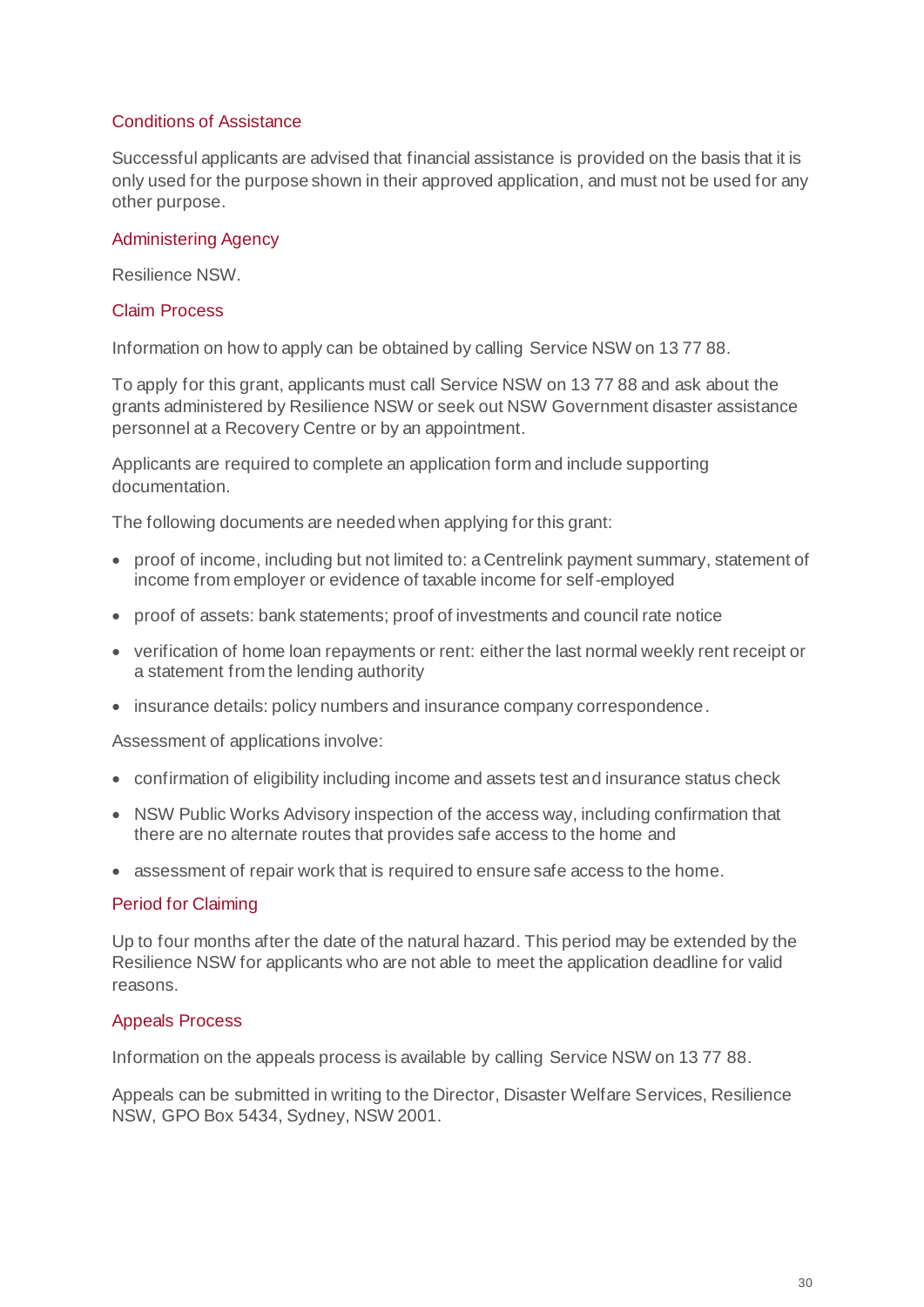# Related Assistance

Grants are also provided to eligible households for essential household contents (see *A.7 Grants for Essential Household Contents*), essential structural repairs (*A.8 Grants for Essential Structural Repairs to Homes*) and assistance with clean up (*A.10 Clean-up and Removal of Damaged Household Contents and Debris from Residential Property for the Elderly or Infirm*).

# Additional Comments

Damage to the access way must totally prevent safe access to the home, and there must be no alternative access ways available to reach the home.

Grants are not provided as compensation for losses and do not replace insurance cover.

The income and assets test involves an assessment of the household's disposable income at the time of the disaster. The household's disposable income is the amount of money left each week after home mortgage repayments are paid.

The maximum allowable weekly disposable income (after mortgage or rental payments) is based on the current Centrelink Aged Pension and any additional income allowed by Centrelink to enable retention of the full basic Pension and allowances for each dependent child.

The assessment of assets is based on the household's other financial resources such as bank savings, shares or a second property. If households have realisable assets above \$10,000 (single person) or \$20,000 (couple), these will be included in the assessment of eligibility and eligible clients may be required to co-contribute any assets in excess of these amounts. The primary place of residence is not counted.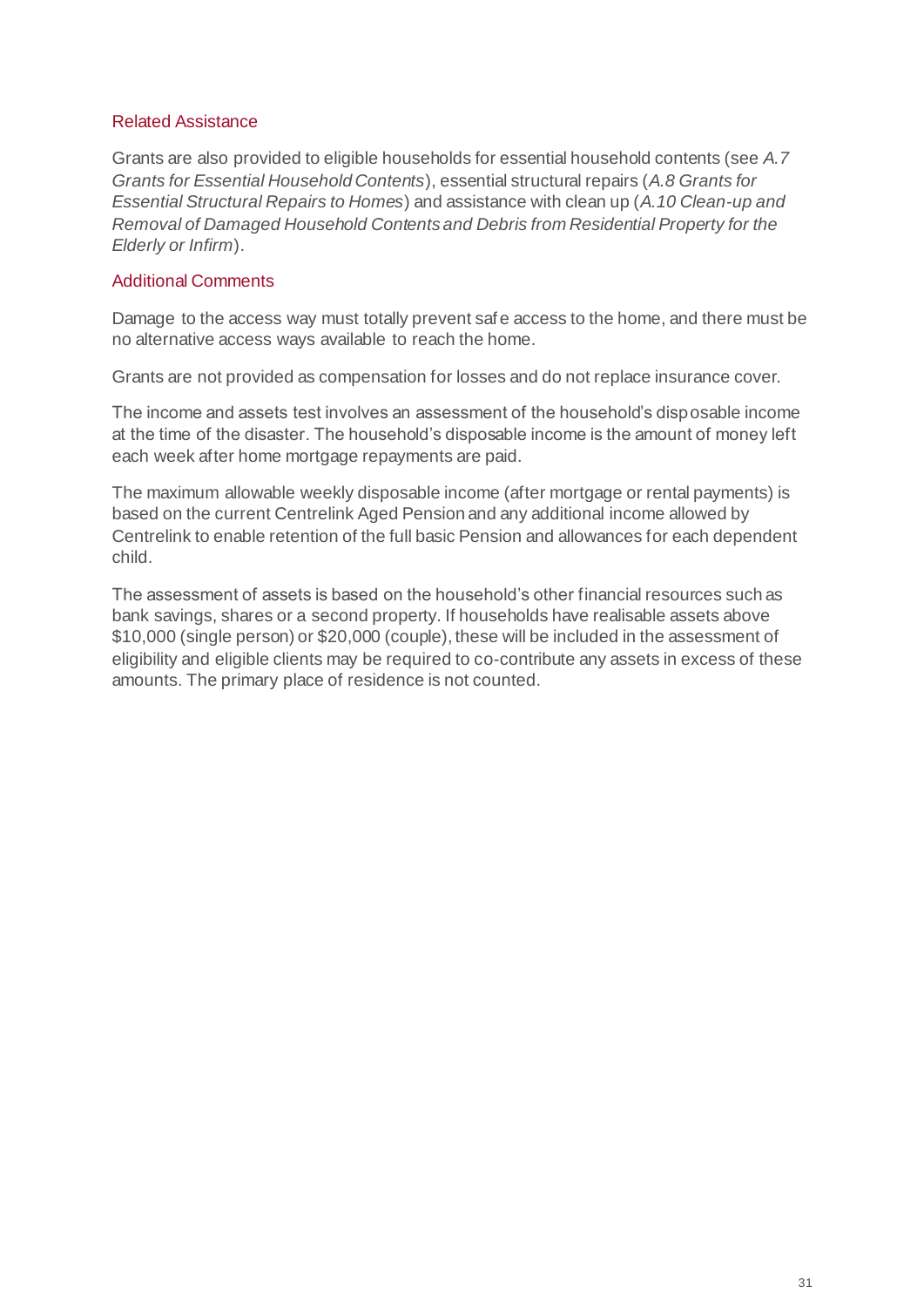# **A.10 Clean-up and Removal of Damaged Household Contents and Debris from Residential Property for the Elderly or Infirm**

# **Description**

In extraordinary circumstances, elderly and/or infirm residents may be eligible for practical assistance to remove damaged household contents such as carpets, fridges and stoves and other debris in and around the home.

This assistance is only available where damaged household contents and debris prevents restoration of the home to a safe and habitable condition or prevents safe access to the home.

# Eligible Events

This assistance measure is only provided to eligible households that are affected by any one, or a combination, of the following natural hazards: bushfire, earthquake, flood, storm, cyclone, storm surge, landslide, tsunami, meteorite strike; or tornado.

# Who is eligible

Vulnerable residents such as the elderly or infirm who are not physically able to remove, or organise for the removal of damaged household contents or debris from within or around their home and have no other resources available to assist them.

# Eligibility Criteria

Assistance may be provided to residents who are not physically able to remove or organise the removal of the damaged contents and/or debris and have no other resources available to assist them.

Eligible applicants must demonstrate that:

- they are not covered by insurance
- the affected house is their principal place of residence and
- they are a low-income household, as determined by the income and asset test.

OR

• in extraordinary circumstances where a resident does not have the physical or psychological capacity to organise the removal of the debris themselves, they may also be eligible for assistance.

# **Exclusions**

Assistance is only provided for the removal of damaged household contents and debris which prevents residents from restoring their home to a safe and habitable condition or accessing their home. This assistance does not provide for the removal of damaged household contents and debris that restricts access to non-living areas of the home such as garages, sheds or backyards.

# Amounts Available and Mode of Delivery

Arrangements are made with public or private sector contracted services to undertake the removal of debris or damaged household contents.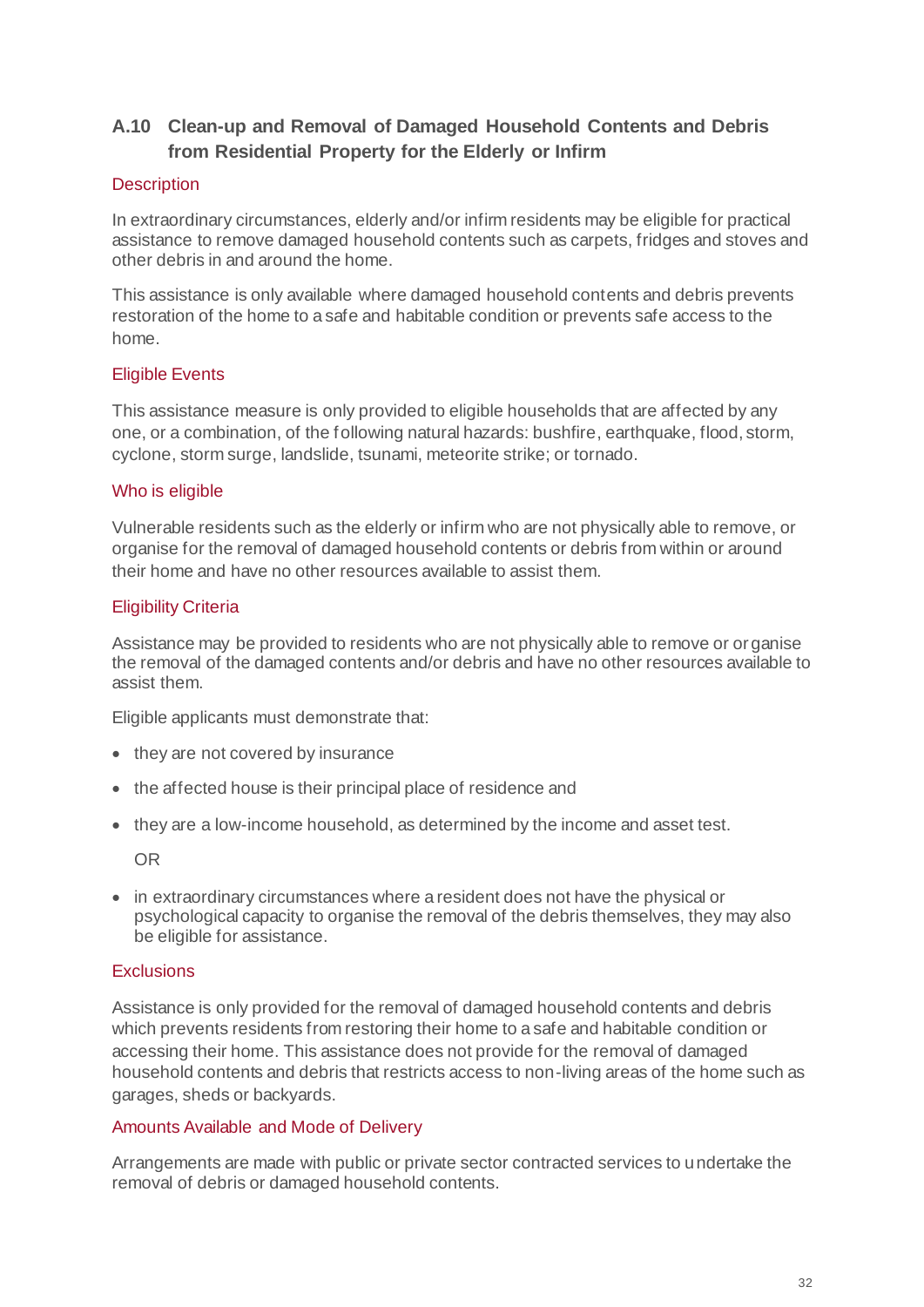Cash grants are not provided to householders for this type of assistance.

# Conditions of Assistance

Nil.

# Administering Agency

Resilience NSW.

# Claim Process

All requests by households for assistance are to be made through one point of contact, e.g. by calling Service NSW on 13 77 88 or by attending a recovery centre. There are to be no direct requests by households to NSW Public Works Advisory or its private contractors.

Applications are received and assessed by Resilience NSW. Eligible applicants are referred to NSW Public Works Advisory who organise contractors to complete the work.

Approval is subject to confirmation of eligibility and assessment of household/property damage through an "in home" inspection.

# Period for Claiming

Up to four months after the damage has occurred.

# Appeals Process

Information on the appeals process is available by calling Service NSW on 13 77 88.

Appeals can be submitted in writing to the Director, Disaster Welfare Services, Resilience NSW, GPO Box 5434, Sydney, NSW 2001.

# Related Assistance

Grants may be provided to eligible households for essential household contents (see *A.7 Grants for Essential Household Contents*), essential structural repairs to the home (see *A.8 Grants for Essential Structural Repairs to Homes*) or essential access ways on private property (see *A.9 Grants for Essential Access ways on Private Property*).

Assistance in relation to the NSW Government Waste Levy may be provided following the declaration of a natural disaster (see *B.5 Waste Levy*).

# Additional Comments

Nil.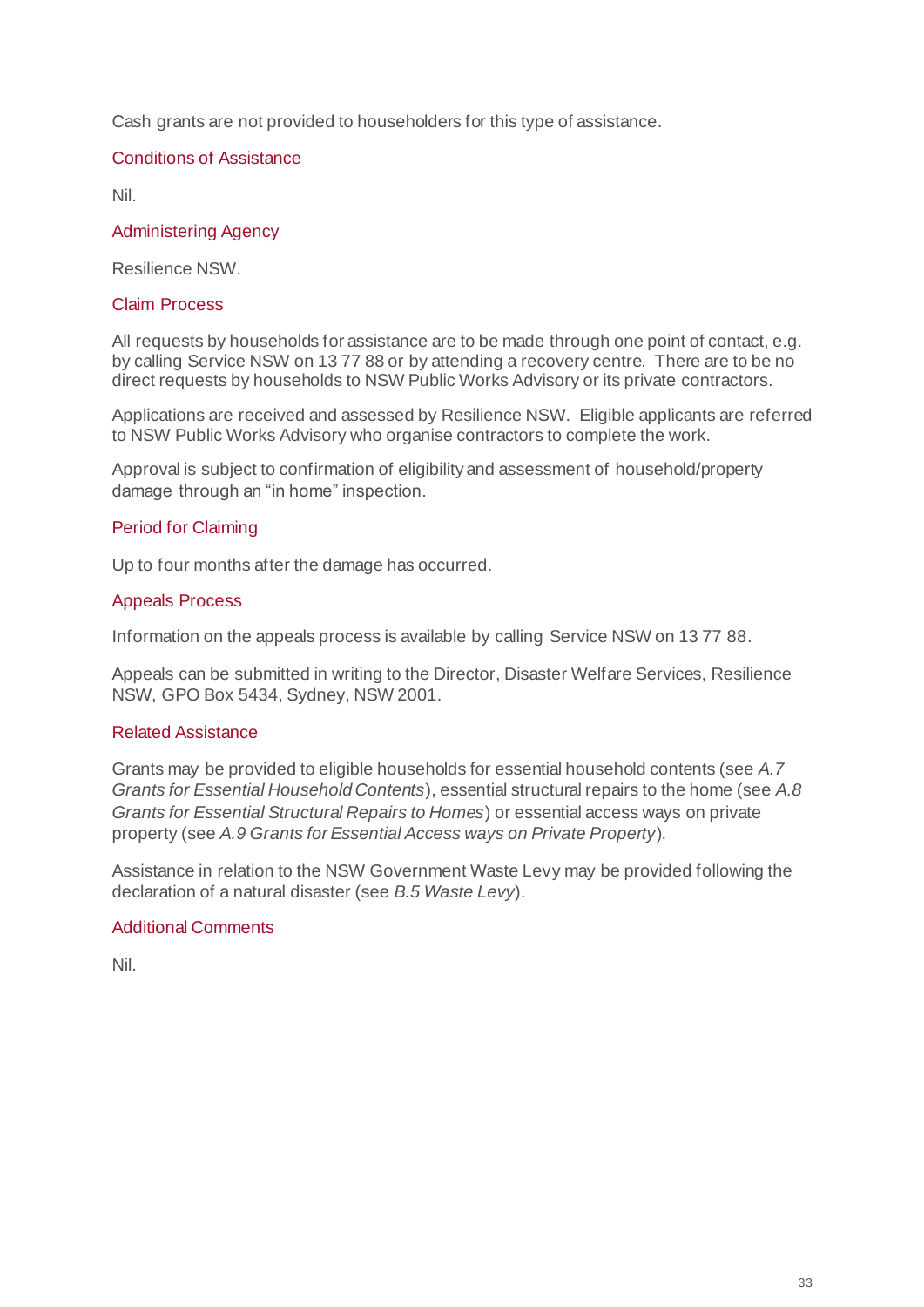# **A.11 Clean-up of Green Waste and General Debris from Residential Property for Public Health and Safety**

# **Description**

In extraordinary circumstances, where the scale and severity of the disaster event threatens public health and safety or prevents members of the community from assisting themselves, assistance may be provided to assist residents to remove debris from private property.

In these circumstances, green waste and debris removal is provided to eligible residents by local councils or a nominated contractor, and the NSW Government provides a reimbursement for the additional resources incurred by councils / contractors in providing this assistance.

# Eligible Events

This assistance measure is only provided to eligible residents following the declaration of a Natural Disaster by the NSW Government and following specific authorisation by the NSW Government.

# Who is eligible

When activated, this assistance is provided to occupants of residential properties that have been affected by the disaster. Residents will receive services associated with the clean-up of green waste and general debris from their residential property.

These services are provided by either the local council or by contractors engaged by the NSW Government.

A reimbursement or payment for these services is subsequently provided to the council or the contractor by the NSW Government.

# Eligibility Criteria

Assistance to remove debris from residential properties may be provided if the scale and severity of the event threatens public health and safety or prevents members of the community from assisting themselves.

# **Exclusions**

Assistance for clean-up is not provided to commercial and industrial properties or the nonresidential component of rural properties.

Local council costs for normal operating salaries and wages are not eligible for reimbursement. The purchase and maintenance of equipment and non-statutory council oncosts are also not eligible.

# Amounts Available and Mode of Delivery

Local councils are fully reimbursed for actual expenditure on the additional resources used for residential property clean-ups.

Additional resources include employee related costs that are not currently paid by councils or agencies e.g. overtime hours, extra shifts, on-costs of workers compensation insurance and payroll tax, backfilling positions, additional external plant and equipment hire including operating costs and contracted services.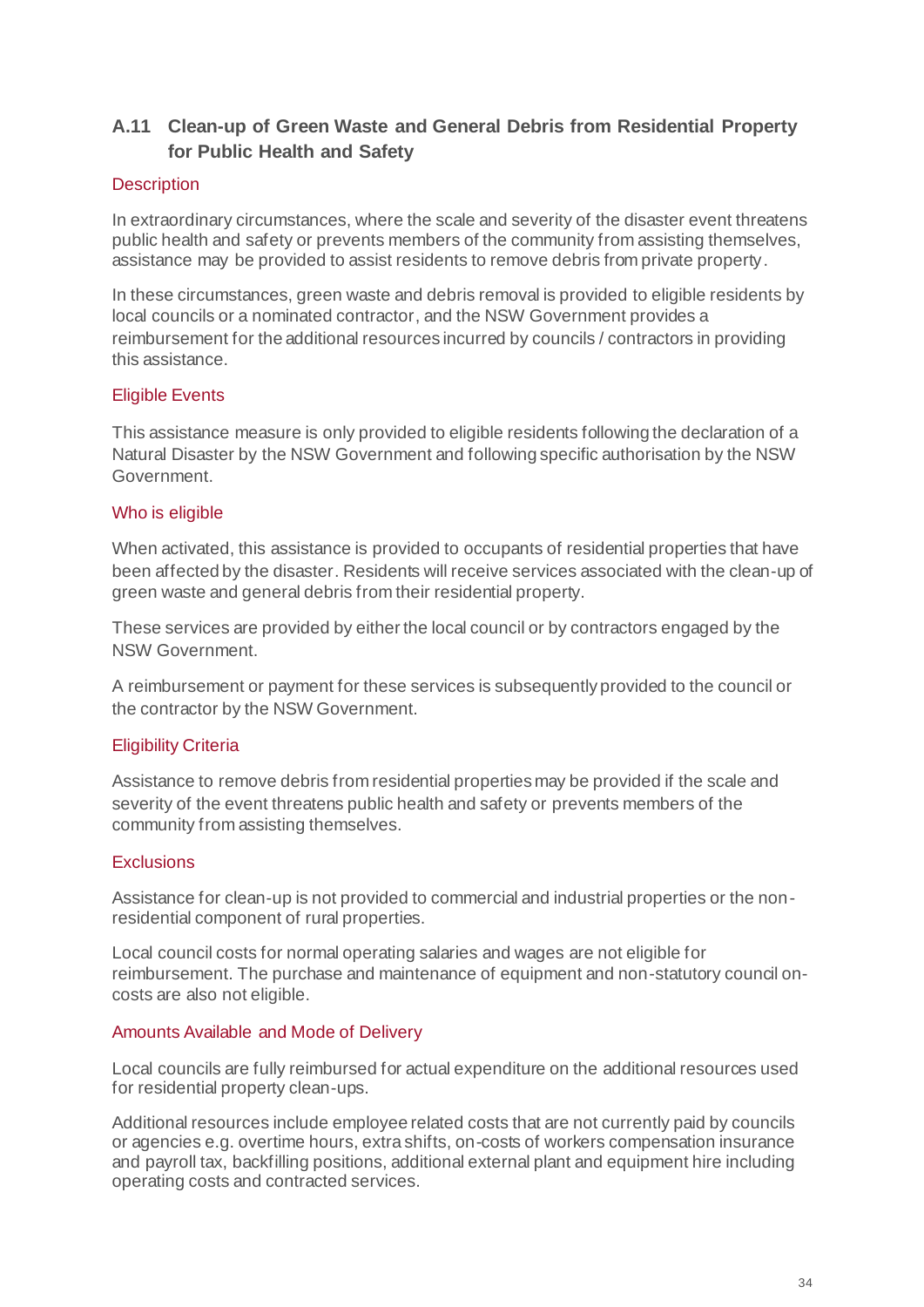If specialised private sector contracted services clean-up properties, their costs are fully reimbursed.

# Conditions of Assistance

The conditions of assistance are set at the time that the measure is activated.

# Administering Agency

In circumstances where this assistance measure is provided, the NSW Government will designate an appropriate agency or authority to administer clean-up arrangements and provision of assistance to councils.

# Claim Process

Arrangements for this assistance measure will be tailored to address the nature, scale and severity of the disaster event. The NSW Government will advise local councils of the coordination and claims process.

Councils should be prepared to submit documentation demonstrating that the costs are additional to normal operating costs.

#### Period for Claiming

Final claims from councils must be submitted to the relevant NSW Government agency within 12 months of the disaster.

#### Appeals Process

For information on appeals, contact the relevant agency or authority to discuss the outcomes of any applications and options available for review.

# Related Assistance

In some circumstances, clean-up assistance may be provided to the elderly or infirm (see *A.10 Clean-up and Removal of Damaged Household Contents and Debris from Residential Property for the Elderly or Infirm*).

Assistance in relation to the NSW Government Waste Levy may be provided following the declaration of a natural disaster (see *B.5 Waste Levy*).

# Additional Comments

This assistance is not provided for every disaster. It is only provided if the scale of the event threatens public health and safety or prevents the community from helping themselves.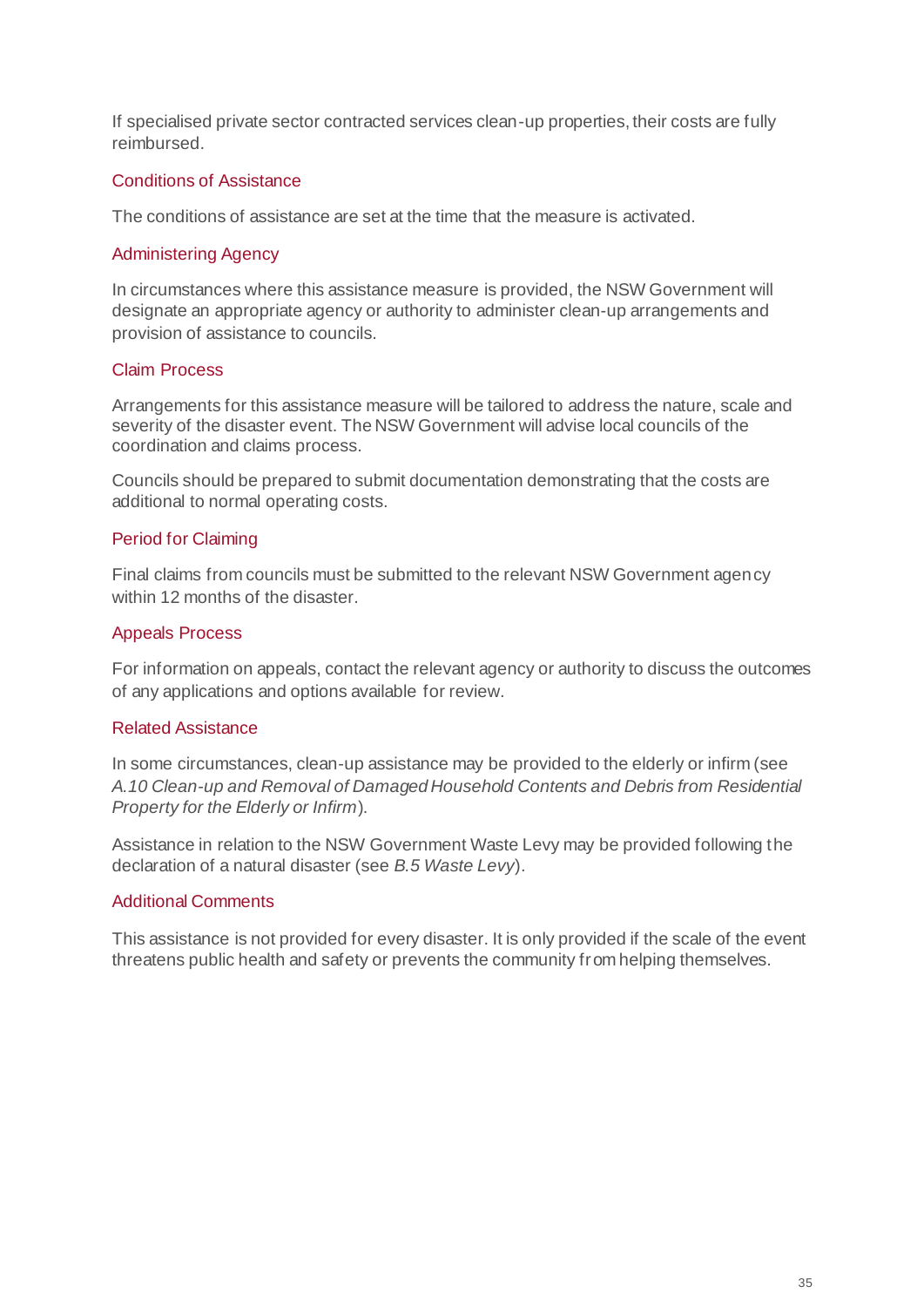# **A.12 Clean-up and Removal of Asbestos Containing Material from Residential Property for Public Health and Safety**

# **Description**

In extraordinary circumstances, assistance may be provided to render safe, clean-up and remove Asbestos Containing Materials (ACM) from residential properties, if the following conditions are met:

- 1. the NSW Government has declared or is likely to declare a Natural Disaster
- 2. the risk of ACM is identified in private residential properties impacted by the Natural Disaster and
- 3. the scale and incidence of ACM is assessed as an unacceptable risk to public health and safety by the Asbestos Advisory Committee (AAC).

Assistance may be provided in two phases:

- Phase 1 assistance may include assessment of the ACM situation and urgent works to render safe the ACM on private residential properties affected by a Natural Disaster.
- Phase 2 assistance may include clean-up and removal of ACM from residential property as per the eligibility criteria below.

# Eligible Events

This assistance measure is only provided where the scale and incidence of ACM on eligible private residential properties presents an unacceptable risk to public health and safety.

Phase 1 assistance may be activated when a Natural Disaster has been declared by the NSW Government or when the State Emergency Recovery Controller (SERCON) determines that such a declaration is likely. Phase 2 assistance may only be considered when a Natural Disaster has been declared by the NSW Government.

# Who is eligible

This assistance measure is only provided for eligible private residential properties which meet the eligibility criteria noted below.

When activated, this assistance is provided to occupants of residential properties that have been affected by the disaster. Residents will receive services associated with the clean-up of ACM from their residential property.

These services are provided by either the local council or by contractors engaged by the NSW Government.

A reimbursement or payment for these services is subsequently provided to the council or the contractor by the NSW Government.

# Eligibility Criteria

As a matter of principle, it is expected that home owners will take out adequate building insurance to enable them to clean-up, repair or rebuild their homes in accordance with its present form and current building and planning control requirements. This practice is to be encouraged by insurers, the Government and community stakeholders. That said, there may be circumstances where this is not the case and either the scale and incidence of ACM on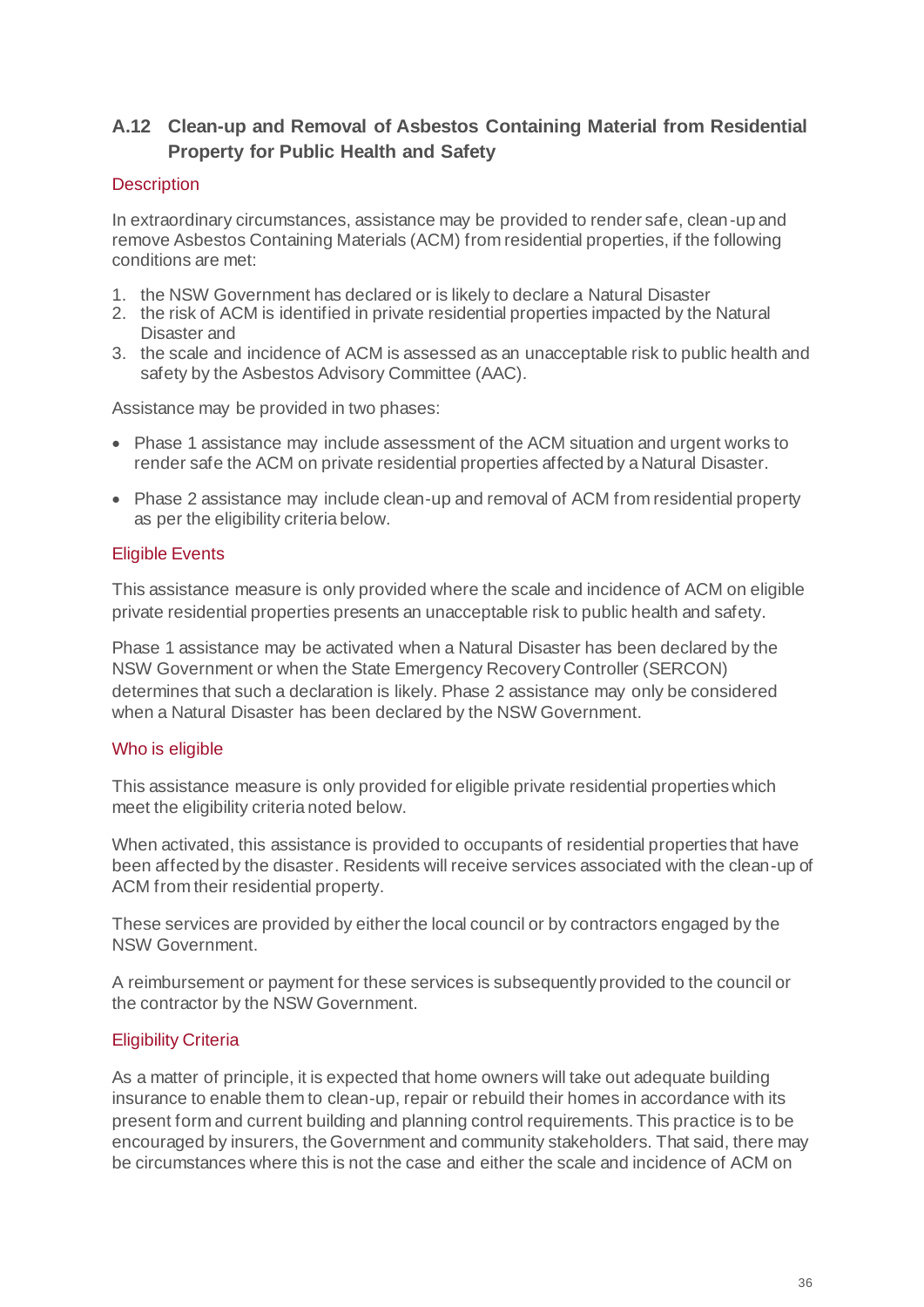private residential properties presents an unacceptable risk to public health and safety or it may be expeditious to take coordinated action and hence warrant government assistance.

When Phase 1 assistance is activated, private residential properties in the disaster-declared area are eligible for render safe works if they have ACM present, and the presence of this ACM is assessed by the AAC as being an unacceptable risk to public health and safety.

Activation of Phase 2 clean-up and removal assistance requires consideration of the current insurance cover for private residential properties affected. Phase 2 assistance may be provided where:

- 1. the private residential property is totally destroyed and has no insurance
- 2. the private residential property is totally destroyed and is under-insured or
- 3. the private residential properties contaminated by ACM that may not be totally destroyed but where ACM has been transferred by natural causes (e.g. wind) in the same area or nearby the same area impacted by the same Natural Disaster.

For damaged and insured properties, it would be expected that the ACM clean-up and removal will be funded from the owner's insurance policy and if necessary recouped from the insurer following any government-funded clean-up operation. These arrangements are subject to the parameters agreed to by the NSW Government at the time of approving any assistance package. Where clean-up and removal of ACM forms part of the insurance cover, insurers are expected to fully honour their obligations under their policies.

### **Exclusions**

The clean-up and removal of debris from private residential properties not containing ACM is covered under guideline A.11 and is therefore excluded under this Guideline unless specifically authorised by NSW Public Works Advisory.

Render safe, clean-up and removal works that do not mitigate the risk to public health and safety are excluded unless there is an overriding public interest concern or the works are deemed by NSW Public Works Advisory to be expeditious, and the works are authorised by Resilience NSW.

Render safe, clean-up and removal works related to undeclared or human-caused events are excluded under this Guideline given there is often recourse to utilise other instruments to address public health and safety or other public interest concerns. The Government may provide separate assistance in such circumstances.

### Amounts Available and Mode of Delivery

Where ACM has the potential to threaten public health and safety, the State Emergency Operations Controller (SEOCON) or the SERCON may authorise expenditure of up to \$200,000 to take immediate emergency action to assess and mitigate the immediate risks from asbestos exposure in the community.

In making its recommendation to the SEOCON or the SERCON, the AAC must consider the following factors:

- 1. the extent of uncontained ACM involved
- 2. the proximity of this ACM to the community
- 3. the number of residential properties affected
- 4. the availability of credible asbestos exposure pathways to the community and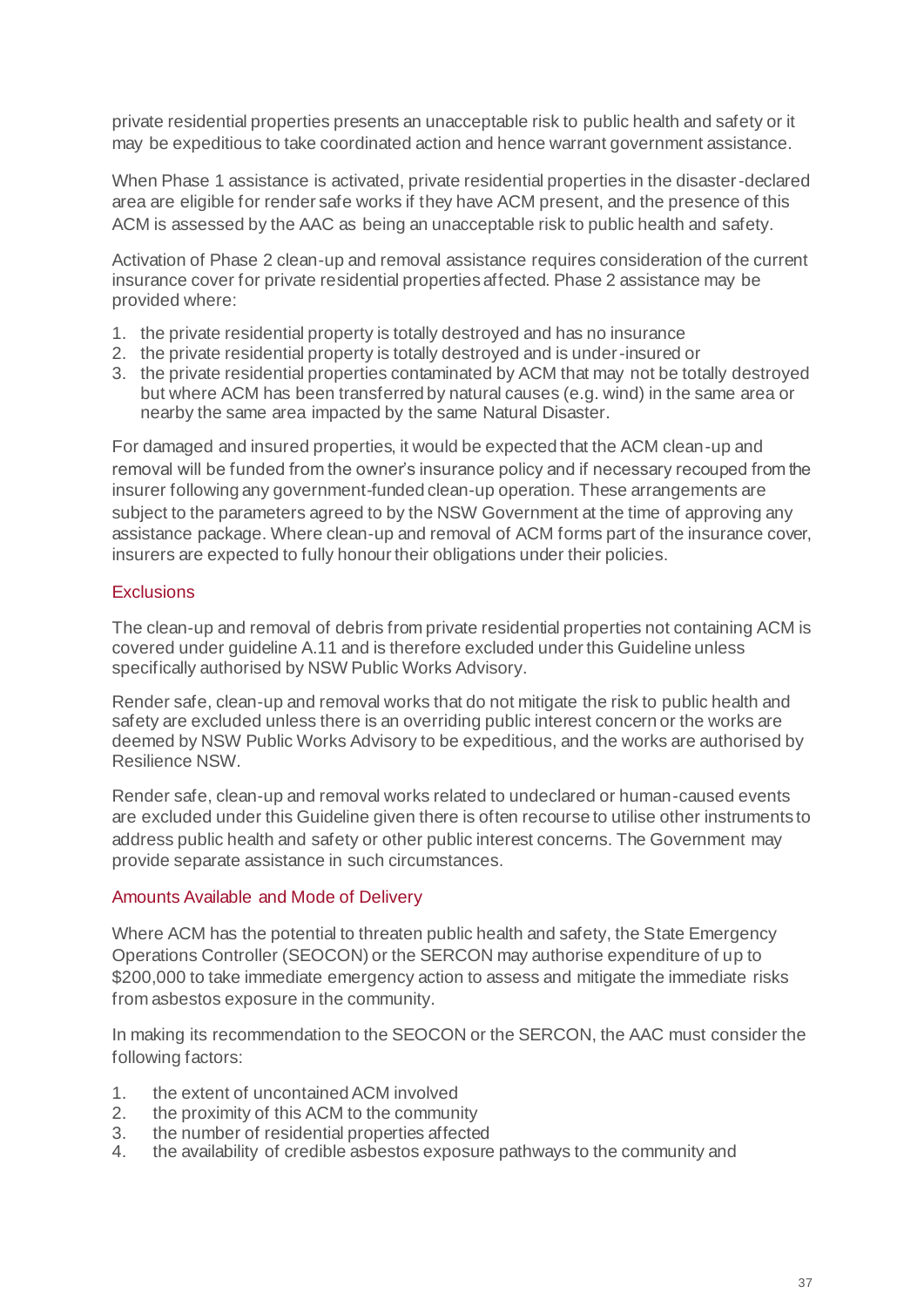5. any elevated levels of airborne asbestos fibres measured within the community or in operational areas.

The AAC is to be established by the NSW Asbestos Coordination Committee (NACC) and comprises relevant experts from the NSW Environment Protection Authority, SafeWork NSW, NSW Health, Public Works Advisory, Fire and Rescue NSW and the relevant local council for the incident.

Further assistance beyond the initial amount of \$200,000 may only be provided upon approval by the NSW Government and following the submission (by NSW Public Works Advisory) of a risk assessment, management plan and acquittal report explaining usage of the initial Phase 1 assistance funds. With this formal approval, NSW Public Works Advisory is sanctioned to coordinate Phase 2 assistance.

Note that funding assistance will not be provided direct to individual property owners and that assistance will be managed by NSW Public Works Advisory.

# Conditions of Assistance

Phase 1 and 2 assistance provided under this Guideline is limited to:

- 1. the engagement of an accredited expert to undertake an assessment of the risks presented by ACM, including air monitoring if applicable.
- 2. actions undertaken to render the area of ACM contamination safe beyond the normal functions of combat agencies (including covers, storage and fencing).
- 3. the clean-up and removal of ACM identified by the AAC as presenting an unacceptable risk to public health and safety.
- 4. communication with the affected community of the risks posed by the ACM and the proposed actions to mitigate the risk (including signage).
- 5. actions undertaken to assess asbestos clean-up, removal and disposal work and to issue clearance certificates.
- 6. the lawful disposal of ACM debris.

To be eligible for assistance, items 1 to 6 above must be undertaken in a timely manner.

# Administering Agency

NSW Public Works Advisory will administer assistance delivered under this Guideline in consultation with NSW Treasury, Resilience NSW, the NSW Environment Protection Authority, insurers and local councils.

# Claim Process

NSW Public Works Advisory will claim costs incurred under this Guideline within six months of the ACM event. The period for making claims may be altered to address the nature, scale and severity of the Natural Disaster event as recommended by NSW Public Works Advisory and approved by Resilience NSW.

# Appeals Process

For information on appeals, contact NSW Public Works Advisory to discuss the outcomes of any applications and options available for review.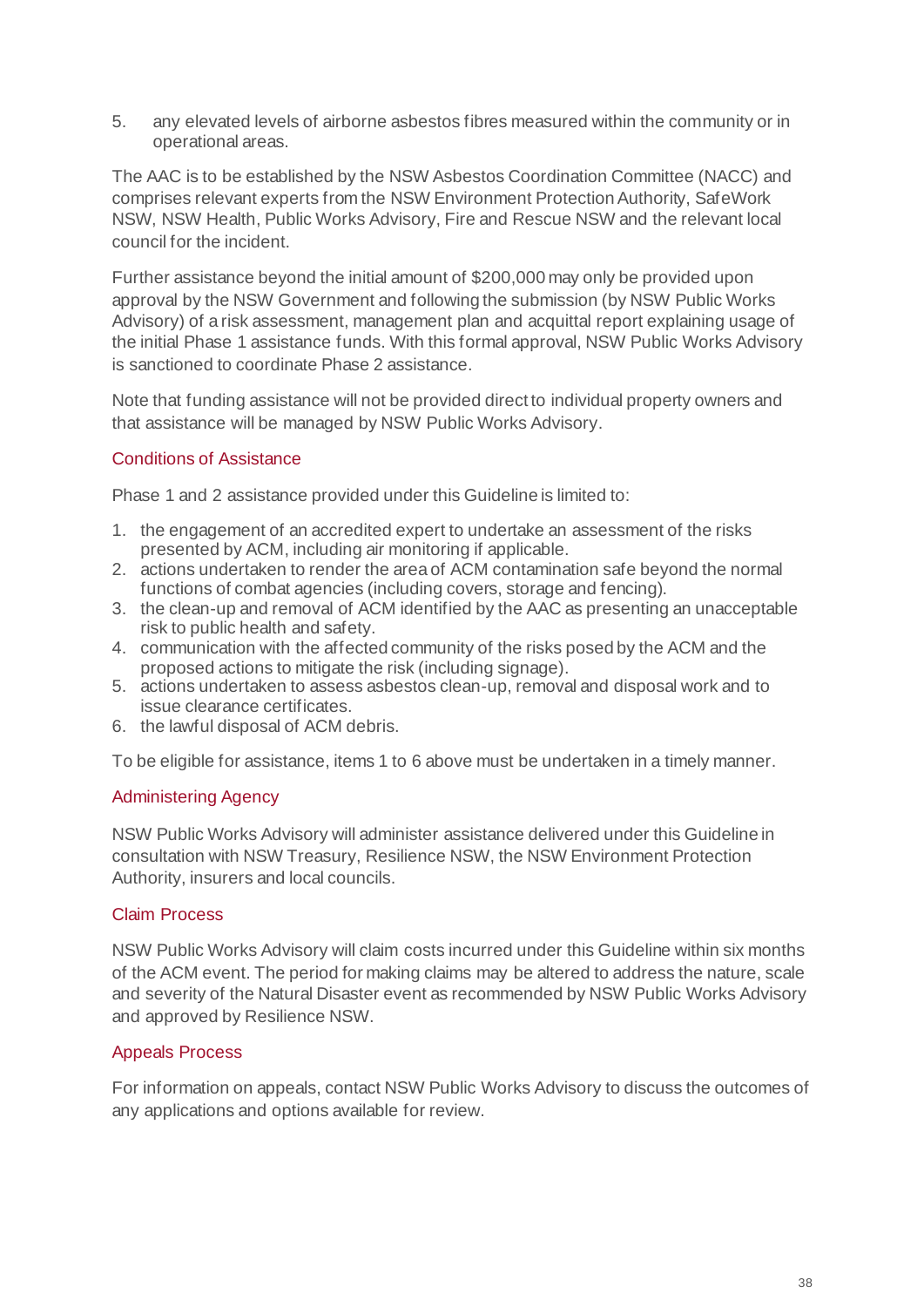### Related Assistance

Assistance for clean-up and removal of green waste and general debris on private property may also be provided according to eligibility criteria see *A.10 Clean-up and Removal of Damaged Household Contents and Debris from Residential Property for the Elderly or Infirm, and A.11 Clean-up of Green Waste and General Debris from Residential Property for Public Health and Safety*.

Assistance in relation to the NSW Government Waste Levy may be provided following the declaration of a natural disaster (see *B.5 Waste Levy*).

## Additional Comments

This assistance is not activated for every declared Natural Disaster. It is only provided if the scale and incidence of ACM is assessed as representing an unacceptable public health and safety risk, as determined by the SEOCON or the SERCON on advice of the AAC.

During the response phase of a Natural Disaster, responsibility for authorisation of the initial amount of up to \$200,000 in funding under this Guideline rests with the SEOCON, based on advice from the AAC. When the event formally enters the recovery phase, this responsibility will pass to the SERCON.

Further assistance requires the approval of the NSW Government based on a written submission from NSW Public Works Advisory.

The clean-up and removal of ACM from public areas, including roads, parks etc. may be provided as part of wider assistance measures provided for the clean-up and removal of debris from public areas.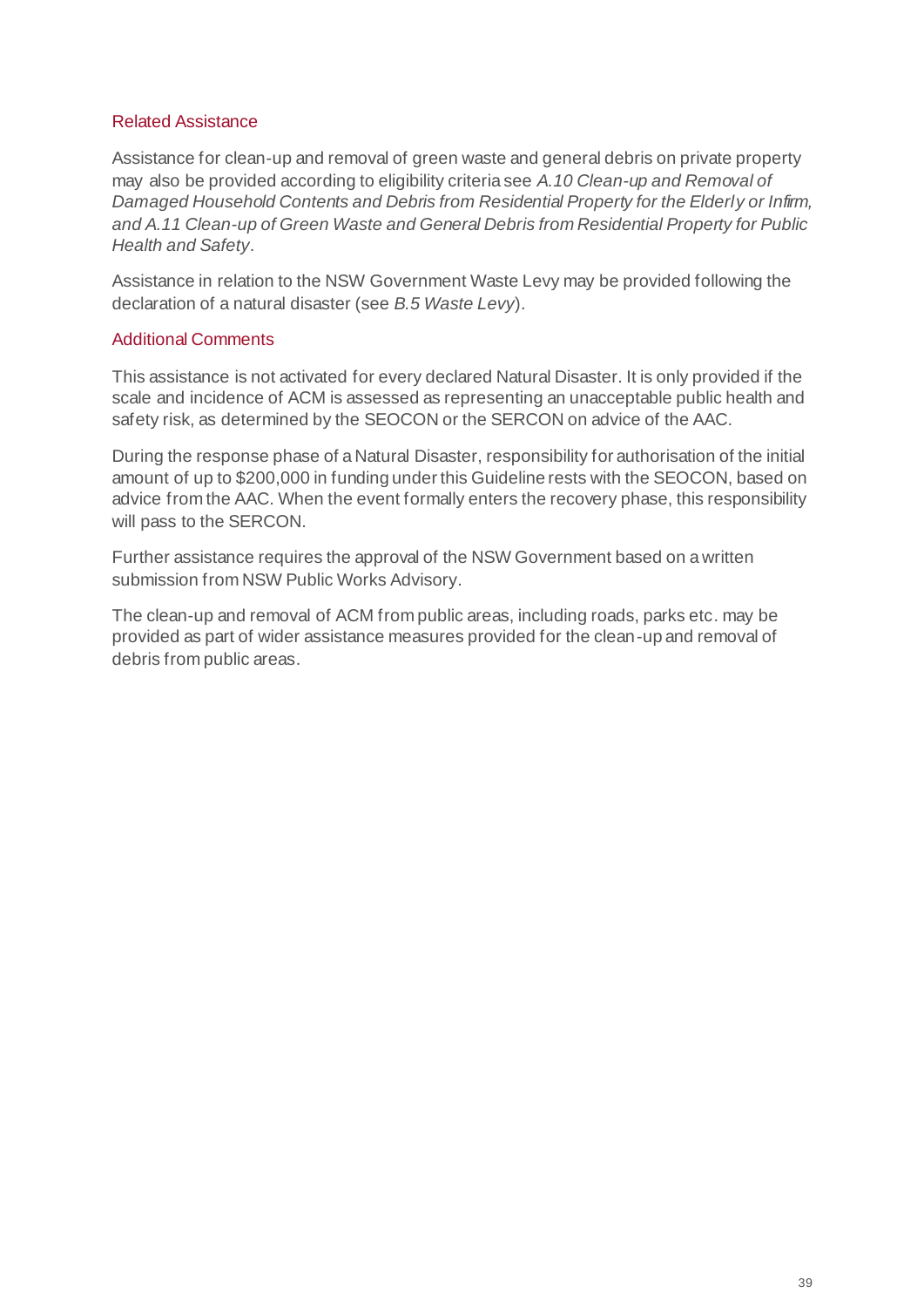# **A.13 Recovery Centres**

# **Description**

Resources and services may be provided, in appropriate circumstances, to facilitate the establishment of Recovery Centres.

Recovery Centres are one‐stop‐shops that centralise Local, State and Australian Government and non-government services to people affected by disaster, to facilitate easy access to information and community services.

Reimbursement for eligible Recovery Centre costs incurred by State agencies and, in exceptional circumstances, local councils may become available if the emergency is declared a Natural Disaster.

## Eligible Events

The NSW Government may authorise the establishment of Recovery Centres for any significant disaster or other emergency to assist individuals, households, businesses, or any other groups that are affected by the disaster event.

### Who is eligible

Government agencies and local councils providing relief and recovery assistance during declared Natural Disaster events.

## Eligibility Criteria

The establishment of a Recovery Centre will depend on the disaster event and the needs and characteristics of the communities or other groups that require assistance.

### **Exclusions**

For State agencies and local councils involved in facilitating Recovery Centres, assistance does not cover the normal salary, maintenance and administration costs, which would have been incurred, even if the Recovery Centre had not been established.

### Amounts Available and Mode of Delivery

Recovery Centres will vary in number, size and range of agencies involved according to the nature of the disaster event or emergency.

Resources and services for facilitating Recovery Centres may include leases, insurance, all utility and communication costs, office equipment, signage and parking.

Agency costs associated with the establishment of Recovery Centres and/or costs associated with keeping affected communities informed about recovery operations may be reimbursed. These may include employee related costs that are not currently paid (including payroll tax, overtime and backfilling), additional plant and equipment hire and necessary operating costs.

## Conditions of Assistance

Nil.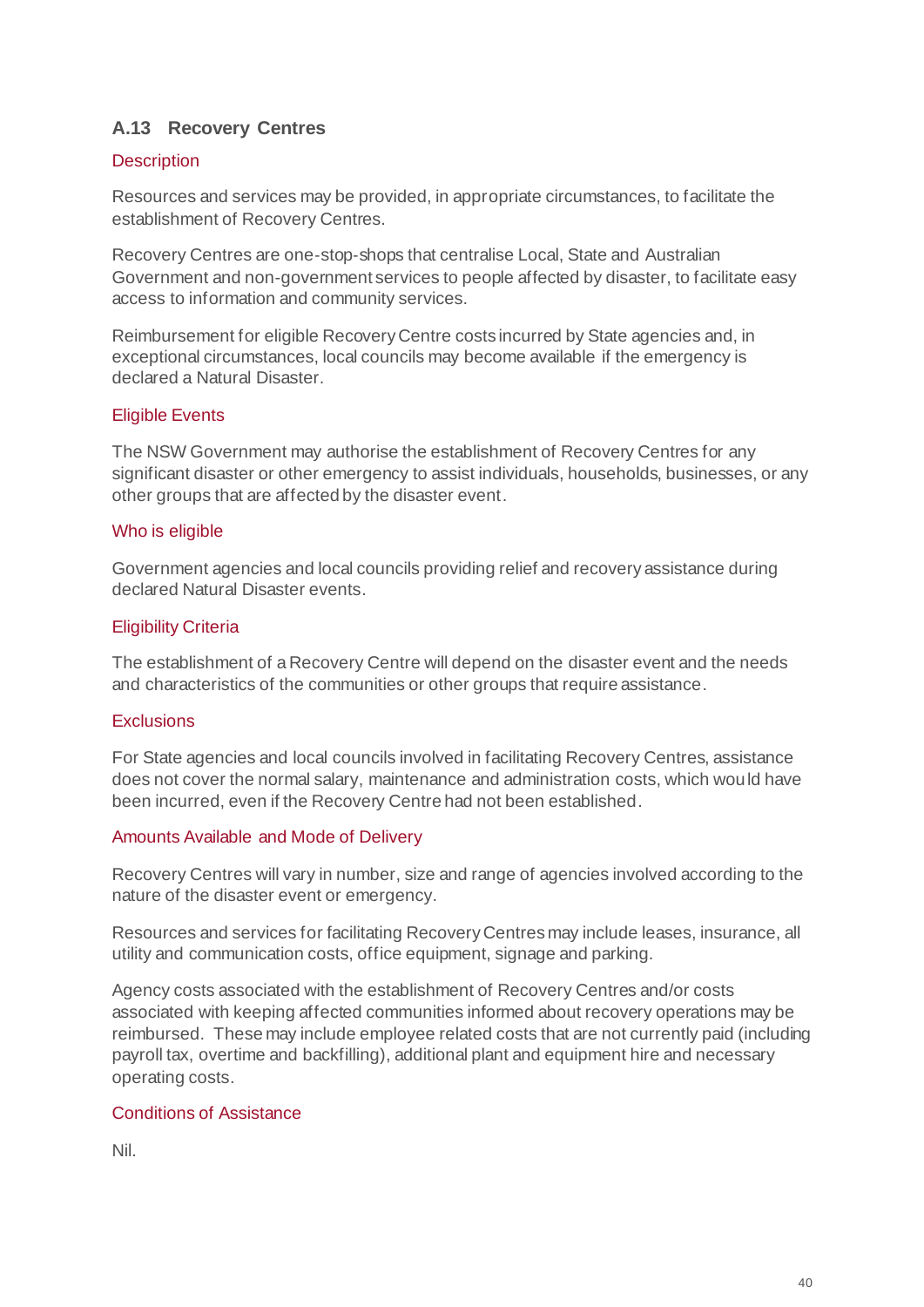## Administering Agency

The NSW Government is responsible for authorising the establishment of a Recovery Centre. This will often be done on recommendation from a Recovery Committee, which also recommends the direction and operational parameters of the Recovery Centre.

Resilience NSW is the Administering Agency for this assistance once established.

NSW Public Works Advisory will assist in physically establishing and decommissioning Recovery Centres and procuring the physical assets and resources that are required for the centre.

The various Government agencies and organisations which make up the Recovery Centre are responsible for sourcing their own staff and establishing their own systems and procedures to support service delivery.

### Claim Process

State agencies and local councils may claim for reimbursement of costs through arrangements that are established by Resilience NSW.

## Period for Claiming

State agencies and local councils should submit claims within three months of the expenditure being incurred.

### Appeals Process

For information on appeals, agencies may contact the Resilience NSW to discuss the outcomes of any applications and options available for review.

### Related Assistance

A Recovery Centre may be used as a one-stop-shop to deliver a range of disaster assistance measures, particularly those shown in Part A, D and E of the *NSW Disaster Assistance Guidelines*.

### Additional Comments

Recovery Centres are one-stop-shops that centralise State Government, Australian Government and non-government services to people affected by disasters. They minimise travel and inconvenience for affected people, and provide a point of focus and belonging especially for those dislocated from their community environment.

A Recovery Centre may be established, even if the range of services required is narrow.

More information about Recovery Centres can be found in the *Guidelines for Recovery Centres* which have been developed in support of the *NSW Recovery Plan.*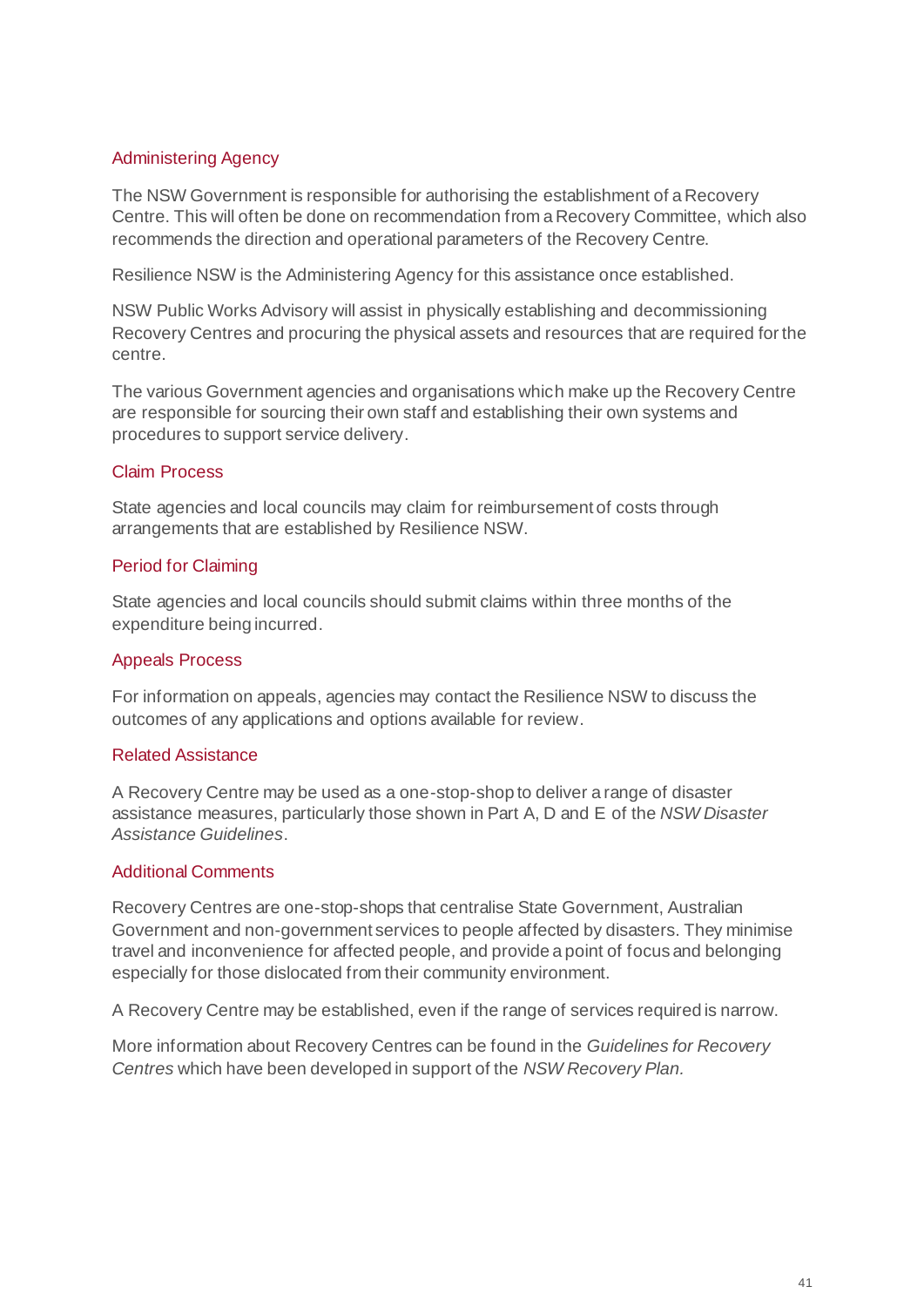# **A.14 Funding to Establish and Operate a Support Service to Assist Disaster Affected Households**

## **Description**

In extraordinary circumstances, where a Natural Disaster has significantly impacted a community, the NSW Government may give specific authorisation to fund the establishment of additional, designated and time limited support services to provide practical assistance to disaster-affected households, and support them through the initial recovery process.

Support services provide assessment, crisis intervention, problem solving and supportive counselling to individuals. They are discrete 'helping' services and do not take the place of other services in the community e.g. mental health.

Funding is reserved for Natural Disasters where it is assessed that the demand for services will significantly exceed the capacity of existing services in the affected community.

## Eligible Events

This assistance measure is only provided to eligible residents following the declaration of a Natural Disaster by the NSW Government. Resilience NSW may authorise the establishment of support services with anticipated budgets of up \$500,000. Larger-scale support services may be established following specific authorisation by the NSW Government.

The impact on the community must be significant e.g. significant number of homes, outbuildings and other residential structures that are either totally destroyed or partially damaged. Loss of life and or significant injury of the population may also be a trigger.

### Who is eligible?

In general, support services will be provided to disaster-affected communities or other groups that are affected by the Natural Disaster.

Specific eligibility criteria for support services will be determined on a case-by-case basis for each Natural Disaster.

# Eligibility Criteria

If the support service is established, eligible households will include those households and individuals directly impacted by the disaster. Depending on the demand, and subject to NSW Government approval, eligibility may be extended to the broader disaster affected community.

### **Exclusions**

Funding is provided to deliver the discrete support service, not augment existing services.

Funding is not provided for material aid. However partnerships with other community based organisations that have access to such resources are encouraged.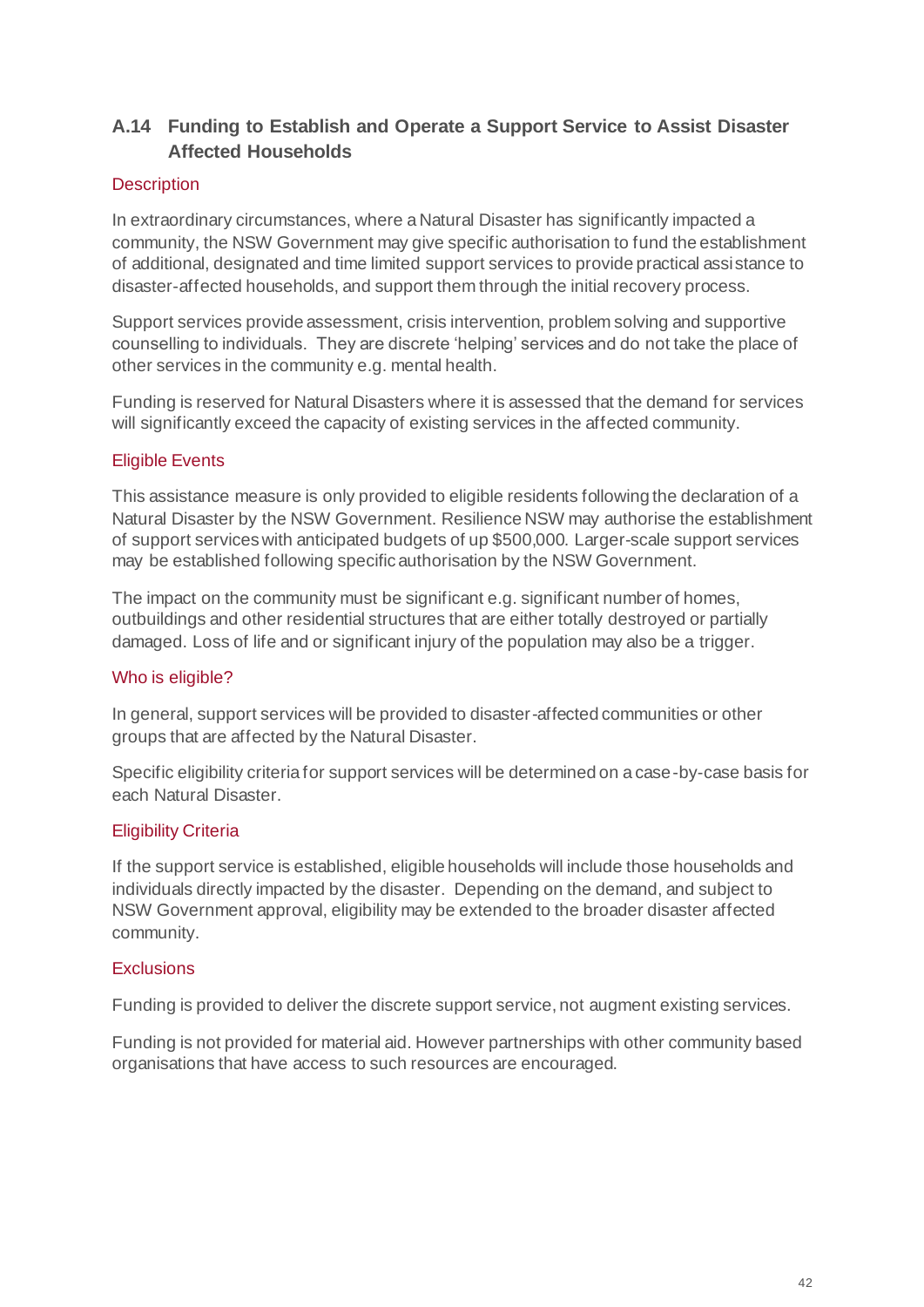## Amounts Available and Mode Delivery

Service models may vary depending on the capacity of the local service system and blend of government and community-based agencies. Resilience NSW will consult with other government agencies including the Department of Family and Community Services (FACS) and NSW Health to explore options to develop a service model that is appropriate for the community, and to identify a suitable existing service provider.

Services may be delivered by an existing non-government organisation, or partnerships may be formed between government agencies and a non-government organisation. Community partnerships are strongly encouraged.

Due to the need to establish the service as quickly as possible, Resilience NSW may enter into direct negotiations with a recommended service provider. This is consistent with the NSW Procurement Guidelines and the Independent Commission Against Corruption – *Guidelines for Managing Risk in Direct Negotiations.*

Funding amounts will be determined by the NSW Government, consistent with the service model, and reflect the anticipated community need e.g. based on total number of disaster affected households. An indicative amount may be approximately \$150,000 for a small service (2 caseworkers, a Program Manager and Admin component) to \$400,000 (6 caseworkers, a Program Manager, and Admin component).

Resilience NSW may authorise the establishment of support services with anticipated budgets of up \$500,000. Larger-scale support services (with budgets over \$500,000) may be established following specific authorisation by the NSW Government.

Services will generally be established for an initial period of six to twelve months and continuation will depend on community need, the capacity of the local service system and the availability of resources.

### Conditions of Assistance

In circumstances where the NSW Government authorises the establishment of a support service, an Engagement Agreement will be executed between the auspice agency and Resilience NSW. This agreement will outline the conditions of funding and the service specification.

Any variation to the agreement will require approval of both parties. The funding arrangement between the State and Commonwealth governments (e.g. under the Disaster Recovery Funding Arrangements) must be acknowledged on all written materials. The service provider must hold records locally of all grant monies spent on the support service. At the completion of the support service, a copy of the records must be provided in full to Resilience NSW.

Funding for the support service will depend on the service model, however costs may include provision for:

- salaries and on costs for support service staff as per award
- travel and other relevant allowances as per award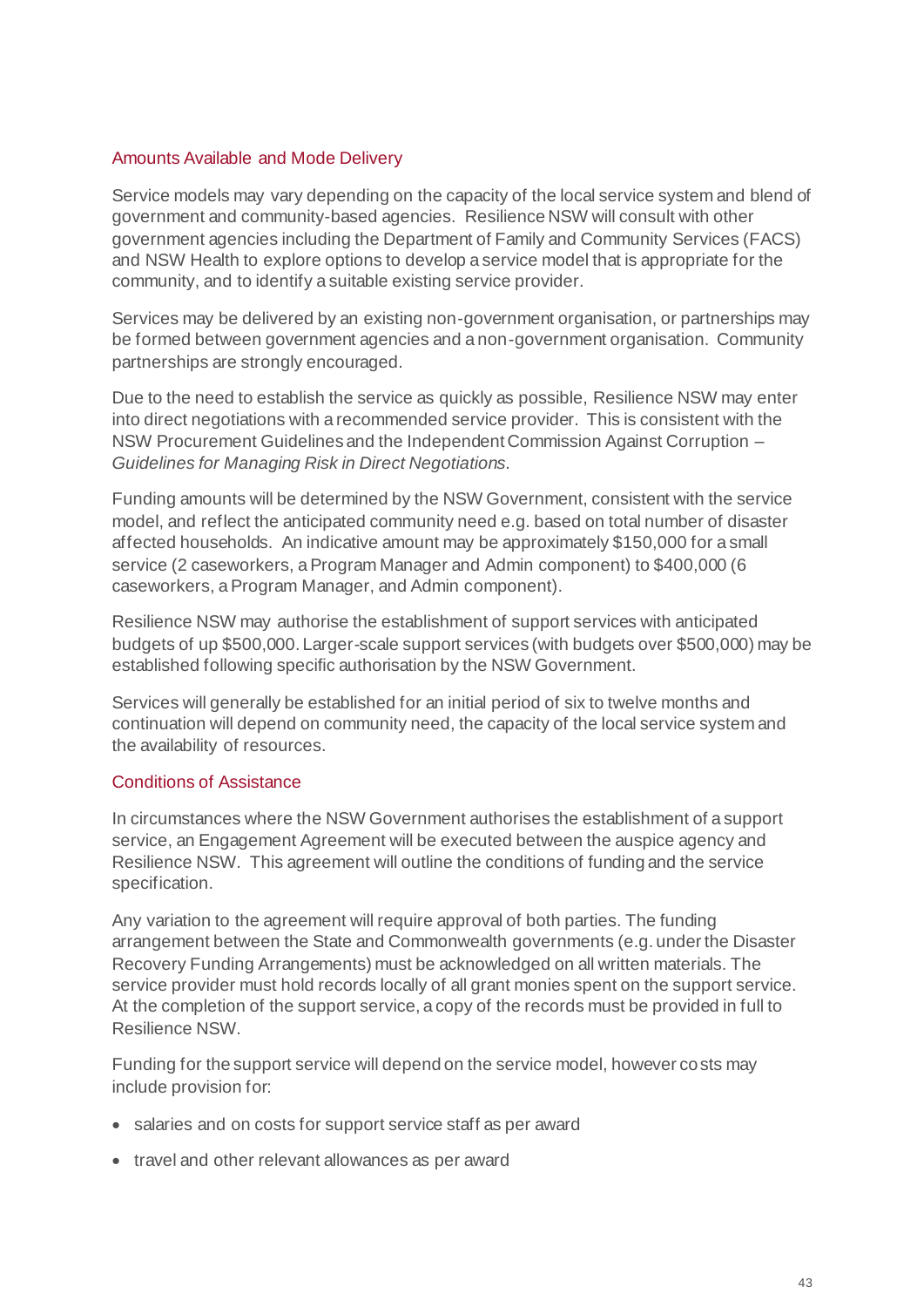- operating costs (including program and service development costs)
- clinical supervision
- communications
- administration
- management fee as per industry standard (e.g. community sector 10-15%) and
- essential establishment costs as negotiated with Resilience NSW.

## Administering Agency

Resilience NSW will be the Administering Agency for this assistance measure in the first instance, with the local monitoring and compliance role performed by an appropriate NSW agency e.g. NSW Health or Resilience NSW where applicable.

The service will be established in consultation with local recovery governance mechanisms (e.g. the Recovery Committee) and key human services representatives from government and non-government agencies in the disaster affected community.

## Claim Process

In circumstances where the NSW Government authorises the establishment of the support service, an indicative budget will be considered for approval by NSW Treasury. Resilience NSW and the service provider will negotiate a budget which will allow for the incremental establishment of the support service and gradual withdrawal.

### Period for Claiming

Invoices must be submitted monthly and in accordance with the Engagement Agreement.

### Appeals Process

Procedures for amending the terms and conditions of the support service will be contained within the Engagement Agreement.

### Related Assistance

The support service may assist clients accessing disaster assistance measures shown in Part A of the *NSW Disaster Assistance Guidelines*.

### Additional Comments

In general, the objectives of support services are to:

- offer an individualised, relationship-based service that aims to support individuals, strengthening their capacity over time
- offer the service based on assessment and agreed goals with the service user according to their preferences
- facilitate and work with the service user to engage with services, seek financial assistance or information where they find it difficult to navigate the range of services available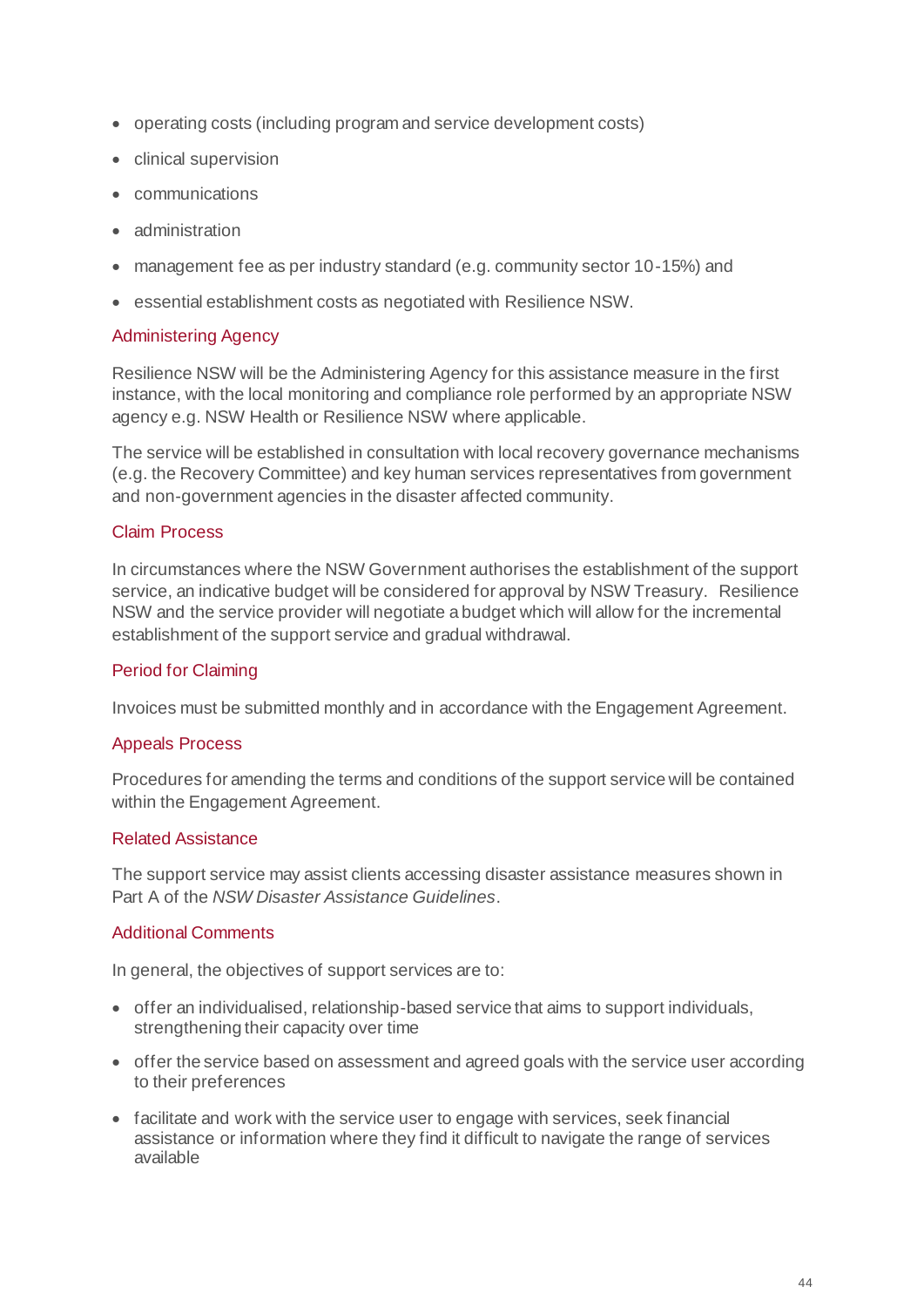• provide support; co-ordinate with appropriate agencies for immediate needs, provide information; work with people to assess and assist with referral and application processes for required services and provide advocacy as required.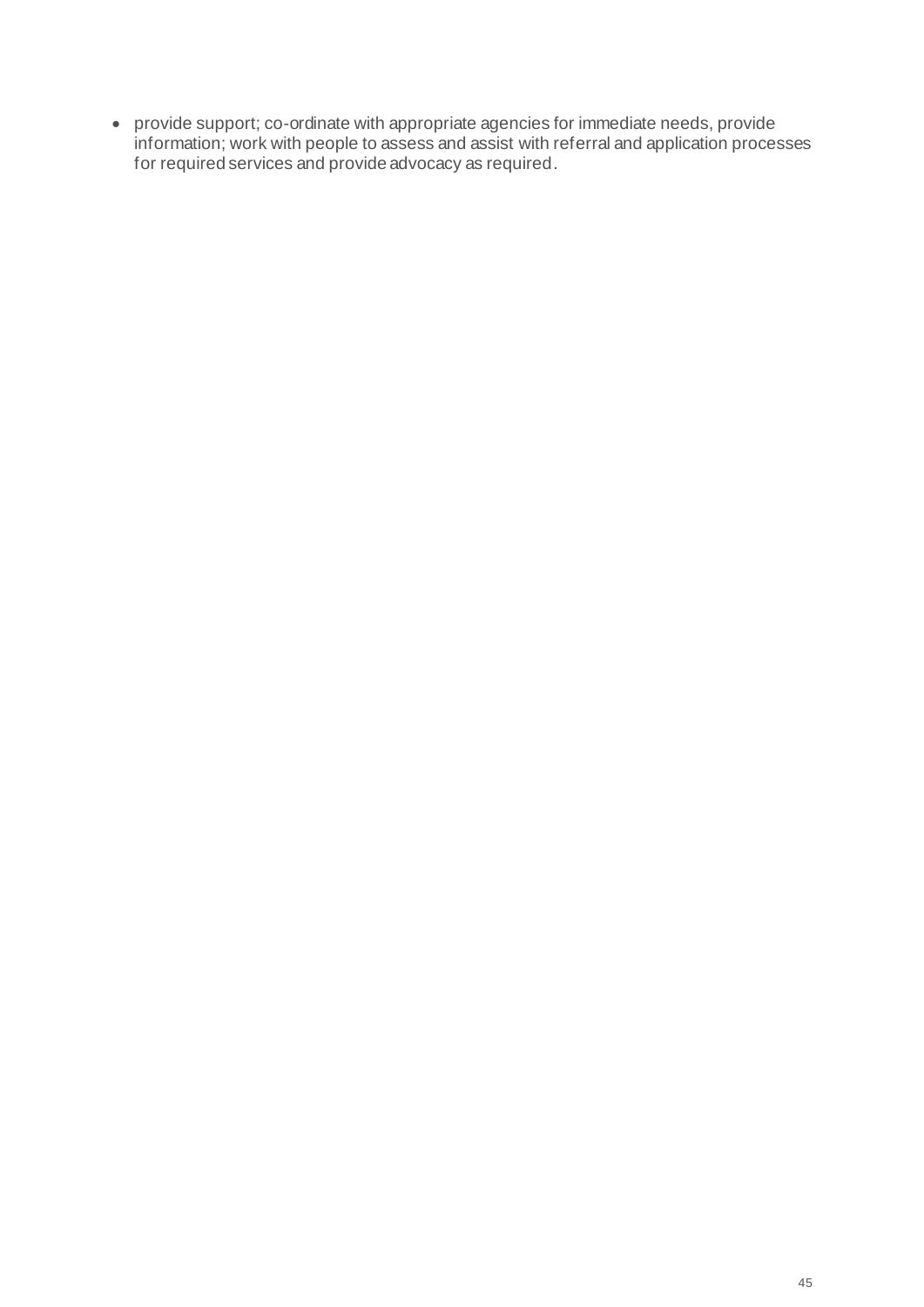# **A.15 Community Recovery Officers**

# **Description**

In circumstances where a Natural Disaster meets Australian Government eligibility criteria, the NSW Government may provide a temporary Community Recovery Officer (CRO), for a full-time equivalent period of up to 12 months, to work with the disaster-affected community.

The provision of CROs is reserved for Natural Disasters where Resilience NSW assesses that the Australian Government's criteria have been met, there is a need to employ such an officer, and their functions cannot be completed by existing local government and community services sector personnel in the disaster-affected community.

### Role Summary

The role of CROs is to support community recovery from natural disasters by working with the community to identify needs, develop local recovery programs, assist in accessing information and resources and provide leadership and community capacity building. This includes:

- initiating and supporting key committees and working groups
- monitoring and evaluating local recovery programs and activities
- establishing cooperative networks across government, non-government and community groups that can assist community recovery and develop local resilience that will endure beyond the term of the position.

### Eligible Events

This assistance measure may be provided to communities following the declaration of a Natural Disaster by the NSW Government, and where the disaster event meets the eligibility criteria described in the Australian Government Disaster Recovery Funding Arrangements (DRFA).

### Who is eligible?

Community Recovery Officers may be provided on a temporary basis to assist communities that have been affected by an eligible event as described above, and which meet the eligibility criteria shown below.

### Eligibility Criteria

A community may be provided with a CRO if they have been impacted by an event that meets the 'eligible events' criteria shown above.

The scope of work for each CRO will be determined by Resilience NSW on a case-by-case basis for each Natural Disaster, in accordance with the DRFA.

The main focus of the CRO's work will be those communities that have been directly impacted by the Natural Disaster and whose circumstances meet the DRFA eligibility criteria. Work with other communities may be undertaken, if agreed by both Resilience NSW and the Australian Government.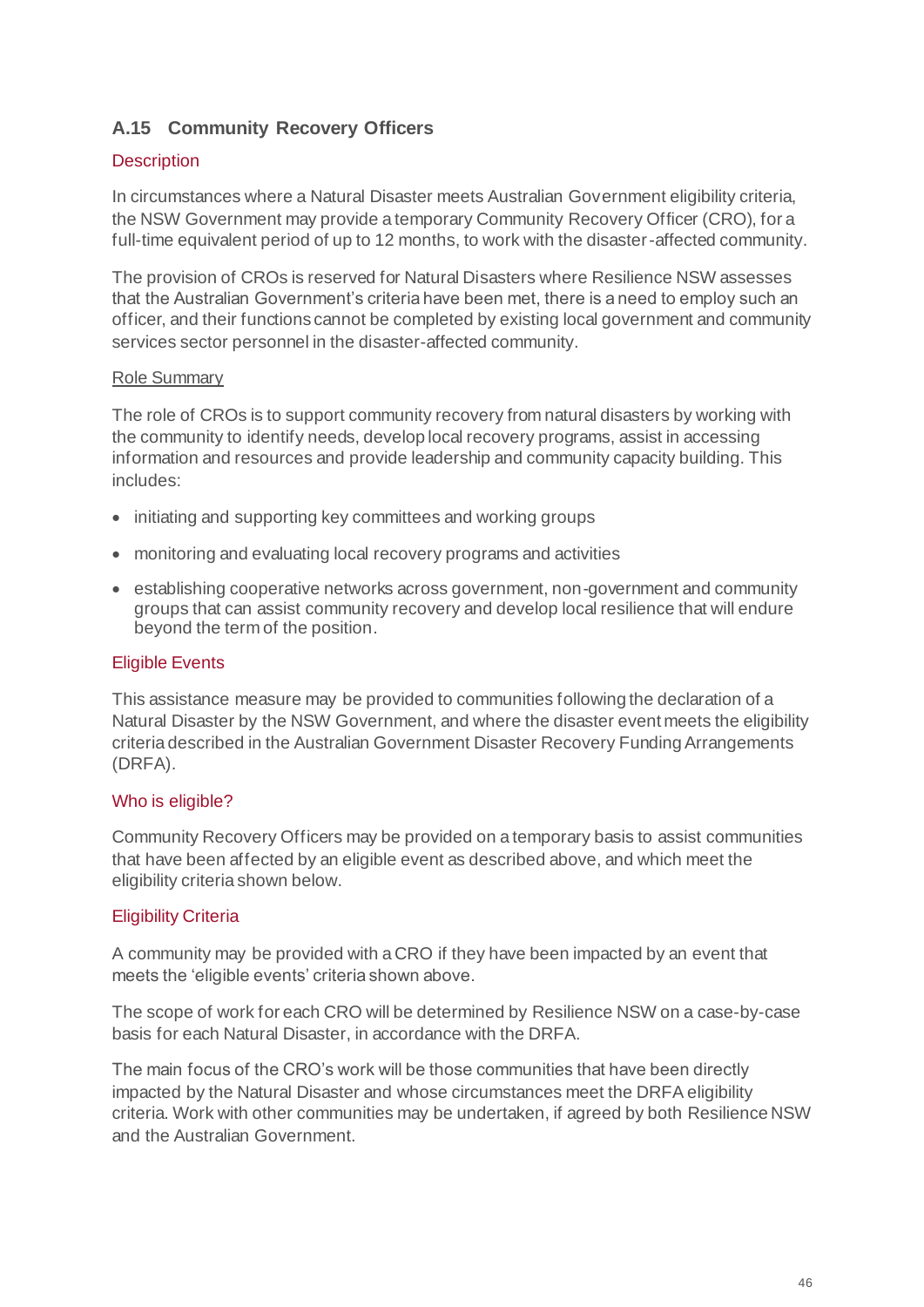## **Exclusions**

Funding is provided to establish new temporary CRO roles, to respond to specific Natural Disasters.

Assistance will not be provided to fund or augment existing community development, emergency management or similar roles within the local government or community services workforce.

Costs associated with the CRO using existing assets are not eligible. Examples of these costs include existing office accommodation, vehicles, facilities, computers, telecommunications infrastructure and any other resources that would have been available for use, even if the CRO had not been employed.

### Amounts Available & Mode of Delivery

The CRO's role may vary depending on the capacity of the local community service network and the blend of government and community-based organisations operating in the disasteraffected area.

Resilience NSW will consult with other government agencies including Department of Communities and Justice (DCJ) and NSW Health to develop a role description that is appropriate for the community, and to identify a suitable organisation or partnership of organisations to undertake the employment, management and supervision of the CRO.

The CRO may be employed and managed by an existing non-government organisation, NSW Government agency (including Resilience NSW ), local council or partnership of organisations.

Due to the need to employ CROs as quickly as possible, Resilience NSW may enter into direct negotiations with a recommended service provider. This is consistent with the NSW Procurement Guidelines and the ICAC – Guidelines for managing risk in direct negotiations.

Funding amounts to a maximum of \$150,000 for employee related expenses, and \$70,000 for operating expenses will be determined by Resilience NSW, consistent with the final approved role description, and reflecting the anticipated community need e.g. based on the total number of disaster affected households, businesses and primary production enterprises.

The employment of the temporary CRO may be for a maximum full-time equivalent period of up to 12 months.

As a general rule, only one CRO may be employed for each declared Natural Disaster, irrespective of the number of Local Government Areas that have been affected by the disaster.

In the event that the nature, scale and circumstances of the declared Natural Disaster warrants the employment of one or more additional CROs, Resilience NSW may submit an application to the Australian Government to seek additional funding for this purpose. To demonstrate the need for additional CROs, local councils and other community organisations may be required to provide information about the effects of the natural disaster.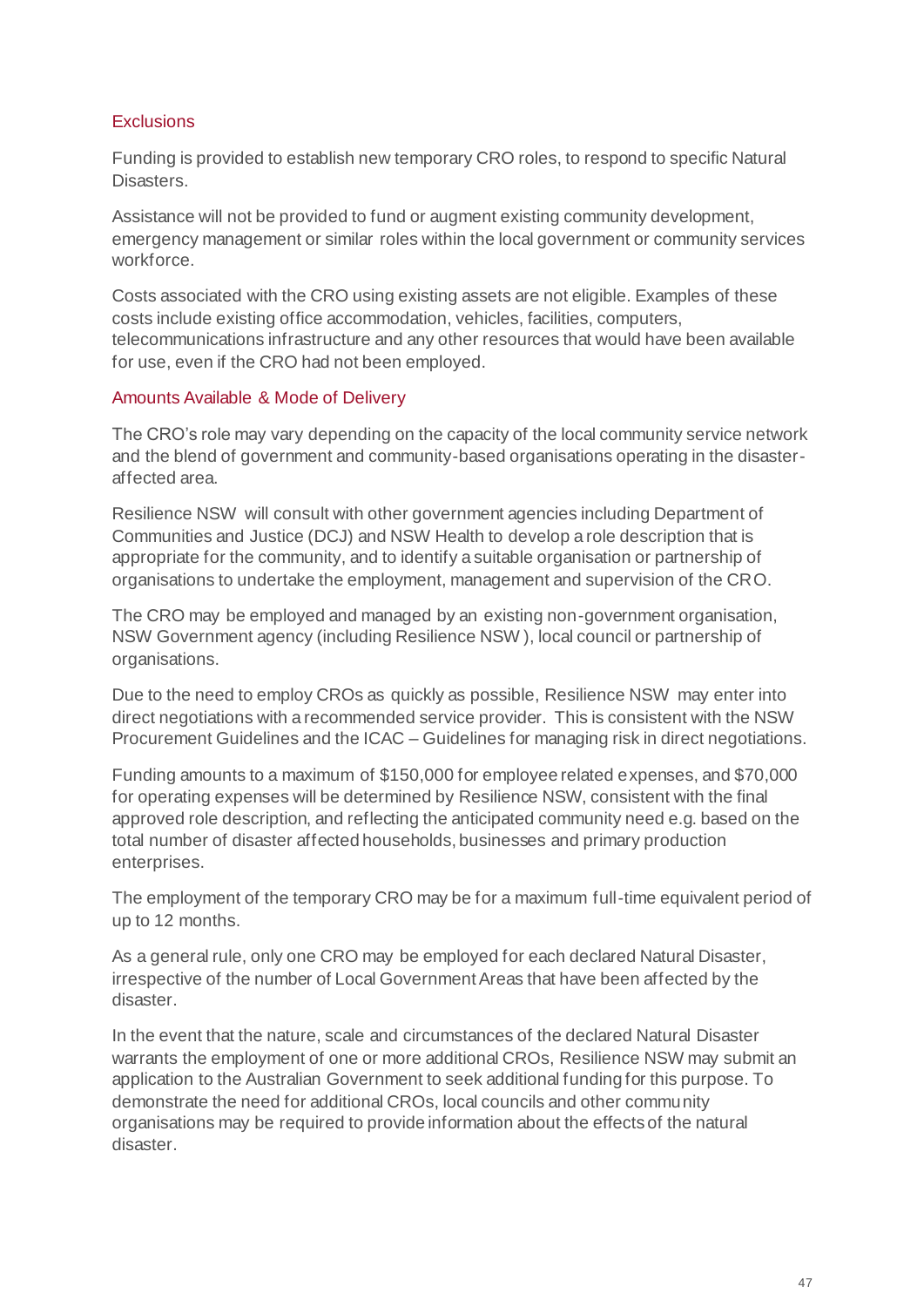## Conditions of Assistance

Where funding is provided to employ a CRO, an Engagement Agreement will be executed between the auspice organisation(s) and Resilience NSW. This agreement will outline the conditions of funding and the service specification.

Any variation to the agreement will require approval of both parties. The funding arrangement between the State and Commonwealth governments (e.g. under the Disaster Recovery Funding Arrangements) must be acknowledged on all written materials.

The service provider must hold records locally of all grant monies spent on the employment of the CRO. At the completion of the employment, a copy of the records must be provided in full to Resilience NSW.

Funding for the support service will depend on the service model, however costs may include provision for the following items, subject to the exclusions discussed above:

- salaries and on costs for staff as per award
- travel and other relevant allowances as per award
- operating costs (including program and service development costs)
- communications costs
- temporary office accommodation costs where required
- temporary motor vehicle hire where required
- essential establishment costs as negotiated with Resilience NSW.

#### Administering Agency

Resilience NSW will be the Administering Agency for this assistance measure in the first instance.

The CRO role will be established in consultation with local recovery governance mechanisms (e.g. the Recovery Committee) and key human services representatives from government and non-government agencies in the disaster affected community.

#### Claims Process

The Engagement Agreement will specify the process by which Resilience NSW will provide funds to the organisation that employs and manages the CRO.

In general, the employing organisation will be required to pay the agreed employee related expenses and overheads for the CRO and seek a reimbursement from Resilience NSW on a monthly basis. Where required, an advance may be provided to the employing organisation.

Invoices from the employing organisation must be submitted monthly and in accordance with the Engagement Agreement.

### Appeals Process

Procedures for amending the terms and conditions for employing the CRO will be contained in the Engagement Agreement.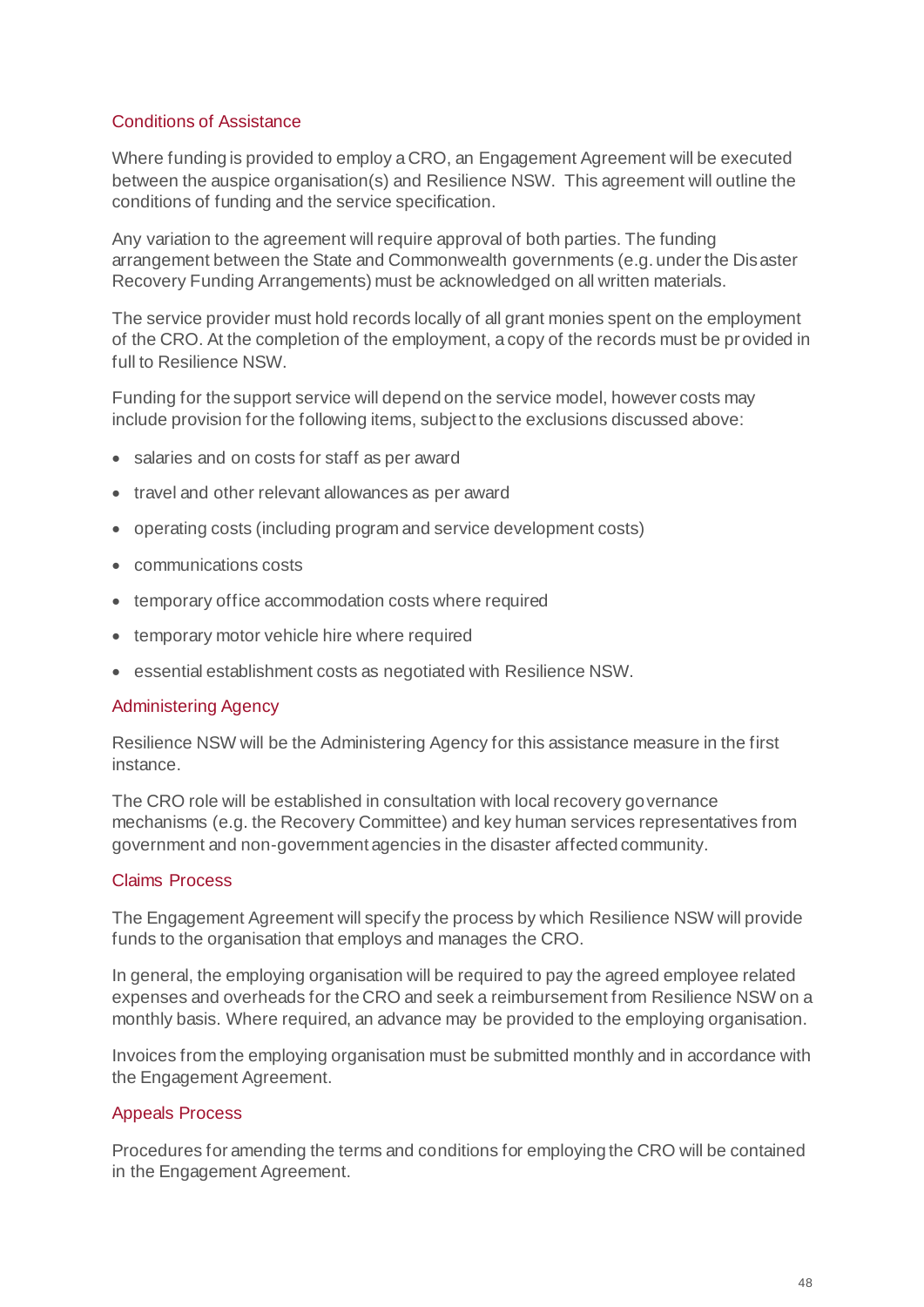## Related Assistance

The CRO may assist disaster-affected communities with accessing disaster assistance measures shown in Part A of the NSW Disaster Assistance Guidelines.

Additional Comments

Nil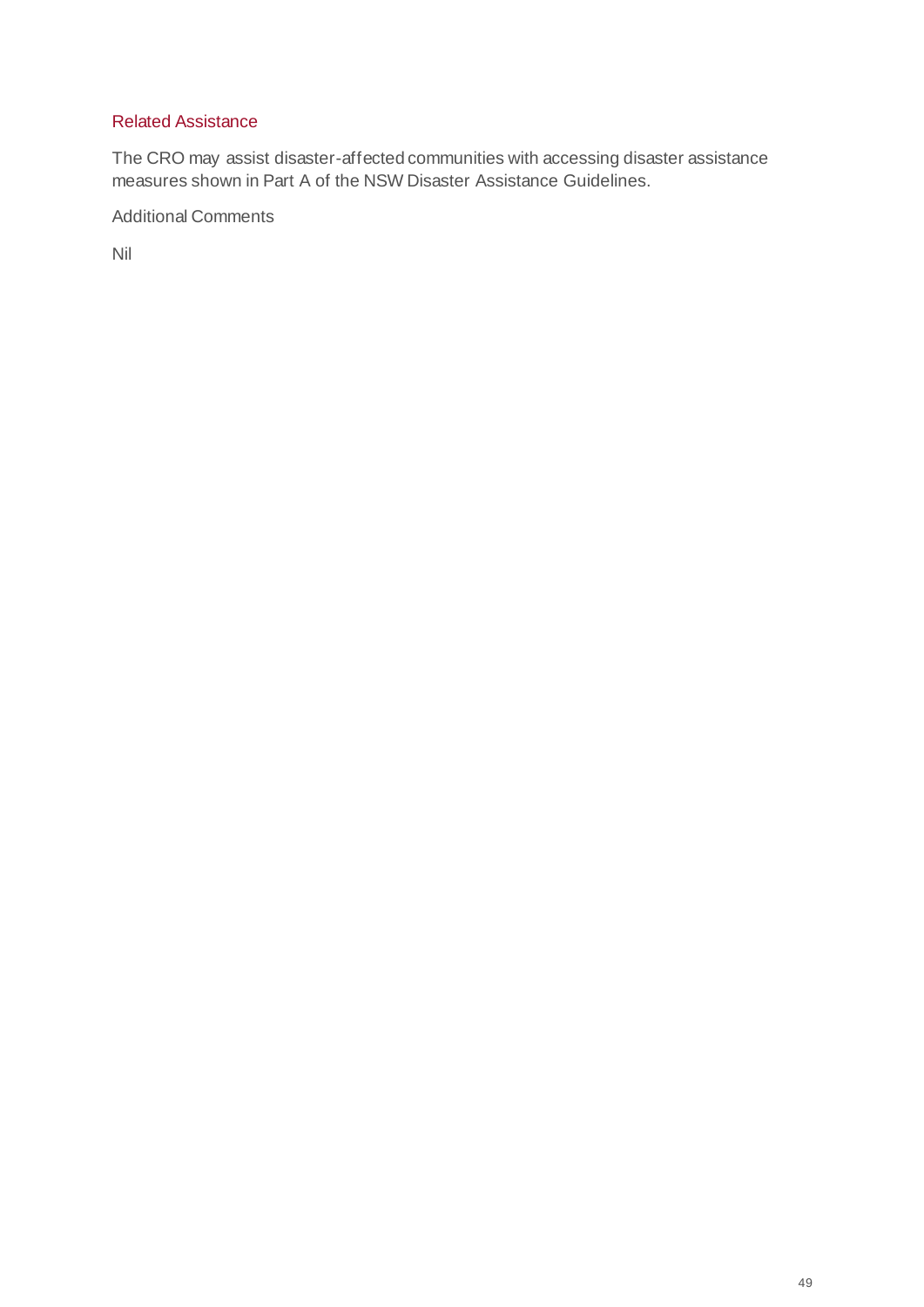# **A.16 Replacement of rural potable water used for firefighting**

## **Description**

Water intended for human consumption that has been taken by a firefighting agency may be replaced, up to a set amount.

# Eligible Events

This assistance measure is provided to eligible residents, following the declaration of a Natural Disaster by the NSW Government.

# Who is eligible

This assistance measure is available to the occupants of residential properties who are identified by firefighting agencies as meeting the eligibility criteria below or who can demonstrate that they meet these criteria.

# Eligibility Criteria

For each declared disaster, this assistance measure will initially be provided to the occupants of residential properties identified by firefighting agencies as having had one or more firefighting agencies take water from their residential property that was intended for human consumption. Firefighting agencies will take all appropriate measures to ensure occupants are aware that this assistance is available.

Occupants of residential properties who are not initially identified as being eligible for this assistance may submit an application for this assistance. To be eligible, the applicant must be able to demonstrate that during firefighting operations associated with a declared natural disaster, one or more firefighting agencies took water from the residential property that was intended for human consumption. An applicant for this assistance may use one or more of the following types of evidence to demonstrate that this event occurred:

- evidence from the firefighting agency
- a signed declaration from the applicant that one or more firefighting agencies took water from their residential property that was intended for human consumption
- photographic or video or audio evidence
- any other evidence as approved by Resilience NSW.

# **Exclusions**

This assistance measure is not available to:

- occupants of residential properties that are connected to town water supplies
- occupants of commercial properties or other types of non-residential properties.

This assistance measure does not provide for the replacement of water used by individuals or organisations (other than firefighting agencies) during firefighting activities.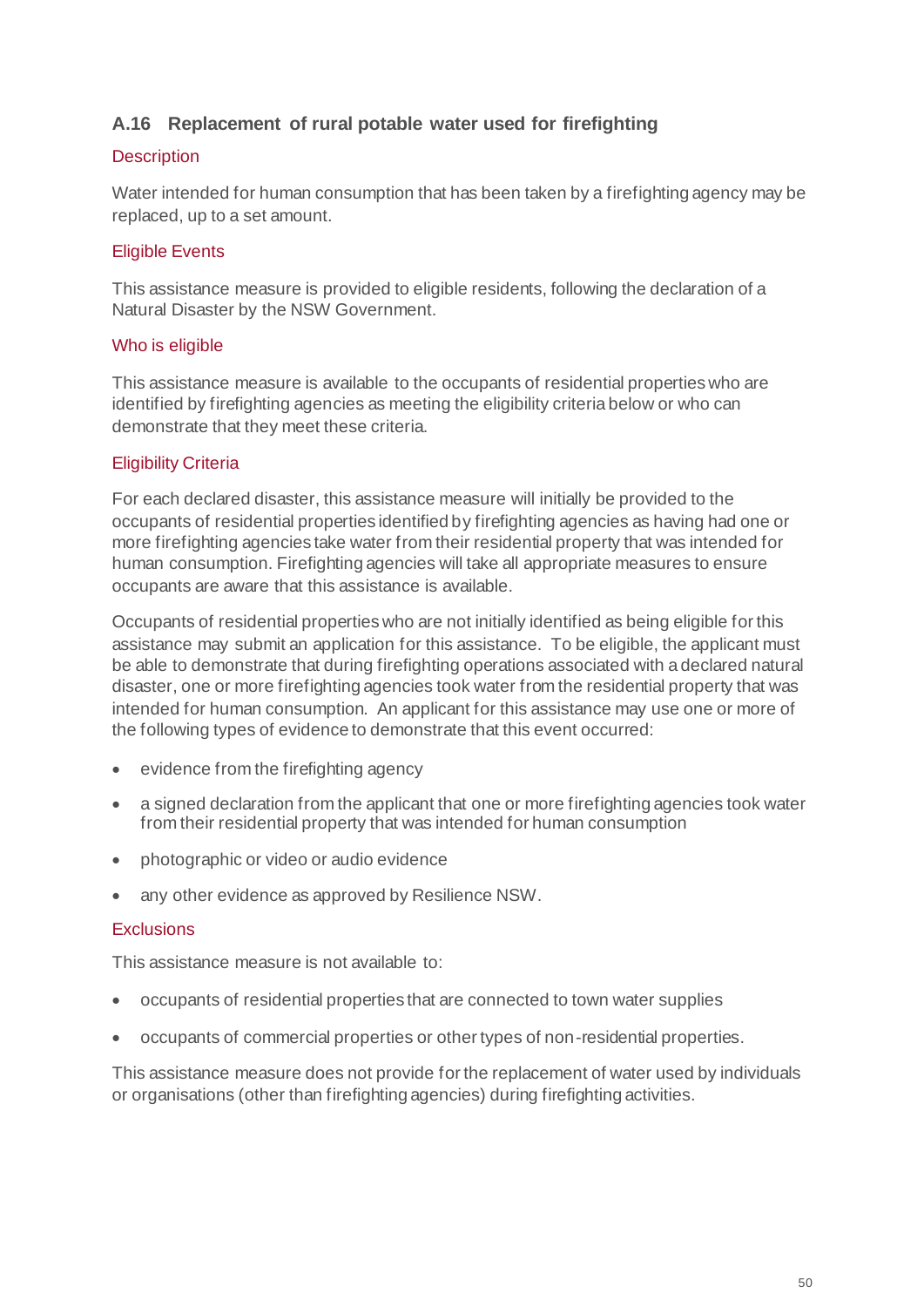This assistance is not available for the replacement of stock water or other water intended for agricultural or commercial purposes. The NSW Disaster Assistance Guidelines has separate provisions for this purpose (see related assistance below).

## Amounts Available and Mode of Delivery

This assistance may be provided through the following modes of delivery, and to the following amounts:

- 1. Direct delivery of up to 20,000 litres to the residential property, to be arranged by Public Works Advisory.
- 2. Reimbursement of costs to the applicant for one delivery of water that has already been made to their residential property after a Natural Disaster Declaration (up to a maximum of 20,000 litres).

The amount of water that can be resupplied will be equivalent to the amount taken by firefighting agencies or the amount needed to make the potable water system safe and functional (noting this amount could be more than what was taken). The intention will be to restore the domestic water supply at the property to the level that existed prior to the firefighting agency taking the water.

### Conditions of Assistance

Applicants for this assistance must submit an application to Public Works Advisory within the timeframe set below.

# Coordinating Agency

Public Works Advisory is the coordinating agency for this assistance.

### Claim Process

An application form may be obtained by calling Service NSW on 13 77 88. Once completed, these forms should be submitted to Public Works Advisory at the address provided on the form.

An assessment will be undertaken by Public Works Advisory before any water replacement occurs or any reimbursements are given to verify that the eligibility criteria have been met.

The relevant firefighting agency may be separately contacted to verify that water was taken and to assist in estimating the amount removed.

Where applicants have already arranged for their own water delivery, an invoice will need to be provided showing the date of the delivery and the amount delivered.

### Period for Claiming

Applications for this assistance measure must be submitted to Public Works Advisory within six months of the relevant Local Government Area being included in the Natural Disaster Declaration.

# Appeals Process

Any concerns about this assistance measure should be directed to Service NSW in the first instance by calling 13 77 88.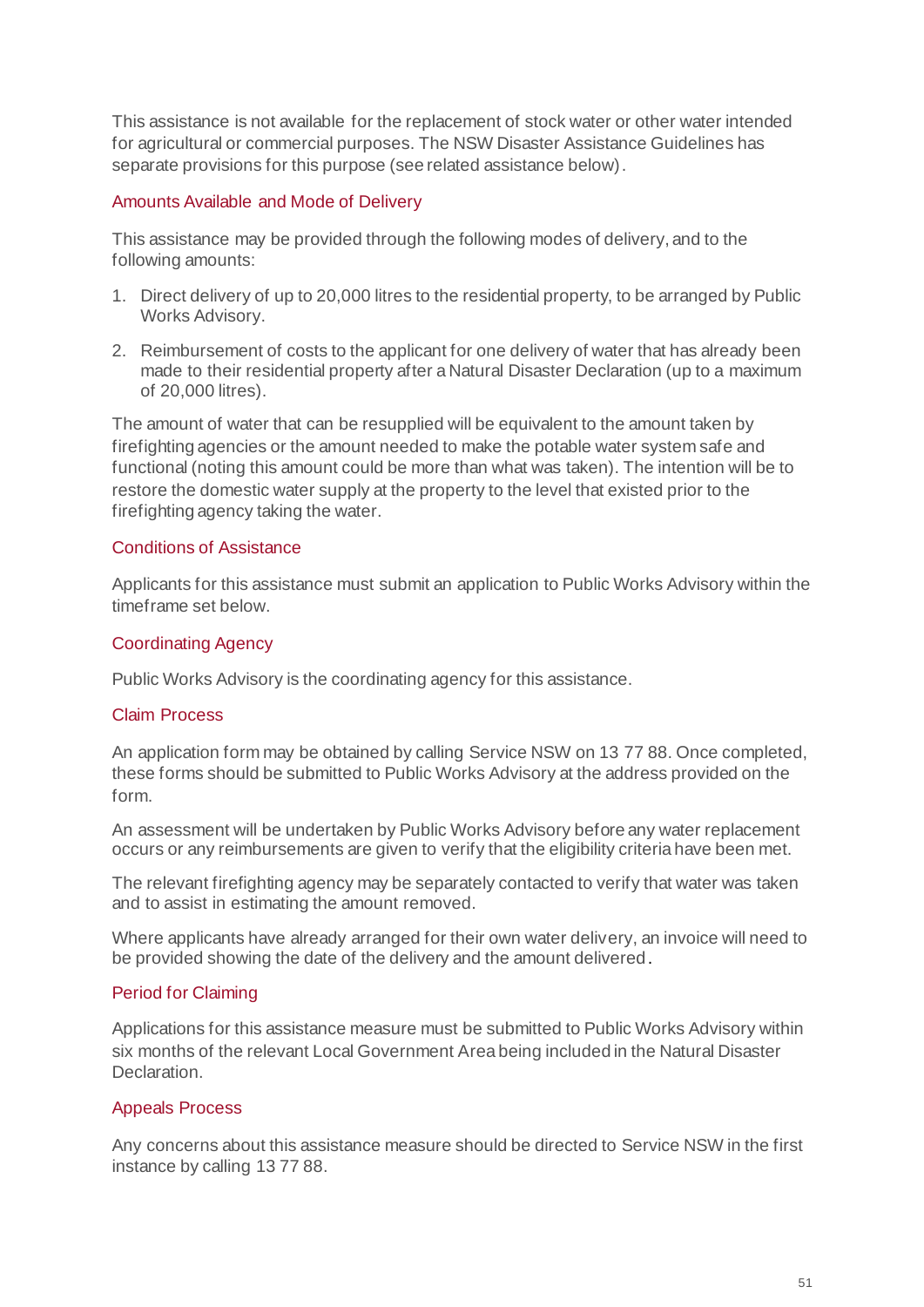### Related Assistance

The NSW Disaster Assistance Guidelines provides assistance for the replacement of water intended for primary production, which has been taken by firefighting agencies (see guideline *D.7 Replacement of Water on Animal Welfare and Intensive Plant Production Grounds*). See also *A.17 Clean-up and refilling of residential potable water systems contaminated by fire retardant chemicals.*

### Additional Comments

The firefighting agency will provide evidence for each declared event that water was taken by firefighting agencies in the relevant declared local government area.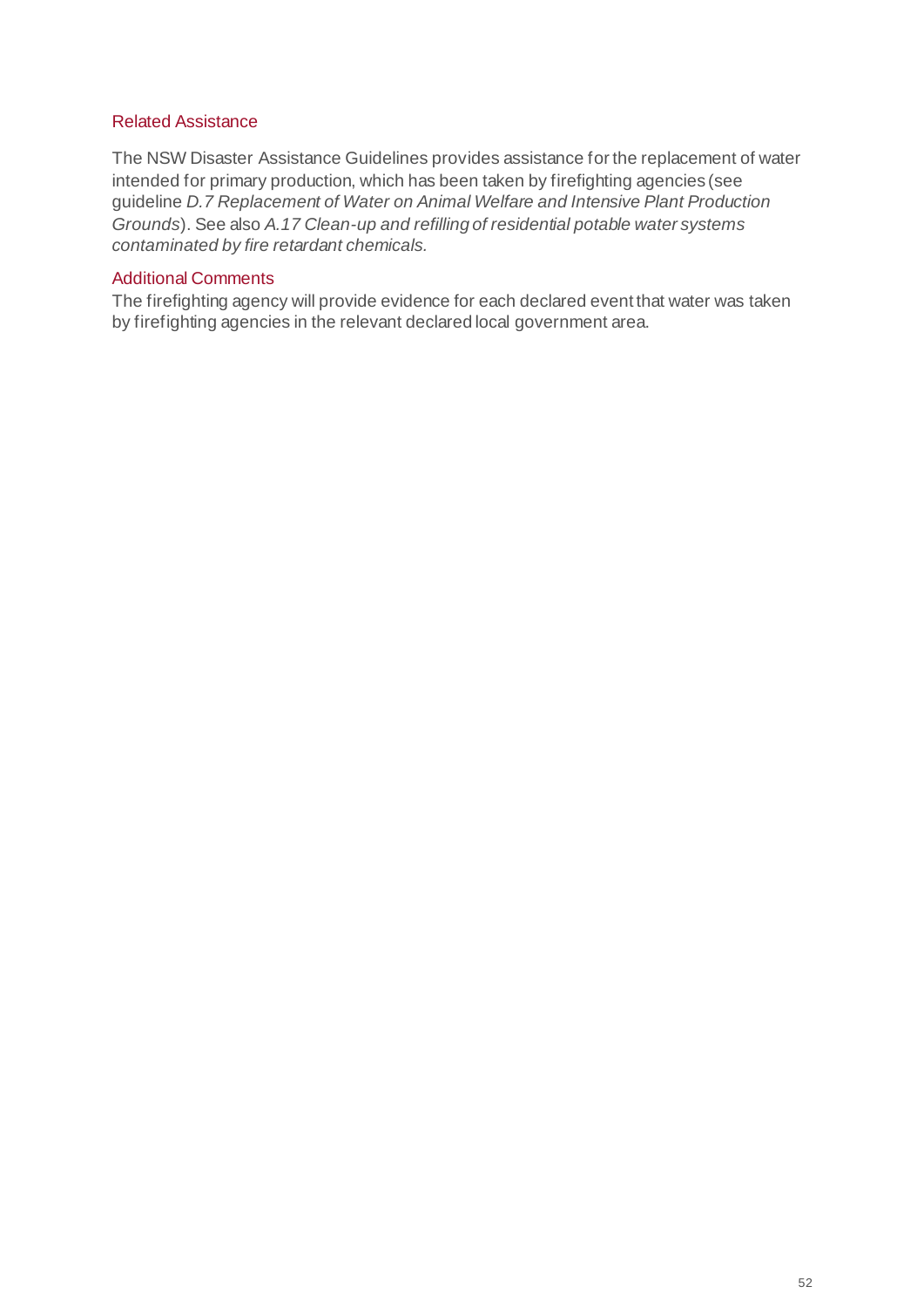# **A.17 Clean-up and refilling of residential potable water systems contaminated by fire retardant chemicals**

# **Description**

In circumstances where residential properties have had their domestic potable water systems contaminated by fire retardant chemicals delivered by firefighting agencies, assistance is available for the cleaning and refilling of these systems.

# Eligible Events

This assistance measure is provided to eligible residents, following the declaration of a Natural Disaster by the NSW Government.

## Who is eligible

This assistance measure is available to the occupants of residential properties who are identified by firefighting agencies as meeting the eligibility criteria below or who can demonstrate that they meet these criteria.

# Eligibility Criteria

This assistance measure will initially be provided to the occupants of residential properties identified by firefighting agencies as having had fire retardant chemicals dropped or sprayed over their property by a firefighting agency, and whose potable water systems are at risk of contamination. Firefighting agencies will take all appropriate measures to ensure occupants are aware that this assistance is available.

Occupants of residential properties who are not initially identified as being eligible for this assistance may submit an application for this assistance. To be eligible, the applicant must be able to demonstrate that during firefighting operations associated with a declared natural disaster, fire retardant chemicals were dropped or sprayed over the property by a firefighting agency and it is likely that these chemicals have entered or are at risk of entering the residential potable water systems of the property. An applicant for this assistance may use one or more of the following types of evidence to demonstrate that this event occurred:

- evidence from the firefighting agency
- a signed declaration from the applicant that one or more firefighting agencies dropped or sprayed fire retardant chemicals over their property resulting in the applicant's potable water systems being at risk of contamination
- photographic or video evidence
- any other evidence as approved by Resilience NSW.

# **Exclusions**

This assistance measure is not available to: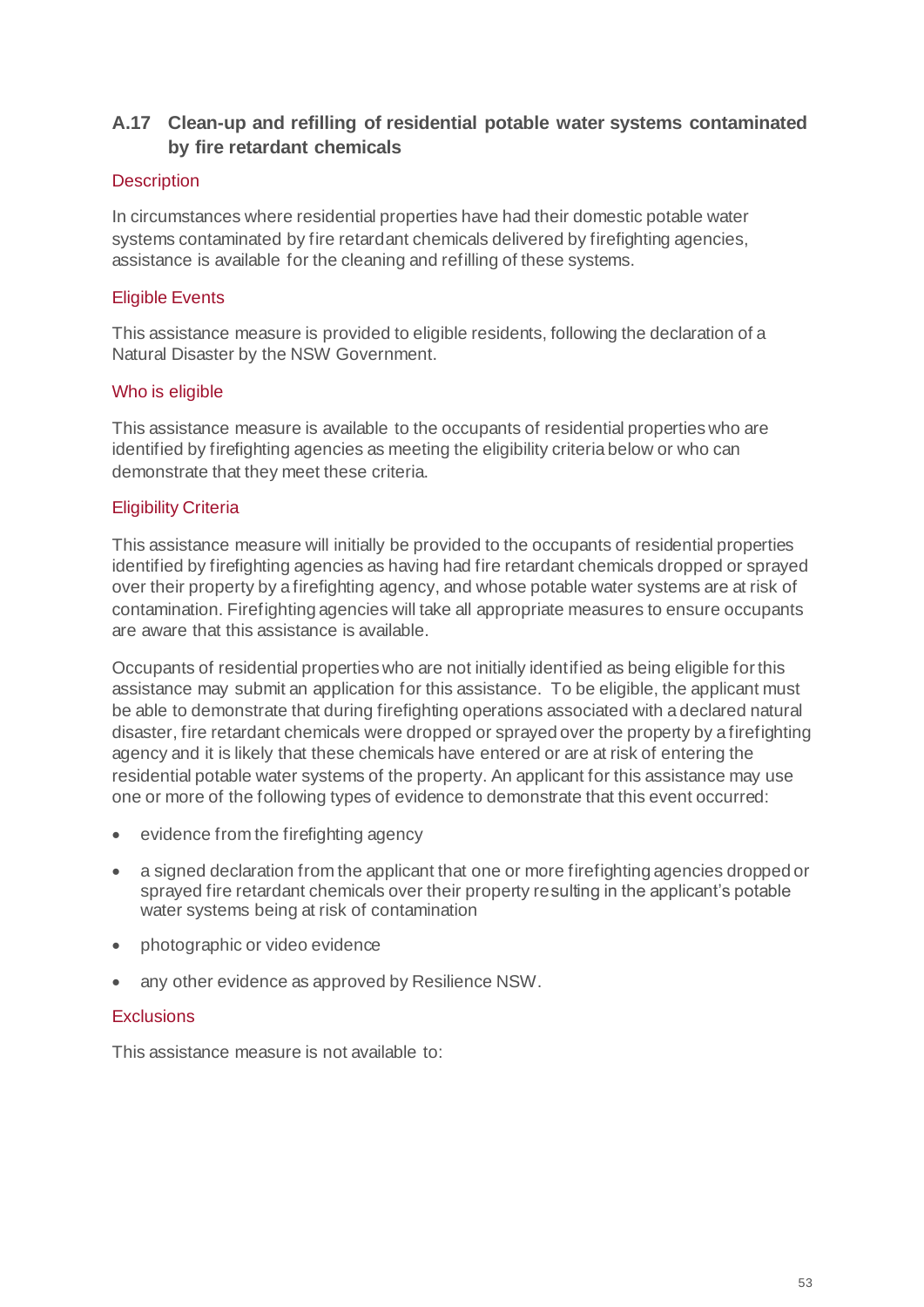- occupants of residential properties that are connected to town water supplies
- occupants of commercial properties or other types of non-residential properties.

This assistance is not available for the replacement of stock water or other water intended for agricultural or commercial purposes. The NSW Disaster Assistance Guidelines has separate provisions for this purpose (see related assistance below).

### Amounts Available and Mode of Delivery

This assistance will be provided directly by Public Works Advisory, who will engage suitably qualified service providers to undertake the cleaning and refilling of the potable water system.

### Conditions of Assistance

Applicants for this assistance must submit an application to Public Works Advisory within the timeframe set below.

## Coordinating Agency

Public Works Advisory is the coordinating agency for this assistance.

### Claim Process

An application form may be obtained by calling Service NSW on 13 77 88. Once completed, these forms should be submitted to Public Works Advisory at the address provided on the form.

An assessment will be undertaken by Public Works Advisory before cleaning and refilling works occur, to verify that the eligibility criteria have been met.

The relevant firefighting agency may be separately contacted by Public Works Advisory to verify that fire retardant chemicals were dropped or sprayed on the property.

### Period for Claiming

Applications for this assistance measure must be submitted within six months of the relevant Local Government Area being included in the date of the Natural Disaster declaration.

### Appeals Process

Any concerns about this assistance measure should be directed to Service NSW in the first instance by calling 13 77 88.

### Related Assistance

The NSW Disaster Assistance Guidelines provides assistance for the replacement of water intended for primary production, which has been taken by firefighting agencies (see guideline *D.7 Replacement of Water on Animal Welfare and Intensive Plant Production Grounds*). See also *A.16 Replacement of rural potable water used for firefighting*.

### Additional Comments

Nil.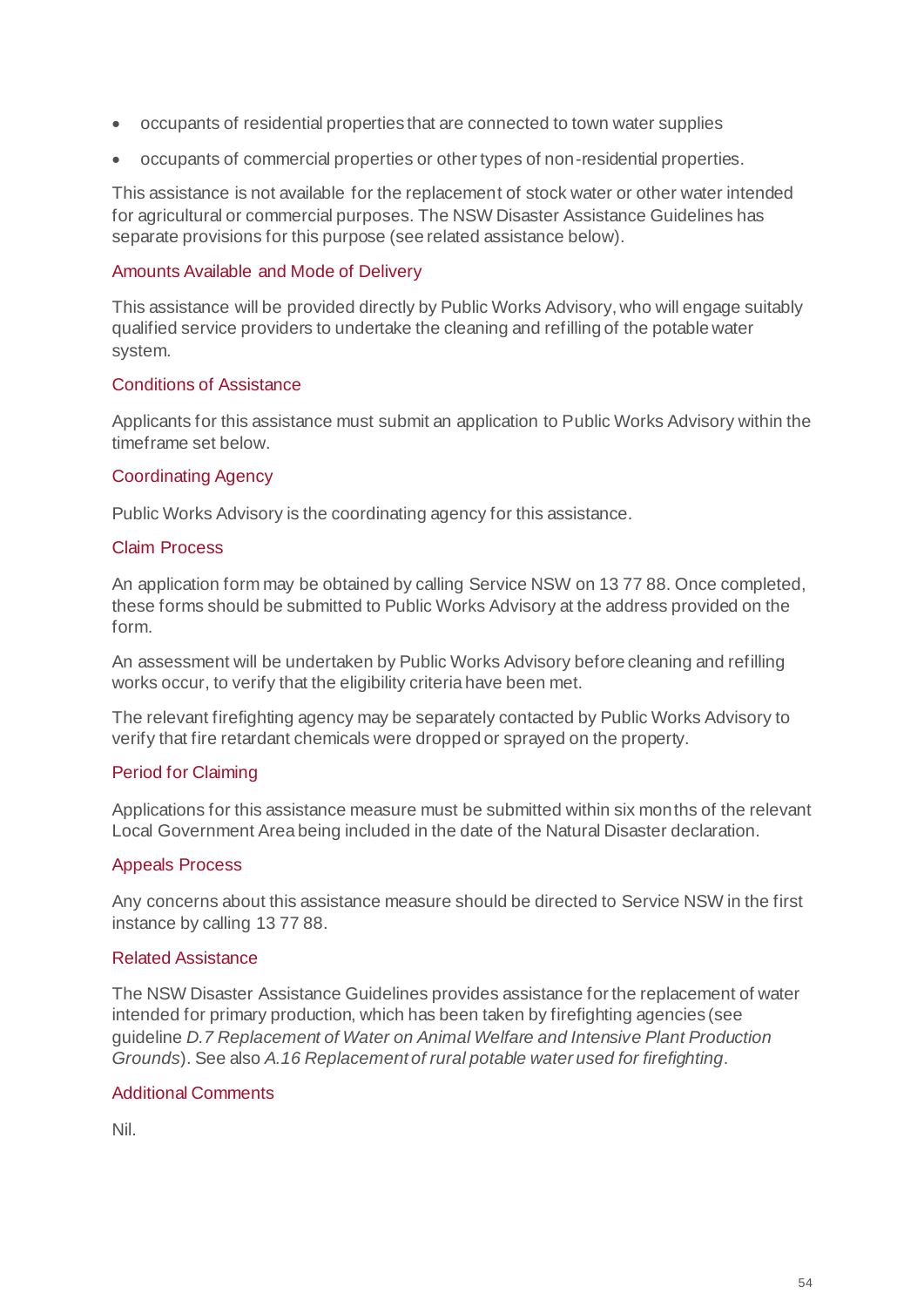**Part B - Assistance to Local Councils**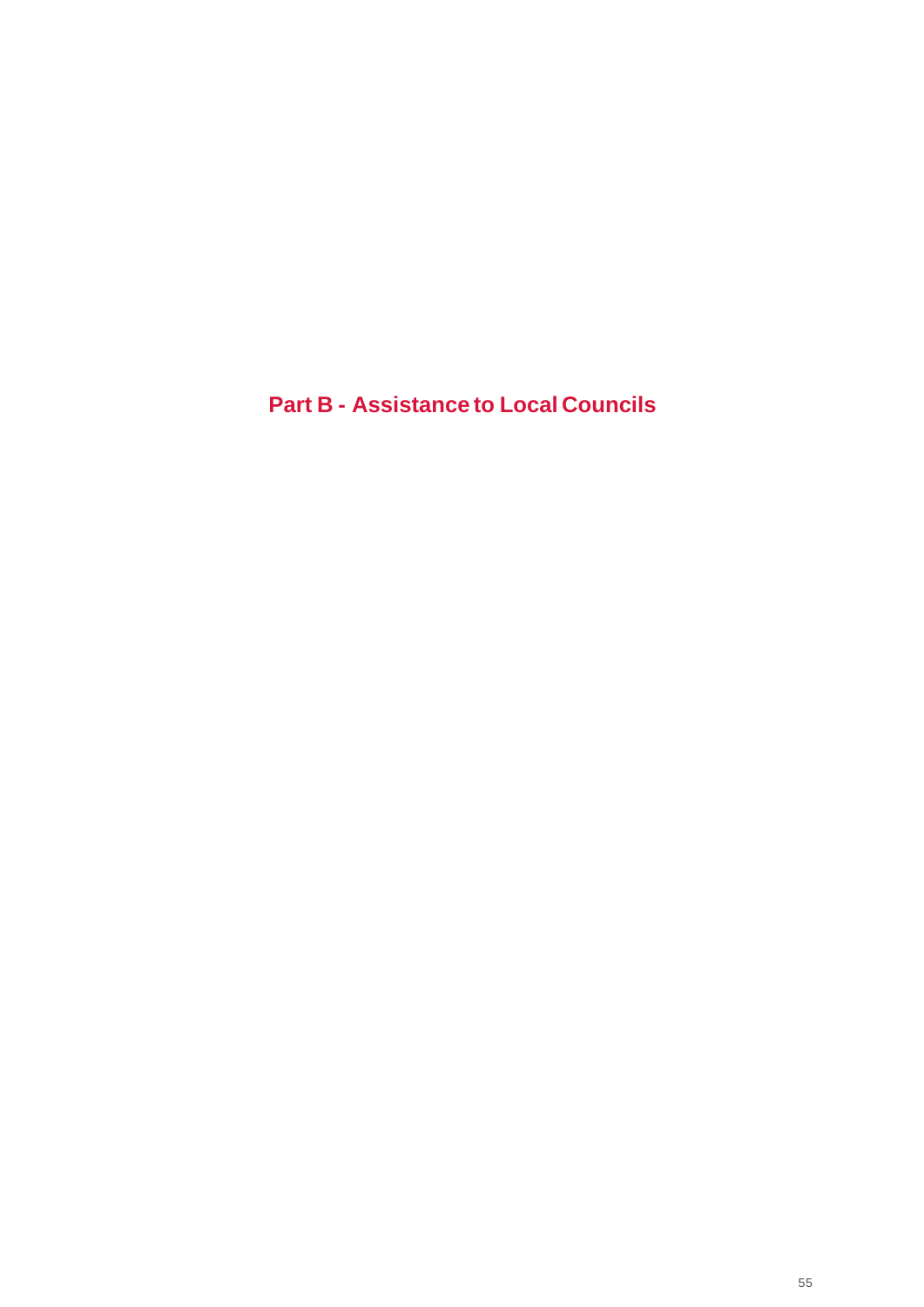# **B.1 Emergency Works**

The assistance described in this guideline is for local councils that have opted-in to the NSW Government's interim Day Labour Co-Funding Arrangements.

Councils that have not opted-in to the interim Day Labour Co-Funding Arrangements may still receive the assistance described in this guideline. However, a number of further restrictions will apply, including restrictions on normal-hours staff ('day labour'), internal plant and equipment hire, and the number of days for which Emergency Works Funding will be provided.

A copy of the interim Day Labour Co-Funding Arrangements can be found in Appendix D of the *NSW Natural Disaster Essential Public Asset Restoration Guidelines*.

## **Description**

- 1. Financial assistance may be provided to local councils to undertake *Emergency Works* on essential public assets.
- 2. *Emergency Works* are urgent activities necessary to temporarily restore an essential public asset to enable it to operate at an acceptable level of efficiency to support the immediate recovery of a community, and takes place:
	- prior to or at the same time as *Immediate Reconstruction Works* (Guideline B.2) and where no *Essential Public Asset Reconstruction Works* (Guideline B.3) are required, or
	- prior to the council commencing *Essential Public Asset Reconstruction Works.*
- 3. Funding for *Emergency Works* is limited to works undertaken during the period of up to three months from the date that the essential public asset becomes accessible to the council. This is irrespective of the date on which the Natural Disaster is declared as an eligible disaster.
- 4. Local councils are expected to complete Emergency Works as soon as practicable to meet the needs of the community, and the three month time limit.
- 5. Emergency Works should not be delayed until a Natural Disaster is declared or until funding approval or assurance is given.
- 6. *Emergency Works* differ from *Immediate Reconstruction Works* (Guideline B.2) because they involve the temporary restoration of an *essential public asset*, rather than permanent repairs. Both categories of works have a similar three month time limit, and they do not require the development of *estimated reconstruction costs*.
- 7. *Emergency Works* differ to *Essential Public Asset Reconstruction Works* (Guideline B.3) because they involve the temporary restoration of an *essential public asset*, rather than permanent repairs, and the must occur within a three month time limit.
- 8. For the purpose of this guideline, the Australian Government's definition of an essential public asset applies, as it is defined in the Disaster Recovery Funding Arrangements (DRFA). The DRFA defines an essential public asset as: "an asset which must be a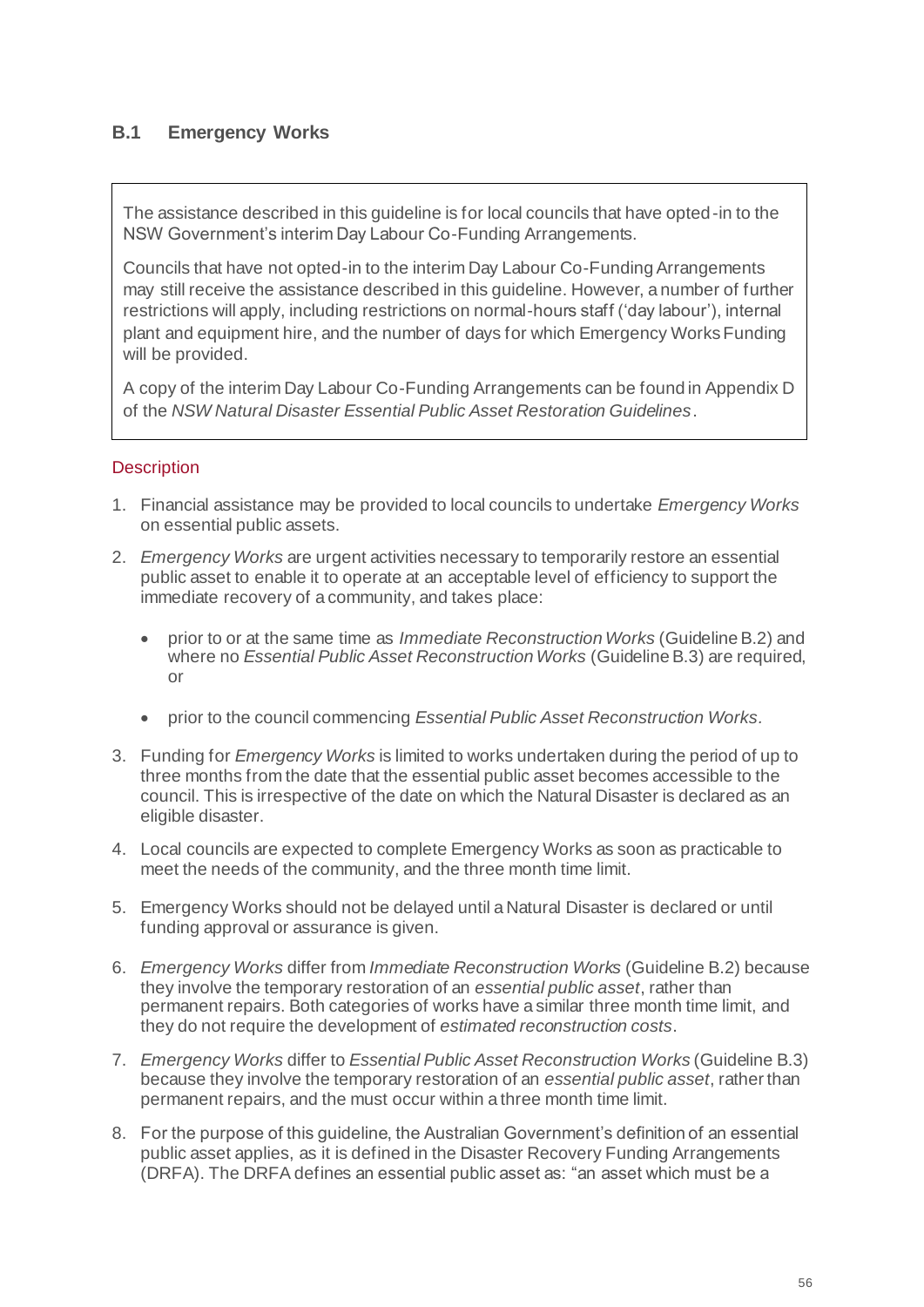transport or public infrastructure asset of an eligible undertaking which, the state considers and the department agrees, is an integral part of a state's infrastructure and normal functioning of a community."

- 9. Within this context:
	- a transport asset is defined as "an asset that is an integral part of a state's infrastructure and includes essential public assets associated with roads, road infrastructure (including footpaths, bike lanes, and pedestrian bridges), bridges, tunnels and culverts."
	- a public infrastructure asset is defined as "an asset that is an integral part of a state's infrastructure and is associated with health, education, justice or welfare."
	- an eligible undertaking is defined as "a body that:
		- o is one of the following:
			- a department or other agency of a state government, or
			- established by or under state legislation for public purposes (for example, a local government), and
		- $\circ$  in the operation of the asset provides services free of charge or at a rate that is 50 per cent or less of the cost to provide those services"
	- "The department" is "the Commonwealth department responsible for administering these [the DRFA] arrangements."
- 10. Examples of transport or public infrastructure assets which both the NSW Government and the Australian Government may consider to be essential public assets under their respective disaster funding arrangements includes: roads, road infrastructure (including footpaths, bike lanes and pedestrian bridges), bridges, tunnels, culverts, certain public carparks, public housing, flood levees, and stormwater infrastructure.
- 11. Roads and road infrastructure include State, Regional, Local and Crown Roads and bridges and their associated components which may include: pavements and pavement seals, formation, culverts and drainage structures, bridges and floodways, embankments and batter protection. Road infrastructure such as footpaths, bike lanes and pedestrian bridges may be considered to be essential public assets.
- 12. Examples of *Emergency Works* include:
	- placement of temporary warning signs, barriers and traffic control
	- temporary repair works to make the asset safe and functional
	- temporary works to make a road trafficable for adjoining landholders.
- 13. Full details regarding financial assistance for *Emergency Works* are contained in the *NSW Natural Disaster Essential Public Asset Restoration Guidelines*.

# Eligible Events

14. This assistance is only provided to eligible local councils following the declaration of a Natural Disaster by the NSW Government.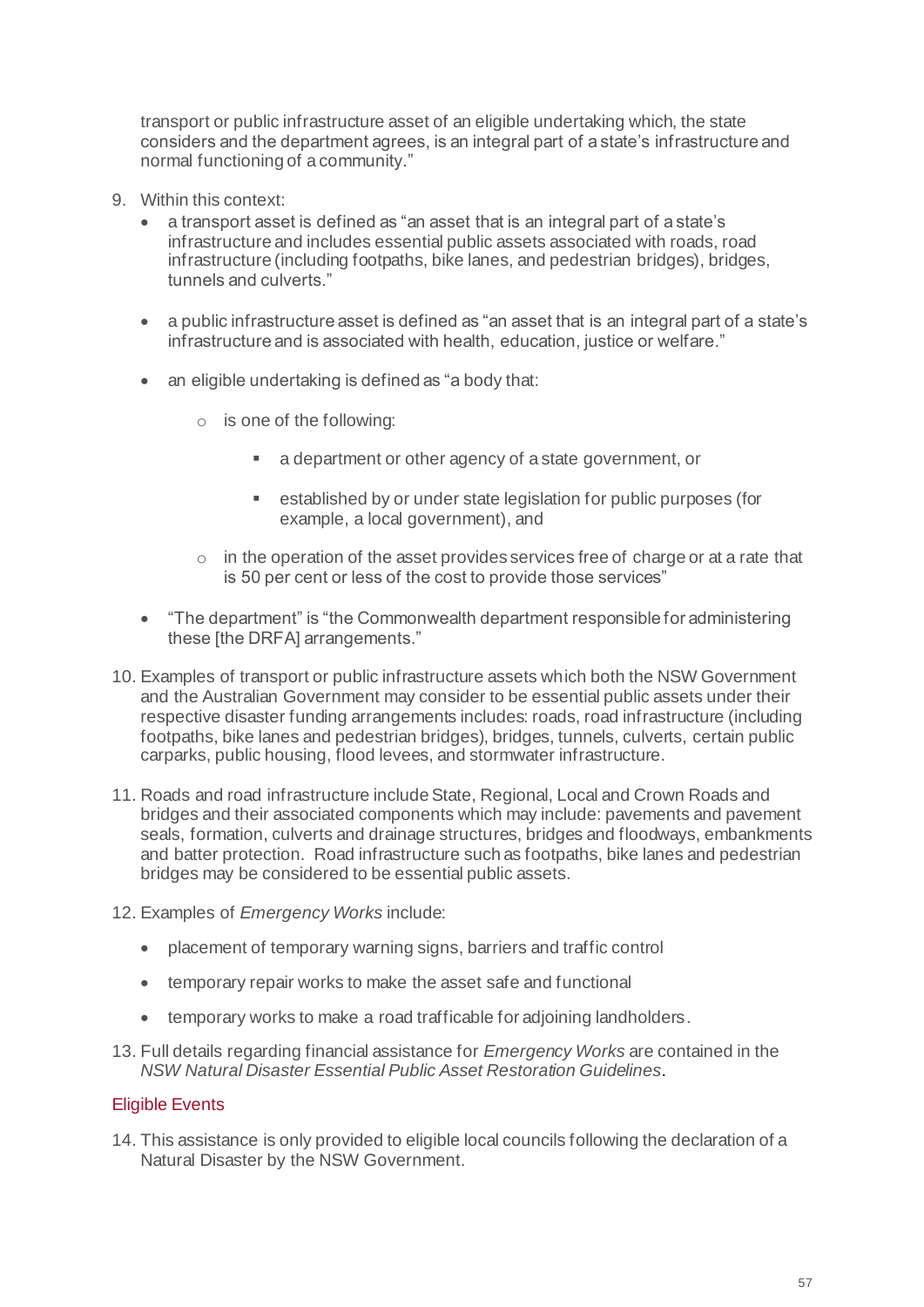15. For disasters or emergencies which are not declared Natural Disasters, the NSW Government may provide financial assistance for *Emergency Works* on public roads, if the purpose of these works is to restore safe access for emergency services vehicles, rescue units, or essential service providers that are responding to an actual emergency situation. The administering agency will consider funding for these situations on a caseby-case basis, giving consideration to the circumstances of the situation that required the *Emergency Works*.

### Who is eligible?

- 16. Assistance for *Emergency Works* is available to local councils.
- 17. Assistance for *Emergency Works* is also available to the following organisations, subject to the same eligibility criteria as for local councils, as far as practicable:
	- a) Crown Reserve Trusts established under the *Crown Lands Act 1989*
	- b) Local Aboriginal Land Councils established under the *Aboriginal Land Rights Act 1983*
	- c) County Councils established under the *Local Government Act 1993*
	- d) Private Water Trusts operating under the *Water Management Act 2000*
	- e) Statutory organisations responsible for essential public assets in the Unincorporated Area of NSW.

### Eligibility Criteria

18. Financial assistance is only provided for eligible expenditure on *Emergency Works* undertaken in relation to essential public assets.

### Assistance for Public Roads

- 19. Assistance for *Emergency Works* may be provided for the restoration of Regional, Local and Crown Roads damaged as a direct result of a declared disaster. Subject to the three month time limit, eligible *Emergency Works* on public roads may include:
	- clean-up, removal and disposal of green waste and other debris from roads, bridges, culverts and other road infrastructure
	- temporary repair or replacement of damaged bridges and culverts
	- temporary repairs to ensure the structural integrity of roads and bridges
	- temporary repair or replacement of damaged traffic facilities such as traffic signals and signs
	- temporary repairs to boundary fencing on controlled access roads (usually motorways and freeways).

#### Other essential public assets

20. Flood levees and stormwater assets may be considered to be essential public assets. Temporary repairs to protect the structural integrity of the asset or prevent further damage to community may be carried out as Emergency Works subject to the conditions contained in this guideline.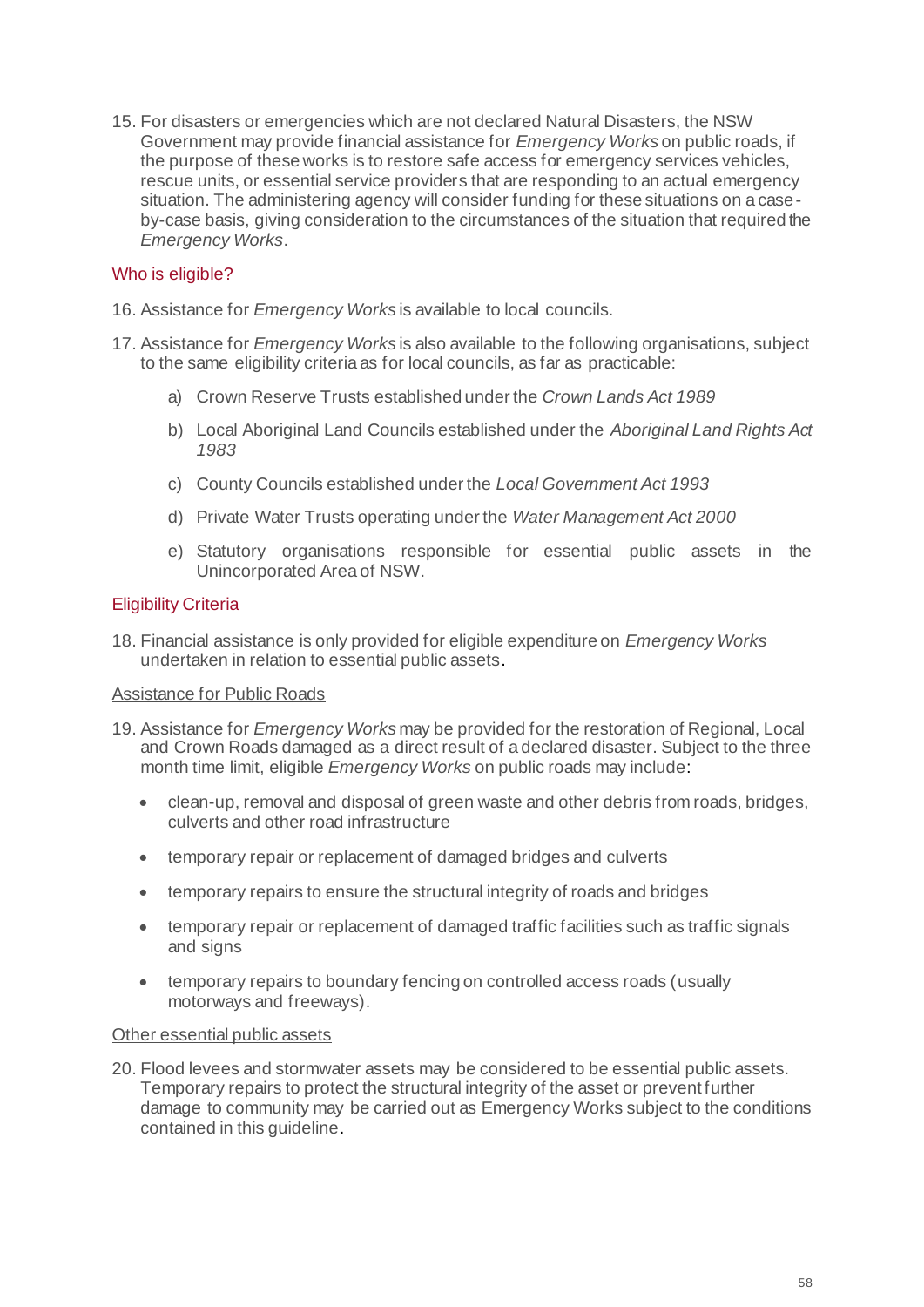## **Exclusions**

21. Assistance for *Emergency Works* is not provided for the following assets:

- a) essential public assets that are reasonably expected to be covered by insurance arrangements. Local councils are expected to make a claim on their insurance policies for these assets
- b) Sporting and recreational facilities, community facilities, religious establishments, memorials and, walking tracks, as these are not considered to be essential public assets
- c) Assets belonging to local council self-funding businesses and trading undertakings, e.g. caravan parks
- d) Public road infrastructure which is the responsibility of other NSW Government agencies (e.g. the NSW National Parks and Wildlife Service and the Forestry Corporation of NSW)
- e) Private roads and roads on Crown Land that are not Crown Roads
- f) Beaches, rivers and other natural waterways.
- 22. Assistance for *Emergency Works* is not provided for the following items:
	- a) Costs associated with enhancement of the essential public asset
	- b) Compensation for loss of income or shortening of asset life
	- c) Non-statutory council on-costs such as a profit margin, administrative charges, depreciation on assets and council audit costs
	- d) Damage to motor vehicles and equipment owned or hired by council.
- 23. Further exclusions may be outlined in the *NSW Natural Disaster Essential Public Asset Restoration Guidelines*.
- 24. For *Emergency Works* on assets that are not eligible for funding assistance, where local councils believe that an extraordinary case for Australian and State Government funding exists, they should contact the Resilience NSW by telephone on (02) 9212 9200 or by emai[l NaturalDisasters@resilience.nsw.gov.au](mailto:NaturalDisasters@resilience.nsw.gov.au) to discuss any options that might be available.

### Amounts Available & Mode of Delivery

- 25. The amount of financial assistance available to local councils for *Emergency Works* is based on a number of factors. These include:
	- the actual eligible cost of *Emergency Works*
	- the amount of funding that the council is required to contribute under any NSW Government co-funding arrangements
	- value for money testing
	- the application of funding reductions (if applicable) due to pre-existing damage or poor condition of the asset.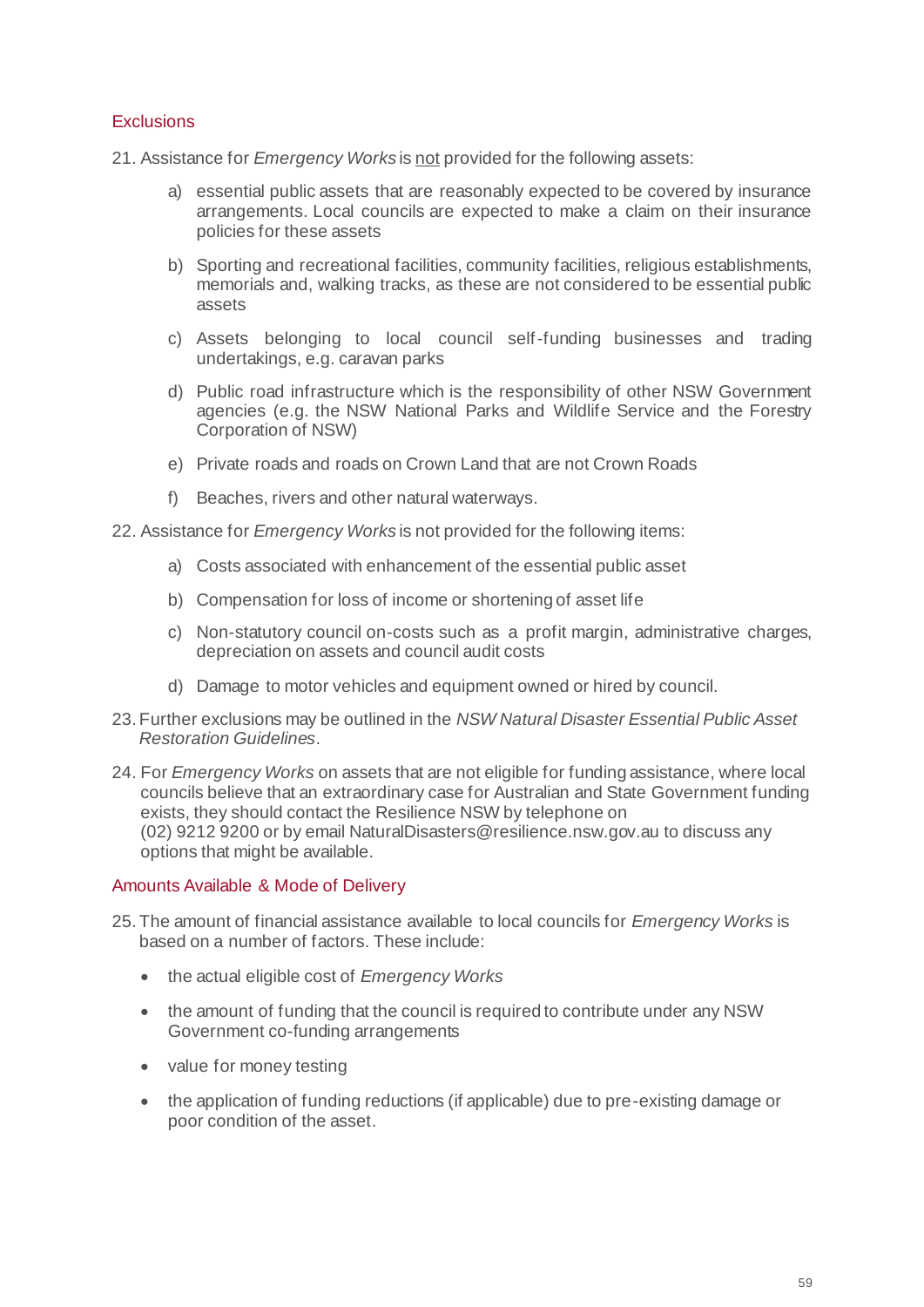- 26. To apply for funding, councils must submit an application to the relevant administering agency, in accordance with the *NSW Natural Disaster Essential Public Asset Restoration Guidelines*.
- 27. The application process will require councils to provide a range of information, including supporting evidence for the pre-disaster condition of the asset, its post-disaster condition, and the completion of works.
- 28. The supporting evidence will be subject to a range of requirements, which are outlined in the *NSW Natural Disaster Essential Public Asset Restoration Guidelines*.
- 29. For further information about the NSW Government's interim Day Labour Co-Funding Arrangements, please contact Resilience NSW by telephone on (02) 9212 9200 or by email NaturalDisasters@resilience.nsw.gov.au.

## Conditions of Assistance

- 30. This assistance measure is jointly funded by the Australian Government and NSW Government under the Disaster Recovery Funding Arrangements. In accordance with the DRFA, councils must reach prior agreement with the NSW Government and the Australian Government on the nature and content of any events, announcements, promotional material or publicity relating to any *Emergency Works* that are funded under these guidelines. This includes but is not limited to:
	- media releases
	- ceremonies
	- media events which include reference to funding or works supported under these guidelines
	- plaques and signage for works funded under these guidelines.
- 31. Where councils intend to hold events or issue announcements, promotional material or publicity about funding provided and/or works facilitated under these guidelines, they should contact both the administering agency and Resilience NSW to commence the process of securing NSW Government and Australian Government agreement.
- 32. Further conditions of assistance are outlined in the *NSW Natural Disaster Essential Public Asset Restoration Guidelines*.

# Administering Agency

- 33. Local councils are responsible for ensuring that *Emergency Works* are carried out on council-owned essential public assets as soon as possible, irrespective of whether the event has been declared a natural disaster and whether NSW Government funding under this guideline has been approved.
- 34. Transport for NSW administers reimbursements to local councils for eligible expenditure on *Emergency Works* for roads and road infrastructure, where there are also claims for *Immediate Reconstruction Works* and/or *Essential Public Asset Reconstruction Works*  on those assets.
- 35. For roads and road infrastructure where there will be no claims for *Immediate Reconstruction Works* and/or *Essential Public Asset Reconstruction Works,* NSW Public Works Advisory will administer reimbursements to local councils for *Emergency Works*.
- 36. NSW Public Works Advisory also administers reimbursements for eligible expenditure on *Emergency Works* for other essential public assets managed by local councils, as well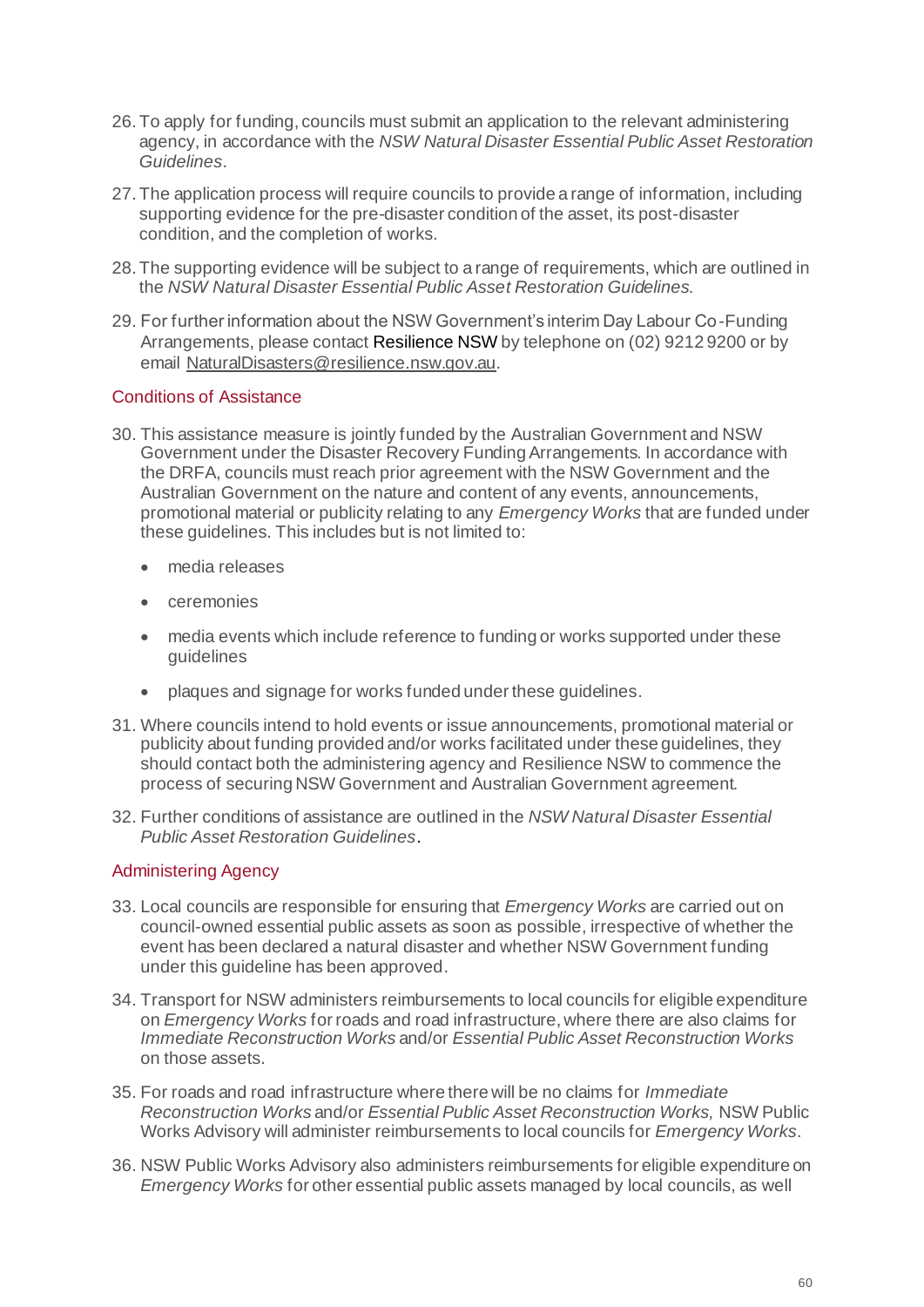as essential public assets managed by Local Aboriginal Land Councils, County Councils, private water trusts and organisations responsible for essential public assets in the Unincorporated Area of NSW.

37. Department of Industry – Crown Lands administers reimbursements to local councils for eligible expenditure on *Emergency Works* for essential public assets managed by Crown Reserve Trusts.

## Claim Process

- 38. Information about the process for claiming this assistance is available from the *NSW Natural Disaster Essential Public Asset Restoration Guidelines*.
- 39. In general, the process for claiming *Emergency Works* assistance involves councils submitting a detailed application to the relevant administering agency. The application must include evidence of the pre-disaster and post-disaster condition of the essential public asset, and the completion of works. The administering agency will consider the application and seek further information if required.
- 40. A copy of the *NSW Natural Disaster Essential Public Asset Restoration Guidelines* and relevant forms may be obtained from the Resilience NSW website at [www.emergency.nsw.gov.au](http://www.emergency.nsw.gov.au/) or by calling (02) 9212 9200.

# Period for Claiming

- 41. *Emergency Works* must be completed within three months from the date the damaged essential public asset is accessible to the council. If the council experiences a significant delay in accessing the essential public asset, evidence of this should be provided to the administering agency e.g. through road closure records, river height data, emergency services records, and aerial or ground level photographs.
- 42. Claims for *Emergency Works* funding assistance must be submitted to the relevant administering agency as soon as possible, and either within three months of the date on which the council completes all *Emergency Works* for the applicable Natural Disaster or within three months of the Natural Disaster being declared, whichever date is later.

### Appeals Process

43. Information about the appeals process for this assistance measure may be found in the *NSW Natural Disaster Essential Public Asset Restoration Guidelines*.

### Related Assistance

- 44. The *Immediate Reconstruction Works* guideline (Guideline B.2) provides funding for permanent restoration works that can be completed within a three month time limit, and which do not involve any change to the pre-disaster capacity, layout and/or material/build quality of the asset.
- 45. The *Essential Public Asset Reconstruction Works* guideline (Guideline B.3) provides funding for permanent restoration works that cannot be completed within the three month time limit for *Immediate Reconstruction Works*, or where a local council wishes to enhance or is required to otherwise depart from the *essential public asset's* pre-disaster capacity, layout and/or material/build quality.
- 46. Assistance in relation to the NSW Government Waste Levy may be provided following the declaration of a natural disaster (see *B.5 Waste Levy*).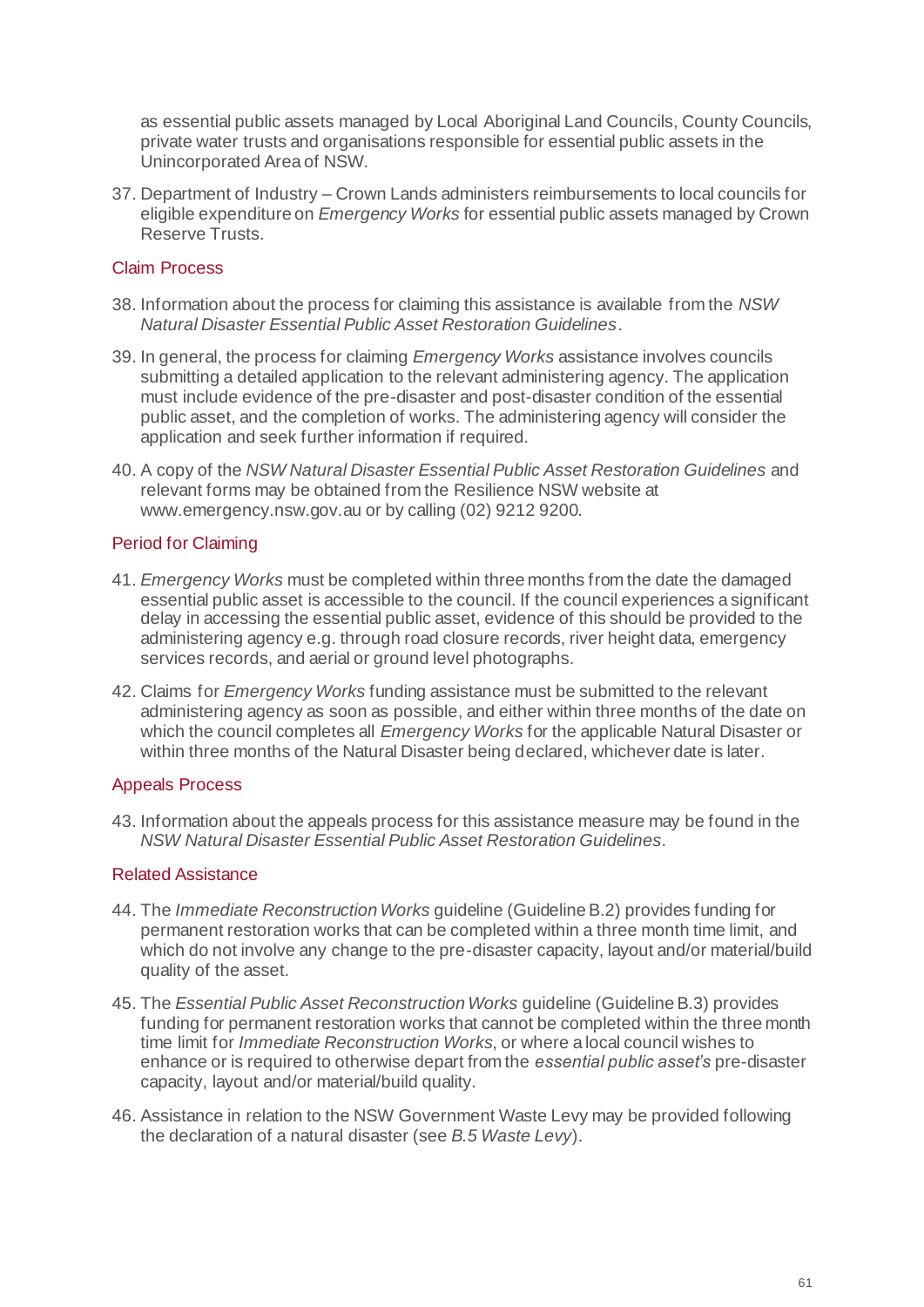## Additional Comments

- 47. The assistance provided under this guideline is subject to the requirements of the Australian Government's Disaster Recovery Funding Arrangements (DRFA). Where there is a conflict between the DRFA and these guidelines, the requirements of the DRFA will prevail, unless a specific exemption regarding the conflict is approved by the NSW Government.
- 48. A standing exemption is in place for *Emergency Works* on public roads, following events that are not declared Natural Disasters, if the purpose of these works is to restore safe access for emergency services vehicles, rescue units, or essential service providers that are responding to an actual emergency situation. Funding will be considered for these situations on a case-by-case basis, giving consideration to the circumstances of the situation that required the *Emergency Works*.
- 49. Assistance under these guidelines is not to replace self-help via either commercial insurance or appropriate strategies of disaster mitigation, asset maintenance and planning.
- 50. Councils must take out prudent and reasonable levels of insurance cover for their essential public assets (including works in progress) and they must claim on these insurance policies before seeking assistance under these guidelines. Assistance under these guidelines is not provided for:
	- any excesses associated with the insurance policy
	- any reasonably avoidable funding shortfalls arising from councils not taking out adequate levels of insurance cover
	- any future increases in insurance premiums.
- 51. Councils should ensure that the costs being claimed are clearly documented and allow assessors to separately quantify the use of overtime, contractors, casual staff, backfilling arrangements, external equipment hire, materials, consumables, normal-hours staff and internal plant and equipment hire.
- 52. Suitable council officers should be made available to assist any inspection of proposed or completed works and provide any additional claim information.
- 53. Council will be responsible for any audit costs.
- 54. The provision of geotagged photographic evidence to support funding applications is strongly encouraged. Councils should take geotagged photographs of affected areas and keep records that demonstrate the *Emergency Works* were undertaken on council property.

### Flood Mitigation Works

- 55. Assistance may be provided for *Emergency Works* on council-owned flood mitigation works such as flood levees, flood drains, floodgates, flood-flaps and pumps.
- 56. Restoration of floodgates or flood-flaps is provided only in the event that council is solely responsible for the maintenance of the asset.

### Storm Water Drains

57. Financial assistance may be provided for *Emergency Works* on stormwater assets and the damaged area immediately surrounding the asset, which ensures its structural integrity.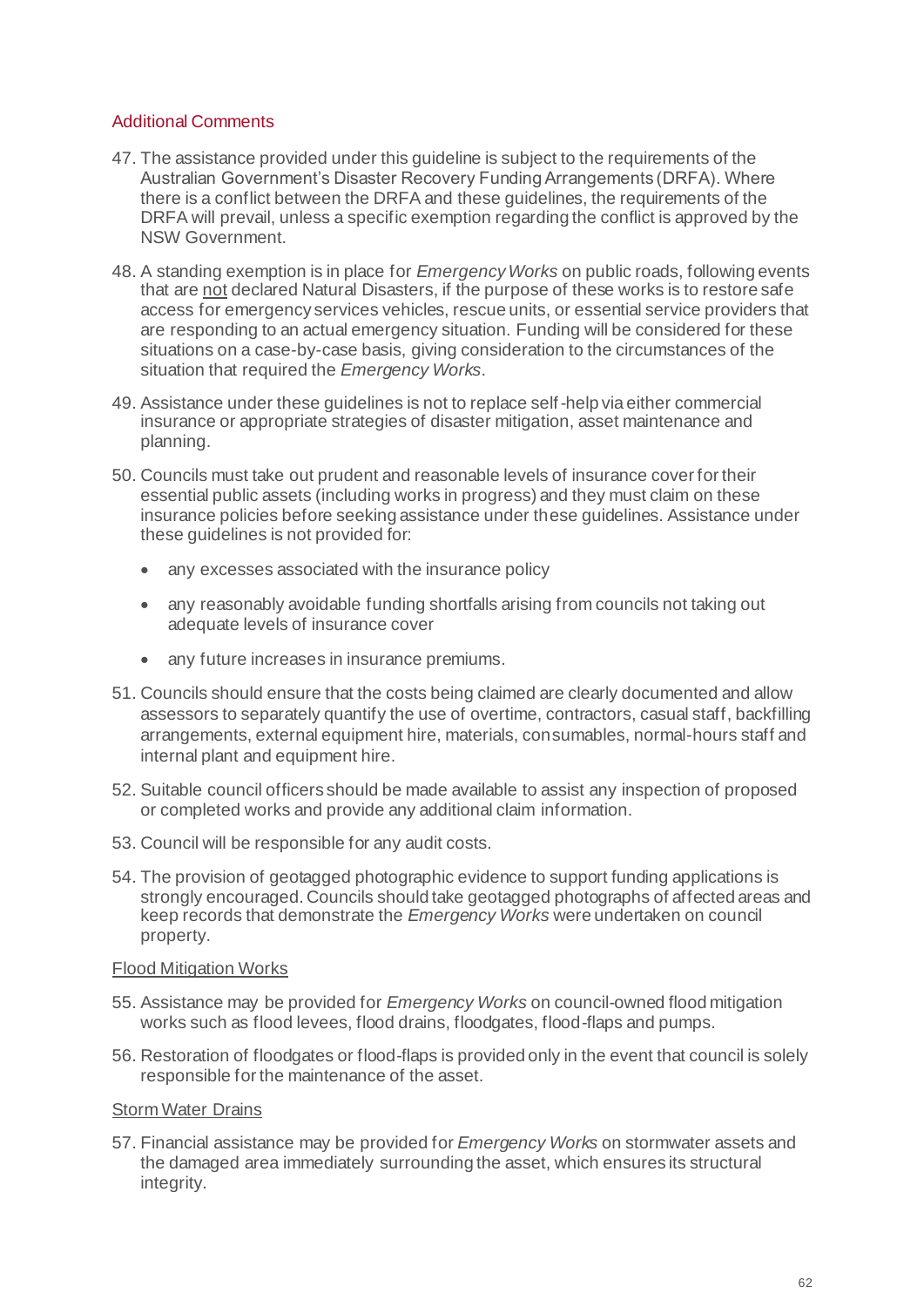- 58. The removal of blockages and debris from the stormwater drainage asset is also eligible but this does not include normal maintenance.
- 59. Financial assistance will not be provided for clean-up and reinstatement of natural riverbanks, foreshores and any other natural channel downstream of the damaged stormwater drainage asset. This is considered as natural erosion to a watercourse.

### Waste Management

- 60. Financial assistance may be given to remove, transport, process and dispose of green waste and other debris that is impeding the normal function of an *essential public asset*, and which has been deposited or generated as the direct result of an eligible disaster.
- 61. This assistance is subject to co-funding arrangements and covers a range of waste management costs, including labour, plant, equipment and materials. However, it does not cover any profit margins to councils or other organisations established by NSW State legislation.
- 62. When making a claim for assistance, councils that use their own waste management facilities to process and dispose of disaster-generated waste from essential public assets may apply a per-unit rate for each tonne or cubic metre of waste, in lieu of separately claiming costs for labour, plant, equipment and materials. The per-unit rate should be proposed by council and approved by the administering agency on a value-for-money basis, and it should be based on the normal waste disposal fees that the council would usually apply for each category of waste (excluding profit margins), using the appropriate processing methods.
- 63. Further information about the eligibility of waste management costs may be found in the *NSW Natural Disaster Essential Public Asset Restoration Guidelines*.
- 64.Assistance in relation to the NSW Government Waste Levy may be provided following the declaration of a natural disaster (see *B.5 Waste Levy*).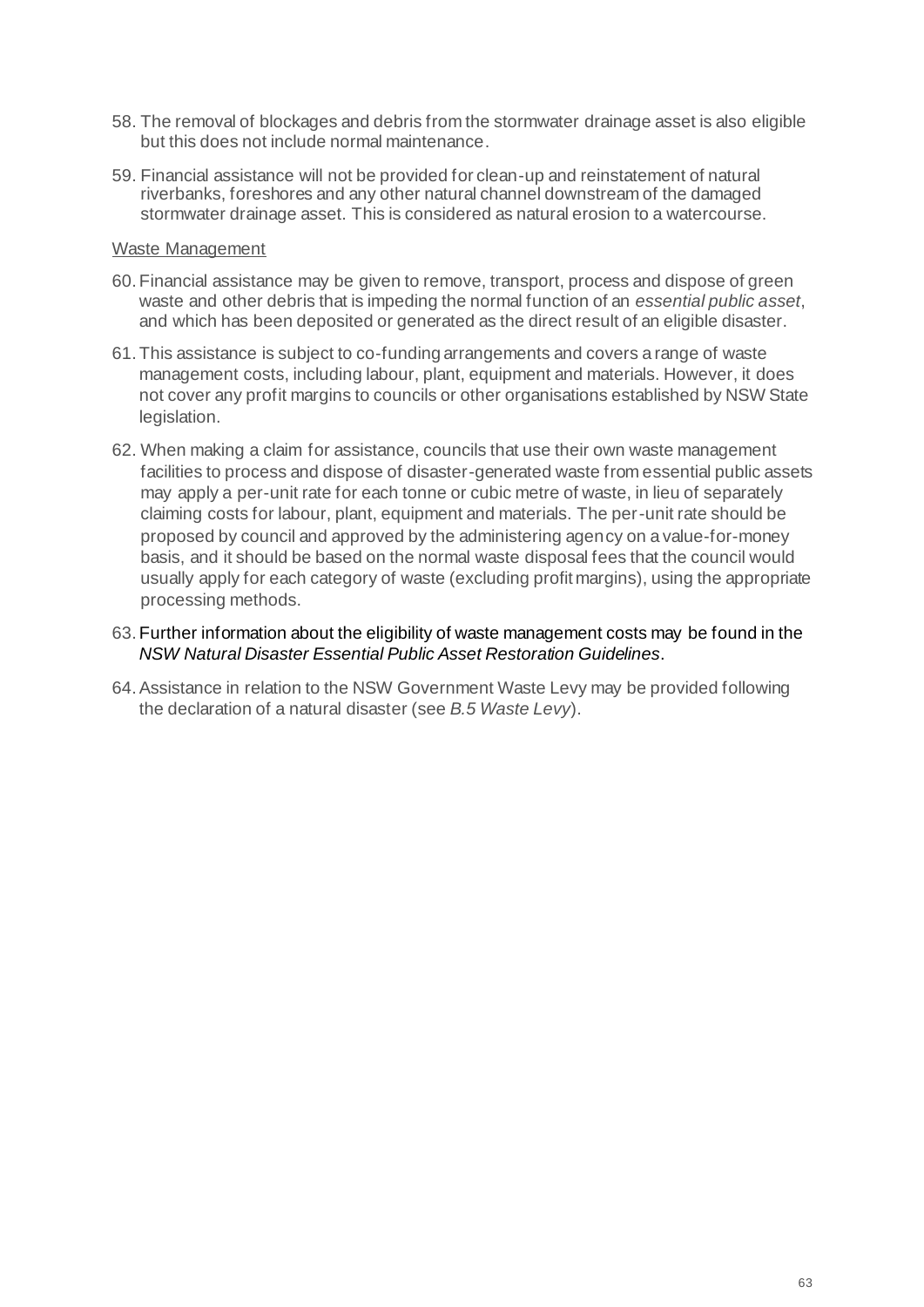# **B.2 Immediate Reconstruction Works**

The assistance described in this guideline is for local councils that have opted-in to the NSW Government's interim Day Labour Co-Funding Arrangements.

Councils that have not opted-in to the interim Day Labour Co-Funding Arrangements may still receive the assistance described in this guideline. However, a number of further restrictions will apply, including restrictions on normal-hours staff ('day labour') and internal plant and equipment hire.

A copy of the interim Day Labour Co-Funding Arrangements can be found in Appendix D of the *NSW Natural Disaster Essential Public Asset Restoration Guidelines*.

## **Description**

- 1. Financial assistance may be provided to local councils to undertake *Immediate Reconstruction Works* on essential public assets.
- 2. *Immediate Reconstruction Works* are activities that are:
	- a. Undertaken to permanently restore an essential public asset to enable it to perform its pre-disaster function and
	- b. Completed within three months of the asset becoming accessible to the local council, following a declared Natural Disaster.
- 3. *Immediate Reconstruction Works* differ to *Emergency Works* (Guideline B.1), because they involve permanent restoration of an essential public asset, rather than temporary repairs to the asset. However, both categories of works are subject to a three month time limit.
- 4. *Immediate Reconstruction Works* differ to *Essential Public Asset Reconstruction Works* (Guideline B.3), because they must occur within a three month time limit, and they are not subject to the same cost estimation requirements. However, both categories of works involve permanent restoration of an essential public asset and they differ from *Emergency Works* in this way.
- 5. For the purpose of this guideline, the Australian Government's definition of an essential public asset applies, as it is defined in the Disaster Recovery Funding Arrangements (DRFA). The DRFA defines an essential public asset as: "an asset which must be a transport or public infrastructure asset of an eligible undertaking which, the state considers and the department agrees, is an integral part of a state's infrastructure and normal functioning of a community."
- 6. Within this context:
	- a transport asset is defined as "an asset that is an integral part of a state's infrastructure and includes essential public assets associated with roads, road infrastructure (including footpaths, bike lanes, and pedestrian bridges), bridges, tunnels and culverts."
	- a public infrastructure asset is defined as "an asset that is an integral part of a state's infrastructure and is associated with health, education, justice or welfare."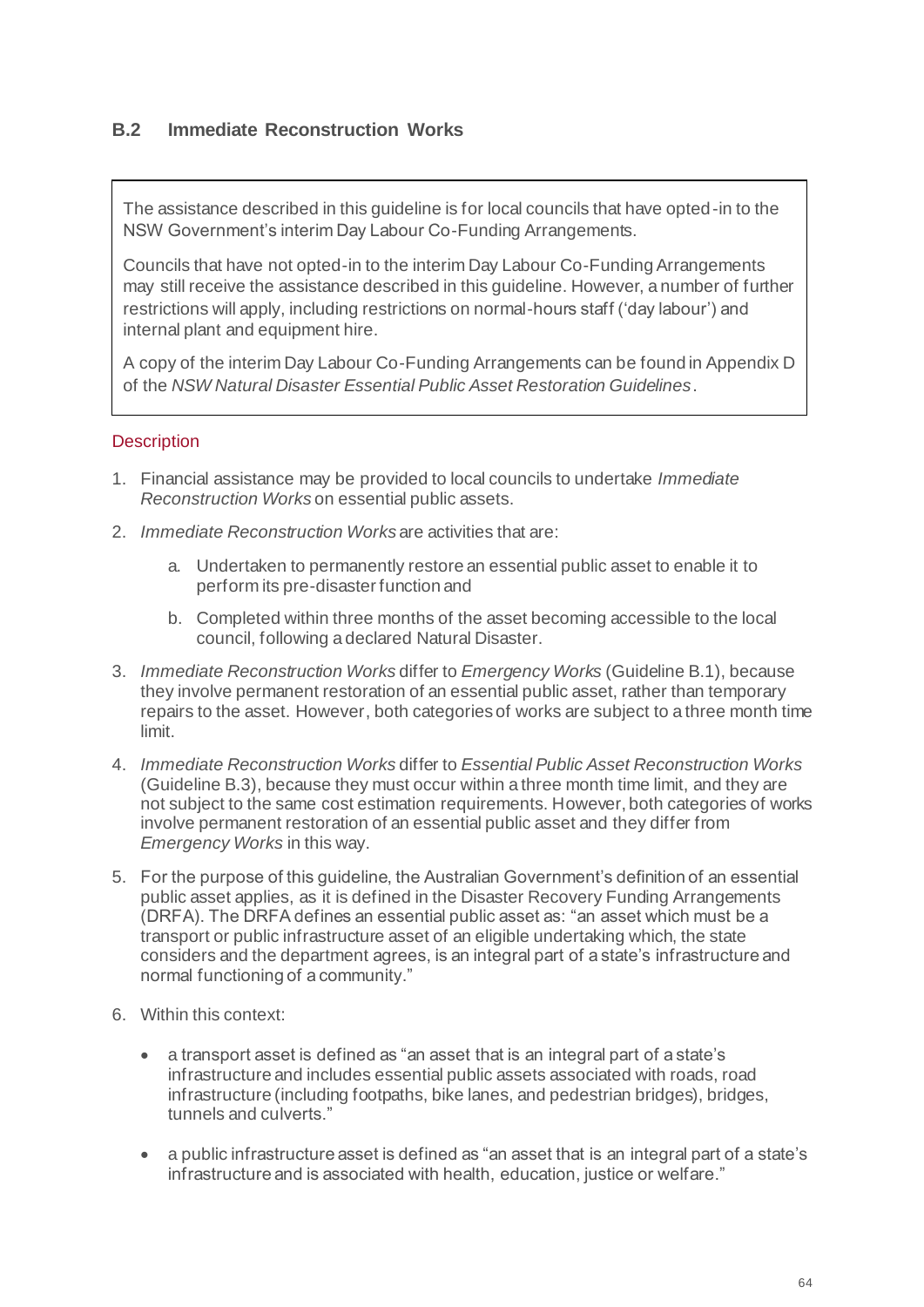- an eligible undertaking is defined as "a body that:
	- o is one of the following:
		- a department or other agency of a state government, or
		- established by or under state legislation for public purposes (for example, a local government), and
	- $\circ$  in the operation of the asset provides services free of charge or at a rate that is 50 per cent or less of the cost to provide those services"
- "The department" is "the Commonwealth department responsible for administering these [the DRFA] arrangements."
- 7. Examples of transport or public infrastructure assets which both the NSW Government and the Australian Government consider to be essential public assets under their respective disaster funding arrangements includes: roads, road infrastructure (including footpaths, bike lanes and pedestrian bridges), bridges, tunnels, culverts, public housing, flood levees, and stormwater infrastructure.
- 8. Roads and road infrastructure include State, Regional, Local and Crown Roads and bridges and their associated components which may include: pavements and pavement seals, formation, culverts and drainage structures, bridges and floodways, embankments and batter protection. Road infrastructure such as footpaths, bike lanes and pedestrian bridges may be considered to be essential public assets.
- 9. When a damaged essential public asset is reconstructed within three months of the asset becoming accessible to the local council, but there is a departure from the predisaster function of the asset, as determined in accordance with the *NSW Natural Disaster Essential Public Asset Restoration Guidelines* (e.g. there has been a change to the capacity or layout of the asset or in the materials used for *reconstruction*), the financial assistance for these works must be claimed as *Essential Public Asset Reconstruction Works*. This requirement applies in all circumstances where there will be a departure from the *pre-disaster function* of the asset, including those occurring due to changes in building and engineering standards.
- 10. Full details regarding financial assistance for *Immediate Reconstruction Works* are contained in the *NSW Natural Disaster Essential Public Asset Restoration Guidelines*.

# Eligible Events

- 11. This assistance is only provided to eligible local councils following the declaration of a Natural Disaster by the NSW Government.
- 12. For disasters or emergencies which are not declared Natural Disasters, the NSW Government may provide financial assistance for *Immediate Reconstruction Works* on public roads, if the purpose of these works is to restore safe access for emergency services vehicles, rescue units, or essential service providers that are responding to an actual emergency situation. The Administering Agency will consider funding for these situations on a case-by-case basis, giving consideration to the circumstances of the situation that required the *Immediate Reconstruction Works*.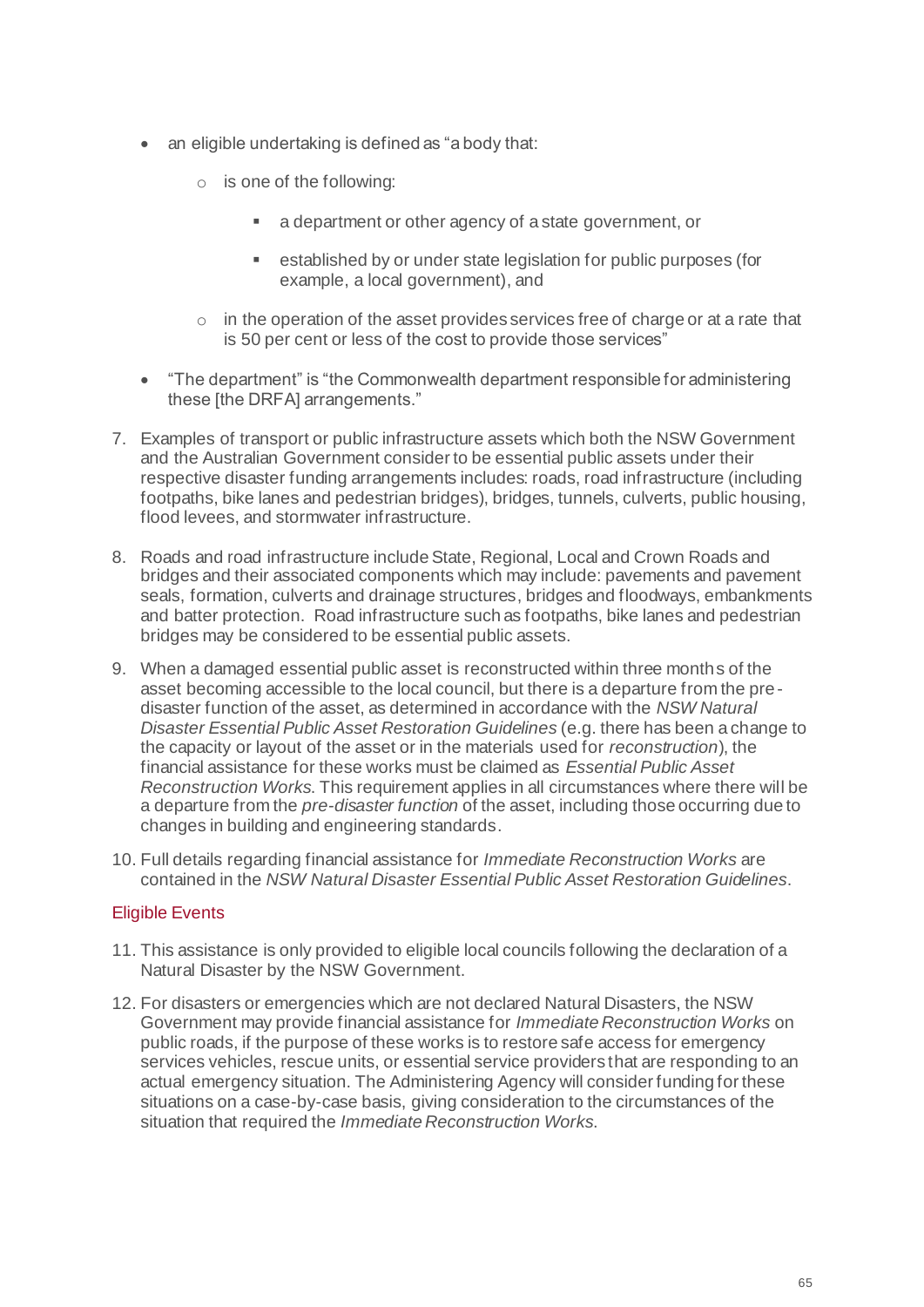Funding for *Immediate Reconstruction Works* in these situations will only be given if it is demonstrated that undertaking *Emergency Works* in the same situation did not represent value-for-money or that it was not possible.

## Who is eligible?

- 13. Assistance for *Immediate Reconstruction Works* is available to local councils.
- 14. Assistance for *Immediate Reconstruction Works* is also available to the following organisations, subject to the same eligibility criteria as for local councils, as far as practicable:
	- a) Crown Reserve Trusts established under the *Crown Lands Act 1989*
	- b) Local Aboriginal Land Councils established under the *Aboriginal Land Rights Act 1983*
	- c) County Councils established under the *Local Government Act 1993*
	- d) Private Water Trusts operating under the *Water Management Act 2000*
	- e) Statutory organisations responsible for essential public assets in the Unincorporated Area of NSW.

### Eligibility Criteria

15. Financial assistance is only provided for *Immediate Reconstruction Works* on essential public assets.

### Assistance for Public Roads

- 16. Assistance for *Immediate Reconstruction Works* may be provided for the restoration of Regional, Local and Crown Roads damaged as a direct result of a declared disaster. Subject to the three month time limit, eligible *Immediate Reconstruction Works* on public roads may include:
	- permanent repair or replacement of damaged bridges and culverts
	- permanent repairs to ensure the structural integrity of roads and bridges
	- permanent repair of damaged traffic facilities such as traffic signals and signs
	- permanent restoration of gravel pavements and causeways
	- permanent repairs to boundary fencing on controlled access roads (motorways and freeways)
	- permanent repair of saturation damage under certain circumstances
	- permanent repair or replacement of table drains
	- permanent repair or replacement of bus shelters
	- permanent repair or replacement of guideposts, signposting, safety barriers
	- permanent restoration of footpaths in the road reserve
	- removal of green-waste and other debris from public roads, road reserves, culverts and bridges to make them trafficable.

Other essential public assets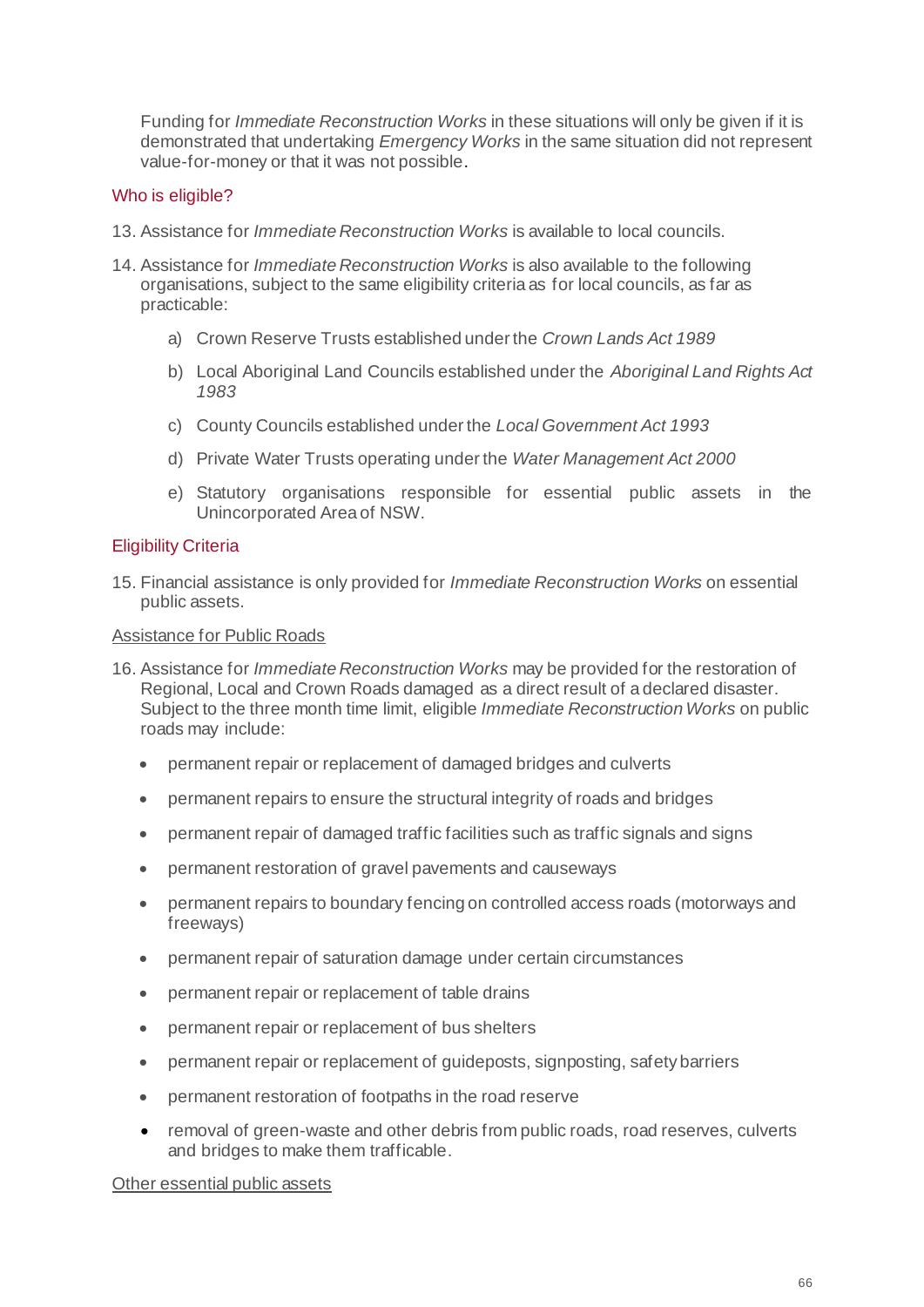17. Flood levees and stormwater assets are essential public assets - eligible *Immediate Reconstruction Works* include removal of green-waste and debris from stormwater infrastructure following a flood event.

## **Exclusions**

18. This assistance measure does not provide for:

- additional costs associated with enhancement of the asset
- assets owned by council trading undertakings that recover more than 50 per cent of their costs through fees or charges
- structures damaged by prolonged exposure to the weather and not as a direct result of a disaster
- damage that can be wholly or partly attributed to recent inadequate design, inadequate maintenance or faulty construction (council may be required to supply records of maintenance on items and asset management plans)
- damage to council works in progress (assumed to be covered by insurance)
- the purchase and maintenance of plant, stores and equipment
- building contents
- public buildings that could reasonably be expected to be insured (financial assistance is not to take the place of normal insurance – see Additional Comments)
- compensation for loss of income or shortening of asset life
- non-statutory council on-costs such as a profit margin, depreciation on assets, administrative charges, council audit costs and electricity etc
- natural assets such as beaches, river and creeks, lake foreshores, groves of trees etc. are not eligible for financial assistance.
- 19. Under the DRFA, the following are not considered essential public assets:
	- sporting, recreational or community facilities (for example, playgrounds and associated facilities)
	- religious establishments (for example, churches, temples and mosques)
	- memorials.
- 20. For public roads, assistance for *Immediate Reconstruction Works* is not provided for the following assets:
	- public road infrastructure which is the responsibility of other State agencies (e.g. the NSW National Parks and Wildlife Service and the Forestry Corporation of NSW)
	- private roads and roads on Crown land that are not Crown Roads
	- damage where there is evidence the cause is a lack of proper maintenance or where previous restoration work was not completed satisfactorily
	- damage or delay to any construction work
	- damage caused by prolonged wet weather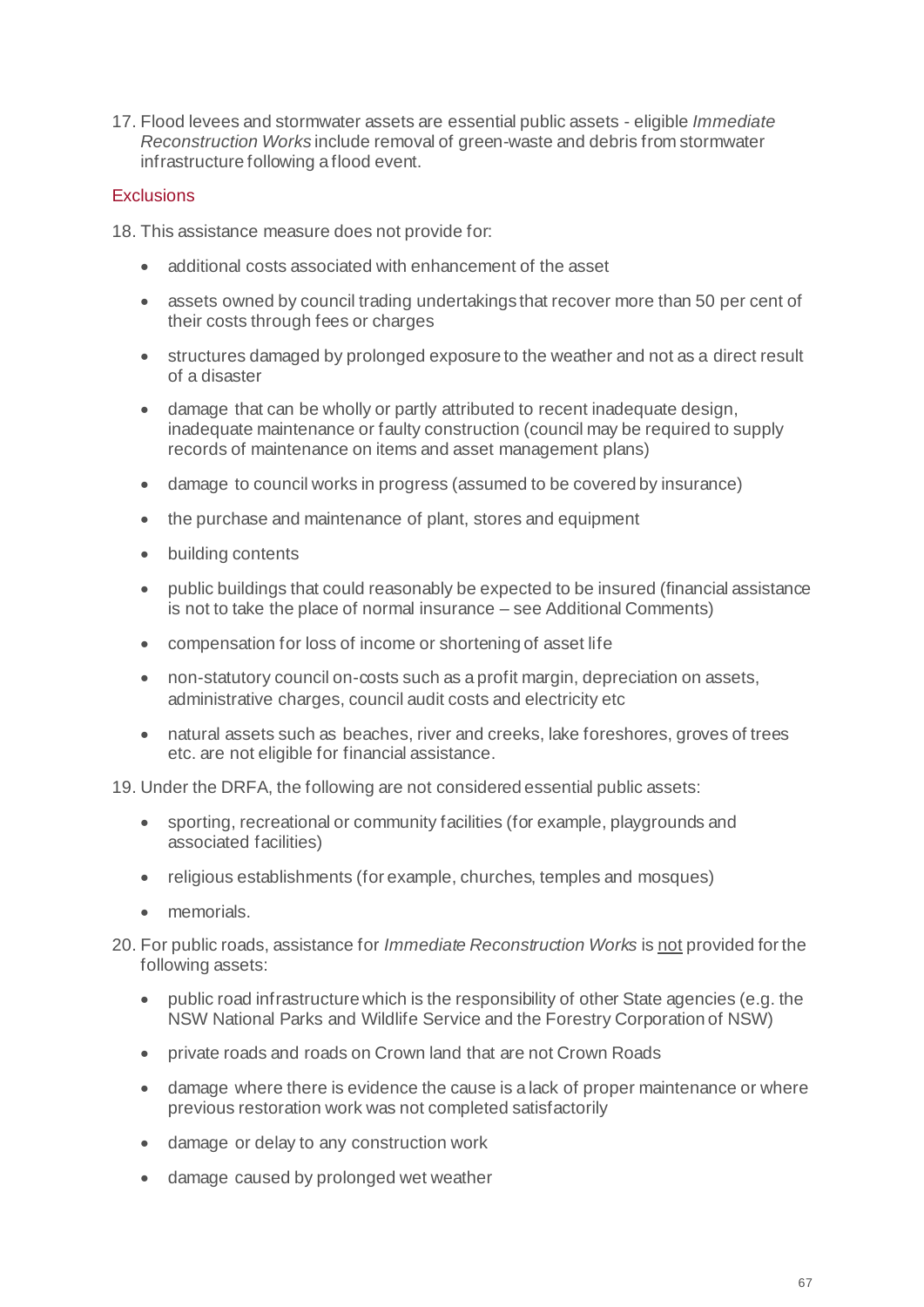- items of recurring damage.
- 21. Further exclusions may be outlined in the *NSW Natural Disaster Essential Public Asset Restoration Guidelines*.
- 22. For *Immediate Reconstruction Works* on assets that are not eligible for funding assistance, where local councils believe that an extraordinary case for Australian and State Government funding exists, they should contact Resilience NSW by telephone on (02) 9212 9200 or by emai[l NaturalDisasters@resilience.nsw.gov.au](mailto:NaturalDisasters@resilience.nsw.gov.au), to discuss any options that might be available.

### Amounts Available & Mode of Delivery

- 23. The amount of financial assistance available to local councils for *Immediate Restoration Works* is based on a number of factors. These include:
	- the actual eligible reconstruction cost of the asset
	- the amount of funding that the council is required to contribute under the NSW Government's interim Day Labour Co-Funding Arrangements
	- value for money testing
	- the application of funding reductions (if applicable) due to pre-existing damage or poor condition of the asset.
- 24. Local councils are expected to complete the *Immediate Reconstruction Works* as soon as practicable to meet the needs of the community, and the three month time limit.
- 25. Due to the three month time limit, *Immediate Reconstruction Works* should not be delayed until a Natural Disaster is declared or until funding approval or assurance is given.
- 26. The type of reconstruction works that should be funded under this guideline are works that are urgent, essential and limited in nature. They would be works which the local council would have carried out, even if NSW Government disaster funding was not made available. Any reconstruction works that local councils cannot complete without assurance of funding, and within the three month time limit, should be managed under the *Essential Public Asset Reconstruction Works* guideline (Guideline B.3).
- 27. If reconstruction works are not expected to be completed within the three month time limit, local councils should seek funding for these works under the *Essential Public Asset Reconstruction Works* guideline (Guideline B.3).
- 28. Local councils should also seek funding under the *Essential Public Asset Reconstruction Works* guideline (Guideline B.3) if reconstruction works that were initially expected to be completed within the three month time limit are subsequently delayed and do not meet this deadline.
- 29. Funding is in the form of reimbursement of eligible actual expenditure on *Immediate Reconstruction Works*, subject to co-funding arrangements, value for money testing and consideration of pre-existing damage or poor condition.
- 30. For Regional and Local Roads, funds will be paid to local councils on Council Payment Invoices.
- 31. To apply for funding, councils must prepare an application to the relevant administering agency, in accordance with the *NSW Natural Disaster Essential Public Asset Restoration Guidelines*.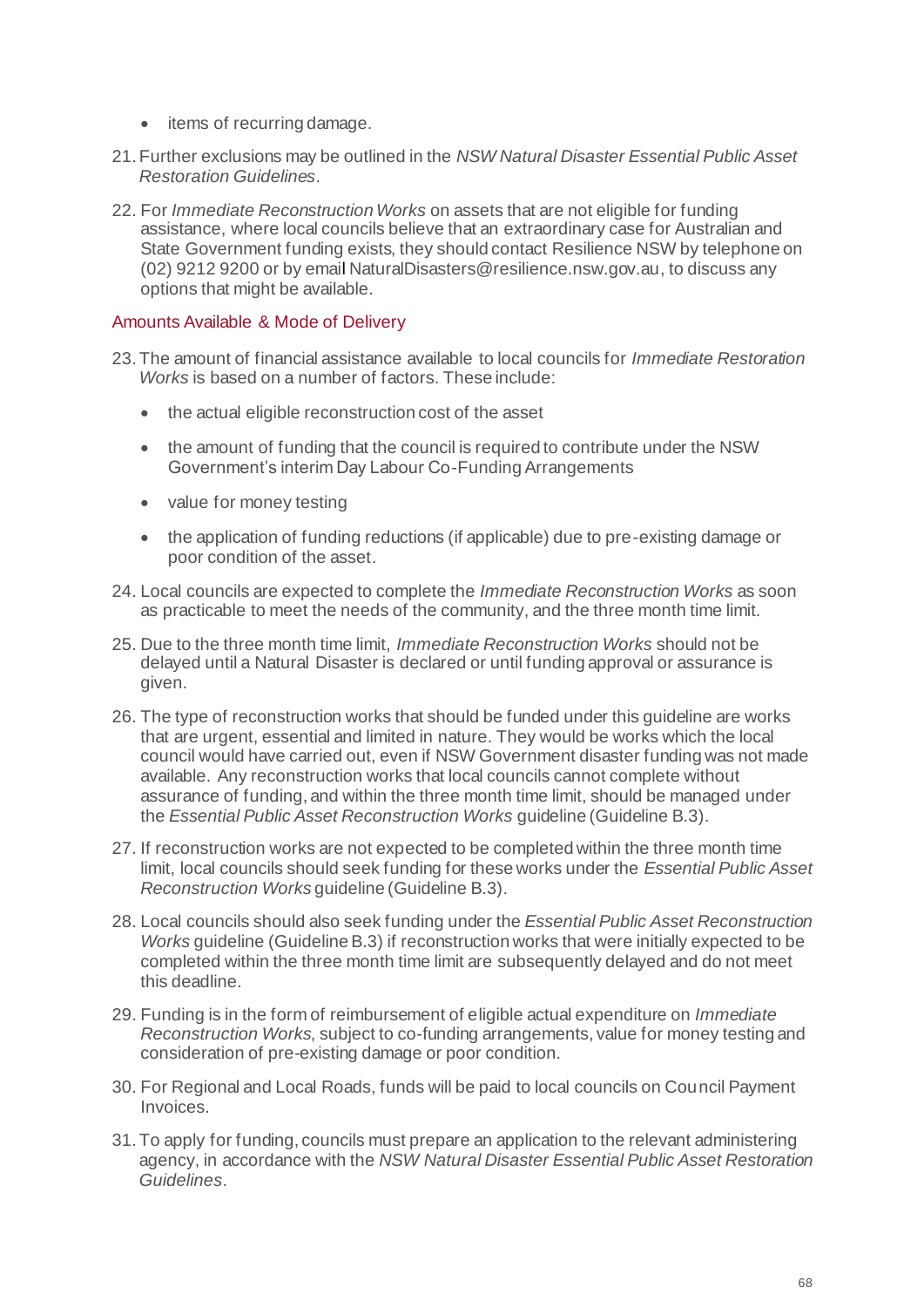- 32. The application process will require councils to provide a range of information, including supporting evidence for the pre-disaster function of the asset, its pre-disaster condition, its post-disaster condition, and the completion of works.
- 33. The supporting evidence will be subject to a range of requirements, which are outlined in the *NSW Natural Disaster Essential Public Asset Restoration Guidelines*.
- 34. For further information about the NSW Government's interim Day Labour Co-Funding Arrangements, please contact Resilience NSW by telephone on (02) 9212 9200 or by email NaturalDisasters@resilience.nsw.gov.au

### Conditions of Assistance

- 35. This assistance measure is jointly funded by the Australian Government and NSW Government under the Disaster Recovery Funding Arrangements. In accordance with the DRFA, councils must reach prior agreement with the NSW Government and the Australian Government on the nature and content of any events, announcements, promotional material or publicity relating to any *Immediate Reconstruction Works* that are funded under these guidelines. This includes but is not limited to:
	- media releases
	- ceremonies
	- media events which include reference to funding or works supported under these guidelines
	- plaques and signage for works funded under these guidelines.
- 36. Where councils intend to hold events or issue announcements, promotional material or publicity about funding provided and/or works facilitated under these guidelines, they should contact both the administering agency and Resilience NSW to commence the process of securing NSW Government and Australian Government agreement.
- 37. Further conditions of assistance are outlined in the *NSW Natural Disaster Essential Public Asset Restoration Guidelines*.

### Administering Agency

- 38. Local councils are responsible for ensuring that *Immediate Reconstruction Works* are carried out on council-owned essential public assets as soon as possible, irrespective of whether the event has been declared a natural disaster and whether NSW Government funding under this guideline has been approved.
- 39. Transport for NSW administers reimbursements to local councils for eligible expenditure on *Immediate Reconstruction Works* for roads and road infrastructure.
- 40. NSW Public Works Advisory administers reimbursements for eligible expenditure on *Immediate Reconstruction Works* for other essential public assets managed by local councils, as well as essential public assets managed by Local Aboriginal Land Councils, County Councils, private water trusts and organisations responsible for essential public assets in the Unincorporated Area of NSW.
- 41. Department of Industry Crown Lands administers reimbursements to local councils for eligible expenditure on *Immediate Reconstruction Works* for essential public assets managed by Crown Reserve Trusts.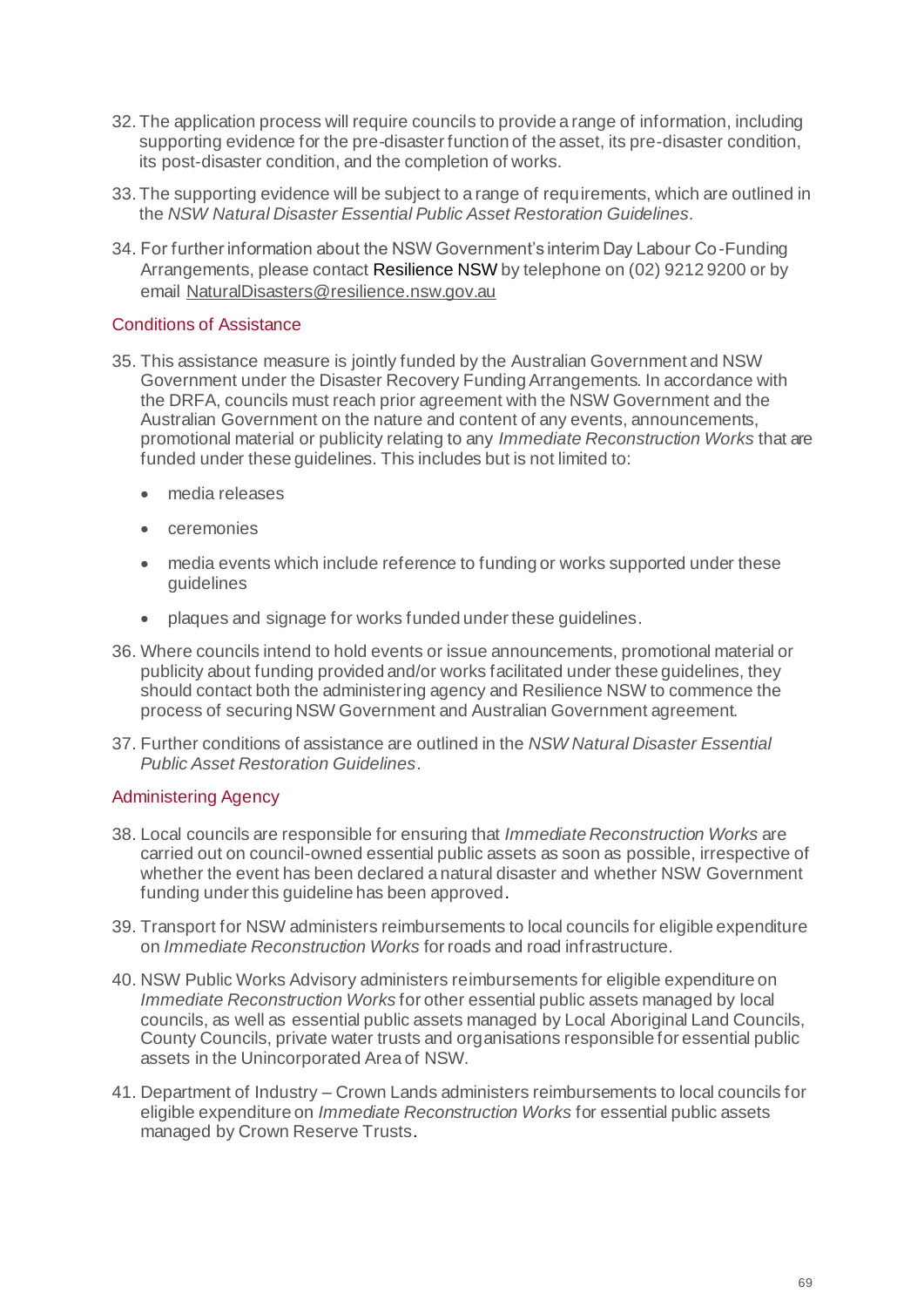### Claim Process

- 42. Information about the process for claiming this assistance is available from the *NSW Natural Disaster Essential Public Asset Restoration Guidelines*.
- 43. In general, the process for claiming *Immediate Reconstruction Works* assistance involves councils submitting a detailed application to the relevant administering agency. The application must include evidence of the pre-disaster function, pre-disaster condition and post-disaster condition of the essential public asset, as well as the completion of works. The administering agency will consider the application and seek further information if required.
- 44. A copy of the *NSW Natural Disaster Essential Public Asset Restoration Guidelines* and relevant forms may be obtained from Resilience NSW website at [www.emergency.nsw.gov.au](http://www.emergency.nsw.gov.au/) or by calling (02) 9212 9200.

### Period for Claiming

- 45. *Immediate Reconstruction Works* must be completed within three months from when the damaged essential public asset becomes accessible to the council. If the council experiences a significant delay in accessing the essential public asset, evidence of this should be provided to the administering agency e.g. through road closure records, river height data, emergency services records, and aerial or ground level photographs.
- 46. Claims for reimbursement of *Immediate Reconstruction Works* costs must be submitted to the relevant administering agency as soon as possible, and either within three months of the date on which the works were completed or within three months of the Natural Disaster being declared, whichever date is later.

#### Appeals Process

47. Information about the appeals process for this assistance measure may be found in the *NSW Natural Disaster Essential Public Asset Restoration Guidelines*.

#### Related Assistance

- 48. Financial assistance may be provided to local councils to undertake *Emergency Works* on essential public assets under Guideline B.1.
- 49. The *Essential Public Asset Reconstruction Works* guideline (Guideline B.3) provides funding for restoration works that cannot be completed within the three month time limit for *Immediate Reconstruction Works*, or where a local council wishes to enhance or is required to otherwise depart from the essential public asset's pre-disaster capacity, layout and/or material/build quality.
- 50. Assistance in relation to the NSW Government Waste Levy may be provided following the declaration of a natural disaster (see *B.5 Waste Levy*).

### Additional Comments

- 51. The assistance provided under this guideline is subject to the requirements of the Australian Government's Disaster Recovery Funding Arrangements (DRFA). Where there is a conflict between the DRFA and these guidelines, the requirements of the DRFA will prevail, unless a specific exemption regarding the conflict is approved by the NSW Government.
- 52. A standing exemption is in place for *Immediate Reconstruction Works* on public roads, following events that are not declared Natural Disasters, if the purpose of these works is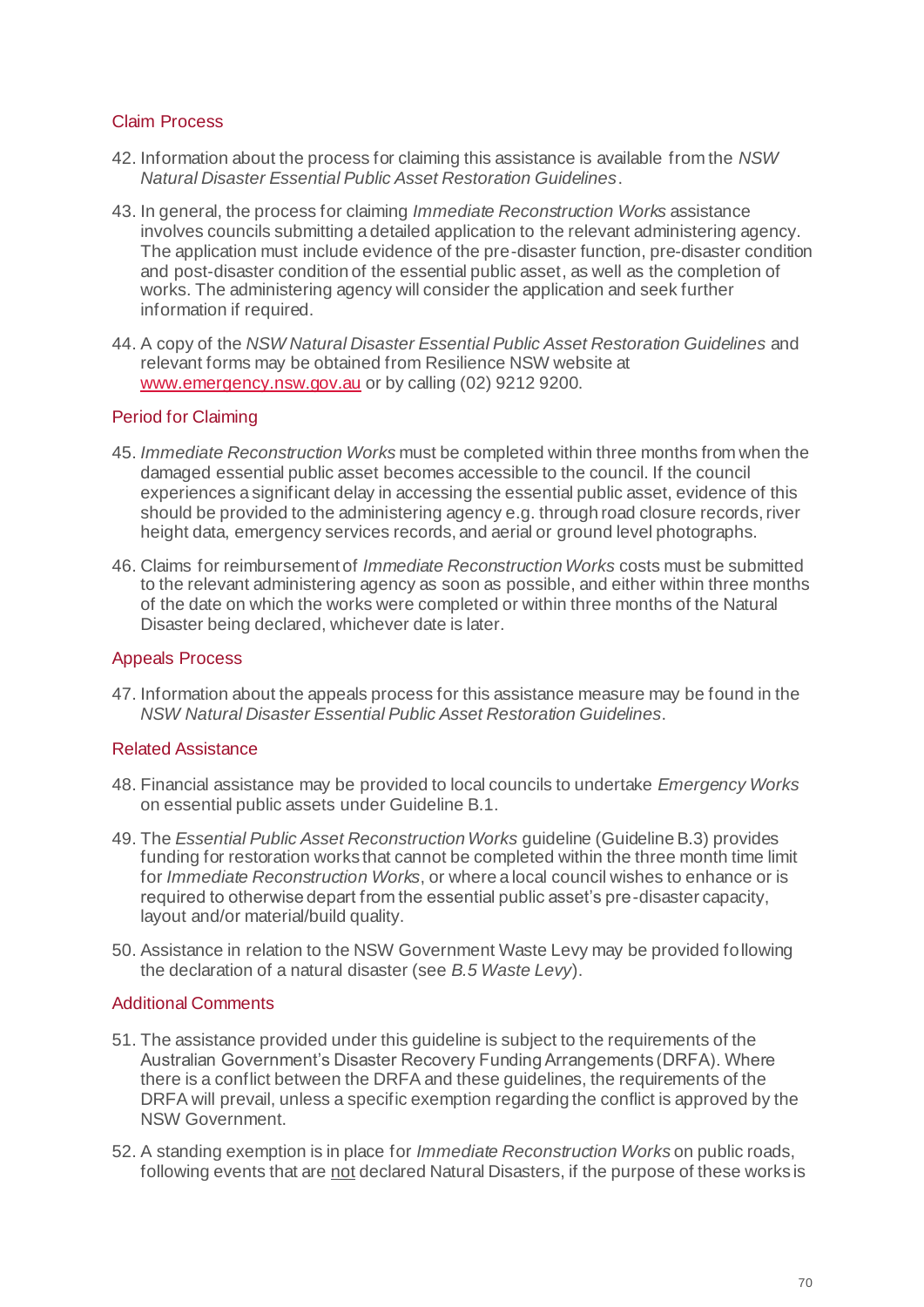to restore safe access for emergency services vehicles, rescue units, or essential service providers that are responding to an actual emergency situation.

The Administering Agency will consider funding for these situations on a case-by-case basis, giving consideration to the circumstances of the situation that required the *Immediate Reconstruction Works*. Funding for *Immediate Reconstruction Works* in these situations will only be given if it is demonstrated that undertaking *Emergency Works* in the same situation did not represent value-for-money or that it was not possible.

- 53. Assistance under these guidelines is not to replace self-help via either commercial insurance or appropriate strategies of disaster mitigation, asset maintenance and planning.
- 54. Councils must take out prudent and reasonable levels of insurance cover for their essential public assets (including works in progress) and they must claim on these insurance policies before seeking assistance under these guidelines. Assistance under these guidelines is not provided for:
	- any excesses associated with the insurance policy
	- any reasonably avoidable funding shortfalls arising from councils not taking out adequate levels of insurance cover
	- any future increases in insurance premiums.
- 55. Councils should ensure that the costs being claimed are clearly documented and allow assessors to separately quantify the use of overtime, contractors, casual staff, backfilling arrangements, external equipment hire, materials, consumables, normal-hours staff and internal plant and equipment hire.
- 56. Suitable council officers should be made available to assist any inspection of proposed or completed works and provide any additional claim information.
- 57. Council will be responsible for any audit costs.
- 58. The provision of geotagged photographic evidence to support funding applications is strongly encouraged. Councils should take geotagged photographs of affected areas and keep records that demonstrate the *Immediate Reconstruction Works* were undertaken on council property.

### Fencing

59. Financial assistance will not be provided to pay for the reclamation of washed away land on non-council property prior to the restoration of a boundary fence between a council and the non-council property. The owner of the non-council property is responsible for these costs.

#### Flood Mitigation Works

- 60. Assistance may be provided for council-owned flood mitigation works such as flood levees, flood drains, floodgates, flood-flaps and pumps.
- 61. Restoration of floodgates or flood-flaps is provided only in the event that council is solely responsible for the maintenance of the asset.

#### Storm Water Drains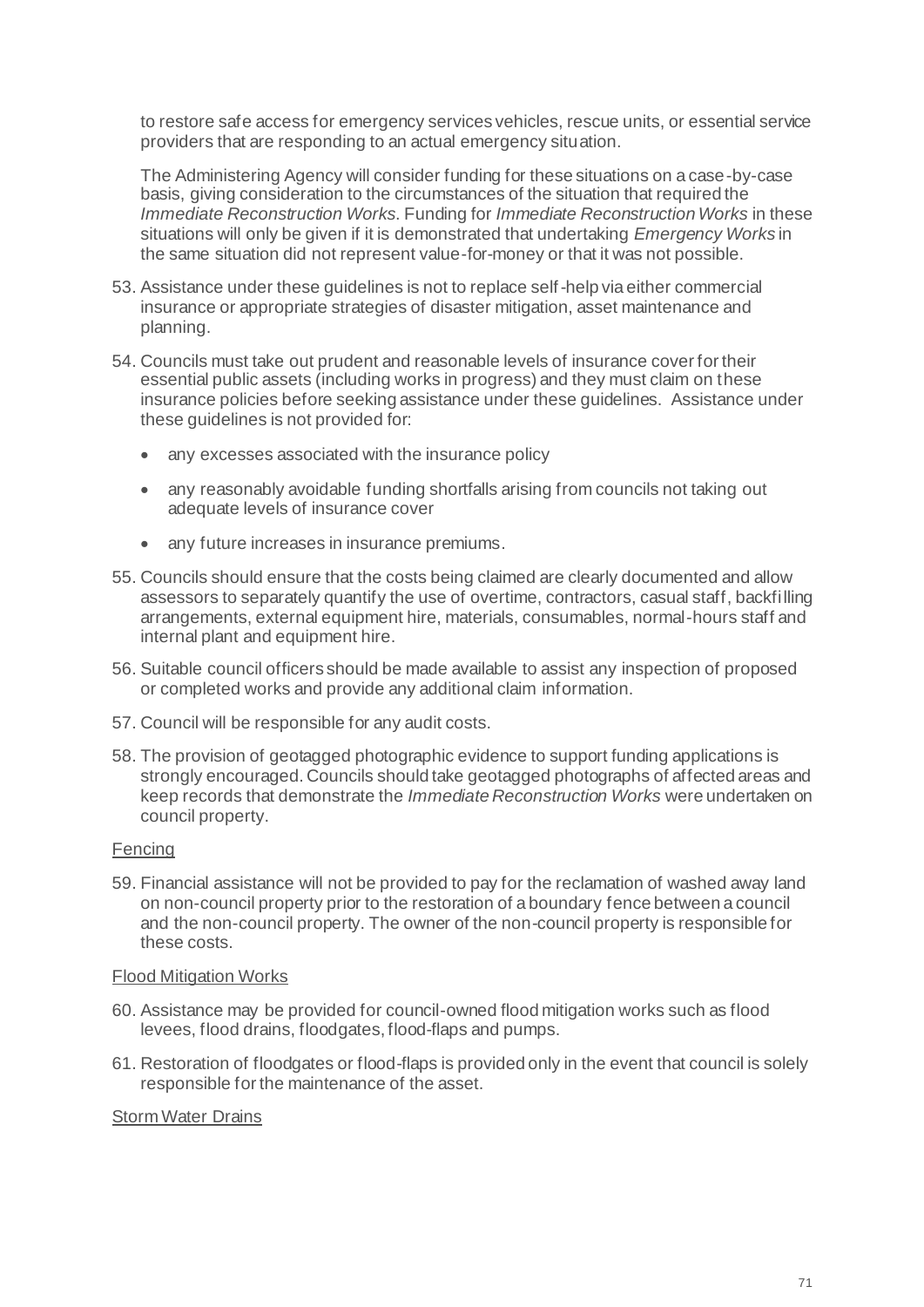- 62. Financial assistance may be provided for repair or restoration of stormwater assets and the damaged area immediately surrounding the asset, which ensures its structural integrity.
- 63. The removal of blockages and debris from the stormwater drainage asset is also eligible. However, the costs of removing debris from trash racks and stormwater detention and retention basins are not eligible.
- 64. Financial assistance will not be provided for clean-up and reinstatement of natural riverbanks, foreshores and any other natural channel downstream of the damaged stormwater drainage asset. This is considered as natural erosion to a watercourse.

### Waste Management

- 65. Financial assistance may be given to remove, transport, process and dispose of green waste and other debris that is impeding the normal function of an *essential public asset*, and which has been deposited or generated as the direct result of an eligible disaster.
- 66. This assistance is subject to co-funding arrangements and covers a range of waste management costs, including labour, plant, equipment and materials. However, it does not cover any profit margins to councils or other organisations established by NSW State legislation.
- 67. When making a claim for assistance, councils that use their own waste management facilities to process and dispose of disaster-generated waste from essential public assets may apply a per-unit rate for each tonne or cubic metre of waste, in lieu of separately claiming costs for labour, plant, equipment and materials. The per-unit rate should be proposed by council and approved by the administering agency on a value-for-money basis, and it should be based on the normal waste disposal fees that the council would usually apply for each category of waste (excluding profit margins), using the appropriate processing methods.
- 68. Further information about the eligibility of waste management costs may be found in the *NSW Natural Disaster Essential Public Asset Restoration Guidelines*.
- 69.Assistance in relation to the NSW Government Waste Levy may be provided following the declaration of a natural disaster (see *B.5 Waste Levy*).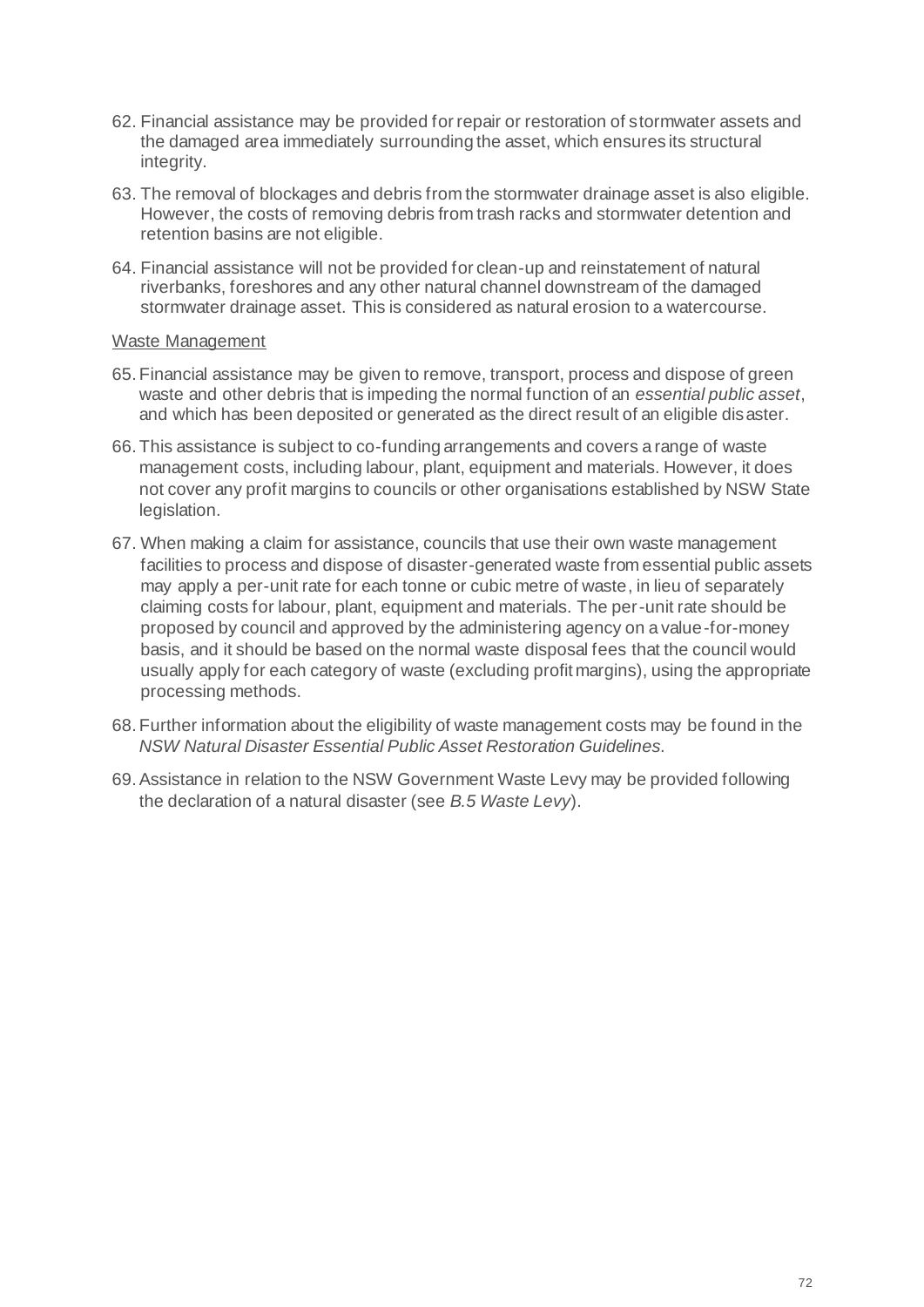# **B.3 Essential Public Asset Reconstruction Works**

The assistance described in this guideline is for local councils that have opted-in to the NSW Government's interim Day Labour Co-Funding Arrangements.

Councils that have not opted-in to the interim Day Labour Co-Funding Arrangements may still receive the assistance described in this guideline. However, a number of further restrictions will apply, including restrictions on normal-hours staff ('day labour') and internal plant and equipment hire.

A copy of the interim Day Labour Co-Funding Arrangements can be found in Appendix D of the *NSW Natural Disaster Essential Public Asset Restoration Guidelines*.

## **Description**

- 1. Financial assistance may be provided to local councils to undertake *Essential Public Asset Reconstruction Works*.
- *2. Essential Public Asset Reconstruction Works* are reconstruction works on an essential public asset damaged as the direct result of a Natural Disaster for which an estimated reconstruction cost has been developed.
- 3. *Essential Public Asset Reconstruction Works* differ to *Emergency Works* (Guideline B.1), because they involve permanent restoration of an essential public asset, rather than temporary repairs.
- 4. *Essential Public Asset Reconstruction Works* differ to *Immediate Reconstruction Works* (Guideline B.3) due to the requirement to develop detailed estimated reconstruction costs. While both categories of works involve permanent restoration of an essential public asset, *Immediate Reconstruction Works* do not require the submission of detailed estimated reconstruction costs.
- 5. For the purpose of this guideline, the Australian Government's definition of an essential public asset applies, as it is defined in the Disaster Recovery Funding Arrangements (DRFA). The DRFA defines an essential public asset as: "an asset which must be a transport or public infrastructure asset of an eligible undertaking which, the state considers and the department agrees, is an integral part of a state's infrastructure and normal functioning of a community."
- 6. Within this context:
	- a transport asset is defined as "an asset that is an integral part of a state's infrastructure and includes essential public assets associated with roads, road infrastructure (including footpaths, bike lanes, and pedestrian bridges), bridges, tunnels and culverts."
	- a public infrastructure asset is defined as "an asset that is an integral part of a state's infrastructure and is associated with health, education, justice or welfare."
	- an eligible undertaking is defined as "a body that:
		- o is one of the following: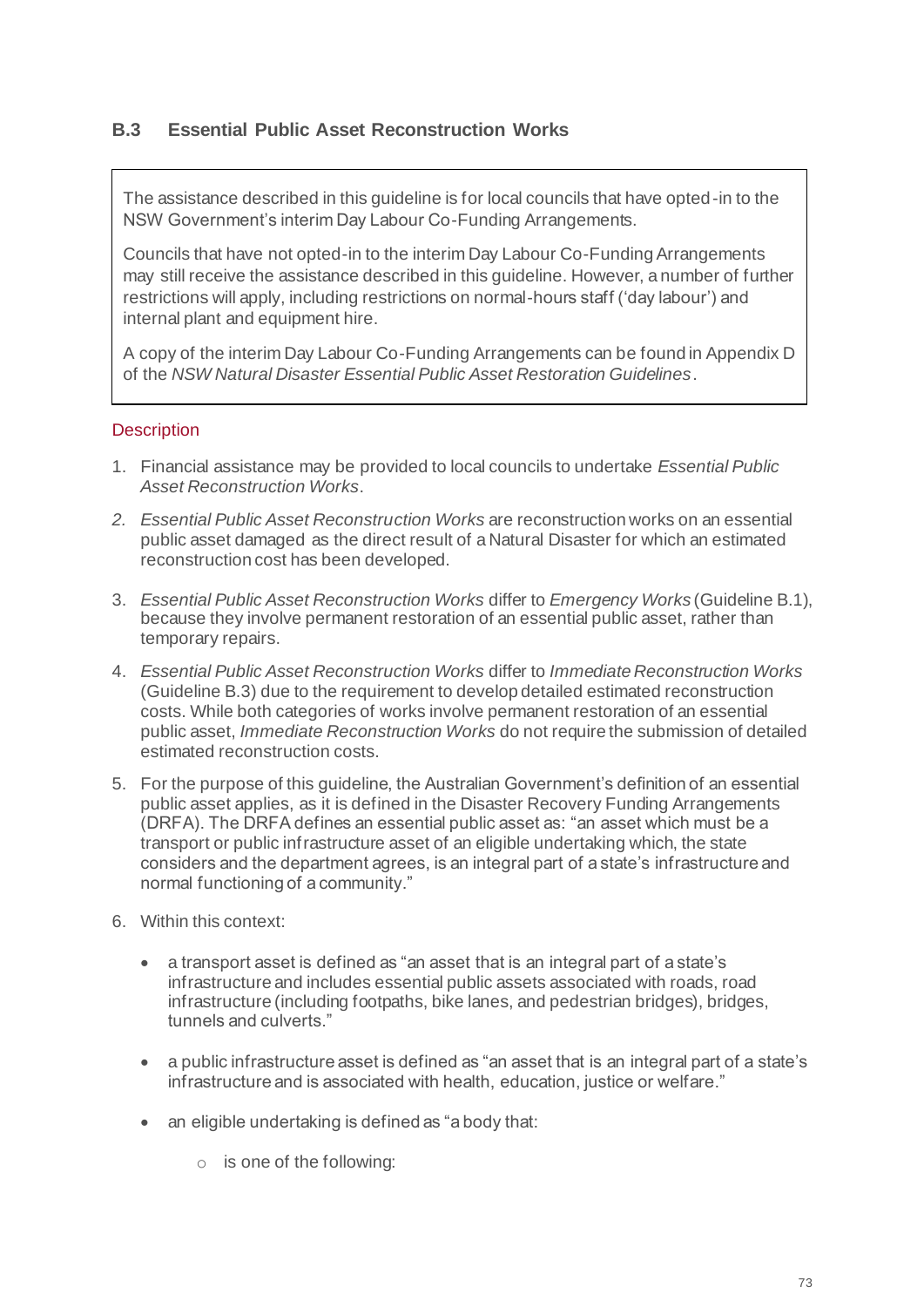- a department or other agency of a state government, or
- established by or under state legislation for public purposes (for example, a local government), and
- $\circ$  in the operation of the asset provides services free of charge or at a rate that is 50 per cent or less of the cost to provide those services"
- "The department" is "the Commonwealth department responsible for administering these [the DRFA] arrangements."
- 7. Examples of transport or public infrastructure assets which both the NSW Government and the Australian Government consider to be essential public assets under their respective disaster funding arrangements includes: roads, road infrastructure (including footpaths, bike lanes and pedestrian bridges), bridges, tunnels, culverts, public housing, flood levees, and stormwater infrastructure.
- 8. Roads and road infrastructure include State, Regional, Local and Crown Roads and bridges and their associated components which may include: pavements and pavement seals, formation, culverts and drainage structures, bridges and floodways, embankments and batter protection. Road infrastructure such as footpaths, bike lanes and pedestrian bridges may be considered to be essential public assets.
- 9. The development of an estimated reconstruction cost is required in the following circumstances:
	- a) When the restoration or replacement of the damaged essential public asset cannot be completed within three months of the asset becoming accessible to the local council, or
	- b) When, irrespective of the timeframe, the damaged essential public asset will be reconstructed with some variation to its pre-disaster function, as determined in accordance with the *NSW Natural Disaster Essential Public Asset Restoration Guidelines* (e.g. there will be a change to the capacity or layout of the asset or in the materials used for reconstruction). This requirement applies in all circumstances where there is a departure from the pre-disaster function of the asset, including the following situations:
		- i. there has been a change to the building or engineering standards for the asset, which will change the capacity, layout or materials used for reconstruction
		- ii. it is not possible to restore the asset to its pre-disaster capacity, layout or materials (e.g. a major landslip makes it very costly or impossible to restore a road along its original path; the materials are no longer available at reasonable cost)
		- iii. the council wishes to combine its own additional resources with the funding given under these guidelines to enhance the capacity, layout or materials used for the asset (complementary works)
		- iv. the council wishes to use alternative methods, layouts or materials for the reconstruction of the essential public asset, while delivering the same or better capacity and level of service to the community at no additional cost, or at less cost.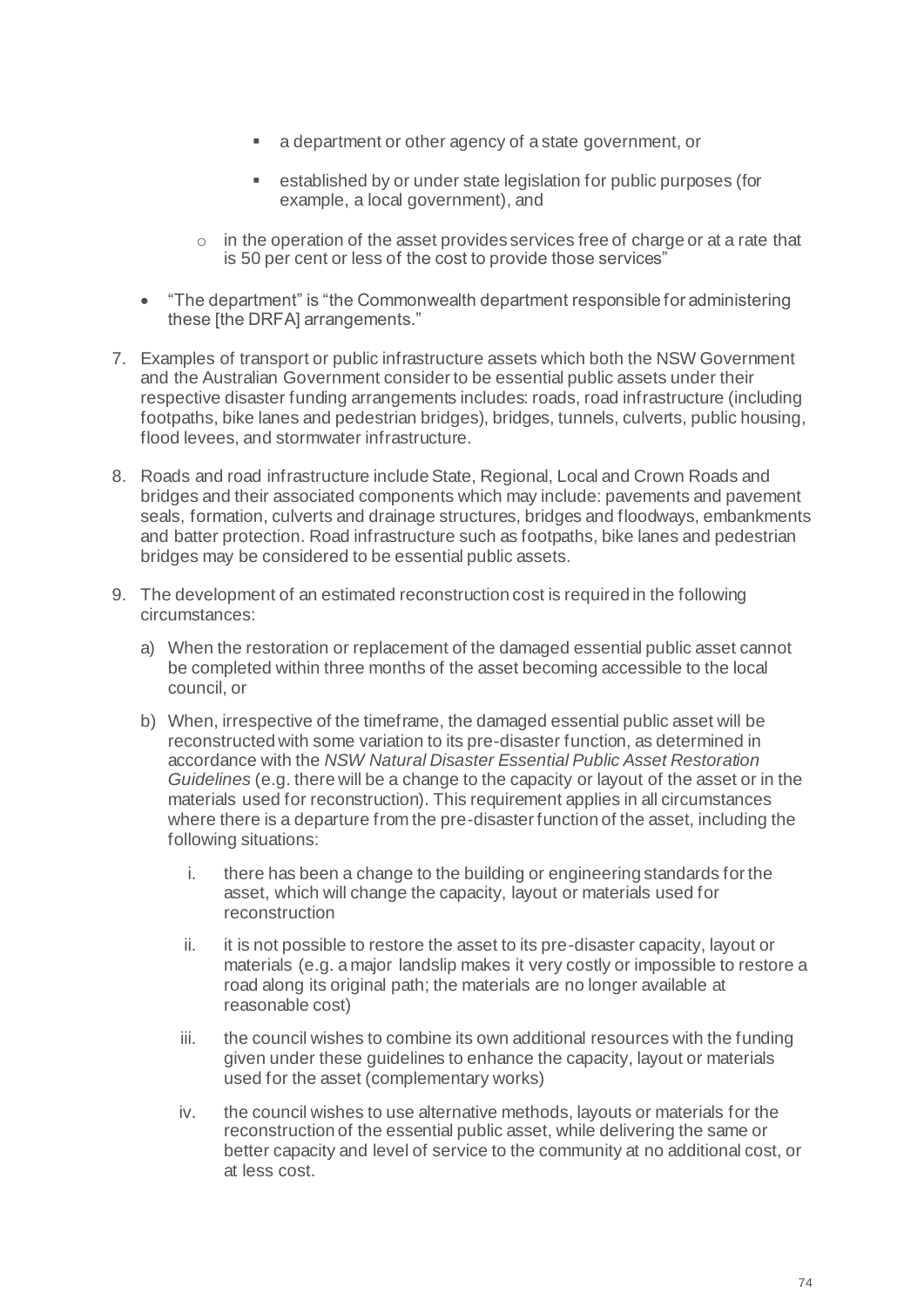10. Full details regarding financial assistance for *Essential Public Asset Reconstruction Works* are contained in the *NSW Natural Disaster Essential Public Asset Restoration Guidelines*.

#### Eligible Events

11. This assistance is only provided to eligible local councils following the declaration of a Natural Disaster by the NSW Government.

# Who is eligible?

- 12.Assistance for *Essential Public Asset Reconstruction Works* is available to local councils.
- 13. Assistance for Essential Public Asset Reconstruction Works is also available to the following organisations, subject to the same eligibility criteria as for local councils, as far as practicable:
	- a) Crown Reserve Trusts established under the Crown Lands Act 1989
	- b) Local Aboriginal Land Councils established under the Aboriginal Land Rights Act 1983
	- c) County Councils established under the Local Government Act 1993
	- d) Private Water Trusts operating under the Water Management Act 2000
	- e) Statutory organisations responsible for essential public assets in the Unincorporated Area of NSW.

# Eligibility Criteria

14. Financial assistance is only provided for *Essential Public Asset Reconstruction Works* on essential public assets, as defined in the DRFA.

#### Assistance for Public Roads

- 15. Assistance for *Essential Public Asset Reconstruction Works* may be provided for the restoration of Regional, Local and Crown Roads damaged as a direct result of a declared disaster. Eligible *Essential Public Asset Reconstruction Works* on public roads may include:
	- permanent repair or replacement of damaged bridges and culverts
	- permanent repairs to ensure the structural integrity of roads and bridges
	- permanent repair of damaged traffic facilities such as traffic signals and signs
	- permanent restoration of gravel pavements and causeways
	- permanent repairs to boundary fencing on controlled access roads (motorways and freeways) and
	- permanent repair of saturation damage under certain circumstances.

#### Other essential public assets

16. Flood levees and stormwater assets may be considered to be essential public assets.

### **Exclusions**

17. This assistance measure does not provide for: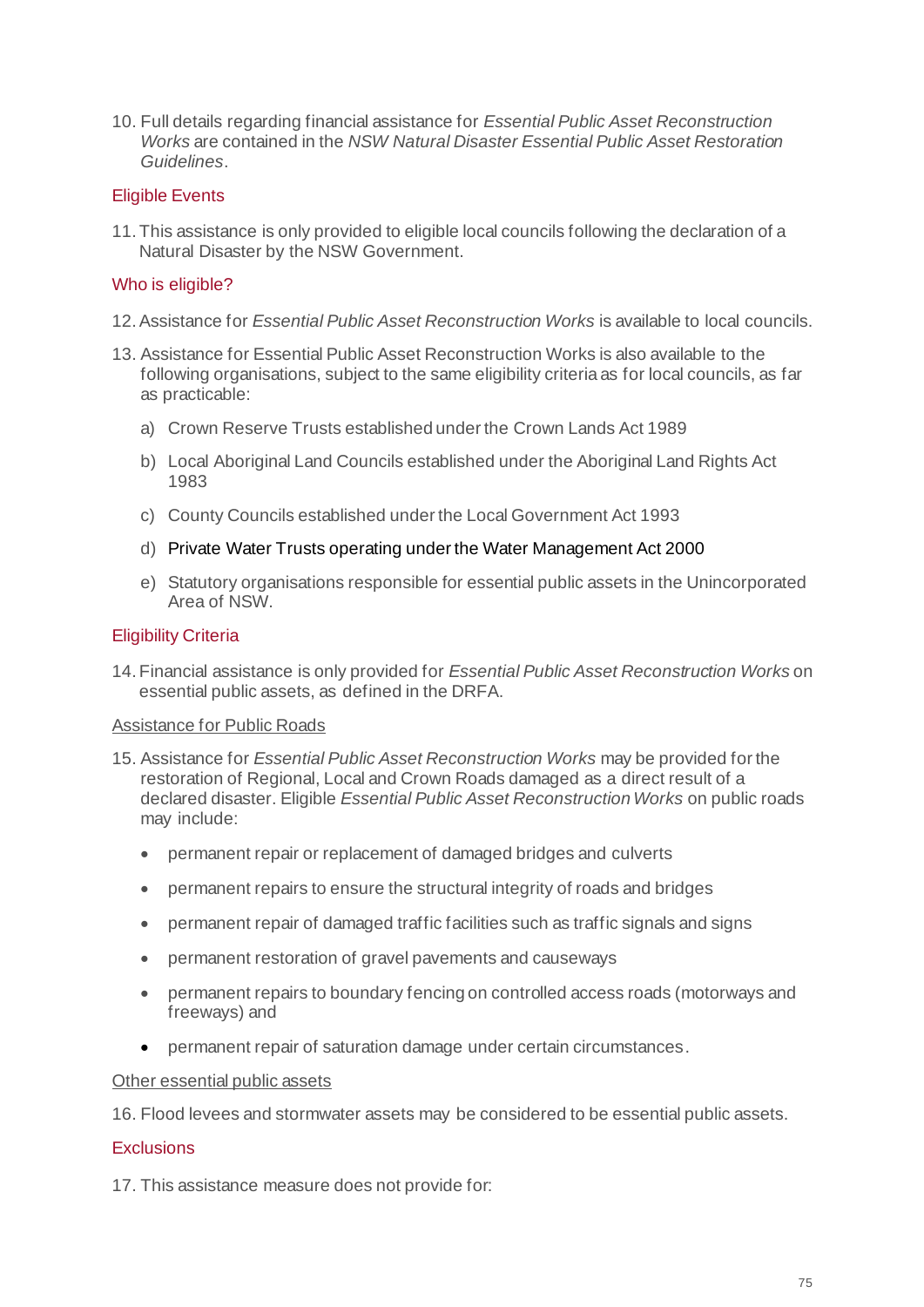- additional costs associated with enhancement of the asset
- assets owned by council trading undertakings that recover more than 50 per cent of their costs through fees or charges
- structures damaged by prolonged exposure to the weather and not as a direct result of a disaster
- damage that can be wholly or partly attributed to recent inadequate design, inadequate maintenance or faulty construction (council may be required to supply records of maintenance on items and asset management plans)
- damage to council works in progress (assumed to be covered by insurance)
- the purchase and maintenance of plant, stores and equipment
- building contents
- public buildings that could reasonably be expected to be insured (financial assistance is not to take the place of normal insurance – see Additional Comments)
- compensation for loss of income or shortening of asset life
- non-statutory council on-costs such as a profit margin, depreciation on assets, administrative charges, council audit costs and electricity
- natural assets such as beaches, river and creeks, lake foreshores and groves of trees.

18. Under the DRFA, the following are not considered essential public assets:

- sporting, recreational or community facilities (for example, playgrounds and associated facilities)
- religious establishments (for example, churches, temples and mosques)
- memorials.
- 19. For public roads, assistance for *Essential Public Asset Reconstruction Works* is not provided for the following assets:
	- public road infrastructure which is the responsibility of other State entities (e.g. the NSW National Parks and Wildlife Service and the Forestry Corporation of NSW)
	- private roads and roads on Crown land that are not Crown Roads
	- any damage where there is evidence the cause is a lack of proper maintenance or where previous restoration work was not completed satisfactorily
	- damage or delay to any construction work
	- damage caused by prolonged wet weather
	- items of recurring damage.
- 20. Further exclusions may be outlined in the *NSW Natural Disaster Essential Public Asset Restoration Guidelines*.
- 21. For *Essential Public Asset Reconstruction Works* on assets that are not eligible for funding assistance, where local councils believe that an extraordinary case for Australian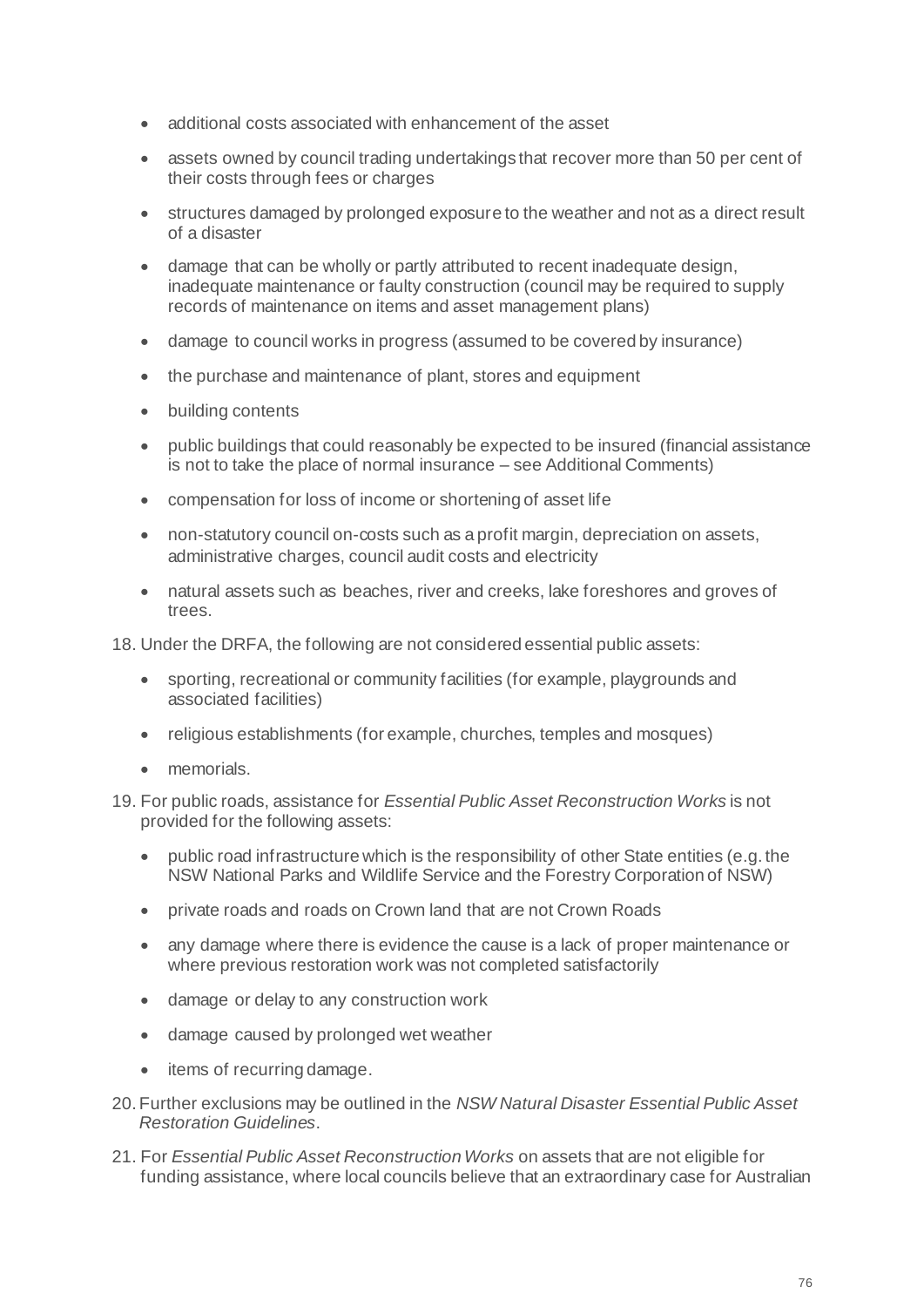and State Government funding exists, they should contact the Resilience NSW by telephone on (02) 9212 9200 or by emai[l NaturalDisasters@resilience.nsw.gov.au](mailto:NaturalDisasters@resilience.nsw.gov.au), to discuss any options that might be available.

## Amounts Available & Mode of Delivery

- 22. The amount of financial assistance available to local councils for *Essential Public Asset Restoration Works* is based on a number of factors. These include:
	- the estimated eligible reconstruction cost of the asset
	- the actual eligible reconstruction cost of the asset
	- the amount of funding that the council is required to contribute under the NSW Government's interim Day Labour Co-Funding Arrangements
	- value for money testing
	- the application of funding reductions (if applicable) due to pre-existing damage or poor condition of the asset.
- 23. For *Essential Public Asset Reconstruction works*, councils will be offered a Total Upper Limit Grant amount (ex GST), based on the estimated reconstruction cost, less the council co-funding amount and any ineligible costs. Eligible claims are paid on actual costs (ex GST) upon completion of works, or in progressive stages as agreed with the administering agency, up to the Total Upper Limit Grant amount (ex GST).
- 24. For Regional and Local Roads, funds will be paid to local councils on Council Payment Invoices.
- 25. To apply for funding, councils must submit an application to the relevant administering agency, in accordance with the *NSW Natural Disaster Essential Public Asset Restoration Guidelines*.
- 26. The application process will require councils to provide a range of information, including supporting evidence for the pre-disaster function of the asset, its pre-disaster condition, its post-disaster condition, and its estimated reconstruction cost.
- 27. The supporting evidence will be subject to a range of requirements, which are outlined in the *NSW Natural Disaster Essential Public Asset Restoration Guidelines*.
- 28. In specific circumstances, funding applications may be required to undergo an Independent Technical Review, in accordance with Australian Government requirements. Further information about Independent Technical Reviews is available in the *NSW Natural Disaster Essential Public Asset Restoration Guidelines*.
- 29. For further information about the NSW Government's interim Day Labour Co-Funding Arrangements, please contact Resilience NSW by telephone on (02) 9212 9200 or by email NaturalDisasters@resilience.nsw.gov.au.

#### Conditions of Assistance

30. This assistance measure is jointly funded by the Australian Government and NSW Government under the Disaster Recovery Funding Arrangements (DRFA). In accordance with the DRFA, councils must reach prior agreement with the NSW Government and the Australian Government on the nature and content of any events,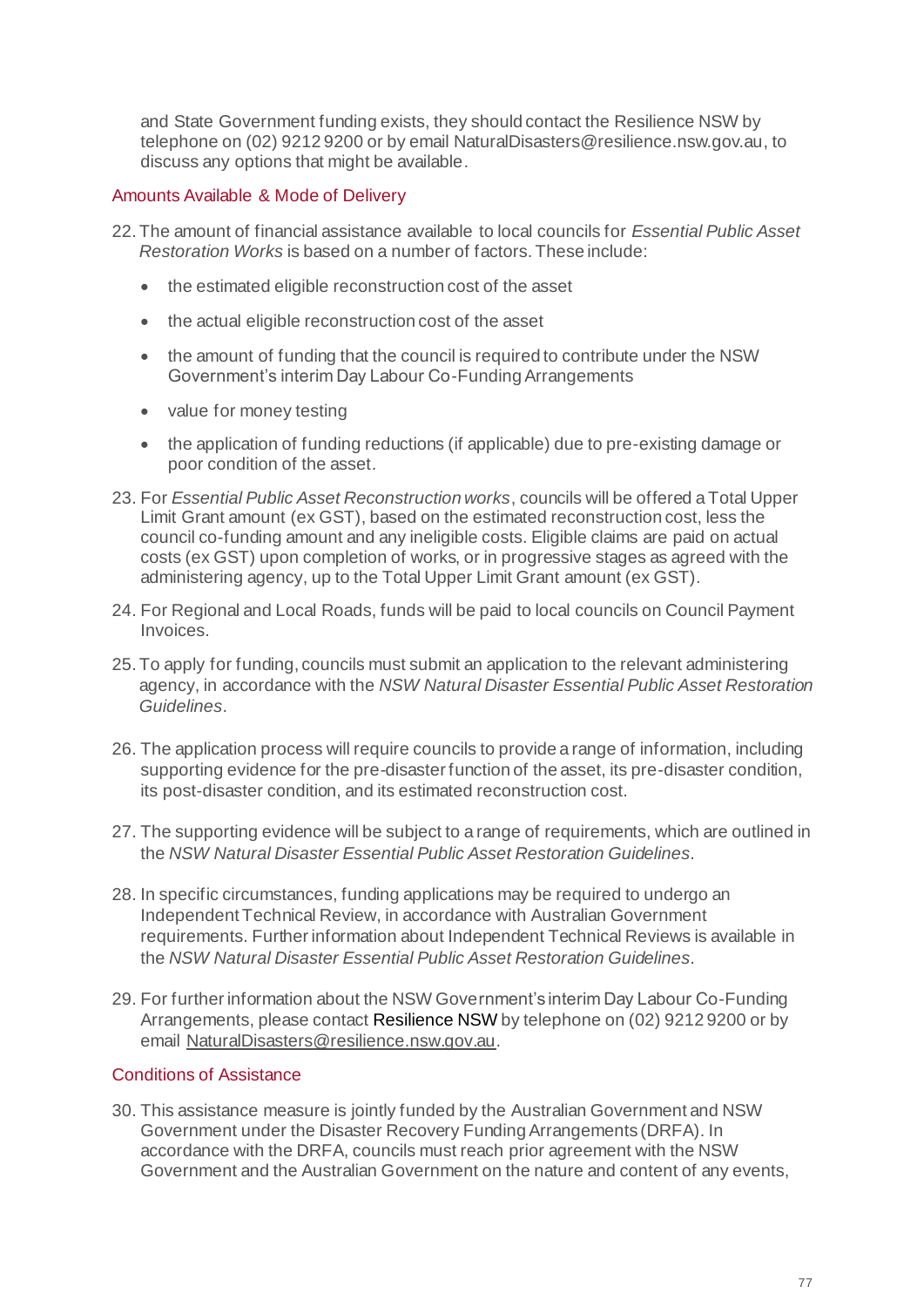announcements, promotional material or publicity relating to any *Essential Public Asset Reconstructions Works* that are funded under these guidelines. This includes but is not limited to:

- media releases
- **ceremonies**
- media events which include reference to funding or works supported under these guidelines
- plaques and signage for works funded under these guidelines.
- 31. Where councils intend to hold events or issue announcements, promotional material or publicity about funding provided and/or works facilitated under these guidelines, they should contact both the administering agency and Resilience NSW to commence the process of securing NSW Government and Australian Government agreement.
- 32. Further conditions of assistance are outlined in the *NSW Natural Disaster Essential Public Asset Restoration Guidelines.*

# Administering Agency

- 33. Local councils are responsible for ensuring that *Essential Public Asset Reconstruction Works* are carried out on council-owned essential public assets as soon as possible, irrespective of whether the event has been declared a natural disaster and whether NSW Government funding under this guideline has been approved.
- 34. NSW Roads and Maritime Services administers grants and reimbursements to local councils for eligible expenditure on *Essential Public Asset Reconstruction Works* for roads and road infrastructure.
- 35. NSW Public Works Advisory administers grants and reimbursements for eligible expenditure on *Essential Public Asset Reconstruction Works* for other essential public assets managed by local councils, as well as essential public assets managed by Local Aboriginal Land Councils, County Councils, private water trusts and organisations responsible for essential public assets in the Unincorporated Area of NSW.
- 36. Department of Industry Crown Lands administers grants and reimbursements to local councils for eligible expenditure on *Essential Public Asset Reconstruction Works* for essential public assets managed by Crown Reserve Trusts.

# Claim Process

- 37. Information about the process for claiming this assistance is available from the *NSW Natural Disaster Essential Public Asset Restoration Guidelines*.
- 38. In general, the process for claiming *Essential Public Asset Reconstruction Works*  assistance involves councils submitting a detailed application to the relevant administering agency. The application must include evidence of the pre-disaster and post-disaster condition of the essential public asset, its pre-disaster function, and the estimated reconstruction cost. The administering agency will consider the application and seek further information if required.
- 39. In cases where applications are successful, the administering agency will offer the council a maximum pre-approved Total Upper Limit Grant amount for the *Essential Public Asset Reconstruction Works*. Councils may then proceed to restore the essential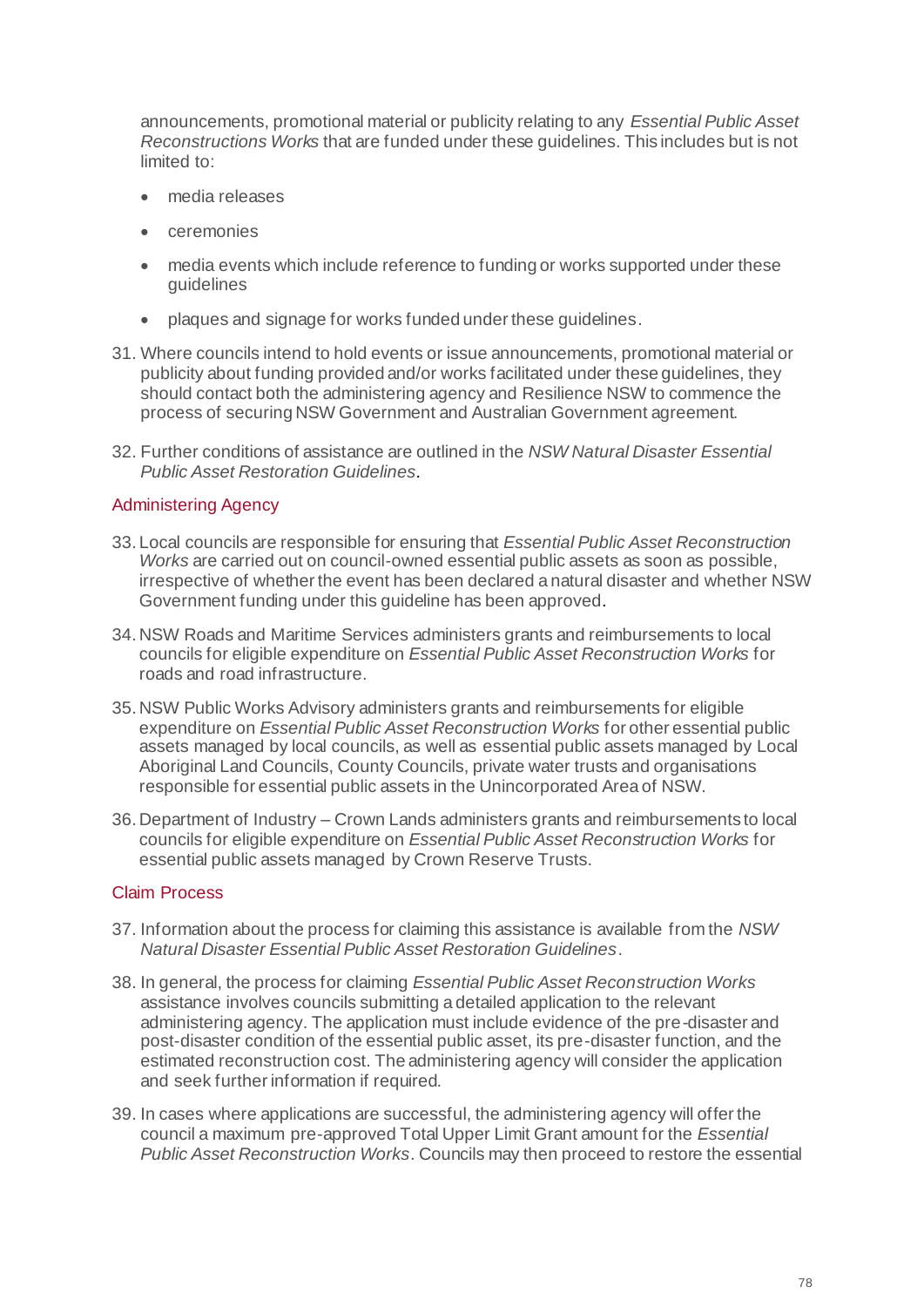public asset and claim reimbursement from the administering agency against the Total Upper Limit Grant amount.

40. A copy of the *NSW Natural Disaster Essential Public Asset Restoration Guidelines* and relevant forms may be obtained from the Resilience NSW website at [www.emergency.nsw.gov.au](http://www.emergency.nsw.gov.au/) or by calling (02) 9212 9200.

# Period for Claiming

- 41. Funding applications for *Essential Public Asset Reconstruction Works*, including the estimated reconstruction cost, must be submitted to the administering agency as soon as possible and generally no later than six months after the Natural Disaster has been declared. In exceptional circumstances, where the size and scale of the restoration works is extensive, the timeframe for the funding application may be extended by the administering agency. However, the latest date that the administering agency may extend the application timeframe to is 12 months after the end of the financial year in which the disaster occurred. Beyond this timeframe, Australian Government approval would be required, and there is no guarantee that applications received after this period will be accepted.
- 42. Once funding has been approved for *Essential Public Asset Reconstruction Works*, the works themselves must be completed within two years after the end of the financial year in which the disaster occurred. In exceptional circumstances, this timeframe may be extended with the approval of the administering agency to two years and nine months. If *Essential Public Asset Reconstruction Works* cannot be completed within the extended timeframe, the council may not be funded for works beyond the extension date and may not be eligible to receive related funding for mitigation activities, as provided under the DRFA.
- 43. If funding approval is given for *Essential Public Asset Reconstruction Works*, the administering agency will offer the council a Total Upper Limit Grant amount (ex GST), based on the estimated reconstruction cost, less the council co-funding amount and any ineligible costs. Upon completion of works, or in progressive stages as agreed with the administering agency, council may claim reimbursement of the actual cost (ex GST) of works completed, up to the Total Upper Limit Grant amount (ex GST).

#### Appeals Process

44. Information about the appeals process for this assistance measure may be found in the *NSW Natural Disaster Essential Public Asset Restoration Guidelines*.

#### Related Assistance

- 45. Financial assistance may be provided to local councils to undertake *Emergency Works* on essential public assets under Guideline B.1.
- 46. The *Immediate Reconstruction Works* guideline (Guideline B.2) provides funding for restoration works that can be completed within the three month time limit for *Immediate Reconstruction Works*, and which do not involve any change to the pre-disaster capacity, layout and/or material/build quality of the asset.
- 47.Assistance in relation to the NSW Government Waste Levy may be provided following the declaration of a natural disaster (see *B.5 Waste Levy*).

## Additional Comments

48. The assistance provided under this guideline is subject to the requirements of the DRFA. Where there is a conflict between the DRFA and these guidelines, the requirements of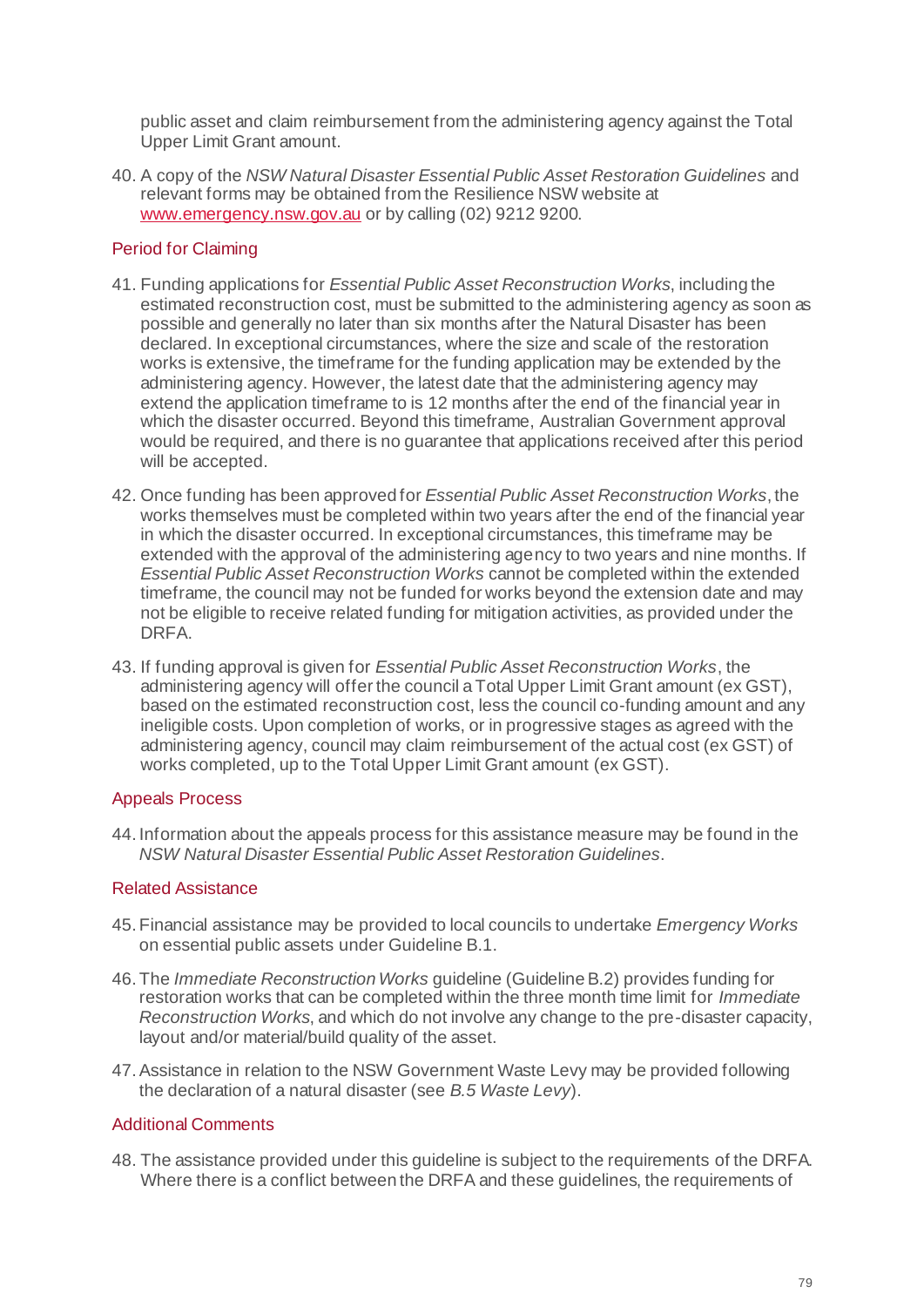the DRFA will prevail, unless a specific exemption regarding the conflict is approved by the NSW Government.

- 49. Assistance under these guidelines is not to replace self-help via either commercial insurance or appropriate strategies of disaster mitigation, asset maintenance and planning.
- 50. Councils must take out prudent and reasonable levels of insurance cover for their essential public assets (including works in progress) and they must claim on these insurance policies before seeking assistance under these guidelines. Assistance under these guidelines is not provided for:
	- any excesses associated with the insurance policy
	- any reasonably avoidable funding shortfalls arising from councils not taking out adequate levels of insurance cover
	- any future increases in insurance premiums.
- 51. Councils should ensure that the costs being claimed are clearly documented and allow assessors to separately quantify the use of overtime, contractors, casual staff, backfilling arrangements, external equipment hire, materials, consumables, normal-hours staff and internal plant and equipment hire.
- 52. Suitable council officers should be made available to assist any inspection of proposed or completed works and provide any additional claim information.
- 53. Council will be responsible for any audit costs.
- 54. The provision of geotagged photographic evidence to support funding applications is strongly encouraged. Councils should take geotagged photographs of affected areas and keep records that demonstrate the *Essential Public Asset Reconstruction Works* were undertaken on council property.

#### Restoring Assets to Current Building and Engineering Standards

- 55. In circumstances where current building and engineering standards require an increase in the capacity of the essential public asset, a change in the layout, or a change in the materials used for construction, the pre-disaster function and ultimately the estimated reconstruction costs may be adjusted to incorporate the current standards for capacity, layout or materials, and not any previous standards that may have influenced the way that the asset was constructed, prior to the disaster. This is regardless of whether the current building and engineering standards are established by State or National entities and regardless of whether they are set through legislation or through policy.
- 56. Adjustments to the pre-disaster function of this kind should be noted in the funding application and endorsed by the administering agency before funding is approved.
- 57. In general, funding under these guidelines will be provided to restore the essential public asset to the current building and engineering standards. However, in situations where councils were required or planned to update or alter the essential public asset to meet new building and engineering standards prior to the eligible disaster, and these works were not completed, the council will be required to contribute an additional amount of funding for the restoration works, equivalent to the amount that the council should have incurred prior to the disaster, to update or alter the asset.

Adjustment of pre-disaster function where it is not possible to restore the pre-disaster capacity or layout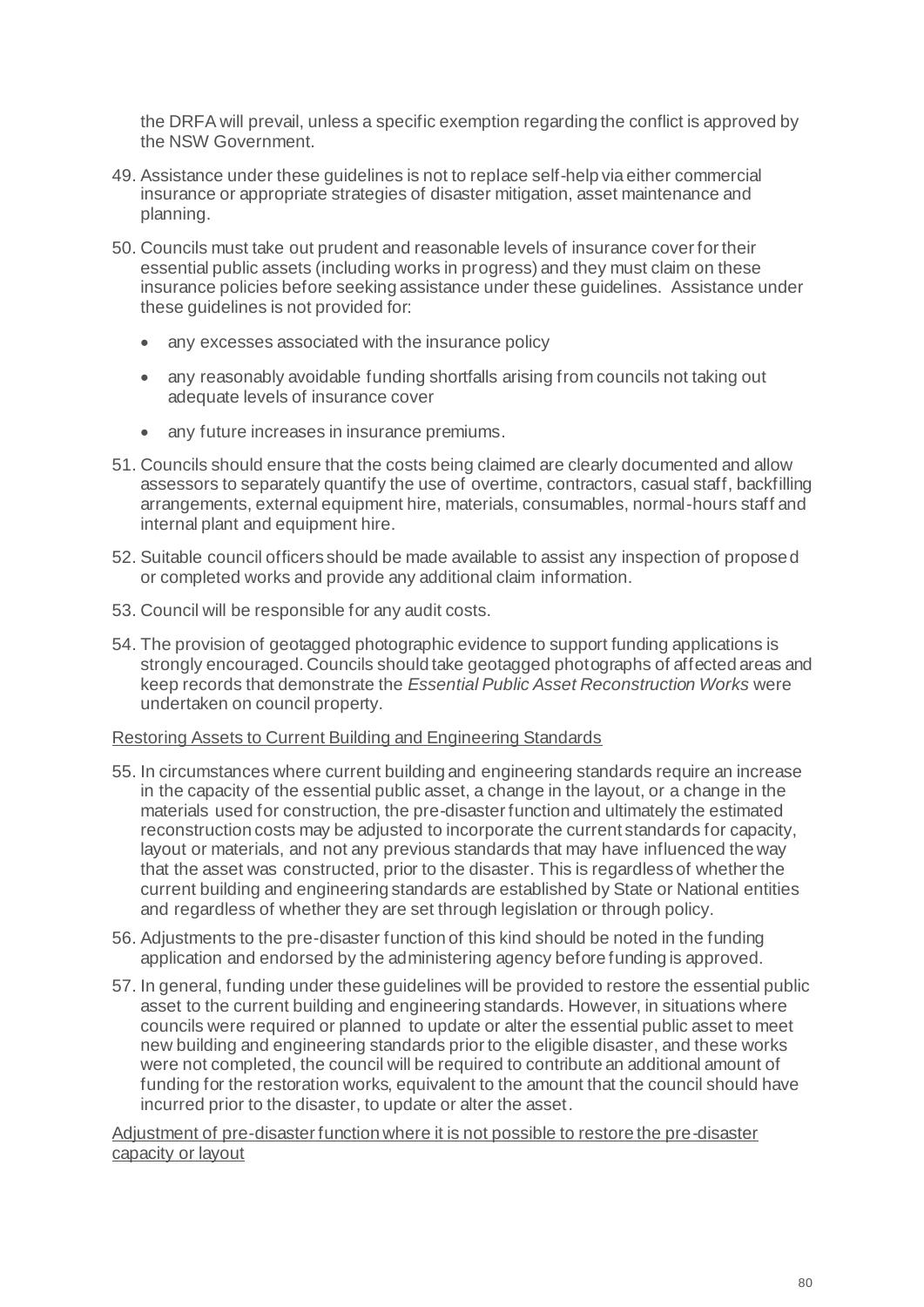- 58. In circumstances where it is not possible to restore the damaged essential public asset to its pre-disaster capacity, layout or materials (e.g. a major landslip makes it very costly or impossible to restore a road along its original path; the materials are no longer available at reasonable cost), the pre-disaster function and ultimately the estimated reconstruction costs may be adjusted to incorporate the most economically comparable alternative reconstruction option (e.g. restoring the road on a different route; using different materials).
- 59. Adjustments to the pre-disaster function of this kind should be noted in the funding application and endorsed by the administering agency before funding is approved.

#### Use of alternative methods, layouts and materials

- 60. In general, councils are expected to restore essential public assets to their pre-disaster capacity, layout and materials. However, where it is not possible to undertake the reconstruction of the essential public asset due to obsolete or outdated construction methodologies and building materials, councils must use the Essential Public Asset Function Framework, as outlined in the *NSW Natural Disaster Essential Public Asset Restoration Guidelines,* to develop an estimated reconstruction cost of the essential public asset to its pre-disaster function. These circumstances should be noted in the funding application and endorsed by the administering agency before funding is approved.
- 61. Councils may also seek approval from administering agencies to reconstruct essential public assets with alternative layouts or materials, if they can demonstrate that the same capacity (or better) and the same level of service to the community (or better) will be provided, at no additional cost, or at less cost. Any intention to reconstruct an essential public asset with alternative layouts or materials should be discussed with the administering agency prior to the application being submitted.

#### Complementary Works

- 62. Funding will not be provided under this guideline for improvements to essential public assets such as widening of the road (formation or seal), increased level of service (e.g. additional lanes), increased flood immunity (e.g. additional or increased diameter of culverts), realignment of roads, provision of additional signage etc.
- 63. However, councils may combine their own funds or resources to the funding provided under this guideline to increase the capacity of an essential public asset, amend the layout, or use enhanced materials to reconstruct the asset. These changes will require prior approval from the administering agency, and they may only proceed if the asset is reconstructed to provide a level of service to the community that is equal to, or better than the pre-disaster level of service.
- 64. The additional funding or resources provided by council to enhance the essential public asset is known as "complementary funding" and the additional works that occur through this funding is known as "complementary works". In circumstances where approval is given for the council to invest complementary funding in the essential public asset, the council must provide information and assistance to enable the administering agency to clearly distinguish the amount of funding provided under these guidelines, and the complementary funding provided by the council.
- 65. Councils must secure their own funds to effect complementary works to enhance essential public assets. Funding provided by the NSW Government under this guideline will be based on the estimated reconstruction cost that was established prior to the complementary works / enhancements being applied (ex GST), and it will not include any costs associated with the complementary works.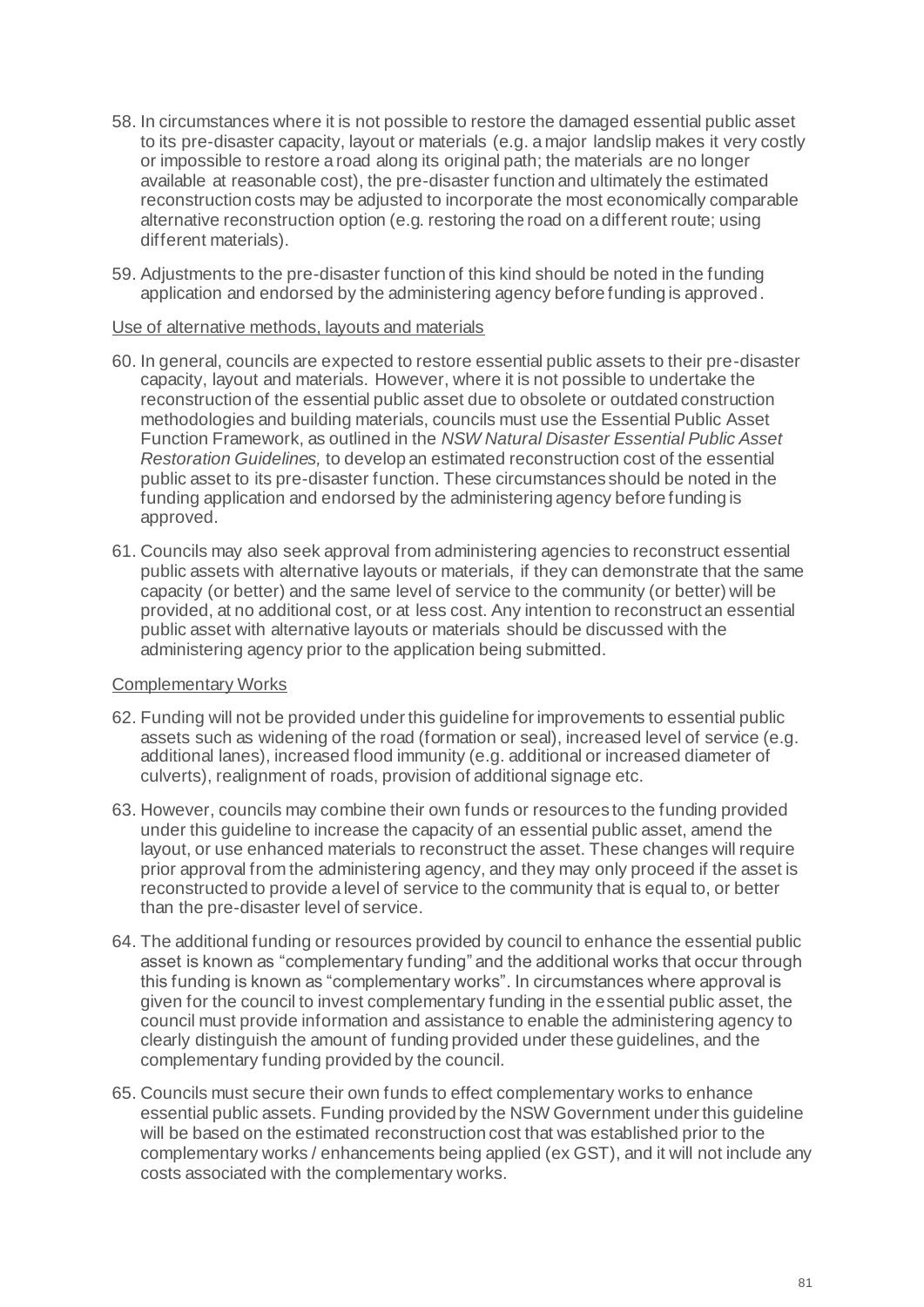# Fencing

66. Financial assistance will not be provided to pay for the reclamation of washed away land on non-council property prior to the restoration of a boundary fence between council and the non-council property. The owner of the non-council property is responsible for these costs.

#### Flood Mitigation Works

- 67. Assistance may be provided for council-owned flood mitigation works such as flood levees, flood drains, floodgates, flood-flaps and pumps.
- 68. Restoration of floodgates or flood-flaps is provided only in the event that council is solely responsible for the maintenance of the asset.

#### Storm Water Drains

- 69. Financial assistance may be provided for repair or restoration of stormwater assets and the damaged area immediately surrounding the asset, which ensures its structural integrity.
- 70. The removal of blockages and debris from the stormwater drainage asset is also eligible. However, the costs of removing debris from trash racks and stormwater detention and retention basins are not eligible.
- 71. Financial assistance will not be provided for clean-up and reinstatement of natural riverbanks, foreshores and any other natural channel downstream of the damaged stormwater drainage asset. This is considered as natural erosion to a watercourse.

#### Waste Management

- 72. Financial assistance may be given to remove, transport, process and dispose of green waste and other debris that is impeding the normal function of an *essential public asset*, and which has been deposited or generated as the direct result of an eligible disaster.
- 73. This assistance is subject to co-funding arrangements and covers a range of waste management costs, including labour, plant, equipment and materials. However, it does not cover any profit margins to councils or other organisations established by NSW State legislation.
- 74. When making a claim for assistance, councils that use their own waste management facilities to process and dispose of disaster-generated waste from essential public assets may apply a per-unit rate for each tonne or cubic metre of waste, in lieu of separately claiming costs for labour, plant, equipment and materials. The per-unit rate should be proposed by council and approved by the administering agency on a value-for-money basis, and it should be based on the normal waste disposal fees that the council would usually apply for each category of waste (excluding profit margins), using the appropriate processing methods.
- 75. Further information about the eligibility of waste management costs may be found in the *NSW Natural Disaster Essential Public Asset Restoration Guidelines*.
- 76.Assistance in relation to the NSW Government Waste Levy may be provided following the declaration of a natural disaster (see *B.5 Waste Levy*).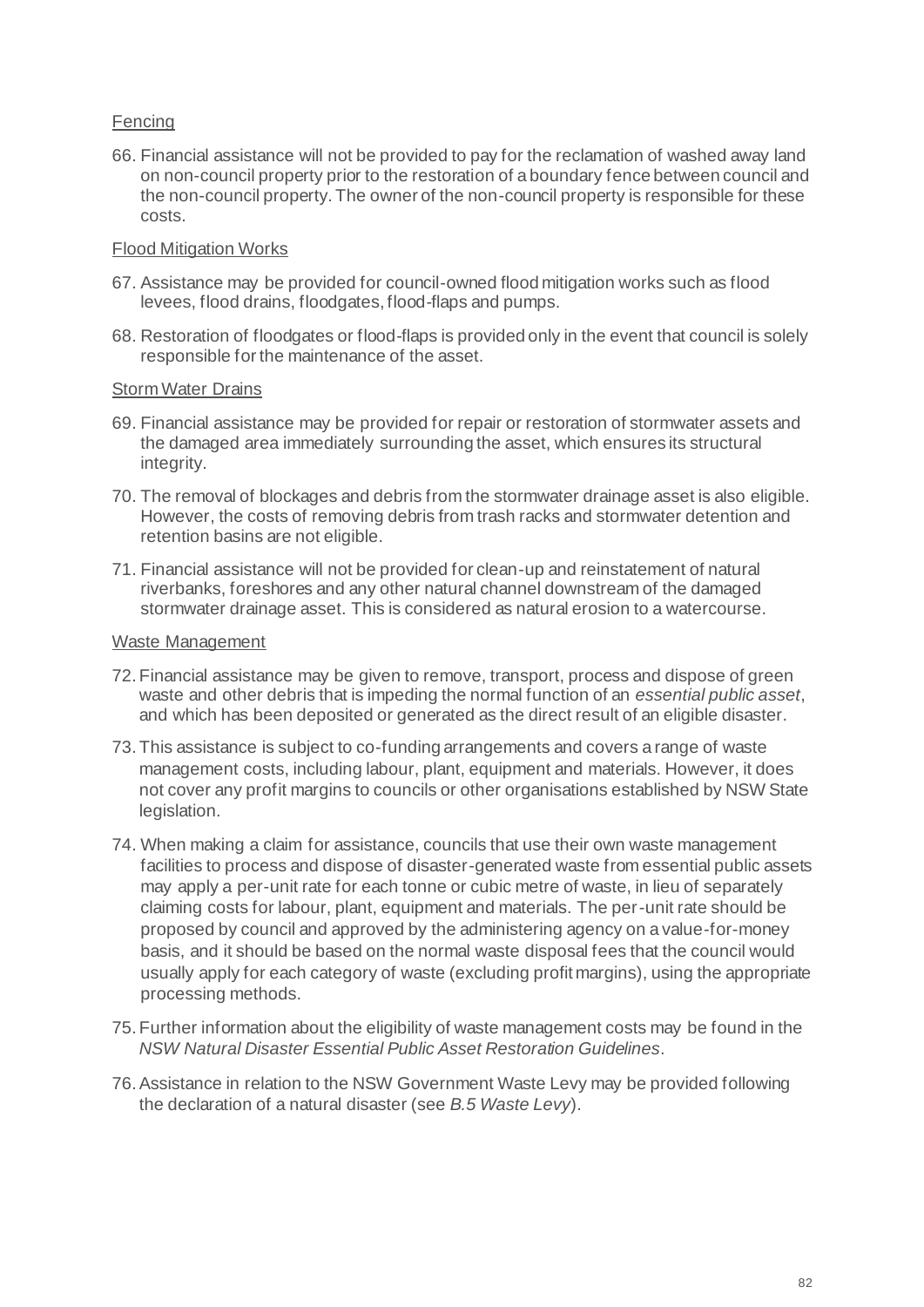# **B.4 Disaster Mitigation Funding under the Disaster Recovery Funding Arrangements**

# **Description**

In certain financial years, funding may become available under the Australian Government's Disaster Recovery Funding Arrangements (DRFA) for local councils and NSW Government agencies to undertake disaster mitigation activities and projects.

Where funding becomes available, the amount offered for distribution is based on efficiencies achieved by local councils and NSW Government agencies during the delivery of natural disaster restoration projects in past years, and the level of Australian Government assistance provided to the NSW Government.

The funding will be allocated to local councils, NSW government agencies and to regional and state-level funding pools in the following proportions:

- 60 per cent will be returned to the local councils and NSW Government agencies that helped to deliver the efficiencies, to undertake disaster mitigation activities and projects consistent with High Level Disaster Mitigation Principles as defined in the DRFA. Each council and agency will receive a share of the funding that is proportionate to their contribution to the efficiencies
- 30 per cent will be allocated to regional funding pools for subsequent allocation to disaster mitigation activities and projects within the region, based on priority. Each region receives a share of the funding that is proportionate to its contribution to the efficiencies. Regions will be based on Joint Organisation boundaries and allocation of the funding pool to activities and projects will be determined by Resilience NSW in consultation with Transport for NSW, Public Works Advisory, Department of Planning, Industry and Environment, local councils within the region, and the Office of Local Government
- 10 per cent will be allocated to a state-level fund for subsequent reallocation to disaster mitigation activities and projects of state significance. Allocation of the funding pool will be determined by Resilience NSW in consultation with relevant members of the State Emergency Management Committee.

# Eligible Events

Disaster mitigation funding that is provided under this guideline is not tied to any specific disaster event. However, the funding must be spent on activities and projects that reduce or eliminate long-term natural hazard risks and reduce future state expenditure on Disaster Relief and Recovery Assistance Measures as defined by the DFRA.

# Who is eligible?

Local councils and NSW Government agencies may be eligible for the disaster mitigation funding under this guideline, either through their achievement of efficiencies in past natural disaster restoration projects, or as successful applicants for funding at regional or state level.

Established community organisations may also apply to regional and state-level funding pools for disaster mitigation funding, where such funding pools are established.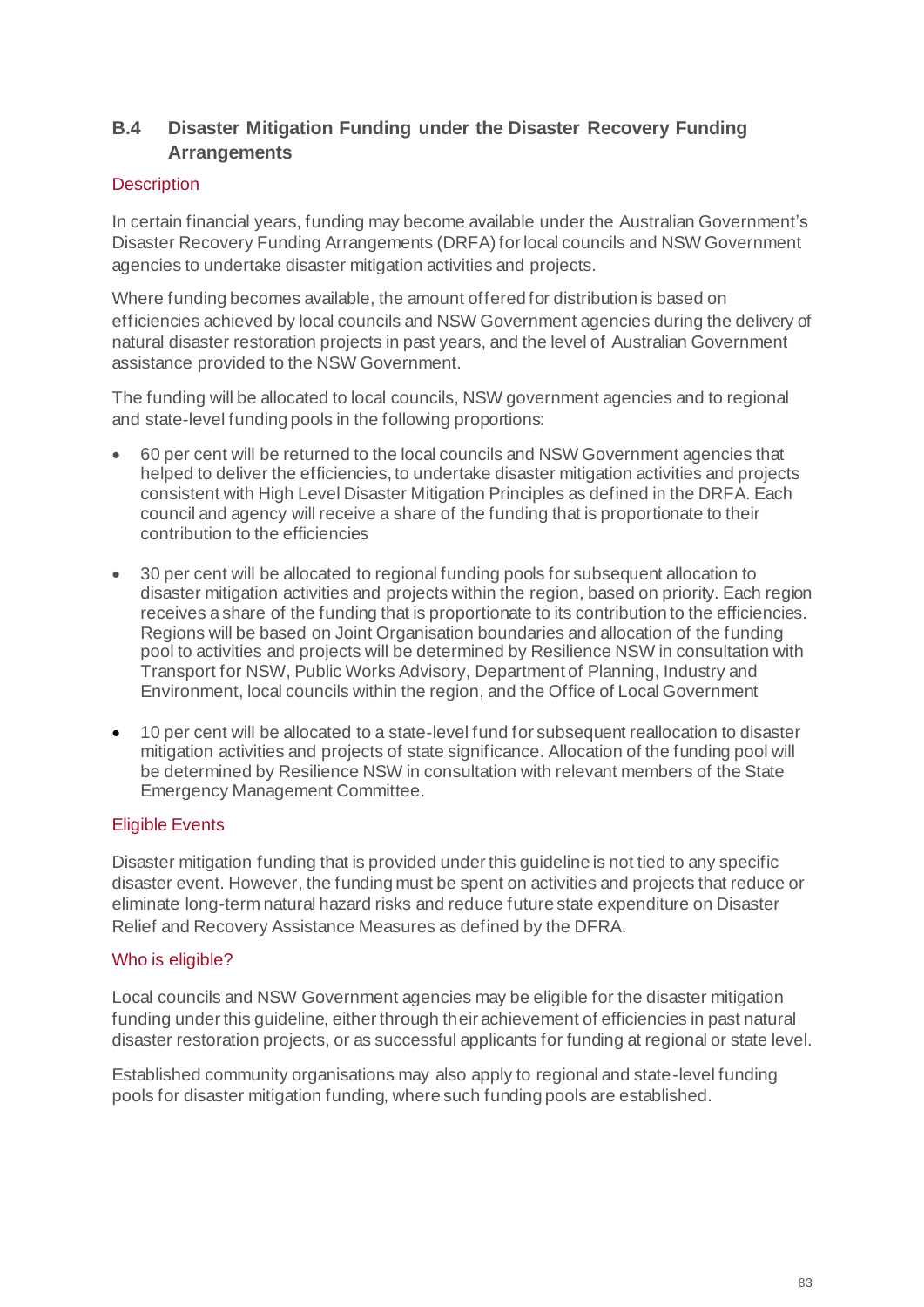# Eligibility Criteria

### Eligible disaster mitigation activities and projects

Funding under this guideline must be spent on eligible disaster mitigation activities and projects. Such projects must be consistent with the High-Level Disaster Mitigation Principles outlined in section 7.1.8 of the DRFA.

Eligible disaster mitigation activities and projects must fit into one or more of the following categories:

1. Planning and Regulations – activities could include:

- assessing, documenting and communicating community risks
- limiting or prohibiting development in high-risk areas
- integrating hazard mitigation into local government planning.

2. Public Infrastructure Projects – activities could include:

- protection of existing structures
- post-disaster mitigation activities
- establishing a fund for local mitigation activities.

3. Education and Awareness Projects – activities could include:

• increased hazard and risk education awareness.

In accordance with the DRFA, eligible mitigation activities and projects must be consistent with the following principles:

- they should not supplant existing state mitigation programs but contribute to new initiatives
- they should address the state's assessed natural disaster risks
- they should focus on reducing the requirement for future funding under the DRFA
- they should align with the priorities under the National Strategy for Disaster Resilience, such as:
- where possible increase education and awareness around risks, hazards, and vulnerabilities, and
- where applicable, should facilitate/enable the building of partnerships for risk reduction involving government, organisations, businesses, and the public.

#### Return of efficiencies to local councils and NSW Government agencies

Councils and NSW Government agencies will be eligible for a share of 60 per cent of the overall amount of disaster mitigation funding that is achieved by the NSW Government in certain years through the DRFA. The share that each Council or NSW Government agency receives will be in proportion to their contribution to the overall efficiencies that NSW delivers when restoring essential public assets under the DRFA. A worked example is given below:

#### Worked example: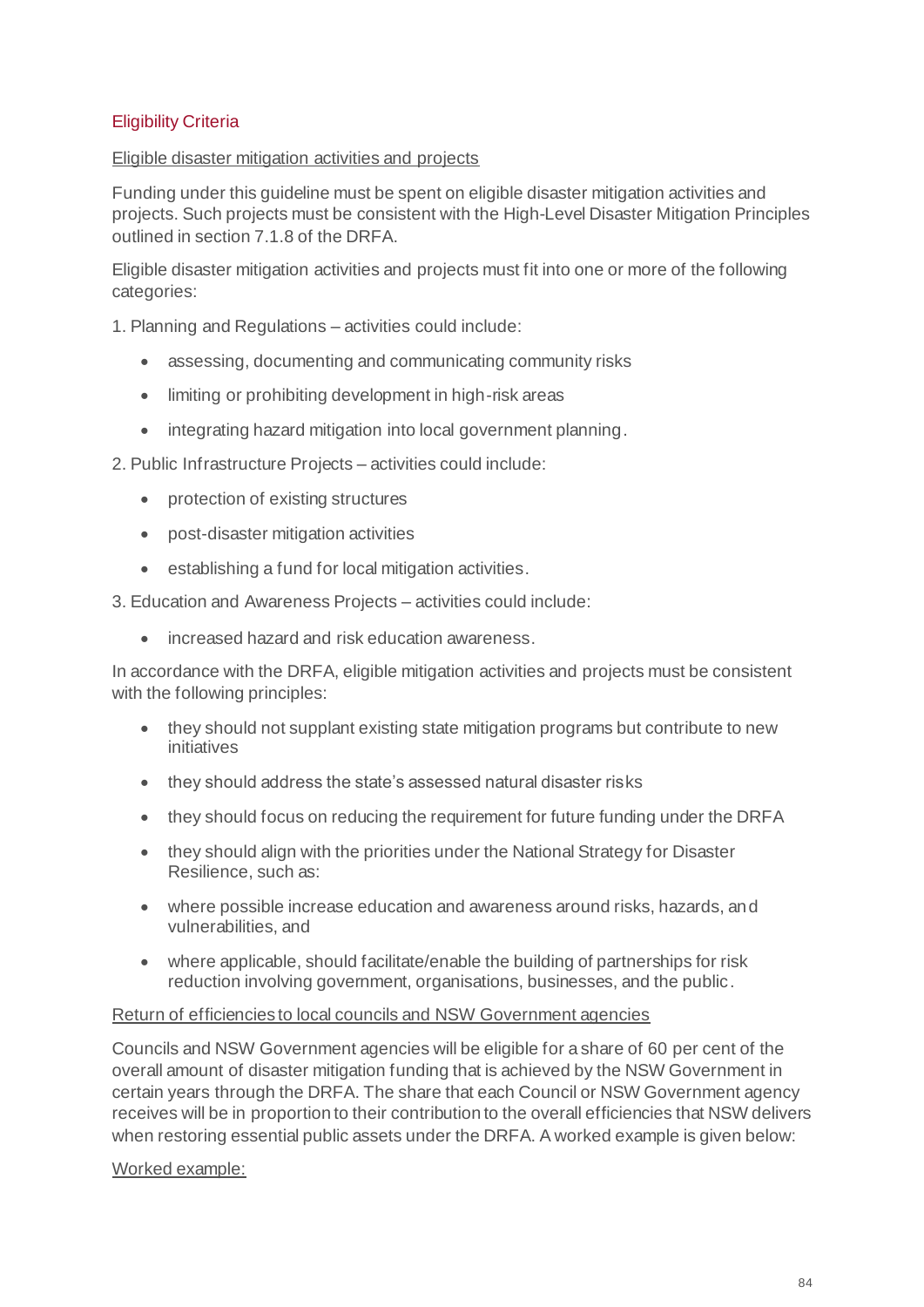#### *Note: This is a worked example only and actual funding amounts may vary significantly.*

- in 2018-2019 a number of significant natural disasters results in a large number of essential public asset restoration projects being required, with an estimated value of \$200 million.
- in 2021-2022, all of these restoration projects have been completed. Whilst the actual costs of some projects exceeded their original estimates, other projects were delivered for less than their estimated cost, and the actual cost of the State's entire program of essential public asset restoration works for disaster occurring in 2018-2019 is \$180 million. This means that the efficiencies achieved for works arising from 2018-2019 is \$20 million.
- the \$20 million of efficiencies were achieved through four councils delivering their projects below the estimated cost:
	- o Council A achieved efficiencies of \$2.5 million in their program of works (or 12.5 per cent of the overall state figure of \$20 million)
	- o Council B achieved efficiencies of \$5 million in their program of works (or 25 per cent of the overall state figure of \$20 million)
	- $\circ$  Council C achieved efficiencies of \$10 million in their program of works (or 50 per cent of the overall state figure of \$20 million)
	- o Council D achieved efficiencies of \$2.5 million in their program of works (or 12.5 per cent of the overall state figure of \$20 million).
- as a result of the \$20 million of efficiencies, Australian Government reimbursement rates and specific provisions within the DRFA, a joint State and Commonwealth disaster mitigation fund is established, valued at \$2.8 million.
- under this guideline, 60 per cent of the \$2.8 million disaster mitigation fund will be returned to the councils that helped to deliver the efficiencies, with each council and agency receiving a share of the funding that is proportionate to their contribution to the efficiencies. This means that \$1.68 million will be returned directly to the four councils to spend on eligible disaster mitigation projects, with Council A receiving \$210,000 (or 12.5%), Council B receiving \$420,000 (or 25%), Council C receiving \$840,000 (or 50%) and Council D also receiving \$210,000 (or 12.5%).
- the remaining 40 per cent of the \$2.8 million disaster mitigation fund will be allocated to regional and state-level funding pools for reallocation to specific disaster mitigation projects.

#### Regional and State Funding Pools

Local councils, NSW Government agencies and community organisations may apply for disaster mitigation funding from regional and state-level funding pools, where such funding pools are established under this guideline.

Resilience NSW will coordinate the application process for each funding pool and specific eligibility criteria will be provided for each funding round.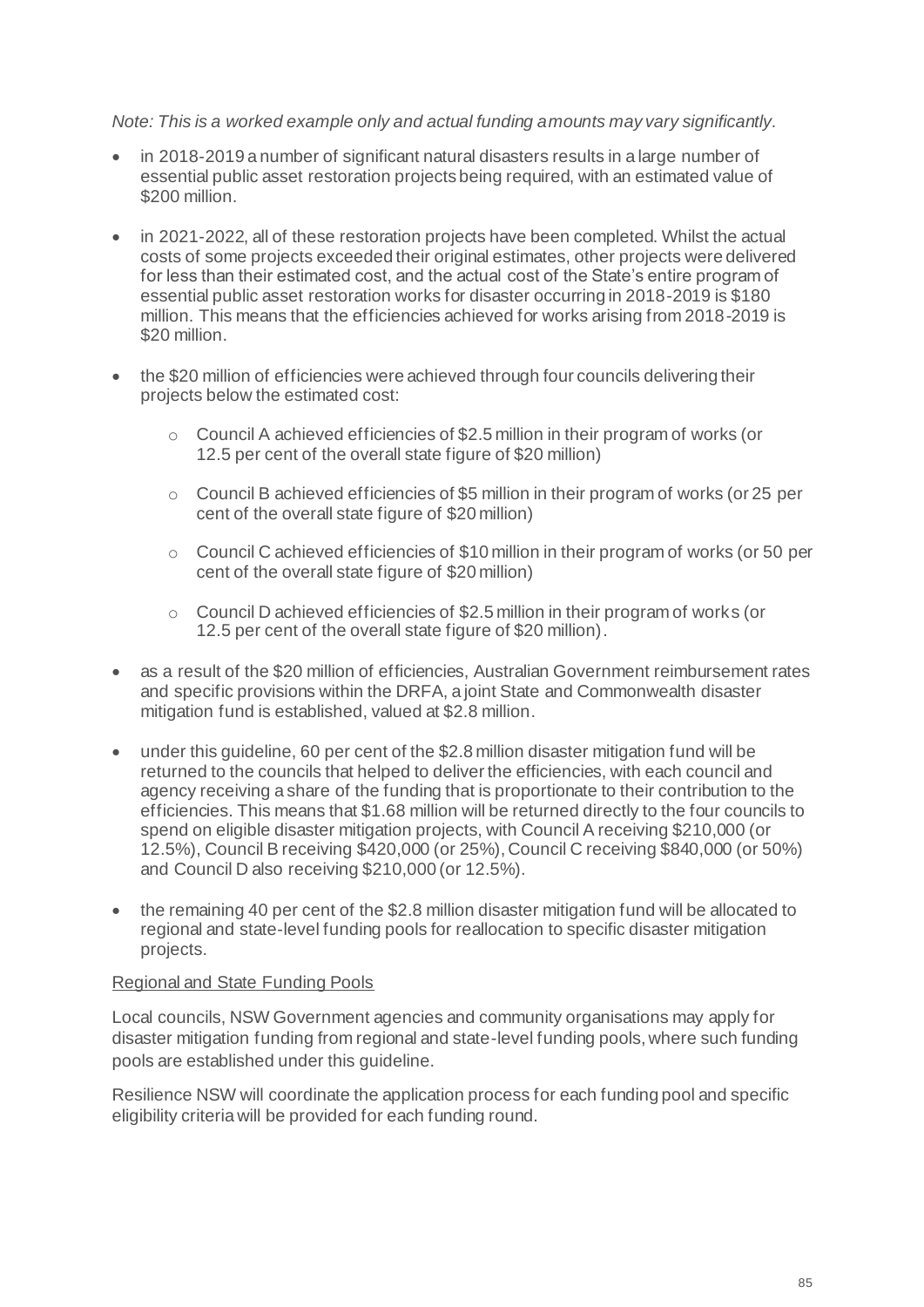In general, applications will be assessed for their potential contribution in mitigating identified emergency risks at regional or state level, and funding priority will be given to applications that deliver the most disaster mitigation benefit per unit of cost.

Other factors may also be considered such as a project's likelihood of success in delivering disaster mitigation benefits, it consistency with the DRFA High Level Disaster Mitigation Principles, and the availability of funds.

## **Exclusions**

In accordance with the High Level Disaster Mitigation Principles in the DRFA, funding under this guideline cannot be used to supplant existing disaster mitigation programs but contribute to new initiatives.

Where disaster mitigation funding is directed to public infrastructure projects, such funding should generally be limited to the protection of essential public assets, as defined under the DRFA. This is consistent with the principle that disaster mitigation funding should focus on reducing the requirement for future funding under the DRFA.

# Amounts Available & Mode of Delivery

The amount of funding available under this guideline will vary each year. In some years, there may be no funding available.

The overall amount of funding that is available will depend on the extent of efficiencies achieved by local councils and NSW Government agencies during the delivery of natural disaster restoration projects in past years and the level of Australian Government Assistance provided to the NSW Government.

# Funding process

At such time that disaster mitigation funding becomes available under the DRFA, Resilience NSW will advise councils and NSW Government agencies of the amount of disaster mitigation funding that they will be allocated, as well as the amount of funding that will be allocated to their region. To receive the funding, councils and agencies must submit a disaster mitigation expenditure plan to Resilience NSW for approval. The expenditure plan must align with the council or agency emergency risk management plan and be consistent with the High Level Disaster Mitigation Principles. Once the disaster mitigation expenditure plan is approved, a funding agreement will be negotiated and executed with the council or agency.

For funding from the regional and State-level disaster mitigation funding pools, councils, agencies and community organisations will be invited to submit funding applications through an expression of interest (EOI) process. Applications will be assessed by Resilience NSW and successful applicants will be invited to negotiate and execute a funding agreement.

#### Management of small or residual funding amounts

There may be occasions when the funding that is allocated to a council or State government agency or regional funding pool is not sufficient to fund any disaster mitigation activities or projects that meet the DRFA High Level Disaster Mitigation Principles. There may also be occasions when funding has been allocated to activities and projects, but there remains a residual amount that is not sufficient to fund any further disaster mitigation activities or projects that meet the mitigation principles. In these circumstances the council, agency or Resilience NSW may: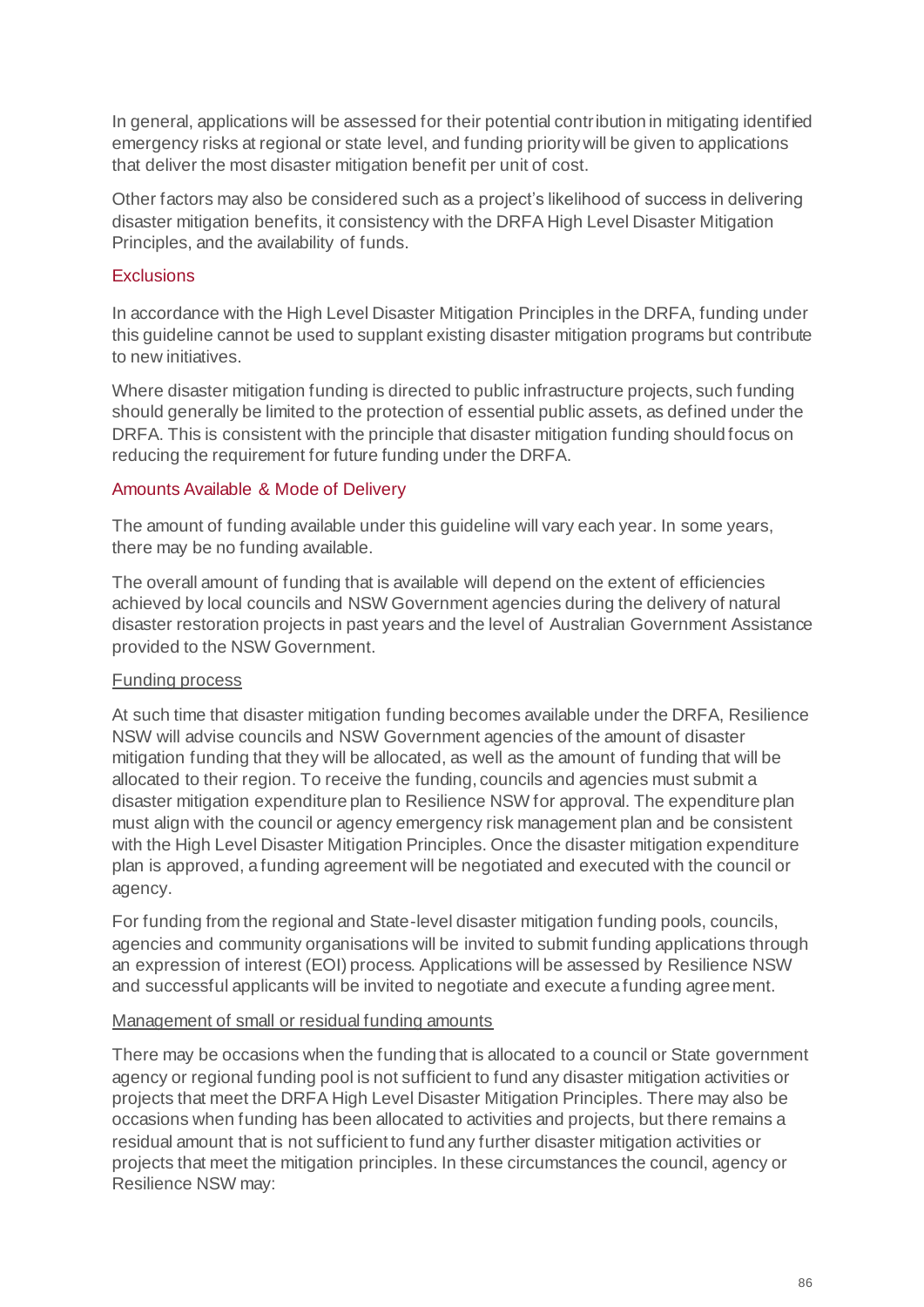- a) donate or lend the funding on an interest-free basis to another council, agency or regional funding pool for disaster mitigation activities or projects that meet the High Level Disaster Mitigation Principles or
- b) donate or lend the funding on an interest-free basis to the State-level funding pool for allocation to a disaster mitigation activity or project of State significance that meets the mitigation principles.

Where the funding has been given as a loan, a loan agreement must be negotiated and agreed between the lending entity and the receiving entity. Any such loan agreement must provide the receiving entity with an option to repay the loan from any future DRFA disaster mitigation funding that it receives under this guideline. All loan agreements must be registered with Resilience NSW, who will monitor the loans.

## Conditions of Assistance

Councils, NSW Government agencies and community organisations that are provided with funding under this guideline must enter into a funding agreement with Resilience NSW.

This funding agreement will outline the obligations of all parties to the agreement, including reporting and financial management requirements.

## Administering Agency

Resilience NSW

## Claims Process, including timings

Details of the claims process and timings will be outlined in each funding agreement between the organisations that receive the funding and Resilience NSW.

#### Appeals Process

For information on appeals, councils, agencies and community organisations may contact Resilience NSW to discuss the outcomes of any applications and options available for review.

### Related Assistance

Assistance is available to restore essential public assets following a natural disaster (see *B.1 Emergency Works, B.2 Immediate Reconstruction Works and B.3 Essential Public Asset Reconstruction Works*)

#### Additional Comments

Nil.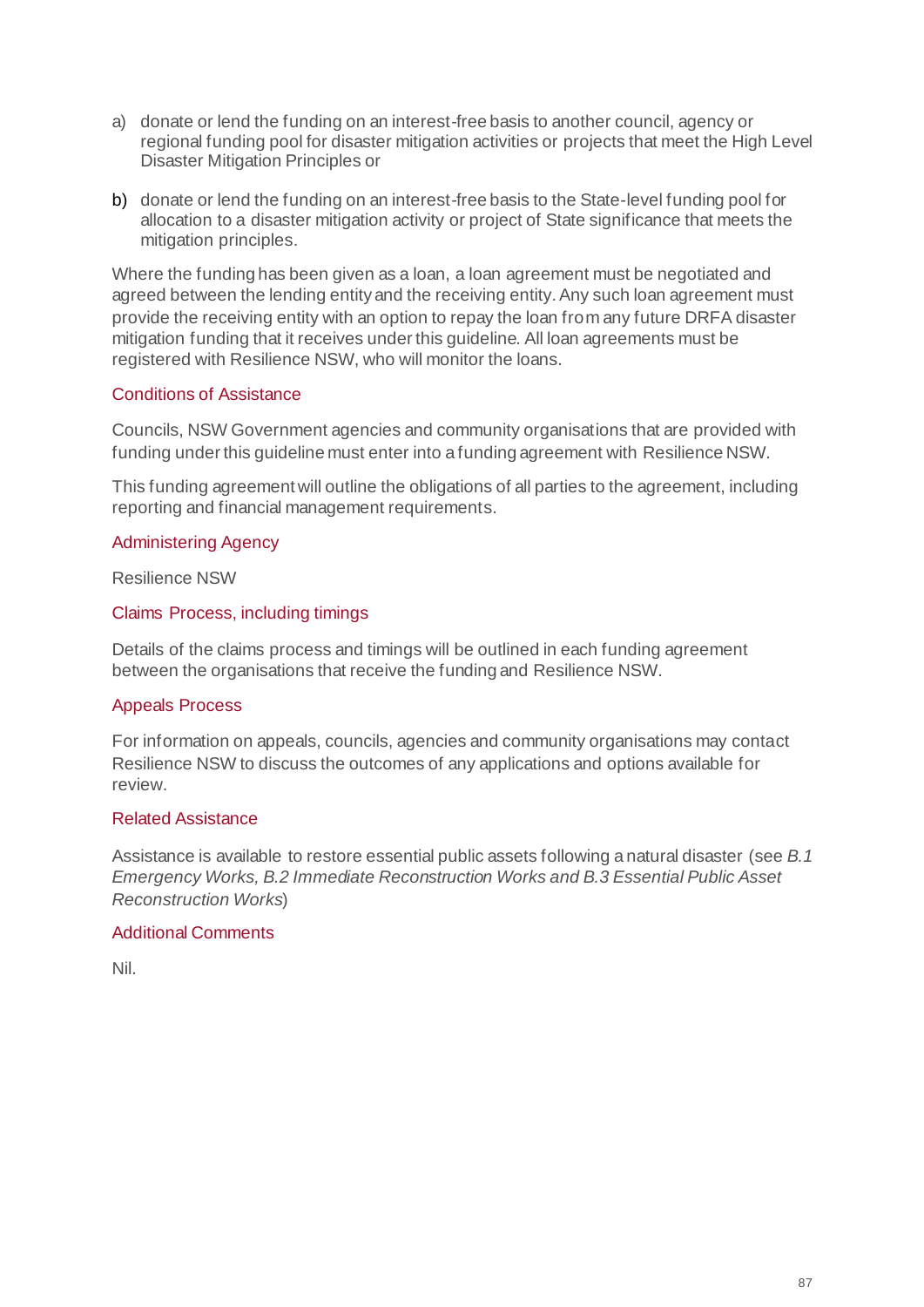# **B.5 Waste Levy**

# **Description**

Under clause 21 of the Waste Regulation, the Environment Protection Authority (EPA) can approve an exemption from the Waste Levy (the Levy) for waste arising from a natural disaster.

The Levy applies to a specific part of the state called the ["regulated area"](https://www.epa.nsw.gov.au/your-environment/waste/waste-levy/levy-regulated-area-and-levy-rates), which comprises the Sydney metropolitan area, the Illawarra and Hunter regions, the central and north coast local government areas (LGAs) to the Queensland border as well as the Blue Mountains, Wingecarribee and Wollondilly LGAs.

The Levy also applies to waste that is generated both:

- within the "regulated area" but is landfilled outside the "regulated area" and
- outside the "regulated area" but is landfilled within the "regulated area".

# Eligible Events

This assistance measure is only provided following the declaration of a Natural Disaster by the NSW Government. Such declarations list specific LGAs impacted by the natural disaster – it is only waste generated in these LGAs that will be eligible for the exemption.

Natural disasters that occur outside the "regulated area" do not require an exemption from the Levy unless the waste is being disposed within the regulated area.

# Eligibility Criteria

To be eligible for an exemption, the waste must have been generated as a result of a natural disaster within an LGA listed in the Natural Disaster Declaration.

#### Amounts Available and Mode of Delivery

The exemption will generally be valid for the duration of the Natural Disaster clean-up activities. The initial period may be extended if required.

An exemption certificate will be created by the EPA which will indicate the valid date range and will enable the waste facility receiving the waste to claim the exemption on the waste received.

#### Conditions of Assistance

#### For waste facilities:

Upon declaration of a Natural Disaster, the EPA will notify the General Manager of each LGA included in the declaration and the relevant personnel at council-operated scheduled waste disposal facilities. The exemption certificate will be provided for the facility to claim applicable Natural Disaster waste in a Waste Contribution Monthly Report.

Privately-operated scheduled waste disposal facilities should reach out to the General Manager of the LGA or email waste.levydata@epa.nsw.gov.au to arrange access to the exemption if required.

The EPA may impose specific conditions to the exemption at the time it is issued.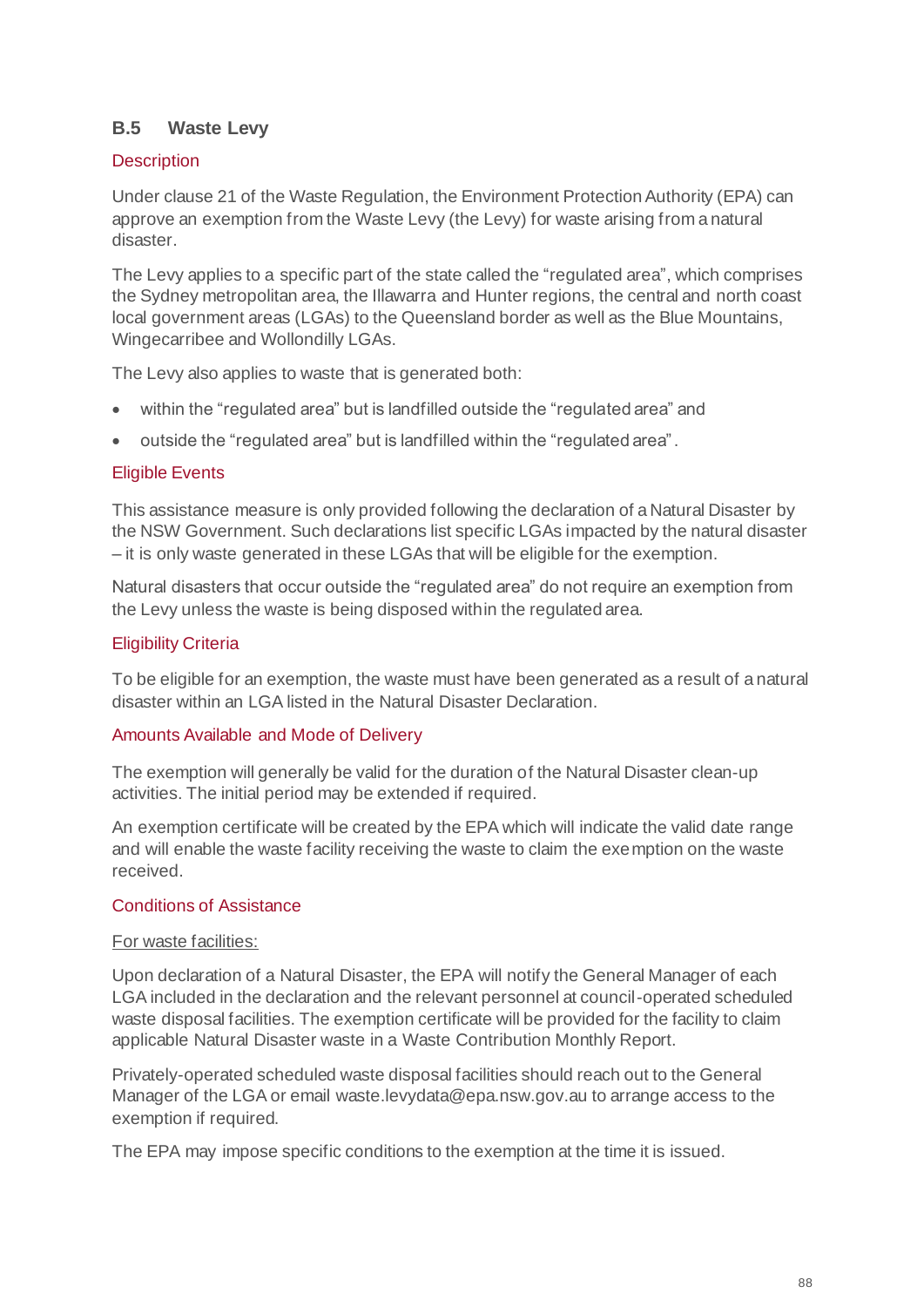Waste facilities must retain records in accordance with Division 1 of Part 3 of the Protection of the Environment Operations (Waste) Regulation 2014 with respect to the exempt waste.

### For the public:

Contact your local waste facility or council to determine whether the exemption is available.

Records must be kept of the types and amounts of waste disposed of under the exemption, including waste facility receipts (also known as weighbridge records).

Exemptions may be audited by the EPA to ensure compliance with the conditions and record-keeping requirements. Records must be provided on request to the EPA.

## Administering Agency

NSW Environment Protection Authority

#### Related Assistance

In specific circumstances, assistance may be provided for clean-up of debris, green waste and other matter (see *A.10 Clean-up of Green Waste and General Debris from Residential Property for the Elderly or Infirm, A.11 Clean-up of Green Waste and General Debris from Residential Property for Public Health and Safety and A.12 Clean-up or Removal of Asbestos, and B.1 Emergency Works*).

## Additional Comments

The Levy applies in the regulated area of NSW which comprises the Sydney metropolitan area, the Illawarra and Hunter regions, the central and north coast LGAs to the Queensland border, as well as the Blue Mountains, Wingecarribee and Wollondilly LGAs.

The Levy rate varies depending on where the waste is generated and received and the applicable Levy rate for that region and year. For information on current Levy rates or to find a full list of regulated LGAs including a map of the regulated areas, contact the EPA on 131 555 or view the EPA website: https://www.epa.nsw.gov.au/your-environment/waste/wastelevy/levy-regulated-area-and-levy-rates.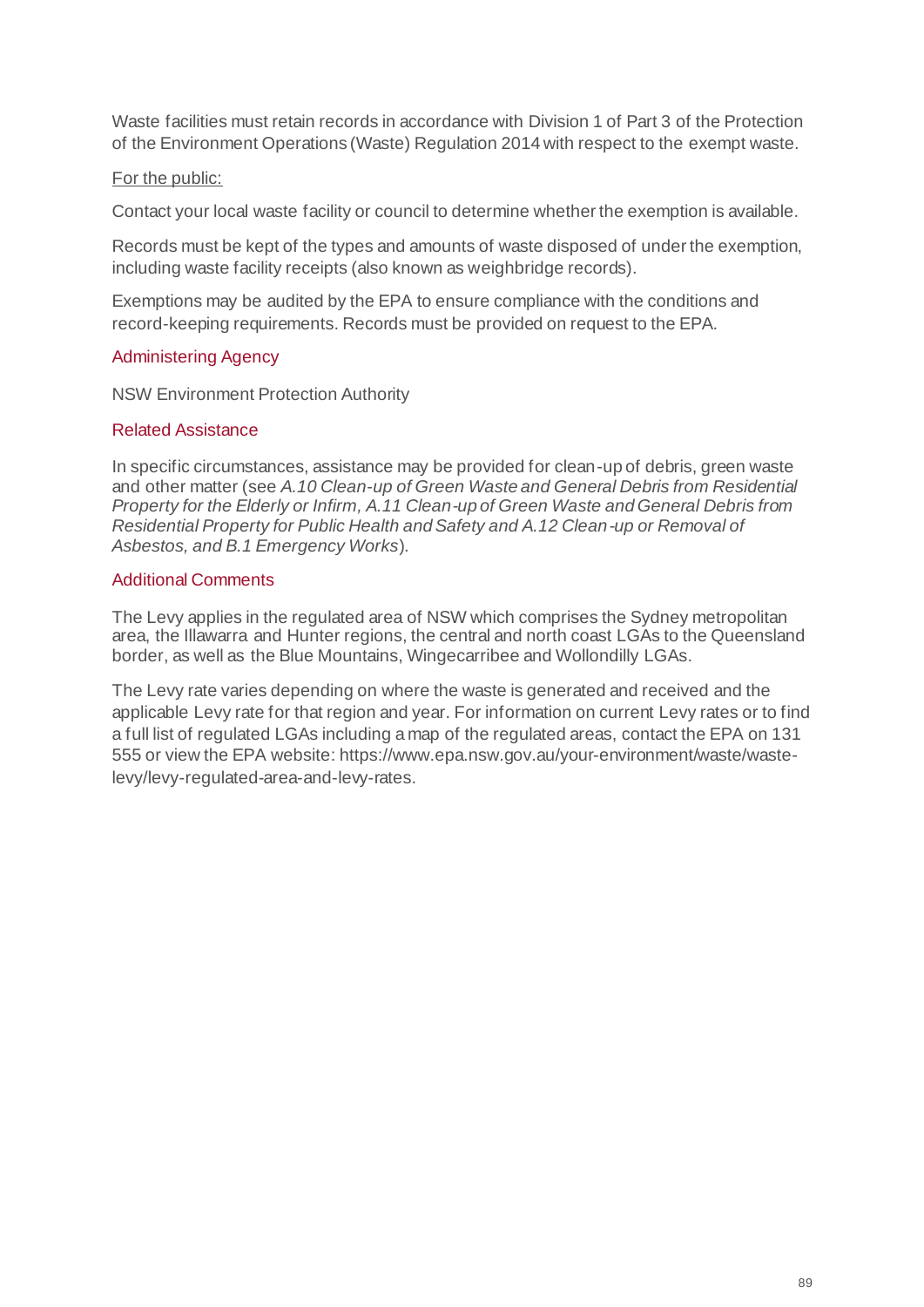**Part C - Assistance to Not for Profit Organisations**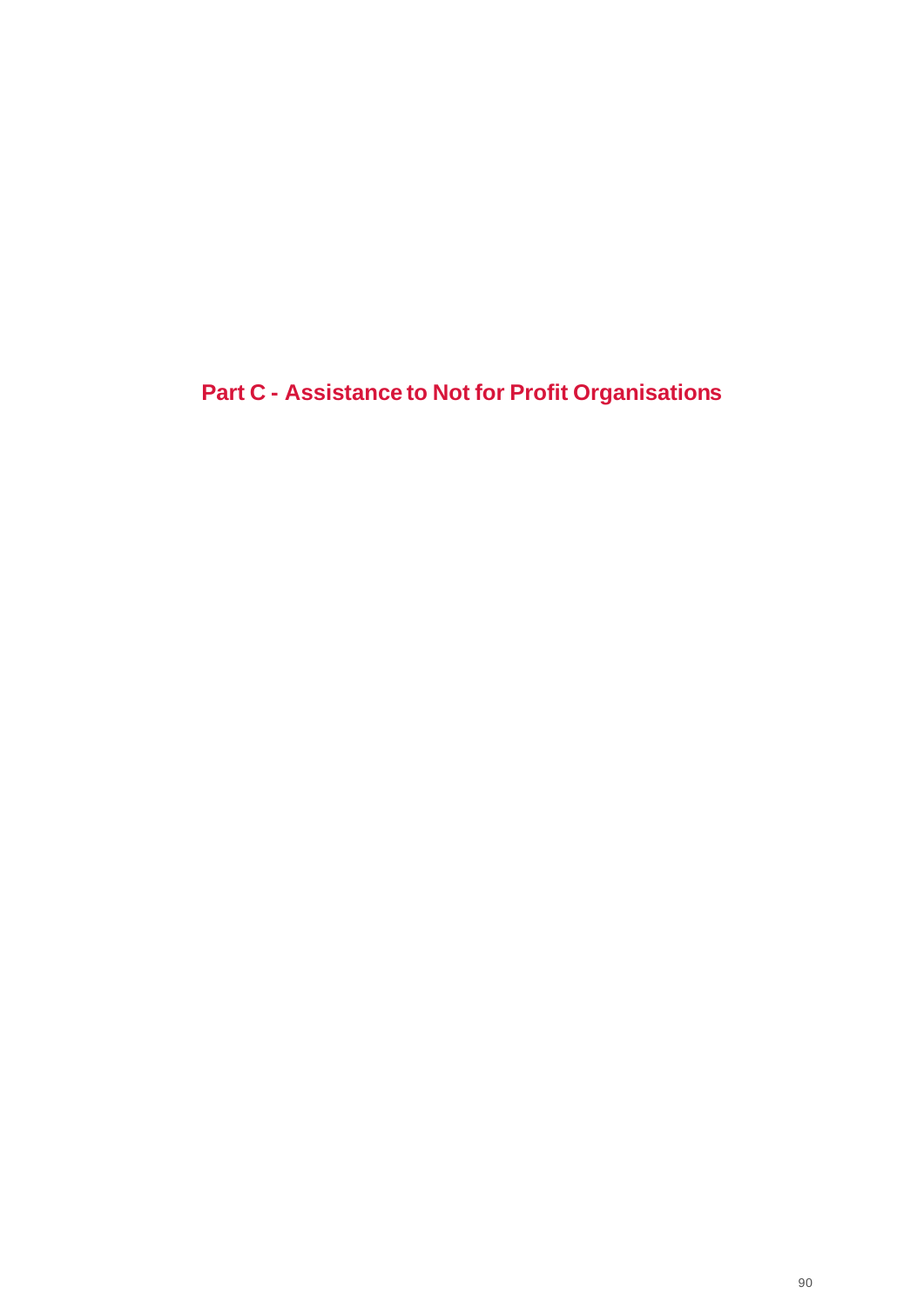# **C.1 Assistance for Sporting and Recreation Clubs**

# **Description**

A grant or a concessional fixed rate loan may be provided to sporting and recreation clubs and associations as a contribution towards clean up, removal of debris and/or restoring essential facilities, equipment or other assets that have been damaged or destroyed by a disaster.

# Eligible Events

This assistance measure is only provided to eligible organisations, following the declaration of a Natural Disaster by the NSW Government.

## Who is eligible

Sporting and recreation clubs and associations.

The range of sporting and recreational clubs that are eligible is broad. If there is uncertainty about the status of an applicant, NSW Treasury may contact the NSW Office of Sport - Sport and Recreation to request supporting documents or request further documentation from the applicant to support its status.

## Eligibility Criteria

To be eligible, a club must be in a situation where it has incurred costs as a result of the disaster, which are not recoverable through insurance, and it does not have the financial capacity to pay the costs from its own funds or reserves.

#### **Exclusions**

This assistance does not provide for revenue losses as a result of a disaster.

Assistance is not provided to clubs that have sizeable commercial operations (cash flows in excess of \$250,000 and/or assets exceeding \$500,000) or gaming areas – such clubs may include golf clubs, bowling clubs etc.

#### Amounts Available and Mode of Delivery

The maximum assistance provided to any single applicant is a grant of up to \$2,000 and/or a loan of up to \$10,000 at a concessional interest rate.

Where a loan is granted, the interest rate is fixed for the term of the loan. The interest rate applicable will be advised on application.

The term of the loan may be up to five years and is determined after reviewing the amount borrowed and the applicant's ability to repay.

Monthly repayments of interest and principal will depend on the amount and term of the loan.

#### Conditions of Assistance

Loans are to be repaid monthly by direct debit against the club's bank account.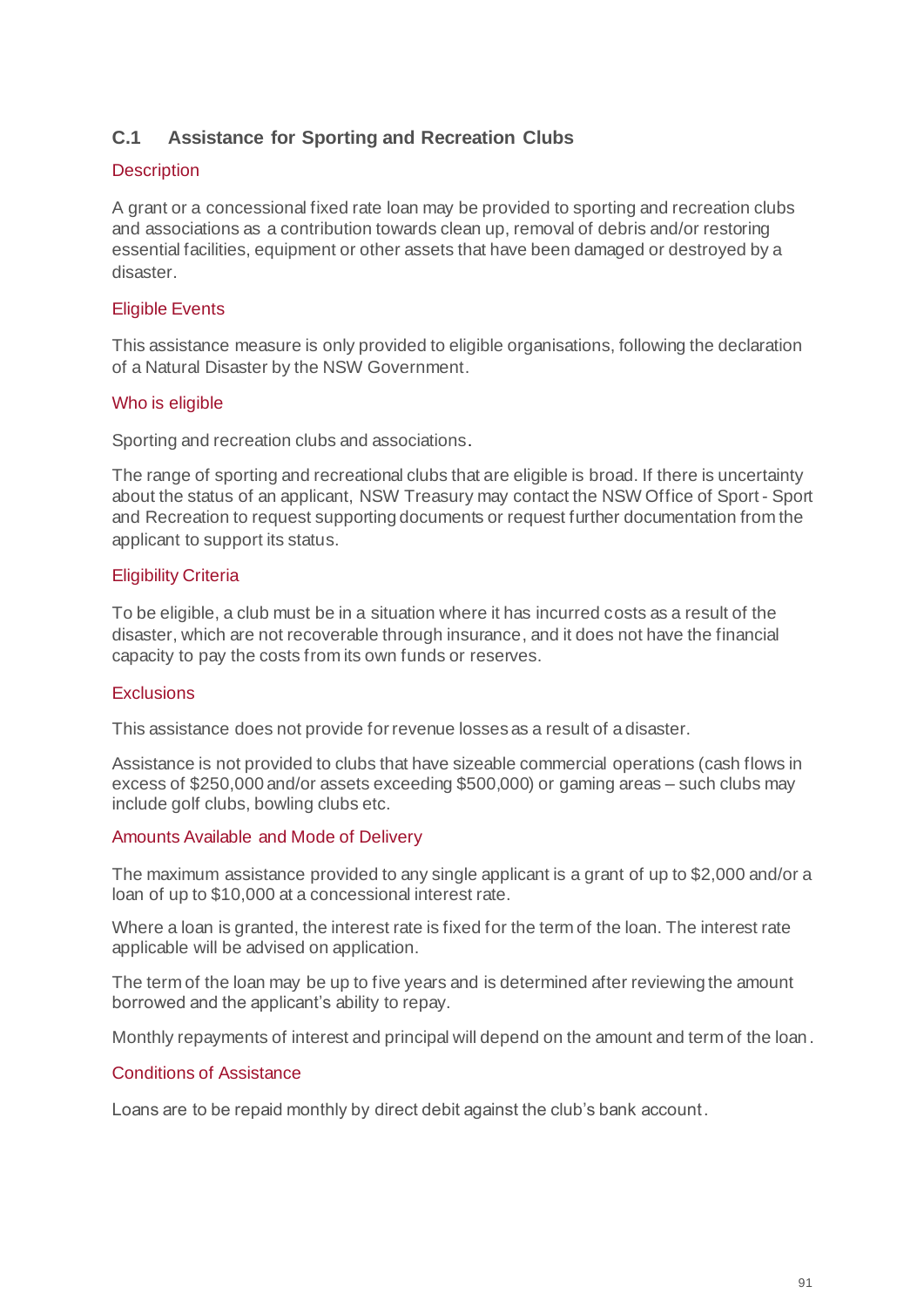# Administering Agency

Applicants for grant assistance may contact NSW Treasury in the first instance.

The NSW Rural Assistance Authority (RAA) administers the loan assistance.

#### Claim Process

To obtain an application for grant assistance, contact NSW Treasury by sending a request via e-mail to natural disasters@treasury.nsw.gov.au.

Information on loan assistance can be obtained by calling the RAA on Toll Free 1800 678 593 or (02) 6391 3000, or by sending an email to [rural.assist@raa.nsw.gov.au.](mailto:rural.assist@raa.nsw.gov.au)

Applications should be submitted to NSW Treasury or the RAA. The following are examples of documents that may be required:

- a copy of the applicant's financial statements (income statement and balance sheet). When a club or association is providing a bank statement, black out the BSB and account number. A club may have large cash balances, at various times during the year, held for a specific purpose (for example, player registration fees have been received but not paid to a district association). Details of commitments against current cash balances should be included.
- where a sporting club is applying for a loan, Annual Reports should be supplied where available.
- a statement of what assets were damaged and the location of the damages.
- photos or other records that show the damage to your assets.
- quotes, estimates, invoices or receipts for the clean-up costs or the replacement of damaged assets.

Each application is assessed against the eligibility criteria, (which take into account the need and financial position of the applicant).

#### Period for Claiming

Claims must be lodged within six months of the declaration of the natural disaster event.

#### Appeals Process

For information on appeals, contact the relevant Administering Agency to discuss the outcomes of any applications and options available for review.

#### Related Assistance

A separate assistance measure may be provided to not for profit organisations (see *C.2 Loans to Not-for-Profit Organisations*).

Separate assistance measures may be provided to small businesses (see *E.1 Loans to Small Businesses*, and *E.2 Recovery Grants for Small Businesses and non-profit organisations)*.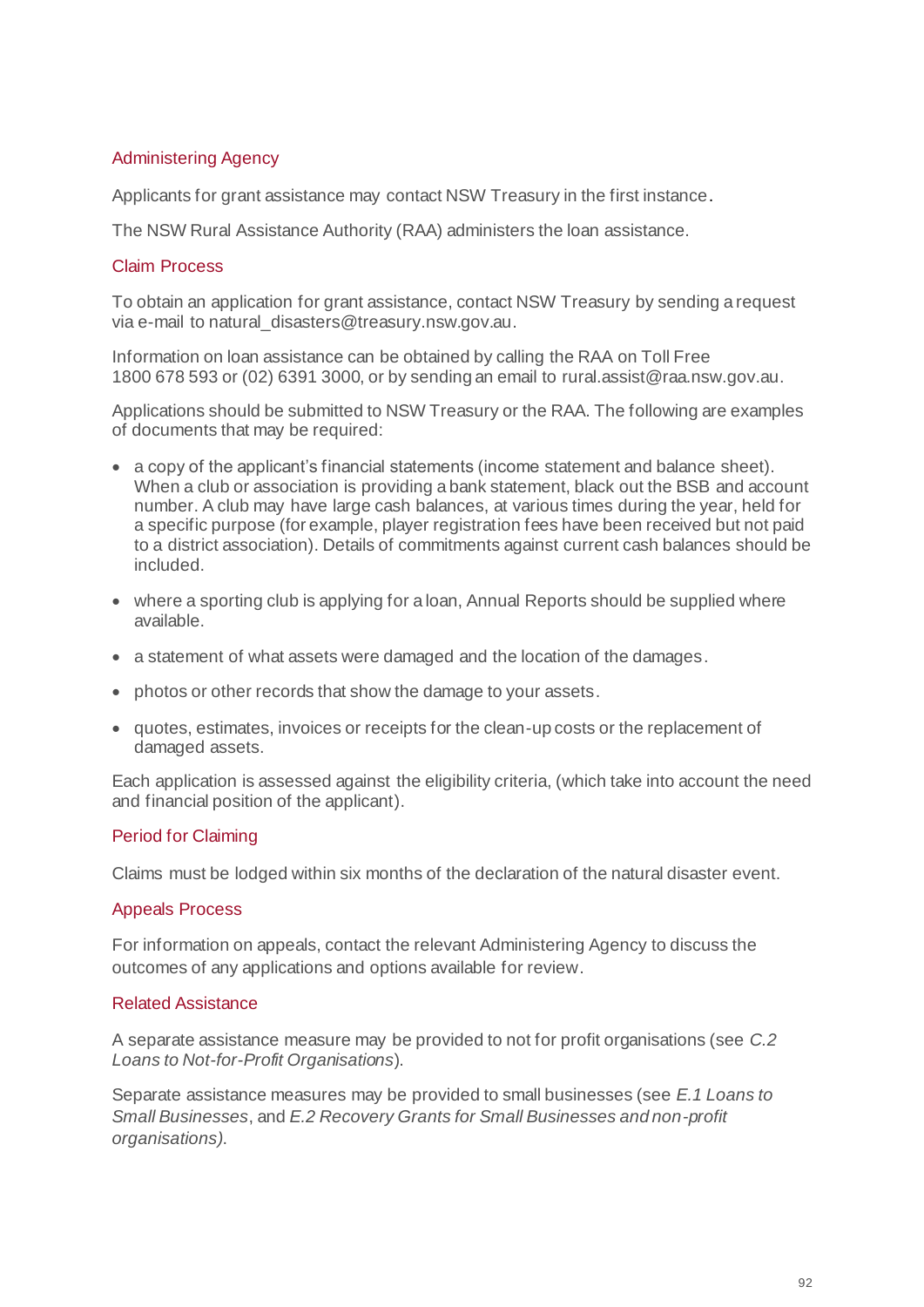Assistance in relation to the NSW Government Waste Levy may be provided following the declaration of a natural disaster (see *B.5 Waste Levy*).

# Additional Comments

Nil.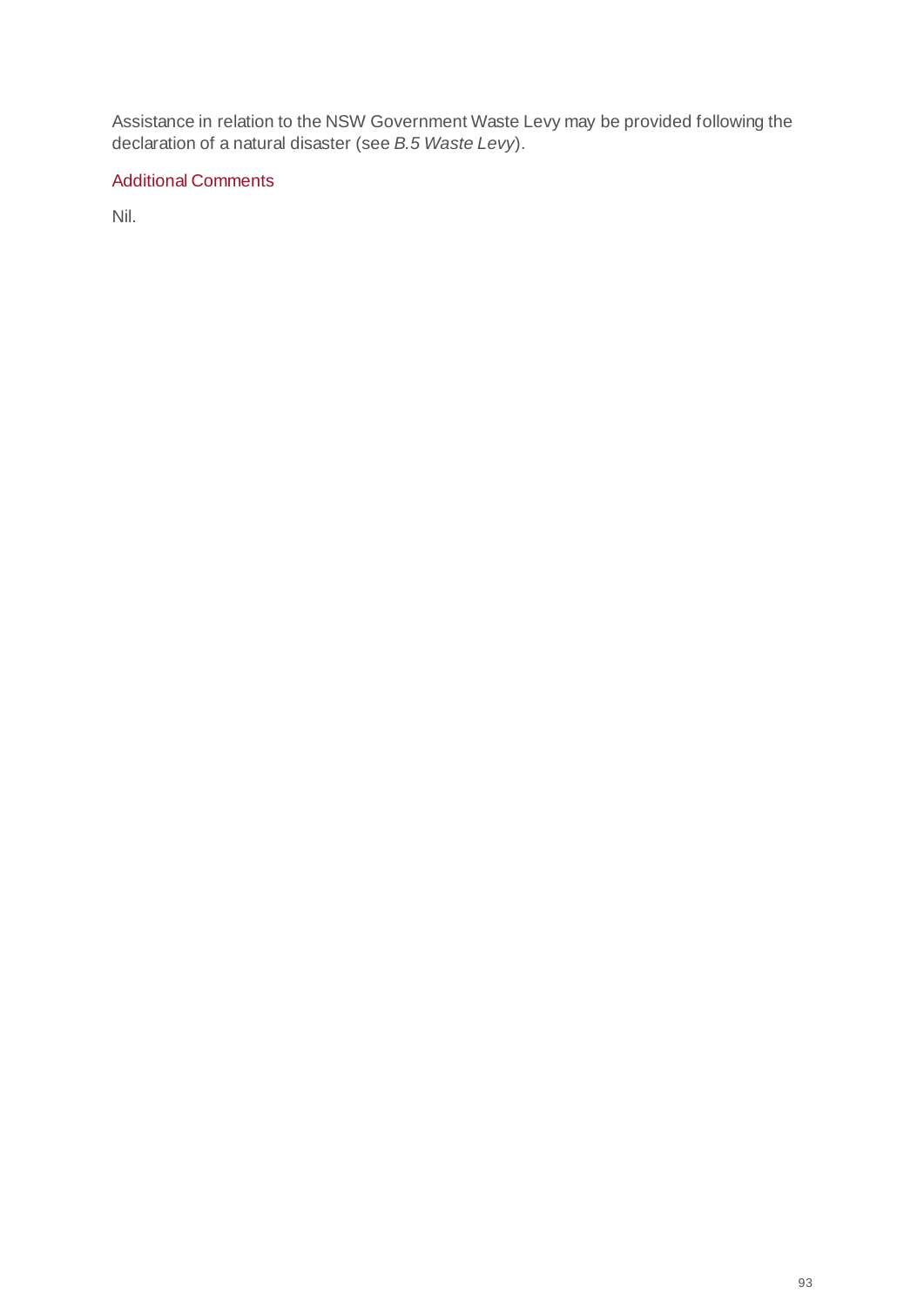# **C.2 Loans to Not-for-Profit Organisations**

# **Description**

Loans with terms of up to five years at a concessional fixed rate may be provided to not-forprofit organisations (NPOs) for the restoration of essential facilities, equipment or other assets damaged or destroyed as a direct result of a declared disaster. These funds may also be directed towards temporary storage or leasing of alternate premises.

# Eligible Events

This assistance measure is only provided to eligible organisations, following the declaration of a Natural Disaster by the NSW Government.

## Who is eligible

NPO, voluntary community supported organisations with services delivered at the local level. The NPO must not operate for the profit or gain of its individual members and any profit made by the organisation goes back into the operation of the organisation to carry out its purpose and is not distributed to any of its members.

# Eligibility Criteria

An NPO must demonstrate **all** of the following:

- evidence of registration or incorporation as an NPO
- the NPO must have suffered damage to facilities or equipment or other assets arising directly from a declared disaster event
- the NPO does not have the financial capacity to pay the costs from its own funds or reserves and
- the NPO must satisfy the Administering Agency that it has the financial capacity to repay the loan.

The types of NPOs considered under this loan scheme are broad ranging and will be considered on a case by case basis (see Additional Comments for more information).

#### **Exclusions**

NPOs that perform a sizeable commercial function or represent a commercial or industrial group are not eligible for assistance. An NPO must not conduct its affairs so as to provide pecuniary gain for its members. Similarly, where the entity holds property in which its members have a disposable interest (whether directly, or in the f orm of shares or stock in the capital of the organisation or otherwise), it will be deemed to be operating to provide a pecuniary gain for its members.

Organisations receiving other grants or loans for the same declared disaster may not be eligible for this assistance measure.

Where an organisation has the financial capacity to conduct its own restoration works, the loan is unlikely to be provided.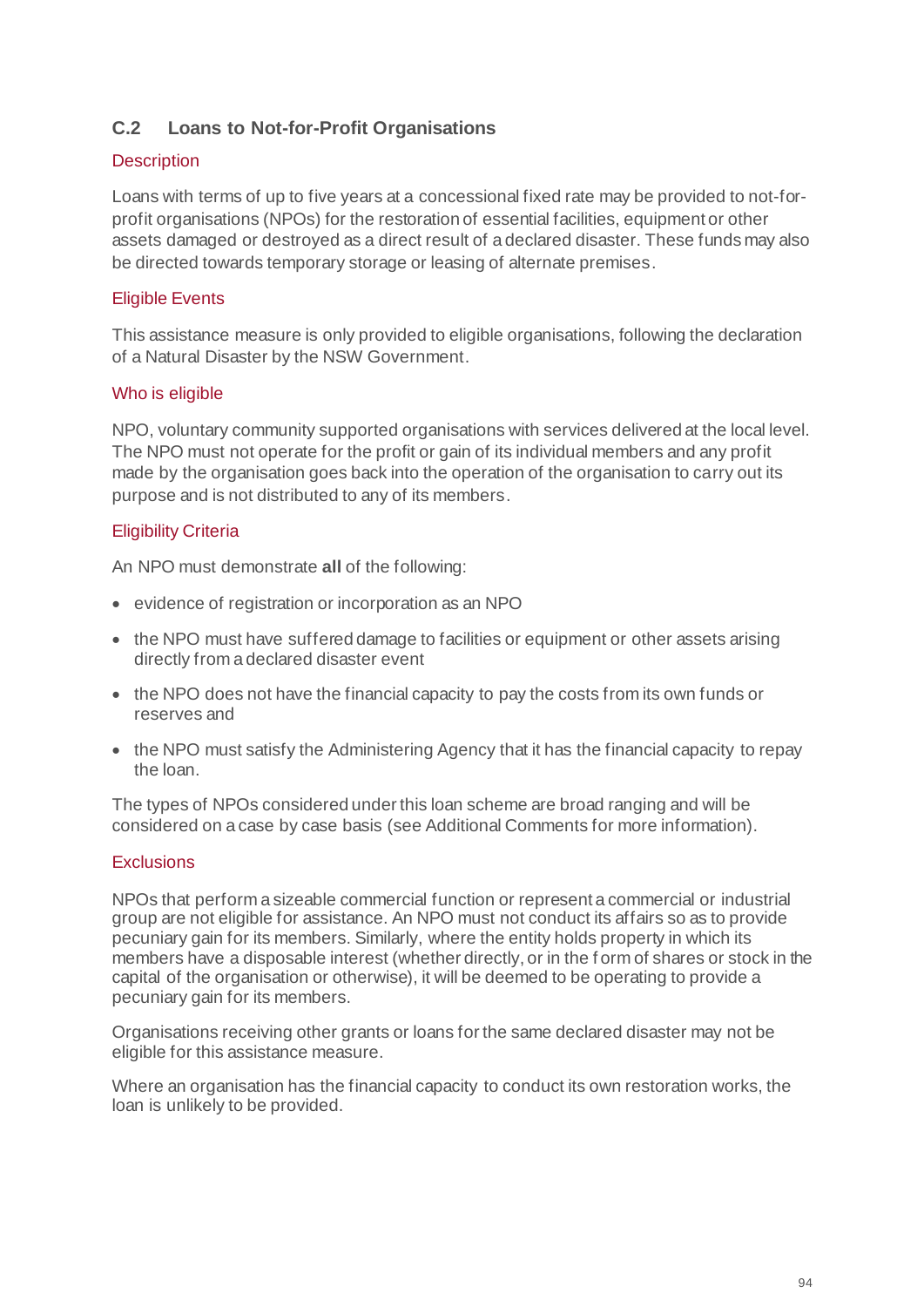### Amounts Available and Mode of Delivery

A maximum of \$25,000 may be provided to an eligible NPO.

The term of up to five years at a concessional interest rate will depend upon the amount borrowed and the applicant's ability to repay.

### Conditions of Assistance

The NPO will be required to provide adequate security over the loan. In limited circumstances, this requirement may be waived.

The frequency of principal and interest repayments will depend on the amount and term of the loan. This will generally be in line with the applicant's cash flow. The prescribed concessional interest rate is fixed for the term of the loan.

## Administering Agency

The NSW Rural Assistance Authority (RAA) administers the loan scheme.

## Claim Process

Applications for assistance should be discussed with the RAA.

Contact: Toll Free 1800 678 593, (02) 6391 3000, or email: rural.assist@raa.nsw.gov.au.

Supporting documentation includes:

- quotes, estimates, tax invoices or receipts for repair or replacement of damaged assets and/or additional materials used in the clean-up
- photographs of damages or debris and
- proof of charitable or NPO status such as documentation from the Australian Taxation Office (ATO) and/or entity registration.

If there is uncertainty about the status of an applicant, the coordinating authority may contact NSW Fair Trading, Australian Securities and Investments Commission (ASIC) or the ATO to request supporting documents or request further documentation from the applicant to support its application.

#### Period for Claiming

Applications must be lodged within six months of the declaration of the disaster. This requirement may be waived in limited circumstances where the applicant can demonstrate a case for doing so.

#### Appeals Process

For information on appeals, contact the RAA on (02) 6391 3000 or Toll Free on 1800 678 593 to discuss the outcomes of any applications and options available for review.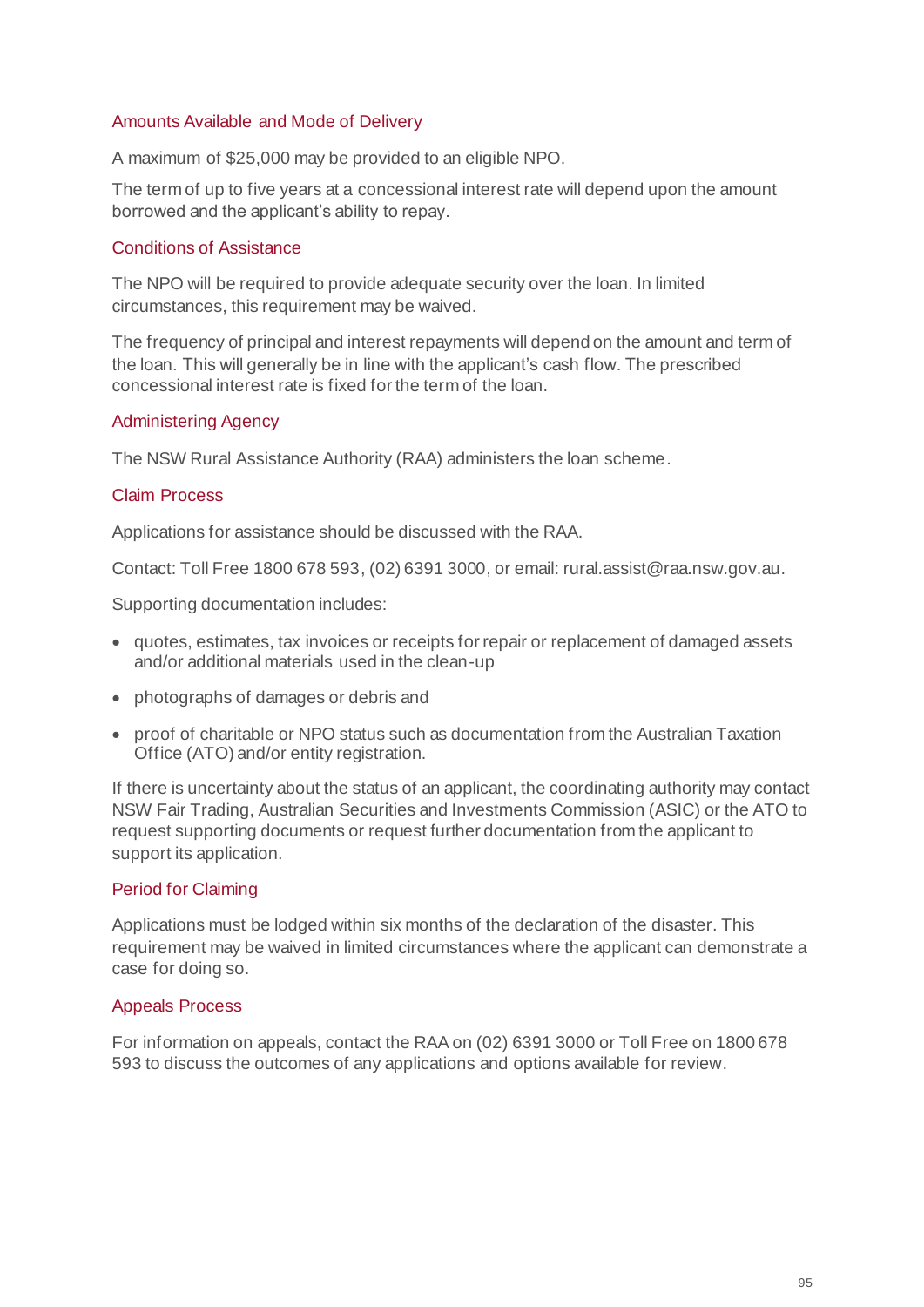### Related Assistance

A separate assistance measure may be provided to sporting and recreation clubs (see *C.1 Assistance for Sporting and Recreation Clubs*).

Separate assistance measures may be provided to small businesses (see *E.1 Loans to Small Businesses, and E.2 Recovery Grants for Small Businesses and non-profit organisations*).

Assistance in relation to the NSW Government Waste Levy may be provided following the declaration of a natural disaster (see *B.5 Waste Levy*).

## Additional Comments

Eligible organisations will usually perform a service for the local community or environment and are dominantly funded by grants or donations.

Examples of eligible NPOs include:

- social welfare and family support organisations
- art and cultural societies
- religious and educational organisations
- charitable groups
- environmental protection societies and
- animal protection societies.

In the following circumstances, it is unlikely that an NPO would receive a loan:

- organisations that have a large membership (e.g. professional and trade associations, service clubs and political parties)
- a large scale NPO will not receive assistance under this measure. NSW Fair Trading defines a 'large scale' association as cash flows in excess of \$250,000 p.a. and/or assets exceeding \$500,000
- lobby groups
- where the loan is to provide for loss of trade or income
- where the loan is to provide for ordinary operating costs, such as employee related expenses in ordinary hours.

Where the entity has cash reserves in excess of the requested loan amount, it is unlikely that this assistance measure will be provided, unless the entity can demonstrate a genuine case that the funds are quarantined for an immediate and alternative need.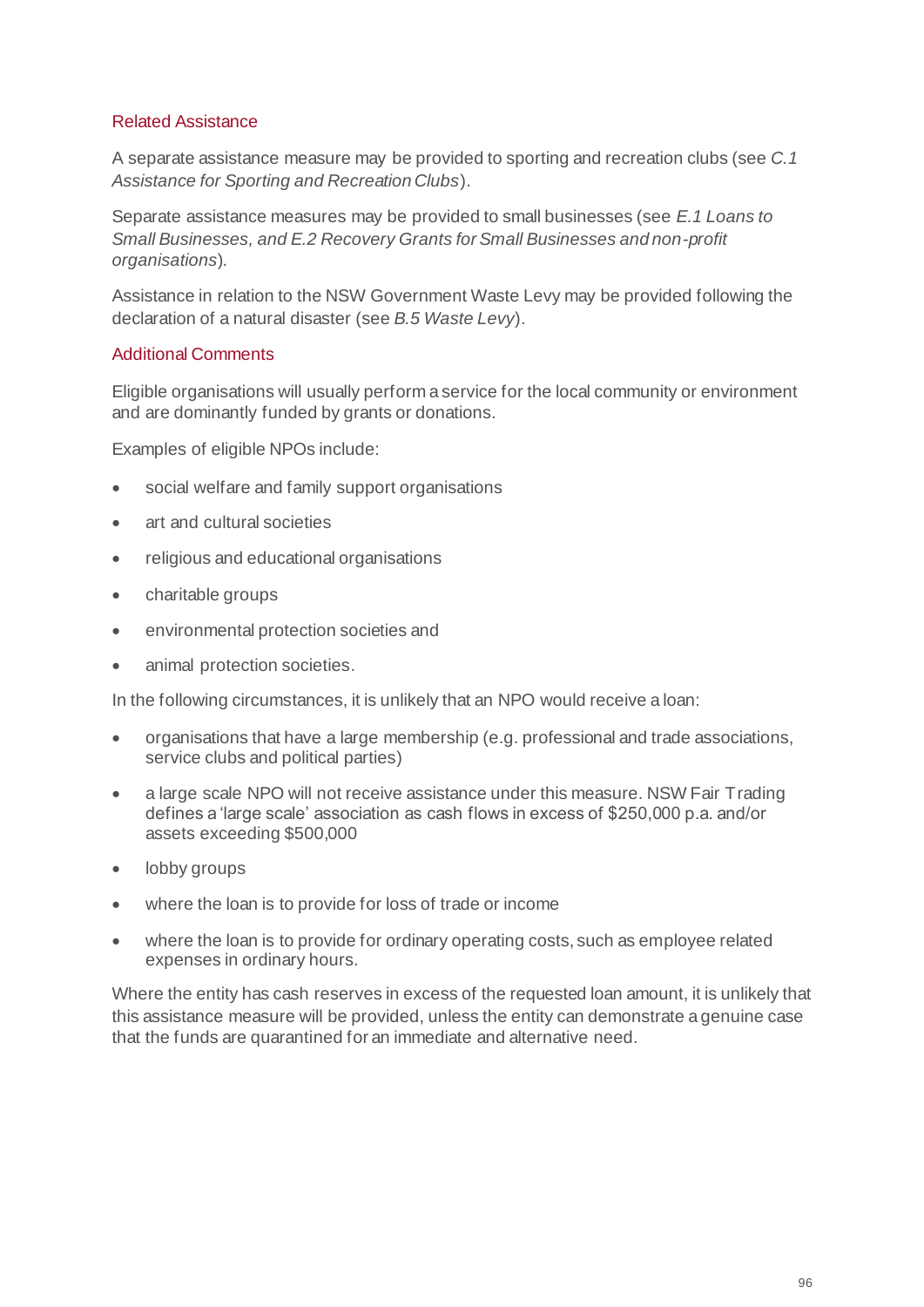# **C.3 Funding to Support Large-Scale, Out-Of-Area Volunteer Groups**

## **Description**

Funding is available to partially support the costs of setting up, taking down and operating a base-camp from which large-scale, out-of-area volunteer groups can operate in responding to a Natural Disaster.

# Eligible Events

This assistance measure is only provided to eligible local authorities, following the declaration of a Natural Disaster by the NSW Government.

Funding is to support a base-camp which is established to support a large number of volunteers who have travelled from outside the area and who consequently do not have their own sleeping, sanitation, and cooking facilities.

Funding is limited to the provision of secure accommodation and domestic facilities for volunteers residing at the camp, rather than the disaster response and recovery activities of the volunteer groups.

Funding may be available for such things as:

- site clearance and levelling
- power connection
- temporary plumbing and pumps
- food contribution
- sanitation services (e.g. hire of showers/toilets/septic tanks)
- rubbish collection
- water cartage and
- site restoration.

The running costs above will be payable for a maximum of six months.

# Who is eligible

Applications must be from local authorities, who are themselves providing the base-camp.

Local authorities are organisations established by or under NSW legislation for public purposes, and may include local councils, Local Aboriginal Land Councils and Local Land Services.

# Eligibility Criteria

For funding to be considered, the following eligibility criteria must be met:

- a base-camp is in existence or is being actively contemplated
- a base-camp and the services provided by the volunteer group is directly related to an identified recovery need in the local community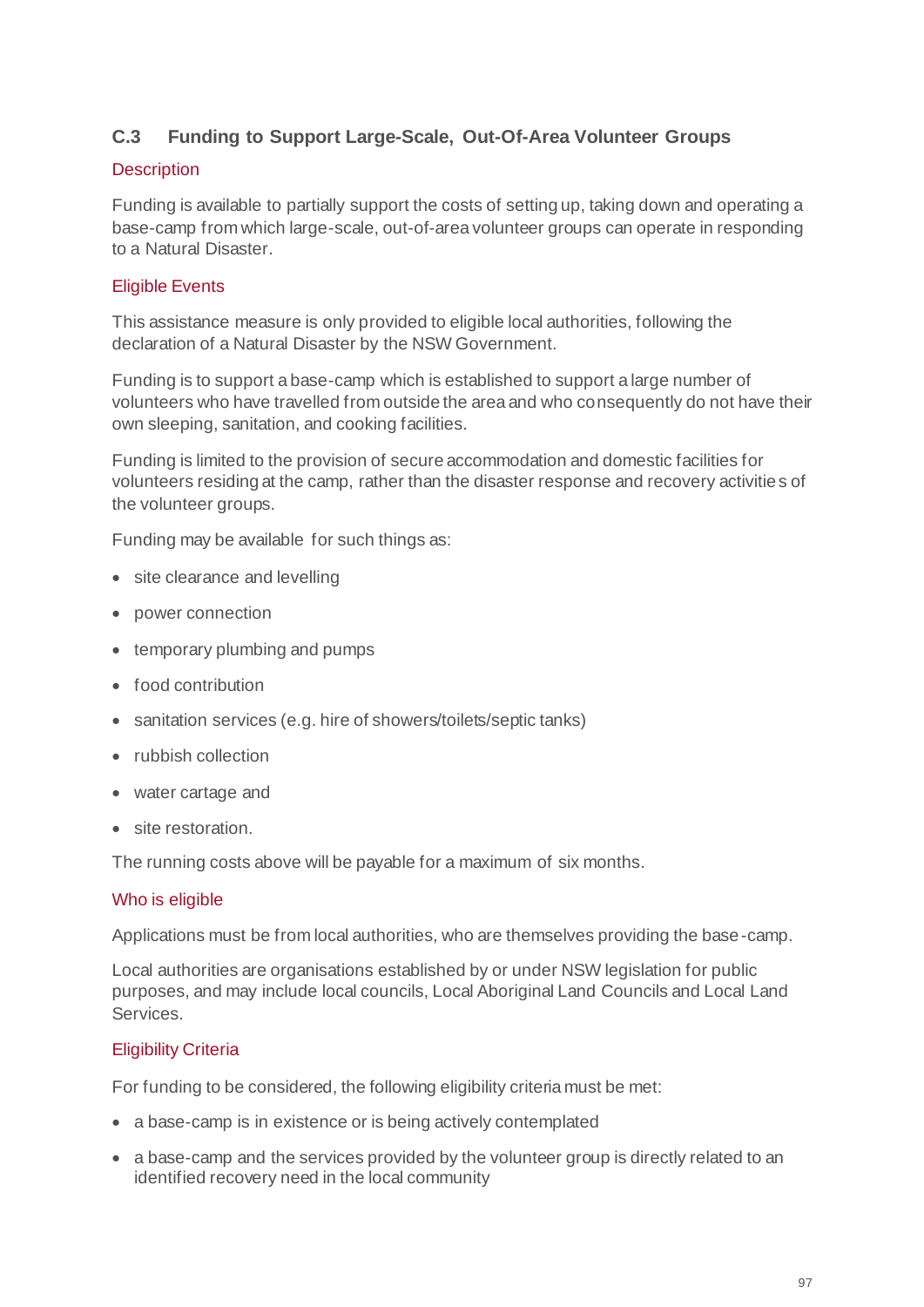• there must be significant support from the local authority and the community to the camp.

The local authority must have public liability insurance to cover any liability incurred in its provision of the base-camp.

## **Exclusions**

Funding is limited to the provision of secure accommodation and domestic facilities for volunteers residing at the camp, rather than the disaster response and recovery activities of the volunteer groups.

Funding will not be provided directly to any volunteer group managing and/or establishing the camp.

NSW Government will not fund the total cost. The aim is to support a camp that has been set up or will be set up by a local authority, irrespective of whether NSW Government support is assured. The NSW Government will not build or operate a base-camp.

Funding to set up or take down the camp will not extend to improving any facility used beyond its original condition. Expenditure on capital items or capital works is not eligible unless it can be shown that the expenditure is more economical than a comparable hire/lease arrangement. In some cases, a partial contribution to capital items or capital works may be considered.

## Amounts Available & Mode of Delivery

An indicative amount might be approximately \$30-40,000, with \$50,000 per camp being the general maximum.

# Conditions of Assistance

The base-camps supported by this funding must be open for use by any volunteer group e.g. it might be established principally to support a main group, but if other groups or individuals also arrive from outside the area, they must not be automatically excluded. Similarly, if local volunteer groups wish to operate in the camp (e.g. to cook for an external group), then this must be given reasonable consideration.

A written agreement (exchange of letters) with the local authority will contain the items for which support will be provided, may state a maximum NSW Government contribution, outline the forms of local community support to the base camp, and that public liability insurance is in place.

# Administering Agency

The Administering Agency is Resilience NSW in the first instance, with the local monitoring and compliance role being performed by an appropriate NSW agency e.g. Department of Primary Industries, Regional Emergency Management Officer.

Resilience NSW will review claims received against the eligibility criteria and reimburse local authorities for approved costs, as specified through invoices. This may include the local authority's own costs or reimbursements which it has paid to volunteer groups, as agreed with Resilience NSW.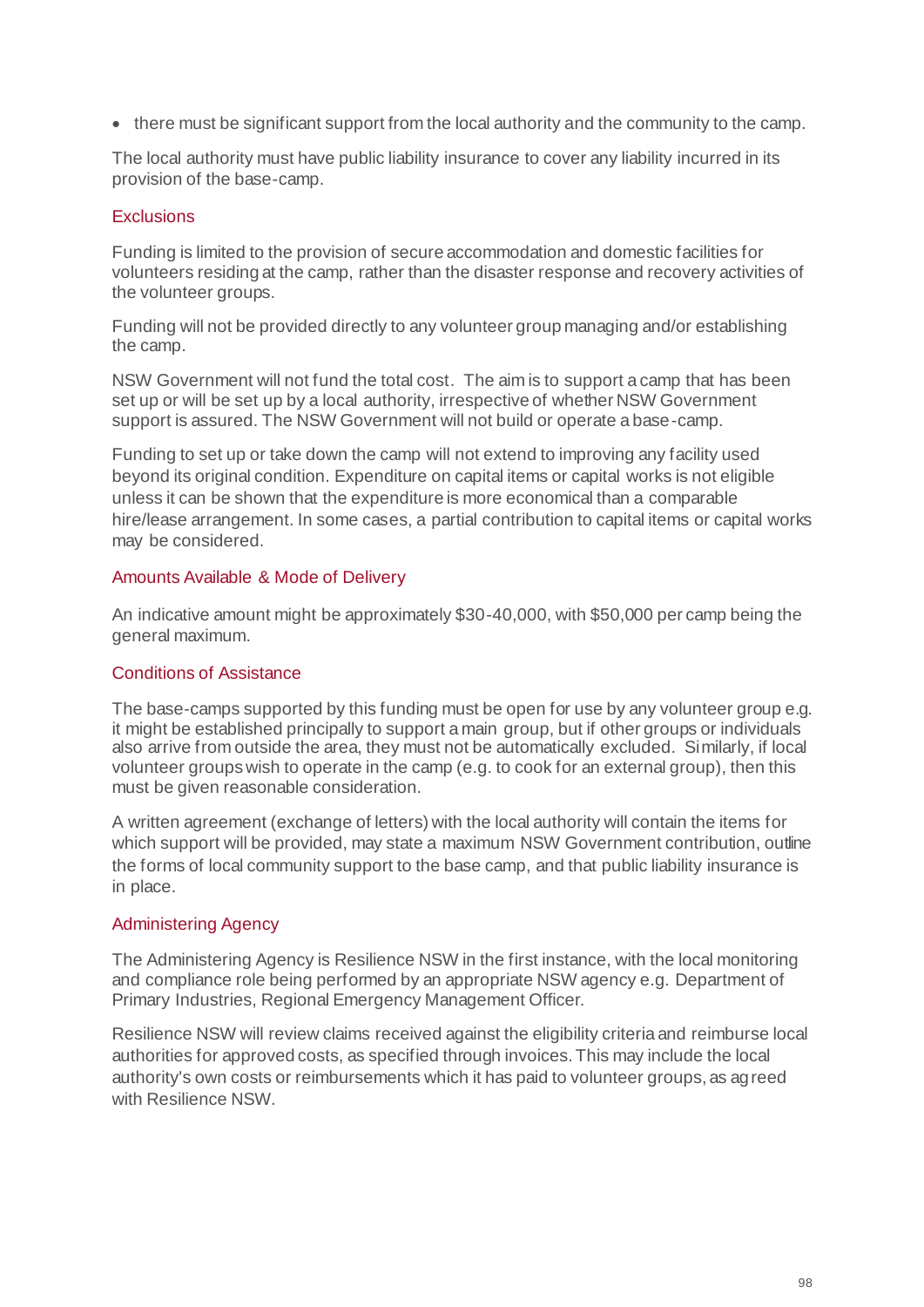#### Claim Process

The local authority should make a written application (letter) to the Commissioner, Resilience NSW, setting out the particulars of the Natural Disaster event that a base camp is proposed, indicating the approximate number of out of area volunteers expected, the particulars and amounts of the costs for which NSW Government support is sought (this should be detailed e.g. water cartage for x days at \$y per day) and that public liability insurance cover is in place.

Resilience NSW will assess the cost proposal and write back confirming the scope of the contribution.

A local NSW agency will be identified by Resilience NSW to ensure a level of compliance.

#### Period for Claiming

Within three months of the maximum six month period claim.

#### Appeals Process

For information on appeals, contact Resilience NSW on (02) 9212 9200 to discuss the outcomes of any applications and options available for review.

#### Related Assistance

Nil.

#### Additional Comments

The purpose of this form of assistance is to recognise and support the growing practice of large numbers of volunteers travelling in an organised or semi-organised way (e.g. organised using social media) to a Natural Disaster area. While these volunteers may have some capacity to sustain themselves, they may operate from a logistic base (a base camp) which may have to be specially established by a local authority. The camps may have set up and take down costs and will have running costs e.g. water cartage and sanitation services.

It is the responsibility of the local authority and the volunteers themselves to have adequate insurance.

The reason the NSW Government will only make a partial contribution is in recognition that the local community should make significant support to the camp as a form of community resilience.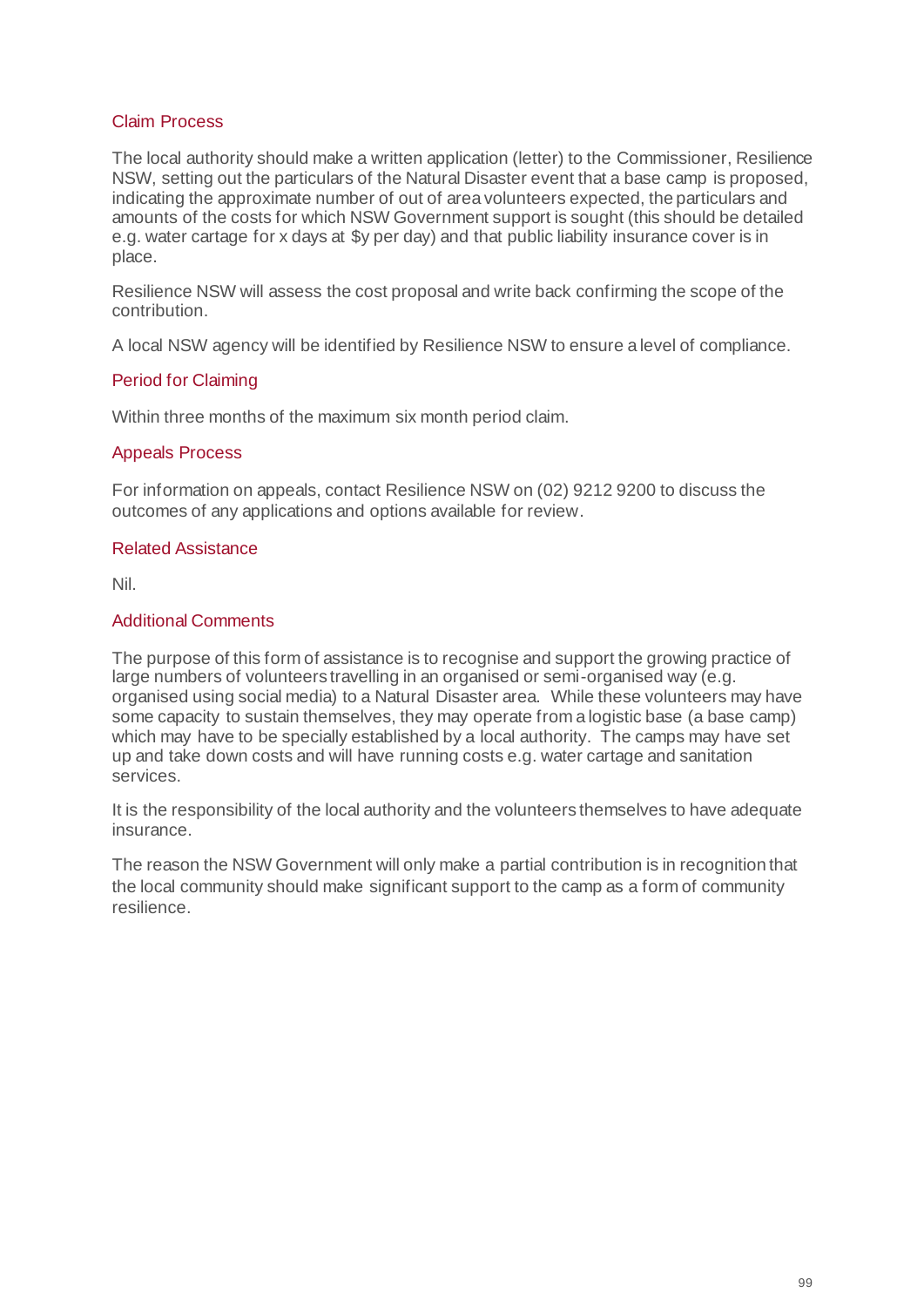# **C.4 Community Recovery Funds**

## **Description**

In severe circumstances, the NSW Government and the Australian Government may jointly establish a Community Recovery Fund (CRF) to restore social networks, community functioning and community facilities.

The purpose of a CRF is to assist communities severely affected by a disaster with their medium to long term recovery by providing funding for activities/projects aimed at community recovery, community development, community resilience and capacity building for the future.

CRFs are administered by the NSW Government in close collaboration with local councils or other community organisations.

## Eligible Events

This assistance measure is only provided to eligible communities, following the declaration of a Natural Disaster by the NSW Government, and following the approval of the Australian Government.

This assistance measure is only provided in the event of Natural Disasters that have severely affected communities, regions or sectors.

CRFs can provide a more flexible community-driven form of assistance to disaster-affected communities. The NSW Government may consider CRFs as an alternative to providing Grants to Primary Producers and Grants to Small Businesses (under *D.9 Recovery Grants for Primary Producers* and *E.2 Recovery Grants for Small Businesses and non-profit organisations*).

#### Who is eligible?

CRFs are intended to assist communities, regions or sectors that have been severely affected by a Natural Disaster.

Criteria for identifying communities, regions and sectors that have been severely affected by a Natural Disaster are published by the Australian Government in the *Disaster Recovery Funding Arrangements (DRFA)*.

#### Eligibility Criteria

NSW Government and Australian Government approval must be given, before any CRFs can be established.

Establishment of CRFs must be in accordance with the terms and conditions outlined in the DRFA.

#### **Exclusions**

Under Australian Government guidelines, CRFs may not be used for environmental restoration initiatives.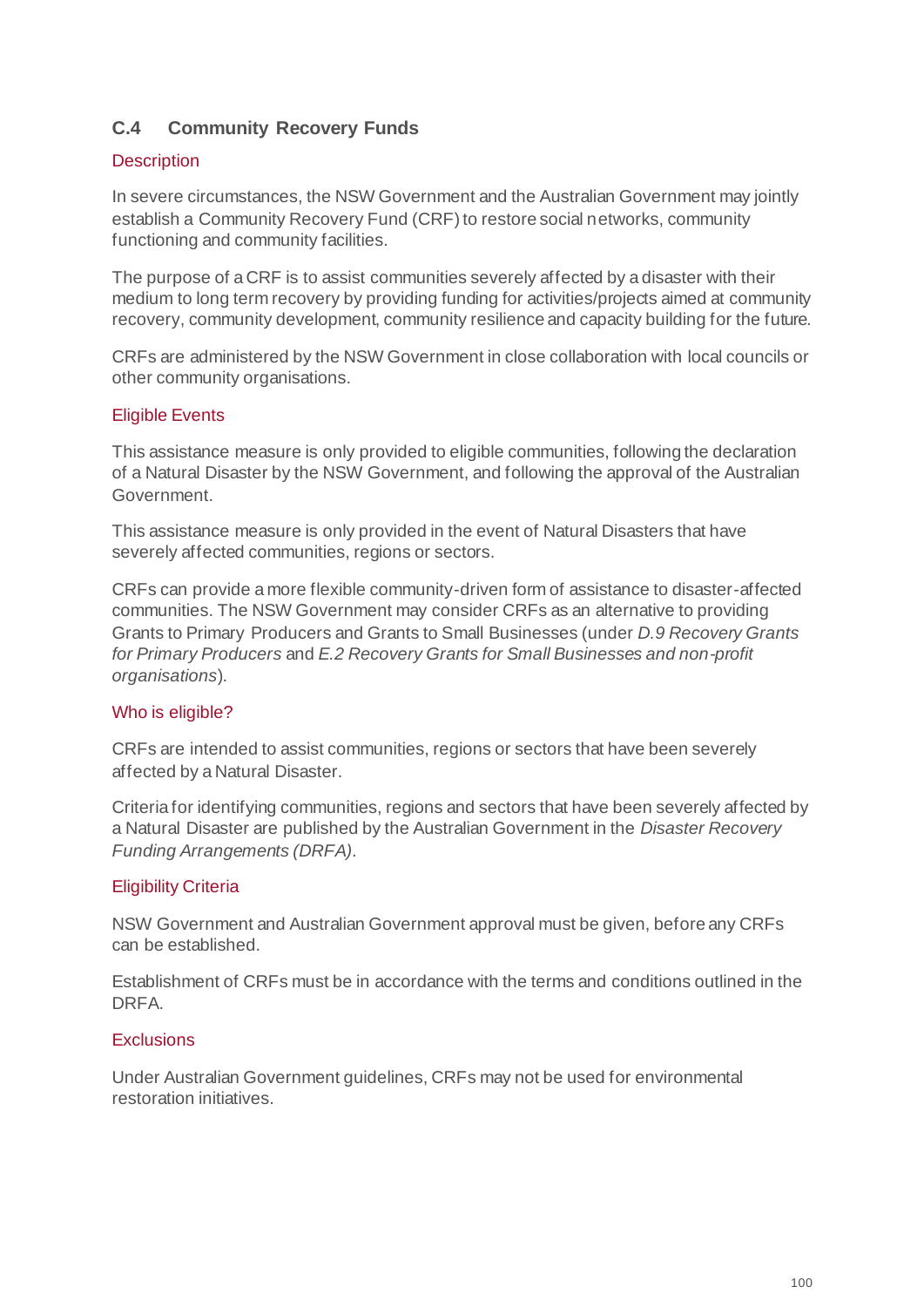### Amounts Available and Mode of Delivery

The monetary value of CRFs are determined on a case-by-case basis and they are based on the impacts of the Natural Disaster and the medium to long term recovery needs of the affected community, as jointly determined by the NSW Government and the Australian Government.

Once a CRF is established, the NSW Government will provide funding to relevant local councils, NSW Government agencies and community organisations, in accordance with the terms and conditions of the fund, as they are approved by the NSW Government and the Australian Government.

In general, measures that may be approved for support under a CRF include, but are not limited to:

- employment of a community development worker/s
- funding for a range of community activities
- grants to community service organisations providing recovery services
- assistance for restoration of facilities owned by non-profit organisations
- assistance for restoration and repair of community facilities owned by an eligible undertaking (e.g. a council) but are not considered to be essential public assets
- community information initiatives
- funding commemorative events and/or memorials
- advocacy and monitoring services
- tourism and small business initiatives
- economic development initiatives
- heritage and cultural sites initiatives
- psychological services for community wide initiatives
- projects for building community resilience and
- evaluation of the fund.

### Conditions of Assistance

CRFs must be established and administered in accordance with the terms and conditions outlined in the DRFA.

#### Administering Agency

Resilience NSW is the Administering Agency for this assistance

Once a CRF is established, elements of the fund will usually be delegated to Community Recovery Committees, local councils, NSW Government agencies and community organisations to administer.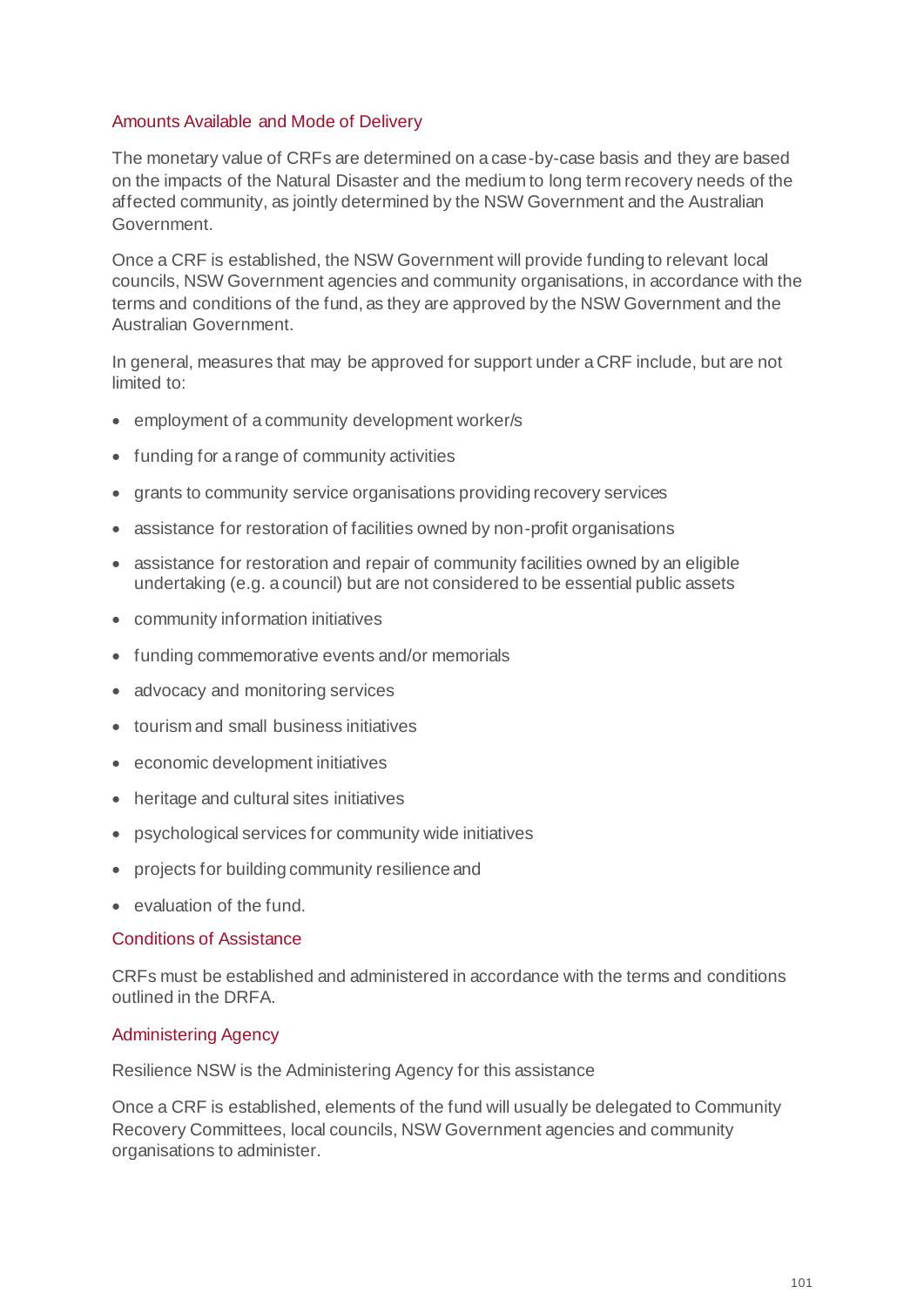#### Claims Process, including timings

The claims processes for each CRF will be determined on a case-by-case basis and will depend on the range and the nature of the measures supported by the fund.

For example, funding for some measures may be provided by way of a lump sum at the commencement of the recovery initiative. For other measures, councils or community organisations may be reimbursed for up-front expenditure on recovery initiatives.

In most cases, councils, NSW Government agencies and community organisations will be asked to acquit funding provided under a CRF, either on a periodic basis, or at the end of their recovery initiative.

#### Appeals Process

For information on appeals, councils and community organisations may contact Resilience NSW on (02) 9212 9200 to discuss the outcomes of any applications and options available for review.

#### Related Assistance

The NSW Government may establish recovery centres following a Natural Disaster (see *A.13 Recovery Centres*). In severe circumstances, Grants to Primary Producers and Grants to Small Businesses may also be jointly activated by the NSW Government and the Australian Government (see *D.9 Recovery Grants for Primary Producers* and *E.2 Recovery Grants for Small Businesses and non-profit organisations*).

#### Additional Comments

CRFs are not established for every Natural Disaster. They are only established to assist communities, regions or sectors that are severely affected by a Natural Disaster.

Resilience NSW is responsible for providing advice to the NSW Government and the Australian Government about the need to establish a CRF, and for administering the CRF once it is established.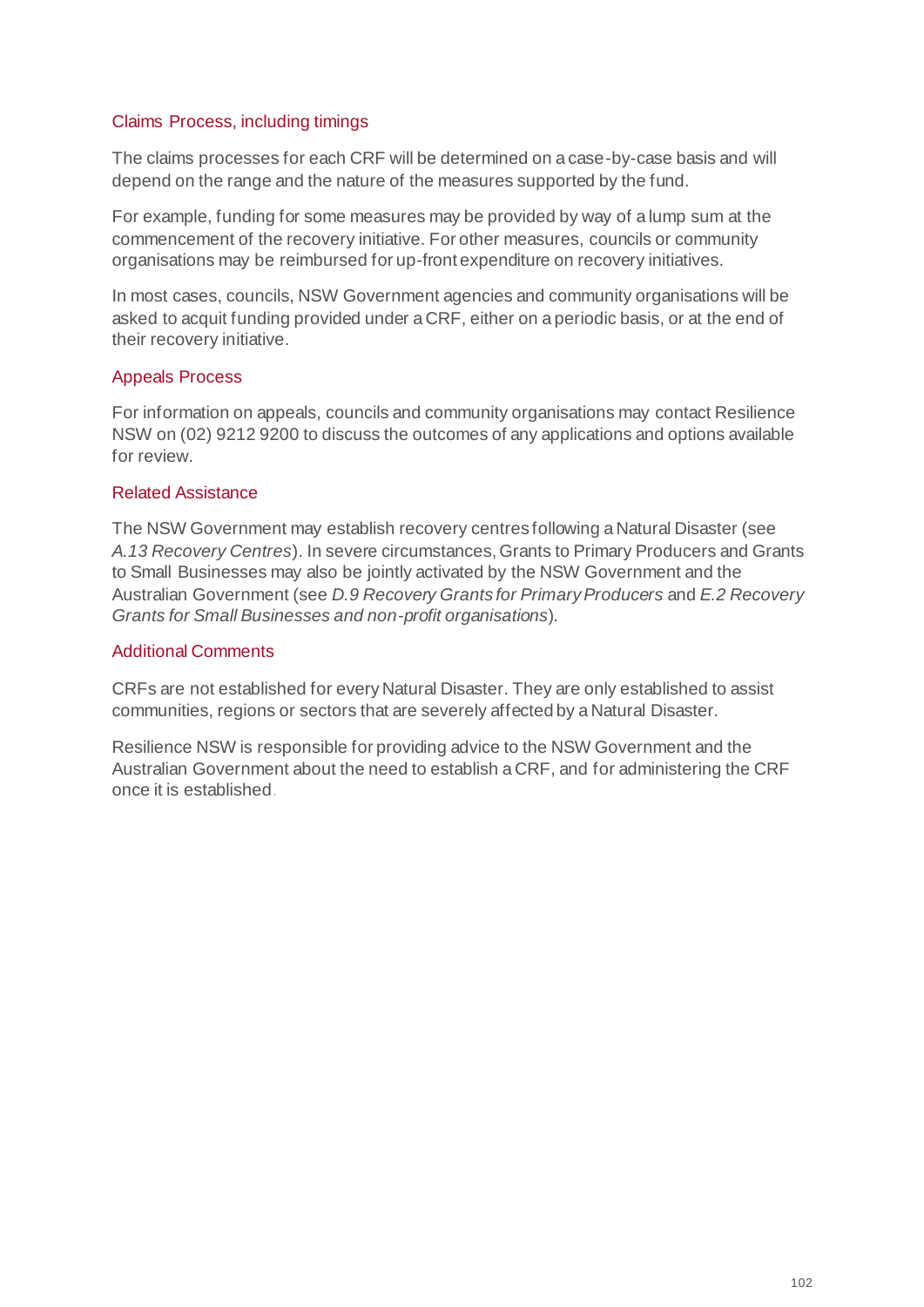**Part D - Assistance to Primary Producers**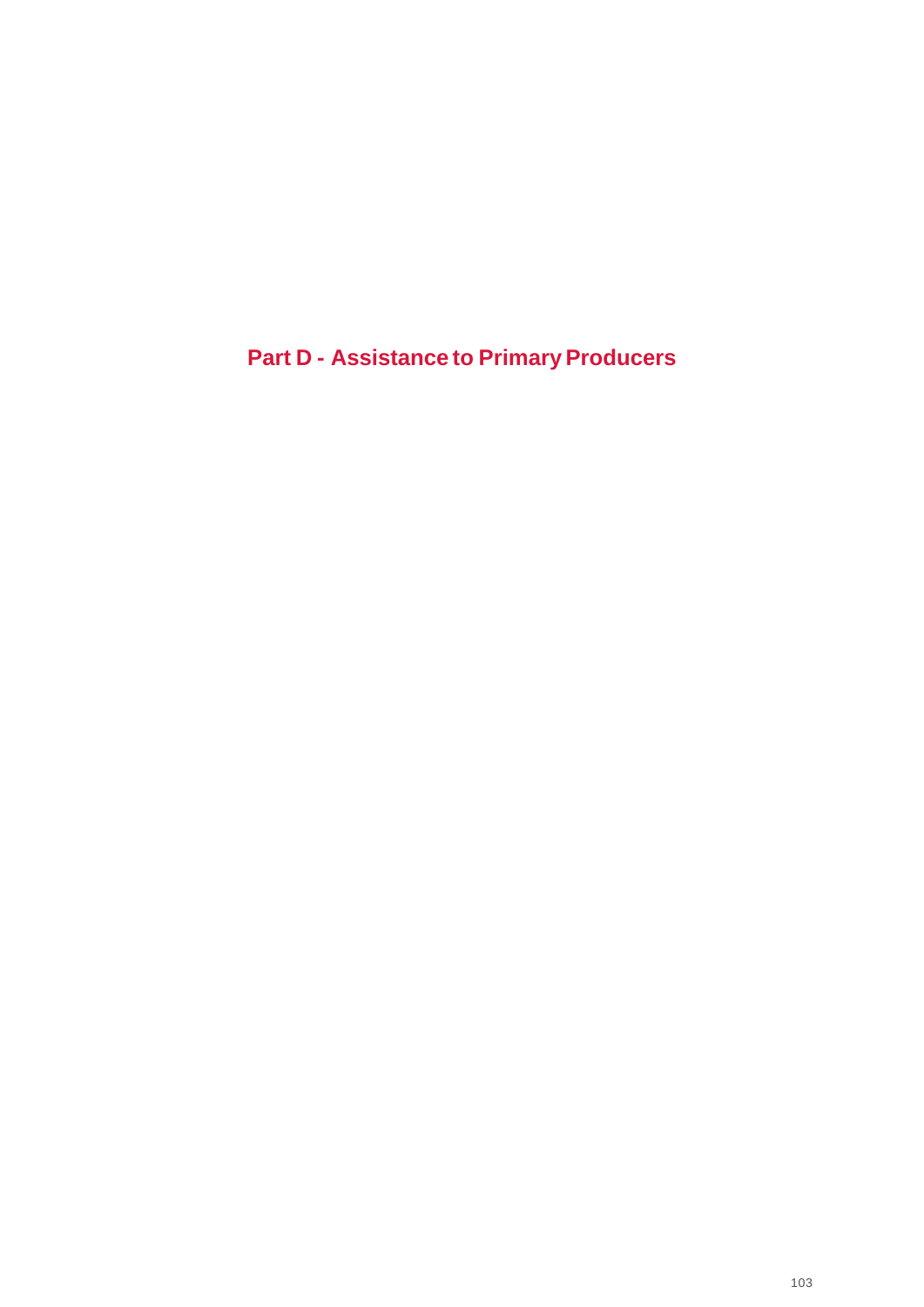# **D.1 Emergency Fodder Relief**

## **Description**

Emergency fodder may be supplied immediately following a disaster when an animal welfare issue may arise.

The emergency fodder may be provided to all animal owners regardless of animal type or numbers. For example, emergency fodder may be provided for groups of livestock, an individual stranded horse or dogs on farms with no feed.

# Eligible Events

This assistance measure may be provided in the event of any disaster or other emergency, to animal owners who are affected by the event and meet the eligibility criteria.

#### Who is eligible

Animal owners and wildlife carers.

#### Eligibility Criteria

This assistance measure is designed to assist livestock and companion animal owners who have had 30 per cent or more of their grazing area affected, and who are unable to supply fodder themselves.

#### Exclusions

This assistance is not provided for:

- intensive industries such as piggeries or poultry enterprises, as these enterprises are expected to be well secured and have sufficient supplies
- wildlife or feral animals not assisted by animal welfare services or accredited wildlife carers.

#### Amounts Available and Mode of Delivery

The amount provided depends on the needs of a property immediately following a disaster and will vary according to the number, type and feeding requirements of the animals.

The assistance is provided immediately after the event until property owners or managers are in a position to coordinate their own supplies. This is assessed as three days of feed but allows for exceptional circumstances. NSW Department of Primary Industries will coordinate service providers to supply emergency fodder.

#### Conditions of Assistance

Animal owners should make genuine attempts to source their own feed.

#### Administering Agency

NSW Department of Primary Industries.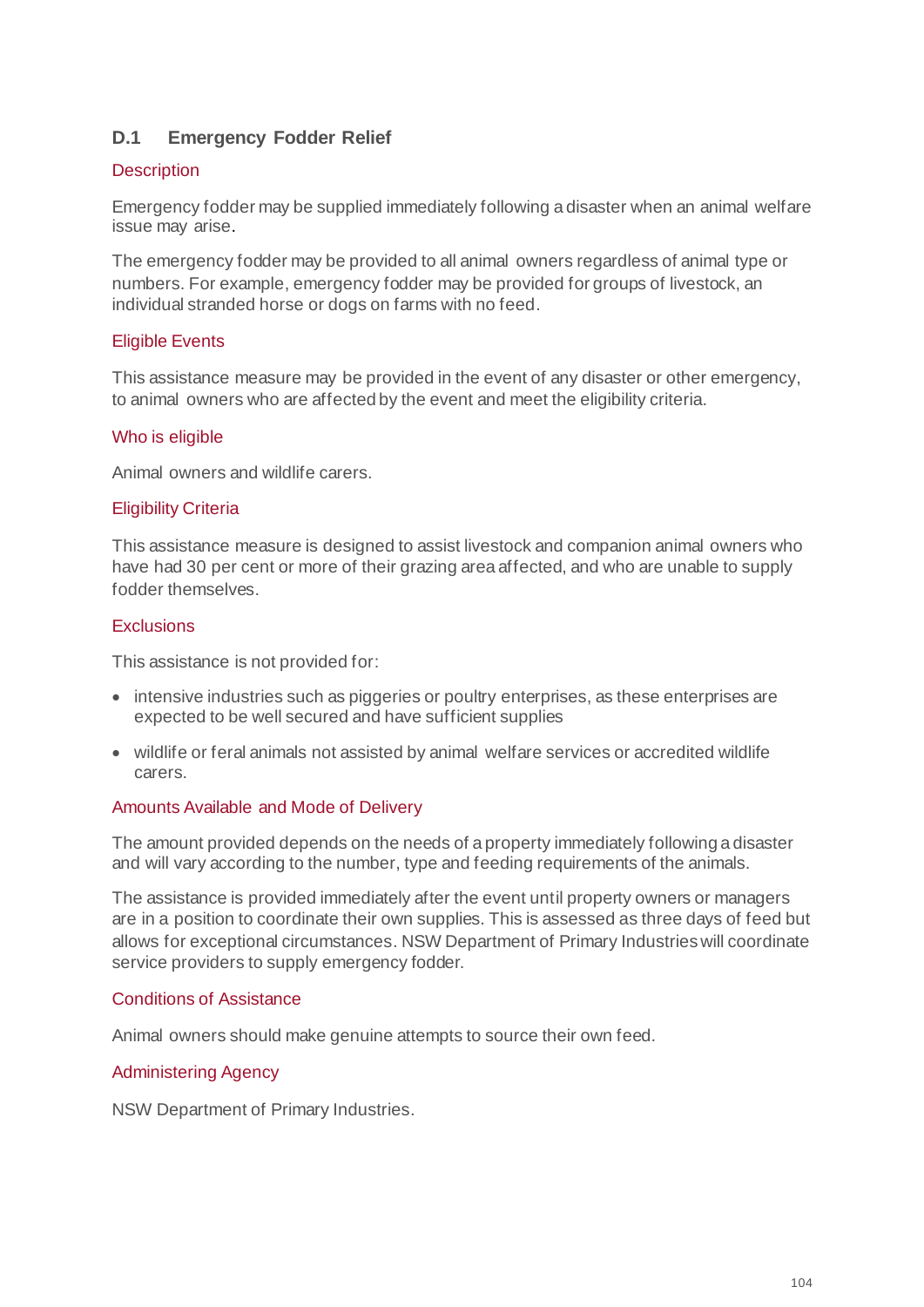#### Claim Process

Approval from the NSW Department of Primary Industries must be given prior to provision of this assistance measure. Staff at evacuation centres or relevant emergency services personnel (e.g. NSW Police, NSW State Emergency Service, and NSW Rural Fire Service) may liaise with the NSW Department of Primary Industries representatives to activate the assistance.

Invoices should be submitted directly to the NSW Department of Primary Industries by the service provider.

#### Period for Claiming

Requests for assistance should be made immediately following an event or as soon as the need for assistance is known. Claims are settled directly with the service provider.

#### Appeals Process

For information on appeals, contact the NSW Department of Primary Industries to discuss the outcomes of any applications and options available for review.

#### Related Assistance

In specific circumstances, a range of assistance measures may be provided to eligible primary producers, livestock owners or owners of other animals (see *D.2 Aerial Support to Livestock, D.3 Subsidies for Primary Producers for Transport of Livestock and Fodder and Water, D.4 Subsidies for Transport of Donated Fodder, D.5 Humane Care of Animals, D.6 Removal and Disposal of Animal Carcasses, D.7 Replacement of Water on Animal Welfare and Intensive Plant Production Grounds, D.8 Loans to Primary Producers,* and *D.9 Recovery Grants for Primary Producers*).

#### Additional Comments

Nil.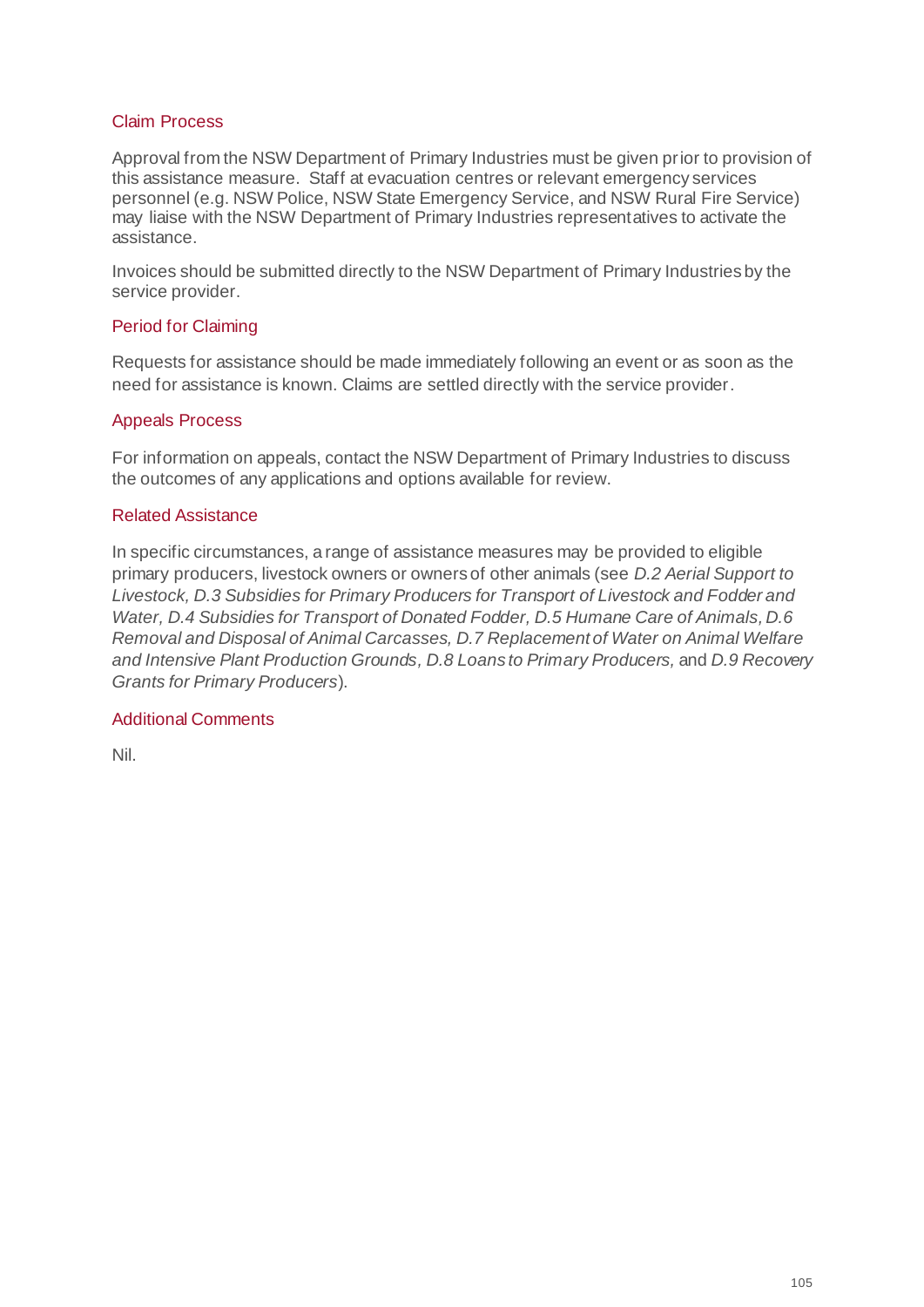# **D.2 Aerial Support to Livestock and Companion Animals**

## **Description**

As a last resort option, aerial support may be provided for:

- delivery of emergency fodder or equipment to stranded/isolated stock (generally during floods)
- mustering of stock to a safe area or
- lifting and transporting of stock and companion animals to a safe area.

#### Eligible Events

This assistance measure may be provided in the event of any disaster or other emergency for livestock and companion animal owners who are affected by the event and meet the eligibility criteria.

## Who is eligible

Livestock and companion animal owners.

#### Eligibility Criteria

Properties must be affected by, or under immediate threat of a disaster.

In the first instance, primary producers are responsible for fodder, mustering and transporting of animals to a safe area.

This assistance measure may be provided on the grounds of animal welfare, as a last resort option, and after there are no other effective measures available to the primary producer or to the NSW Department of Primary Industries to protect the animals.

#### **Exclusions**

This assistance measure is not provided if there is a risk to the safety of emergency and response personnel.

#### Amounts Available and Mode of Delivery

The amount of assistance provided will be based on the needs and welfare of animals in the affected area.

Aerial support is coordinated by the NSW Department of Primary Industries in conjunction with relevant emergency service agencies such as the NSW State Emergency Service and NSW Rural Fire Service. Aircraft are sourced through the NSW Rural Fire Service State Air Desk.

#### Conditions of Assistance

This assistance is only applicable when the landholder has no other options and is approved on the grounds of animal welfare.

Where possible, land holders are responsible for the acquisition of fodder.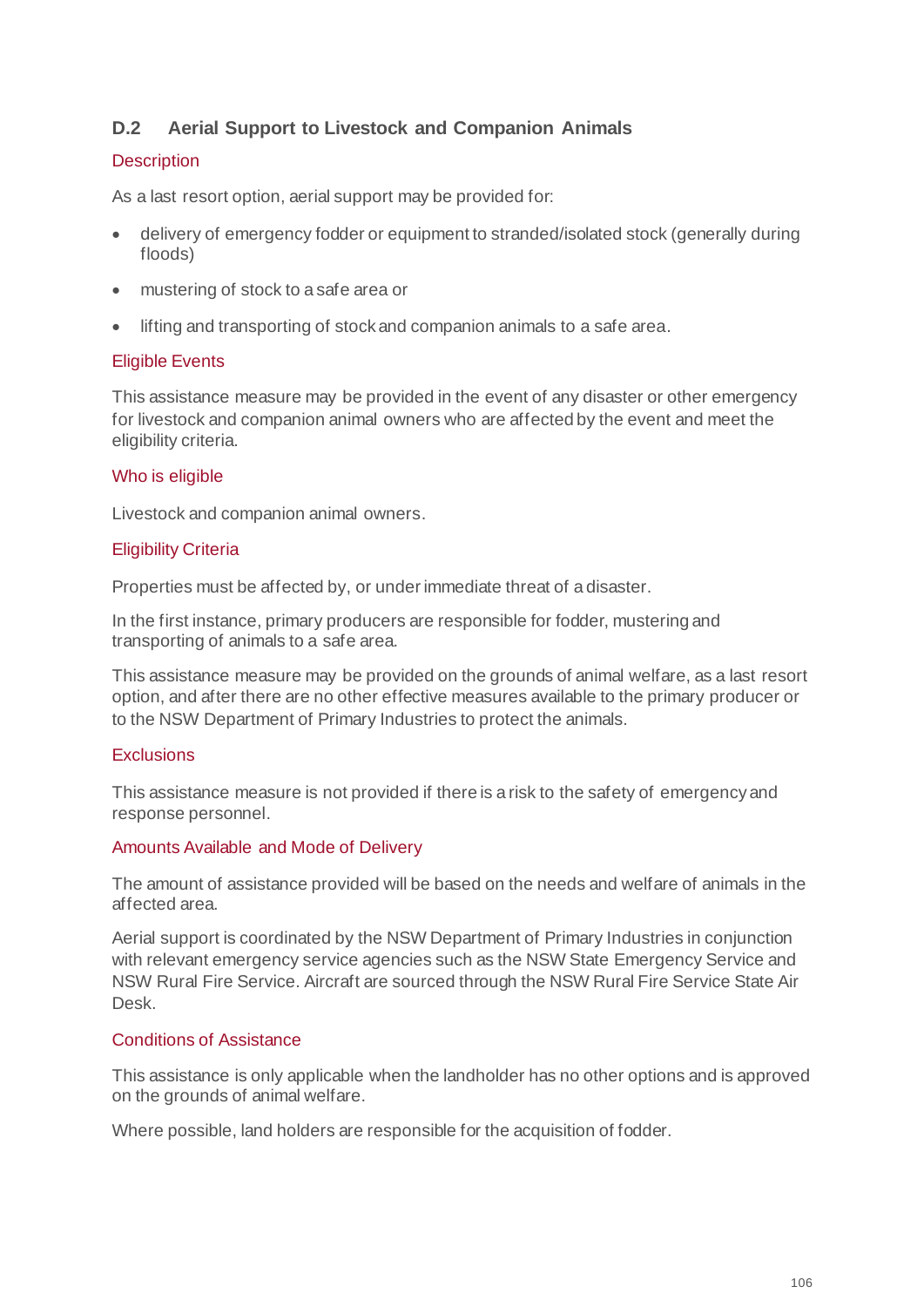### Administering Agency

The NSW Department of Primary Industries and relevant emergency service agencies such as the NSW State Emergency Service and the NSW Rural Fire Service.

## Claim Process

Requests for assistance should be made directly with the relevant emergency services agency in the first instance (e.g. for floods and storms, contact the NSW State Emergency Service on 132 500).

Prior approval for this assistance must be given by the NSW Department of Primary Industries. Emergency service agencies will liaise with the NSW Department of Primary Industries to activate the assistance.

# Period for Claiming

Invoices should be submitted by the service provider to NSW Department of Primary Industries as soon as possible after an event.

## Appeals Process

For information on appeals, contact the NSW Department of Primary Industries to discuss the outcomes of any applications and options available for review.

## Related Assistance

In specific circumstances, a range of assistance measures may be provided to eligible primary producers, livestock owners or owners of other animals (see *D.1 Emergency Livestock Fodder Relief, D.3 Subsidies for Primary Producers for Transport of Livestock and Fodder and Water, D.4 Subsidies for Transport of Donated Fodder, D.5 Humane Care of Animals, D.6 Removal and Disposal of Animal Carcasses, D.7 Replacement of Water on Animal Welfare and Intensive Plant Production Grounds, D.8 Loans to Primary Producers,*  and *D.9 Recovery Grants for Primary Producers*).

# Additional Comments

Landholders are encouraged to be prepared for the impacts of disasters (e.g. move stock, have refuge areas, store emergency fodder).

A number of publications are available from the NSW Department of Primary Industries to assist landholders with preparing for a disaster. These can be obtained from the NSW Department of Primary Industries website at the following address: https://www.dpi.nsw.gov.au/climate-and-emergencies/emergency.

Local media is extensively used during an event to provide advice to landholders.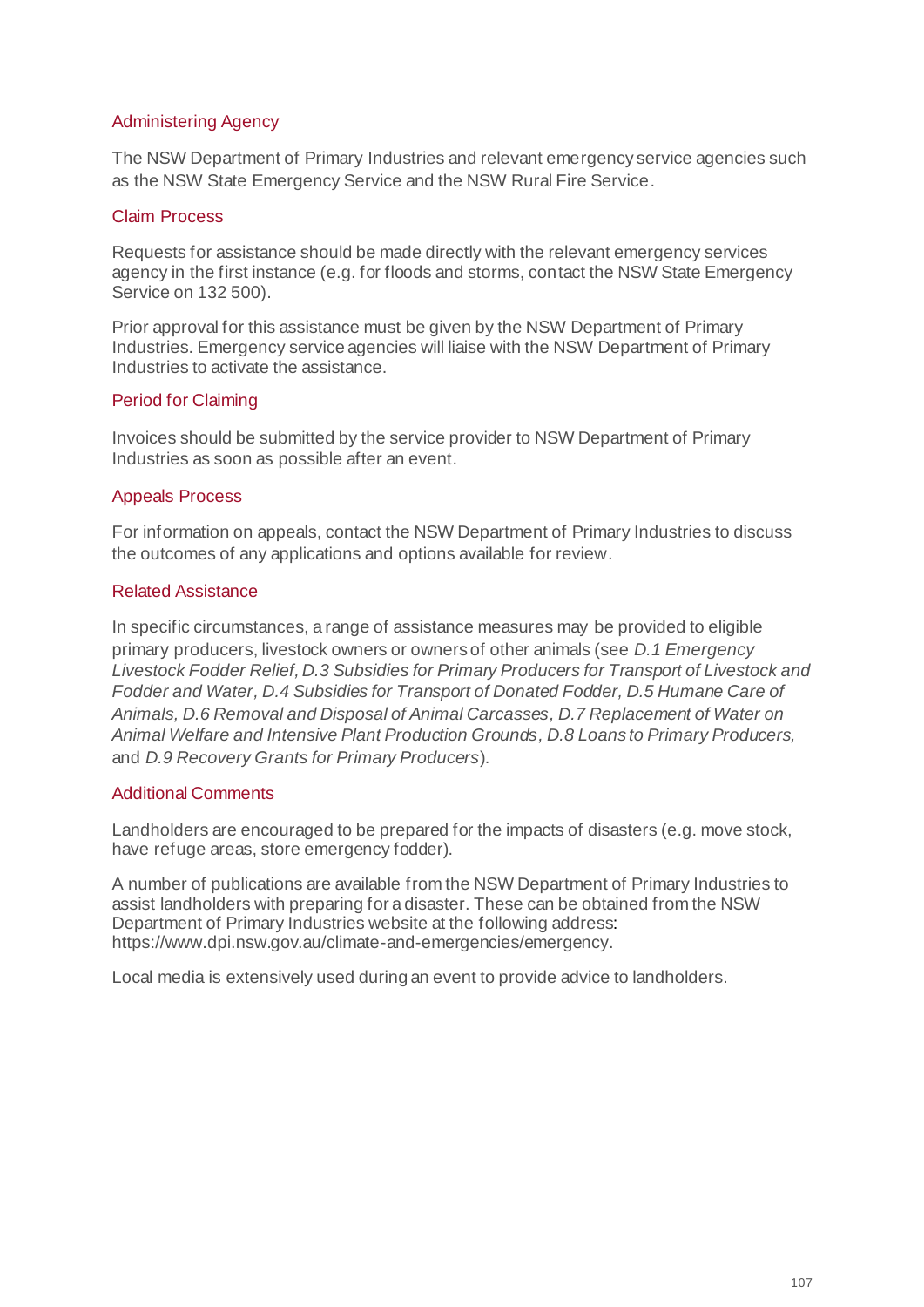# **D.3 Subsidies for Primary Producers for Transport of Livestock and Fodder and Water**

#### **Description**

Financial assistance may be provided as a contribution towards the costs of transporting livestock and the transport of fodder and/or water for livestock to a property.

### Eligible Events

This assistance measure is provided to eligible primary producers, following the declaration of a Natural Disaster or an Agricultural Natural Disaster by the NSW Government.

#### Who is eligible

Primary producers whose assets have been significantly damaged following the declaration of a Natural Disaster or an Agricultural Natural Disaster by the NSW Government.

#### Eligibility Criteria

This assistance measure may be provided to primary producers defined as an individual, partnership, trust or company which:

- has a right or interest in a farm enterprise
- contributes a part of his, her or its labour and capital to the enterprise
- derives at least 50 per cent of his, her or its income from the enterprise
- is registered with the Australian Taxation Office as a primary producer, with an Australian Business Number (ABN) and
- has their primary production enterprise located within a declared local government area.

Primary producers are defined as those that are listed under the Australian New Zealand Standard Industrial Classification 2006 (ANZSIC) 1292.0 (Revision 2.0) Codes 01 (Agriculture), 02 (Aquaculture), 03 (Forestry and Logging), 04 (Fishing, Hunting and Trapping) and 05 (Agriculture, Forestry and Fishing Support Services).

#### **Exclusions**

Intensive industries such as piggeries or poultry units are not eligible for this assistance as agistment is not a viable disaster relief measure for these units.

No subsidy will be paid on the transport of fodder weighing less than one tonne.

#### Amounts Available and Mode of Delivery

This assistance measure may provide a maximum of 50 per cent of the costs to the primary producer of transporting any of the following as a direct result of the natural disaster:

- livestock
- fodder or water for livestock.

A maximum subsidy of \$15,000 can be claimed once for each declared Natural Disaster, whether that disaster spans one or two financial years.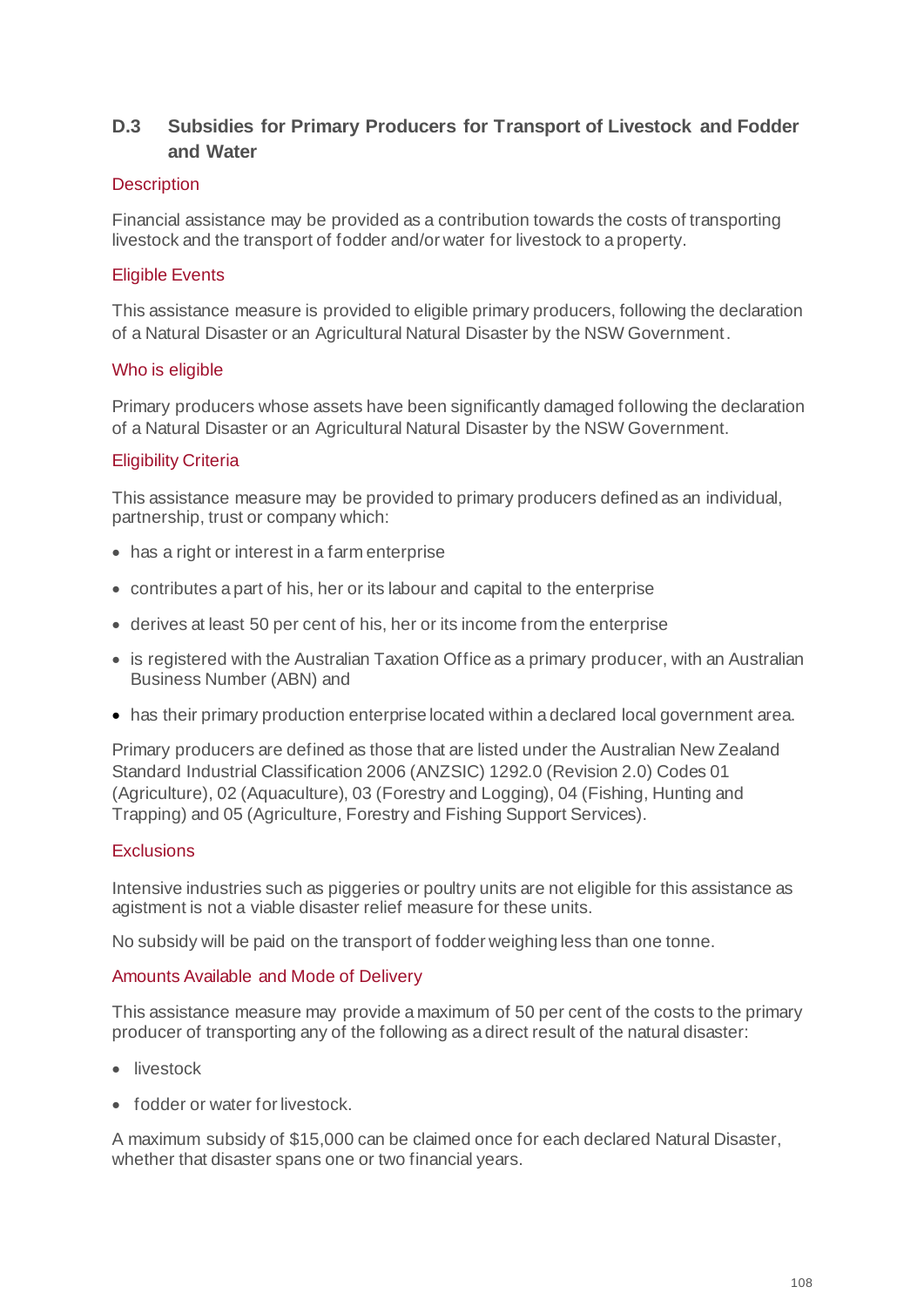If a farming business has already claimed \$15,000 in one financial year for this type of assistance, whether on one or more parcels of land, regardless of the location of those parcels within NSW, for one or more disasters, they are ineligible for this assistance.

A primary producer cannot claim for labour, fixed costs or profit if they use their own transport to move stock to agistment.

## Conditions of Assistance

A maximum distance of 1,500 km applies. The subsidy does not apply to any distance beyond 1500 km.

# Administering Agency

NSW Rural Assistance Authority.

#### Claim Process

Information can be obtained by calling the RAA on Toll Free 1800 678 593 or (02) 6391 3000, or by sending an email to rural.assist@raa.nsw.gov.au.

To make a claim, primary producers should complete a claim form and submit it to the RAA attaching copies of invoices, paid invoices (receipts), confirmation of agistment and/or stock to sale or slaughter, a copy of Local Land Services rate notice and latest local council rate notice.

#### Period for Claiming

Primary producers who are intending to claim this assistance must undertake their first movement of stock, fodder or water no later than three months from the date on which the disaster is declared, and the last movement of stock, fodder or water must be completed and all claims for transport subsidies must be submitted to the RAA no later than nine months after the date on which the disaster is declared.

#### Appeals Process

An internal appeals process is available through the RAA.

#### Related Assistance

In specific circumstances, a range of assistance measures may be provided to eligible primary producers, livestock owners or owners of other animals (see *D.1 Emergency Livestock Fodder Relief, D.2 Aerial Support to Livestock, D.4 Subsidies for Transport of Donated Fodder, D.5 Humane Care of Animals, D.6 Removal and Disposal of Animal Carcasses, D.7 Replacement of Water on Animal Welfare and Intensive Plant Production Grounds,* and *D.9 Recovery Grants for Primary Producers*).

#### Additional Comments

The coordination of the actual agistment process is the responsibility of the stock owner.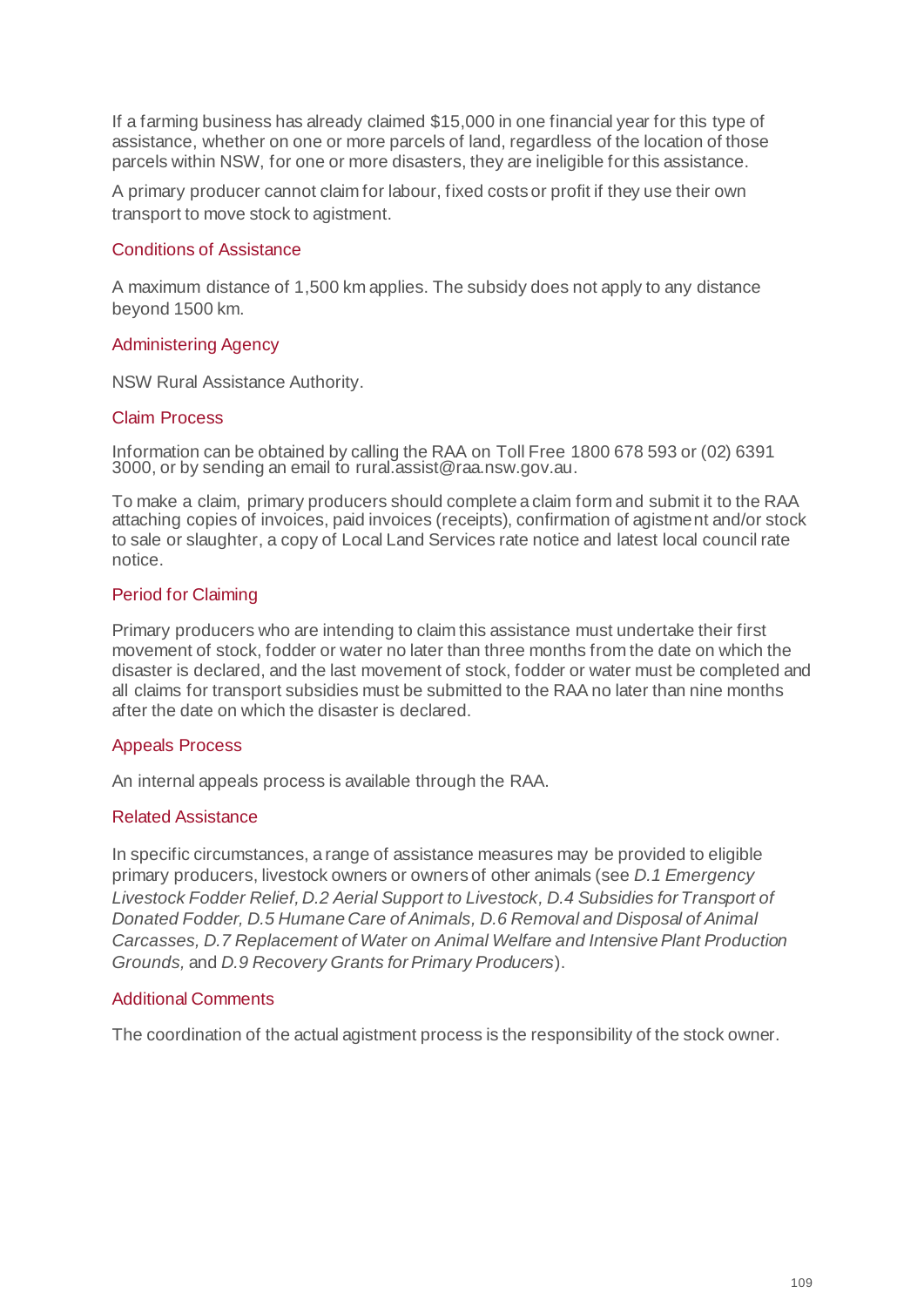# **D.4 Subsidies for Transport of Donated Fodder**

#### **Description**

Financial assistance may be provided by the NSW Rural Assistance Authority (RAA) and the Department of Primary Industries (DPI) for the cost of transporting donated fodder to affected properties or storage facilities in the event of a declared Natural Disaster.

## Eligible Events

This assistance measure is provided to the organisations that donate and transport fodder to eligible primary producers, following the declaration of a Natural Disaster or an Agricultural Natural Disaster by the NSW Government.

#### Who is eligible

Organisations that donate and transport fodder to eligible primary producers.

#### Eligibility Criteria

This assistance measure may be provided for fodder that has been donated for the benefit of affected primary producers in declared local government areas.

#### **Exclusions**

Small volumes of fodder or poor quality fodder are not eligible for this assistance.

#### Amounts Available and Mode of Delivery

The scheme may pay for all costs associated with transporting donated fodder to affected properties or storage facilities, up to a distance of 1,500kms.

Beyond a range of 1,500kms, special consideration will be required.

#### Conditions of Assistance

Prior approval for the transporting of fodder is required from RAA and the NSW Department of Primary Industries.

Fodder must go to a group of affected farmers, avoiding one-to-one donations, through Local Land Services or other community organisations.

#### Administering Agency

Donated Fodder Coordinator (if appointed by the NSW Department of Primary Industries).

The NSW Farmers' Association.

#### Claim Process

Transport invoices for approved transport are to be submitted through the local organising body for verification and then forwarded to RAA or DPI for processing and payment direct to the service providers.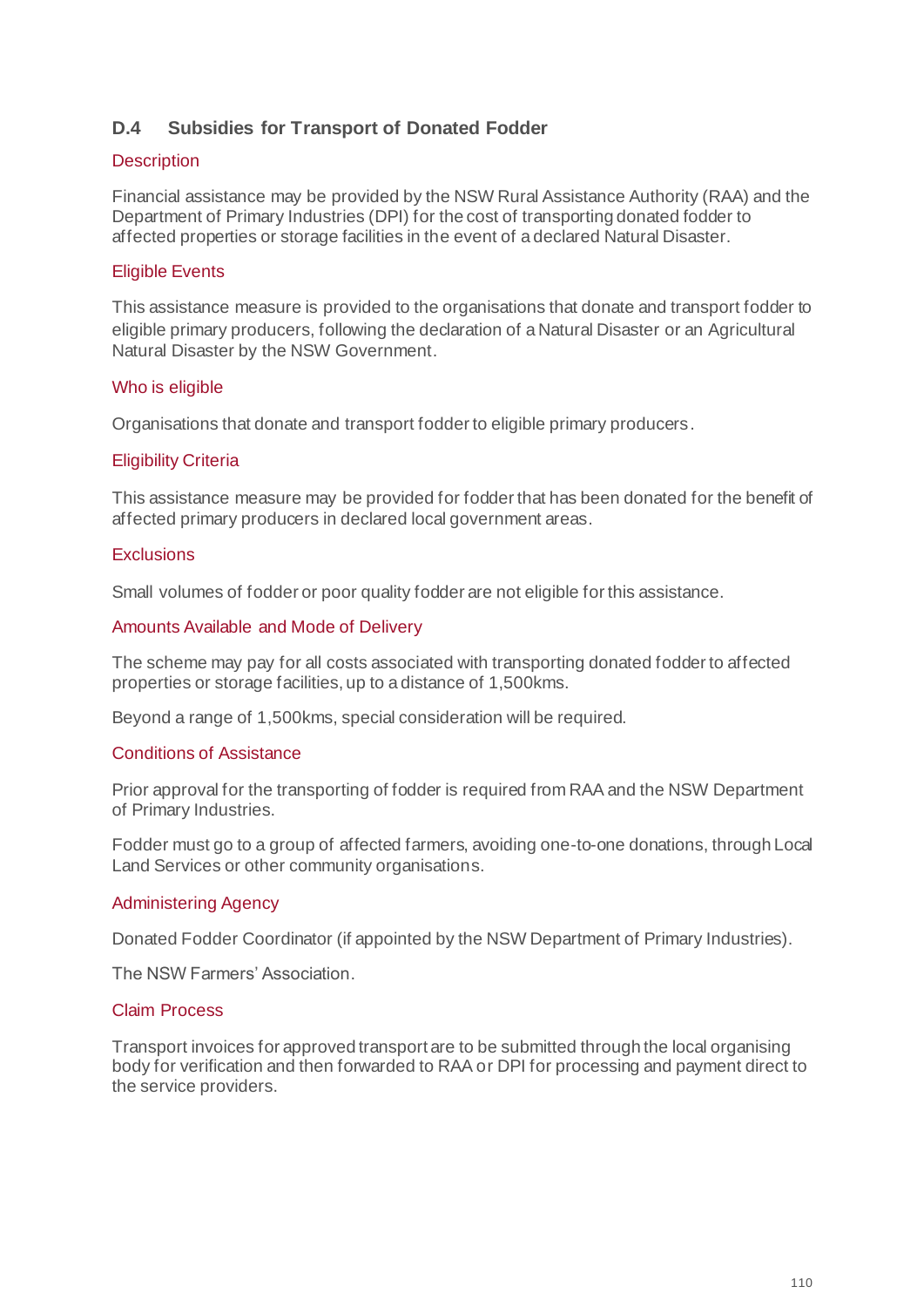# Period for Claiming

This assistance is generally provided up to three months following a declared event. Extensions on this period can be granted on a case by case basis if recovery operations need to continue.

#### Appeals Process

An internal appeals process is available through the Department of Primary Industries.

## Related Assistance

In specific circumstances, a range of assistance measures may be provided to eligible primary producers, livestock owners or owners of other animals (see *D.1 Emergency Livestock Fodder Relief, D.2 Aerial Support to Livestock, D.3 Subsidies for Primary Producers for Transport of Livestock and Fodder and Water, D.5 Humane Care of Animals, D.6 Removal and Disposal of Animal Carcasses, D.7 Replacement of Water on Animal Welfare and Intensive Plant Production Grounds, D.8 Loans to Primary Producers, and D.9 Recovery Grants for Primary Producers*).

# Additional Comments

Nil.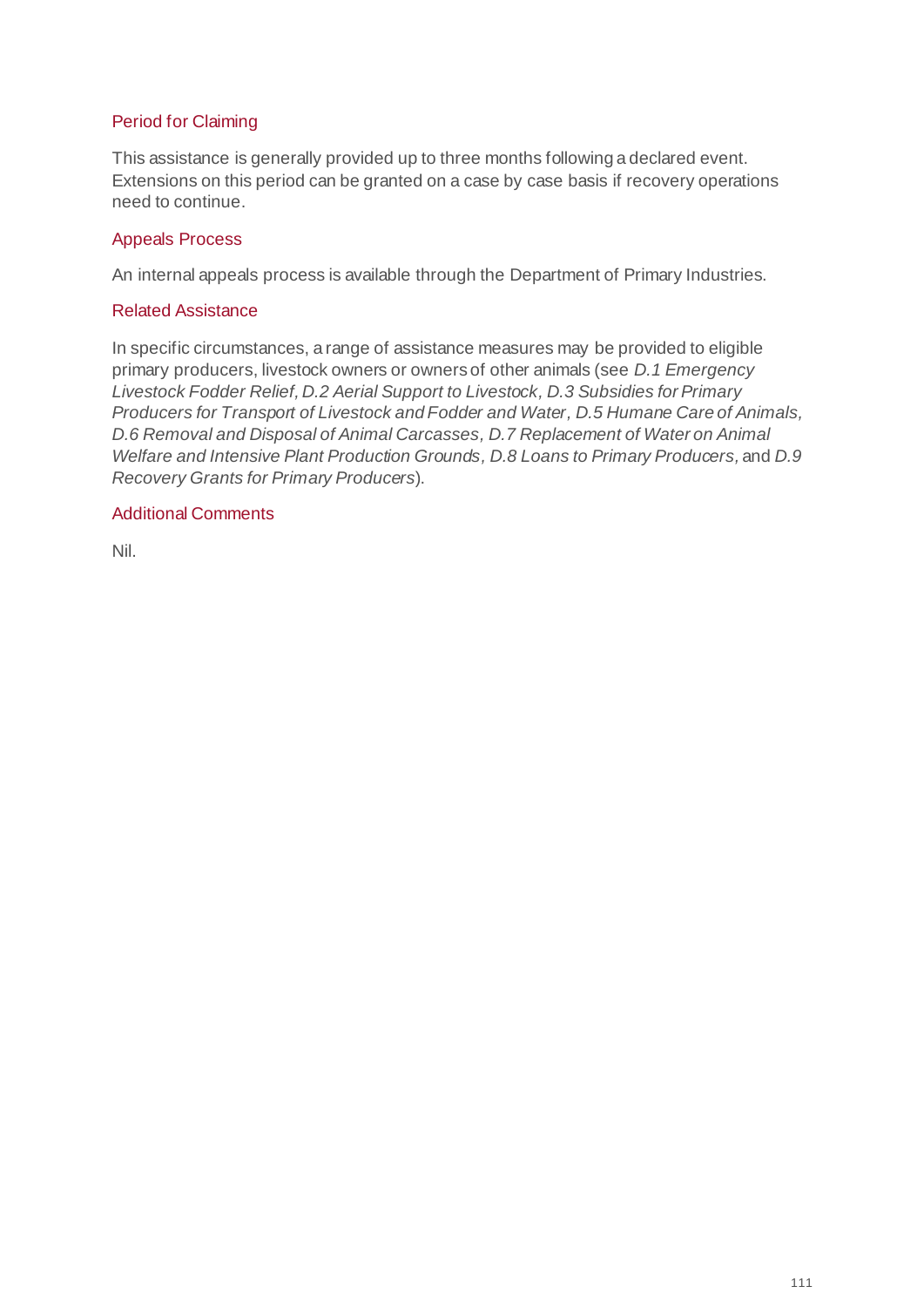# **D.5 Humane Care of Animals**

#### **Description**

Co-ordination services may be provided for the humane care of animals severely affected by a disaster.

# Eligible Events

This assistance measure may be provided in the event of any disaster or other emergency, to animal welfare services and animal owners who are affected by the event and meet the eligibility criteria.

# Who is eligible

Animal owners, animal welfare services and accredited wildlife carers.

# Eligibility Criteria

This assistance is based on the welfare of animals severely injured or suffering due to the effects of a disaster.

#### **Exclusions**

Salaries and other costs which would have been incurred, even if a disaster had not occurred, are not eligible.

#### Amounts Available and Mode of Delivery

This assistance measure may provide for the cost of the additional resources required for the assessment of animals affected by a disaster.

Assessments are to be carried out by qualified personnel to determine the most appropriate and humane outcomes for affected animals.

Additional resources include employee related costs (including payroll tax) that are not currently paid by the NSW Department of Primary Industries, e.g. contracted services, overtime hours, extra shifts, backfilling positions, additional plant and equipment hire, including operating costs etc.

Once assessed, animals that may benefit from further support or rehabilitation will be referred to the appropriate service, such as the Royal Society for the Prevention of Cruelty to Animals (RSPCA), the NSW Wildlife Information, Rescue and Education Service (WIRES) or veterinarians.

Actual expenditure on the additional resources used to euthanize animals is fully reimbursed.

#### Conditions of Assistance

Nil.

#### Administering Agency

The NSW Department of Primary Industries.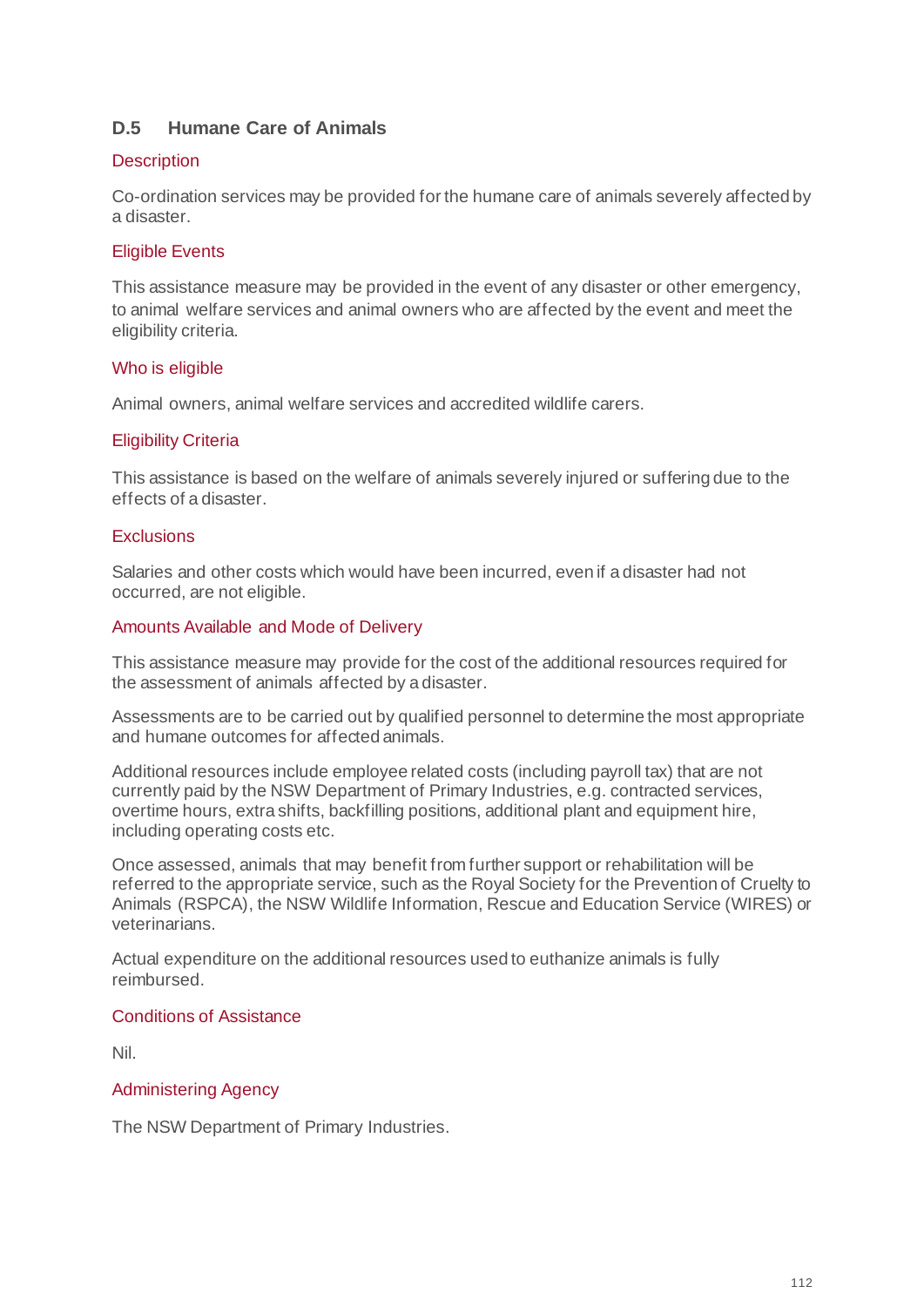#### Claim Process

Approval from the NSW Department of Primary Industries must be given prior to implementing this assistance measure.

Invoices should be submitted directly to the NSW Department of Primary Industries by the service provider.

#### Period for Claiming

Claims should be finalised as soon as possible after an event.

#### Appeals Process

For information on appeals, contact the NSW Department of Primary Industries to discuss the outcomes of any applications and options available for review.

#### Related Assistance

In specific circumstances, a range of assistance measures may be provided to eligible primary producers, livestock owners or owners of other animals (see *D.1 Emergency Livestock Fodder Relief, D.2 Aerial Support to Livestock, D.3 Subsidies for Primary Producers for Transport of Livestock and Fodder and Water, D.4 Subsidies for Transport of Donated Fodder, D.6 Removal and Disposal of Animal Carcasses, D.7 Replacement of Water on Animal Welfare and Intensive Plant Production Grounds, D.8 Loans to Primary Producers,* and *D.9 Recovery Grants for Primary Producers*).

#### Additional Comments

This is an emergency assistance measure and is provided after an event based on animal welfare.

When an animal requires euthanasia only trained personnel are to be used and, where possible, the owners of the animals are consulted.

Livestock to be euthanised are to be assessed by a veterinarian prior to being put down.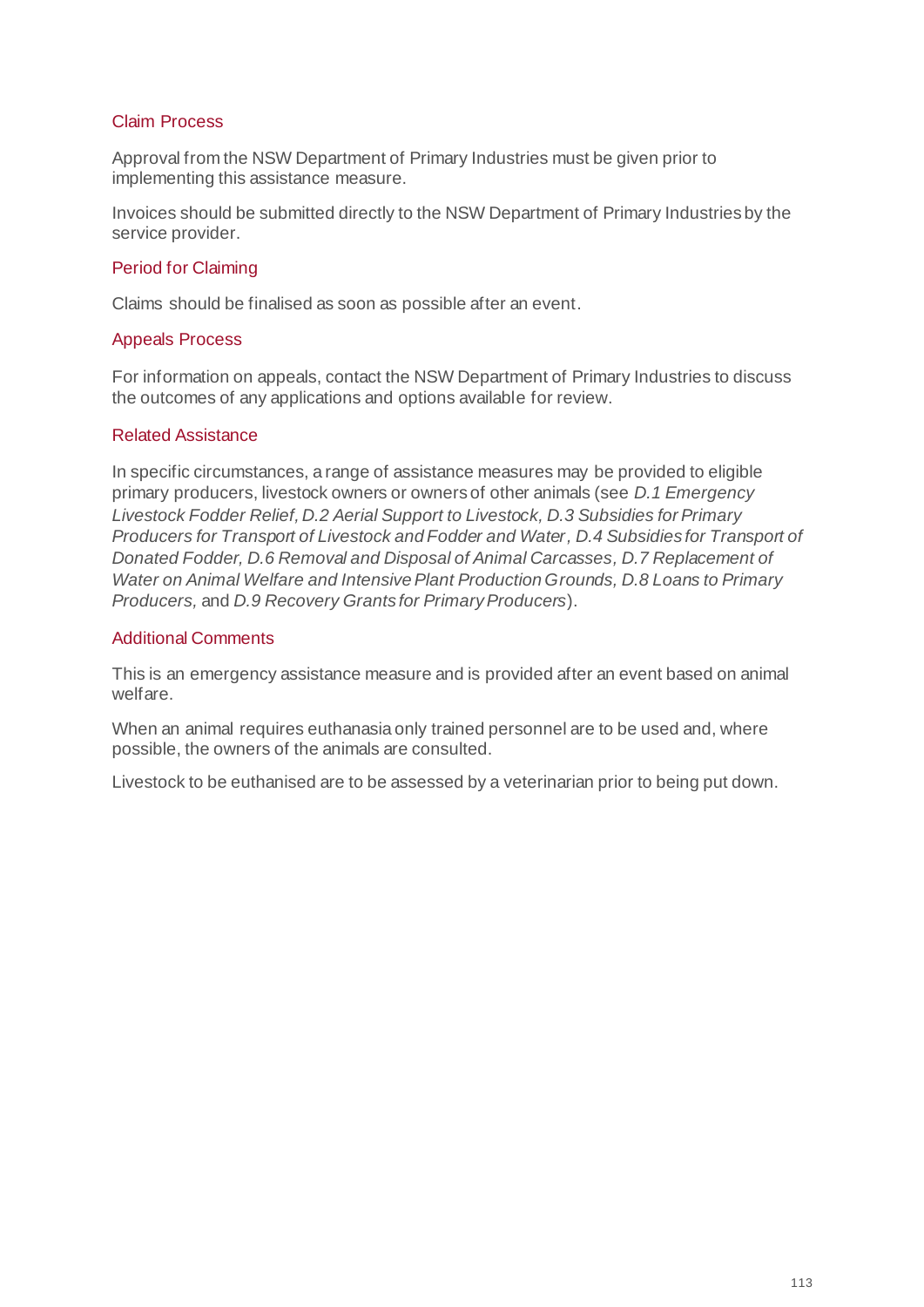# **D.6 Removal and Disposal of Animal Carcasses**

#### **Description**

Assistance may be provided for the removal and disposal of animal carcasses (including wildlife) on the grounds of public health, safety or well-being.

## Eligible Events

This assistance measure may be provided in the event of any disaster or other emergency, to communities and animal owners who are affected by the event and meet the eligibility criteria.

#### Who is eligible

Animal owners, the community and wildlife carers.

#### Eligibility Criteria

Removal and disposal is based on the number of animal carcasses involved and the potential impact on community distress or public health or safety.

#### **Exclusions**

Animal carcasses that are not in a visible area or posing a risk to public health will not be removed.

In areas where safe access is limited, animal carcasses may not be removed.

#### Amounts Available and Mode of Delivery

The NSW Department of Primary Industries will assess the most appropriate disposal method and coordinate with service providers to deliver this assistance.

Animal carcasses may be disposed of locally or transported to another location (e.g. incinerations, burial or rendering).

#### Conditions of Assistance

Nil.

#### Administering Agency

NSW Department of Primary Industries.

#### Claim Process

Approval from the NSW Department of Primary Industries must be given prior to implementing this assistance measure.

Invoices should be submitted directly to the NSW Department of Primary Industries by the service provider.

#### Period for Claiming

This is an emergency assistance measure and should be finalised as soon as possible after an event.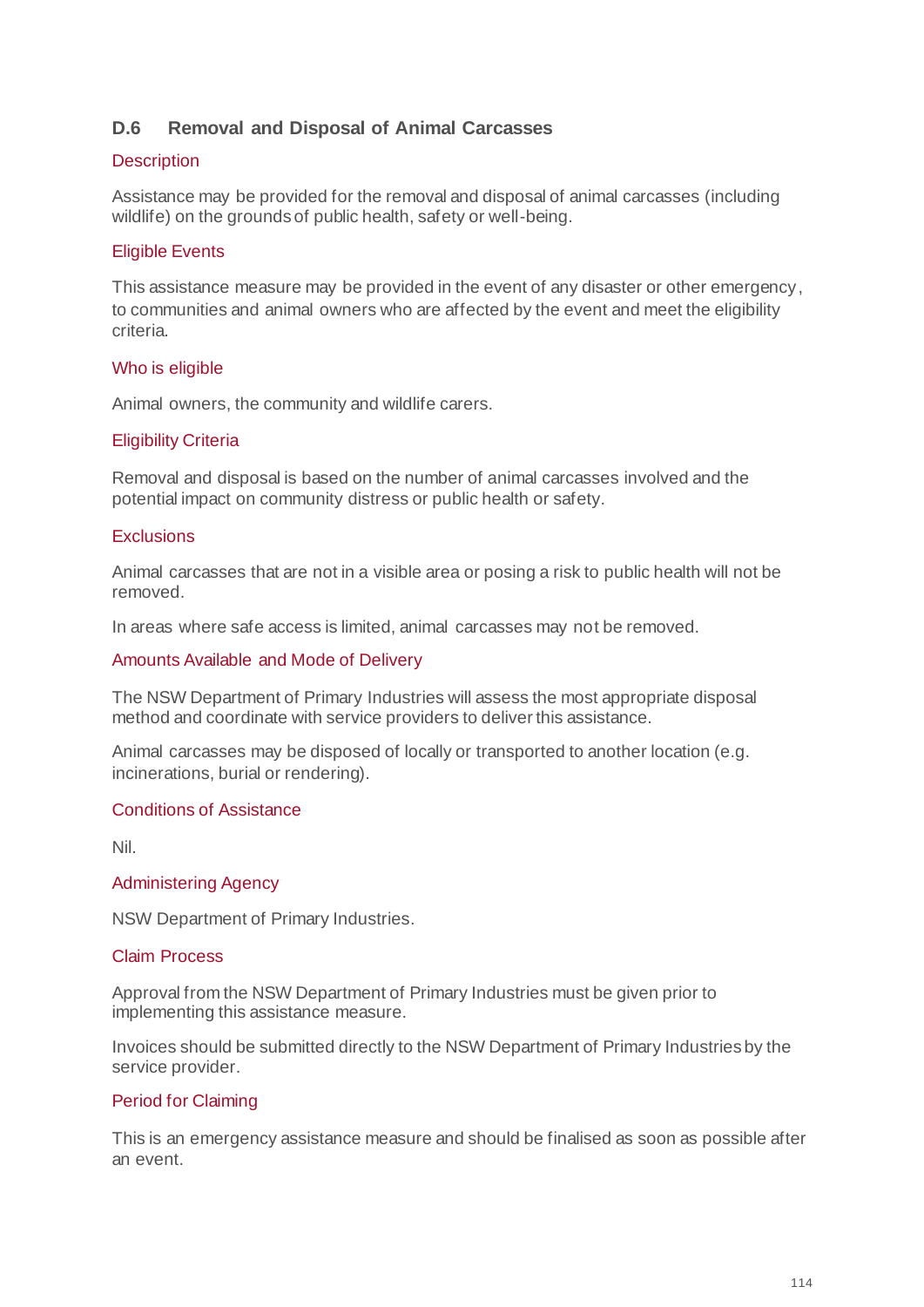# Appeals Process

For information on appeals, contact the NSW Department of Primary Industries to discuss the outcomes of any applications and options available for review.

# Related Assistance

In specific circumstances, a range of assistance measures may be provided to eligible primary producers, livestock owners or owners of other animals (see *D.1 Emergency Livestock Fodder Relief, D.2 Aerial Support to Livestock, D.3 Subsidies for Primary Producers for Transport of Livestock and Fodder and Water, D.4 Subsidies for Transport of Donated Fodder, D.5 Humane Care of Animals, D.7 Replacement of Water on Animal Welfare and Intensive Plant Production Grounds, D.8 Loans to Primary Producers, and D.9 Recovery Grants for Primary Producers*).

# Additional Comments

Nil.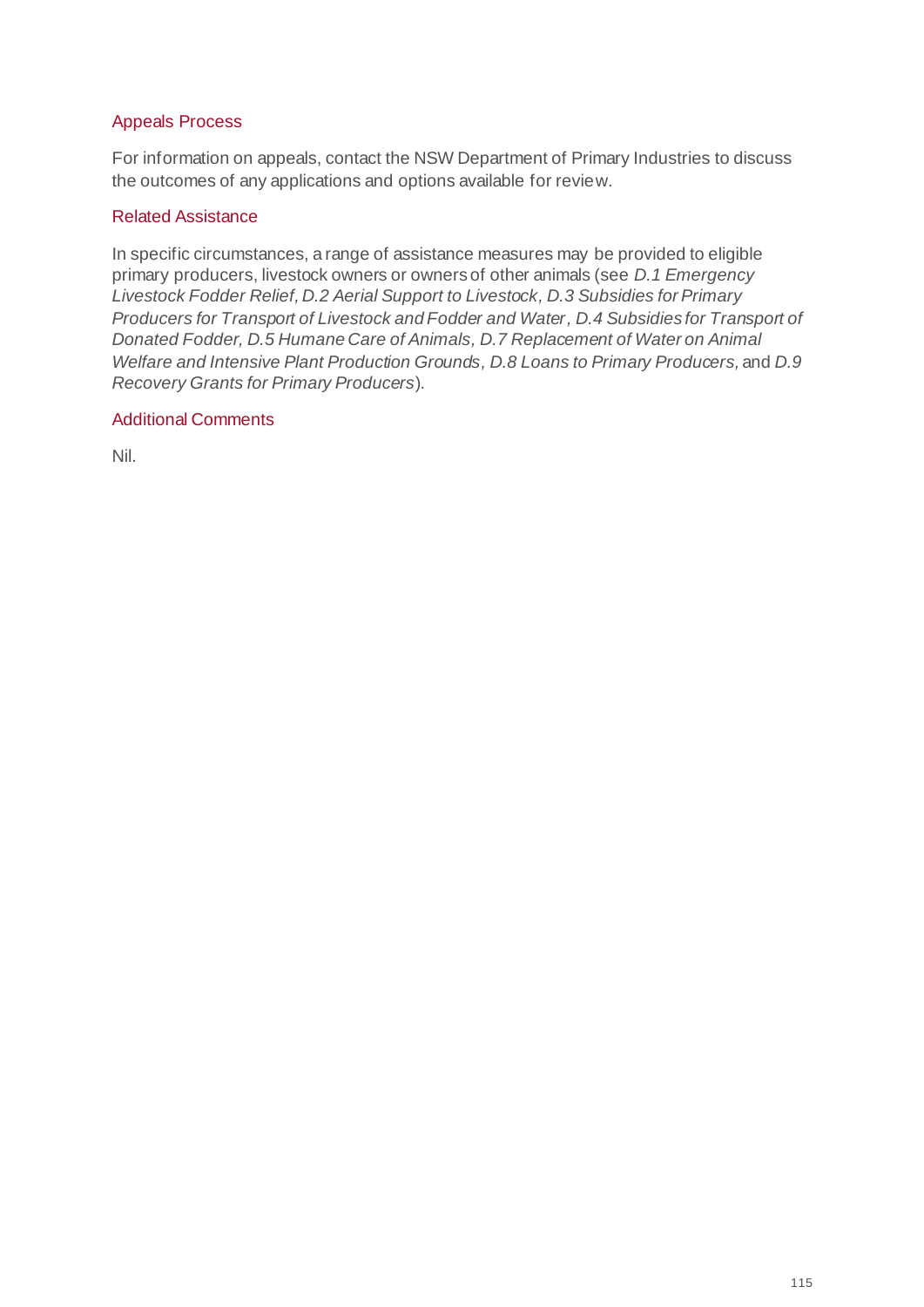# **D.7 Replacement of Water on Animal Welfare and Intensive Plant Production Grounds**

#### **Description**

Water that has been taken to fight bushfires or for other emergency reasons (infrastructure failure) may be replaced if the loss of the water results in animal welfare concerns or intensive production losses.

## Eligible Events

This assistance measure may be provided in the event of any disaster or other emergency to animal owners, and produce growers who meet the eligibility criteria.

#### Who is eligible

Animal owners and intensive commercial produce growers (case-by-case assessment).

# Eligibility Criteria

Applicants for this assistance must have had water taken to fight a fire by a fire-fighting agency or a failure in their infrastructure.

The assistance is provided on animal welfare or intensive production grounds. Intensive production refers to plant production such as nurseries, orchards, vineyards, horticulture and market gardens where the water taken impacts on the property owner's ability to water stock or water plants.

The NSW Department of Primary Industries staff will assess if the water taken is having an effect on animal welfare or production levels.

#### **Exclusions**

Land holdings with alternate water supplies e.g. a water tank, bore, dam or creek.

Hobby farmers who do not earn a significant portion of their income from agricultural enterprise will be assessed on a case by case basis.

#### Amounts Available and Mode of Delivery

This assistance measure may provide for the procurement and transportation costs of replacing water, as assessed by the NSW Department of Primary Industries.

Water may be replaced in amounts required to assist in maintaining the welfare of animals and continue production.

Water may be replaced in stages as required to address animal welfare/production losses. Water is only replaced up to the total water removed for the purpose of fighting a fire, as assessed by the NSW Department of Primary Industries with evidence provided by firefighting agencies where possible.

The NSW Department of Primary Industries coordinates this assistance directly with service providers.

#### Conditions of Assistance

The NSW Department of Primary Industries will evaluate requests from landholders considering: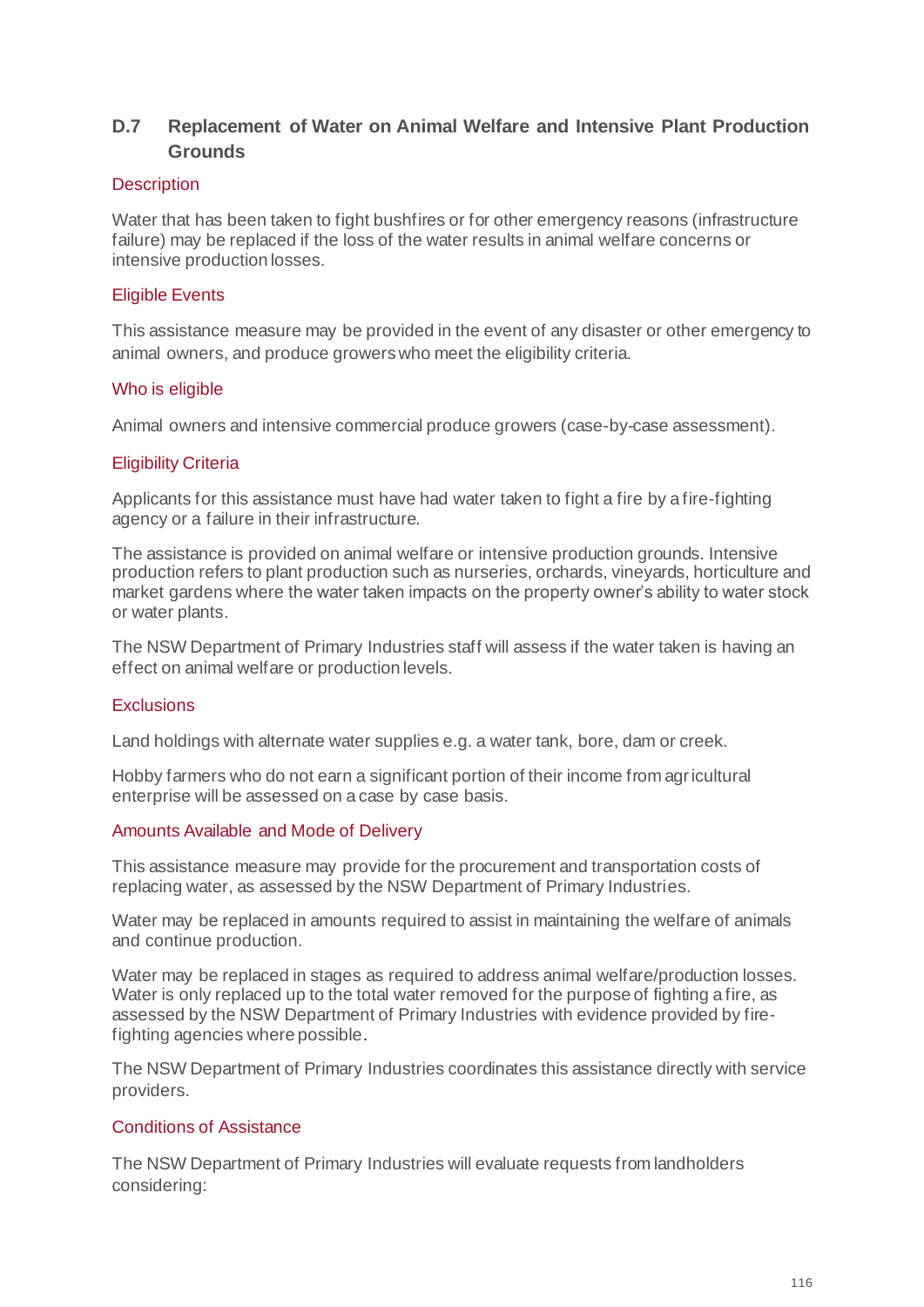- significance of impact on animal welfare or other agricultural activities
- estimation of amount removed
- maximum amount required to be replaced to maintain animal welfare or agricultural activities (which may include providing water by alternate means e.g. in tanks or troughs)
- availability of alternate water sources and arrangements
- time-frame:
	- $\circ$  if it is likely to rain, a lower volume than that removed may be delivered in the interim
	- o delivery may be staged over a period of time but will not exceed the agreed maximum amount.

#### Administering Agency

NSW Department of Primary Industries.

# Claim Process

An assessment will be undertaken by the NSW Department of Primary Industries before any water replacement starts to verify the amount of water required to maintain animal welfare or production and the maximum amount that can be replaced.

The relevant firefighting agency will be contacted to verify that water was taken to fight a fire and to assist in ascertaining the amount removed.

Invoices should be submitted directly to the NSW Department of Primary Industries by the service provider.

# Period for Claiming

The NSW Department of Primary Industries should be contacted as soon as possible after water has been taken from a property.

# Appeals Process

For information on appeals, contact NSW Department of Primary Industries to discuss the outcomes of any applications and options available for review.

#### Related Assistance

In specific circumstances, a range of assistance measures may be provided to eligible primary producers, livestock owners or owners of other animals (see *D.1 Emergency Livestock Fodder Relief, D.2 Aerial Support to Livestock, D.3 Subsidies for Primary Producers for Transport of Livestock and Fodder and Water, D.4 Subsidies for Transport of Donated Fodder, D.5 Humane Care of Animals, D.6 Removal and Disposal of Animal Carcasses, D.8 Loans to Primary Producers,* and *D.9 Recovery Grants for Primary Producers*).

# Additional Comments

Primary producers will not be financially compensated for loss of water.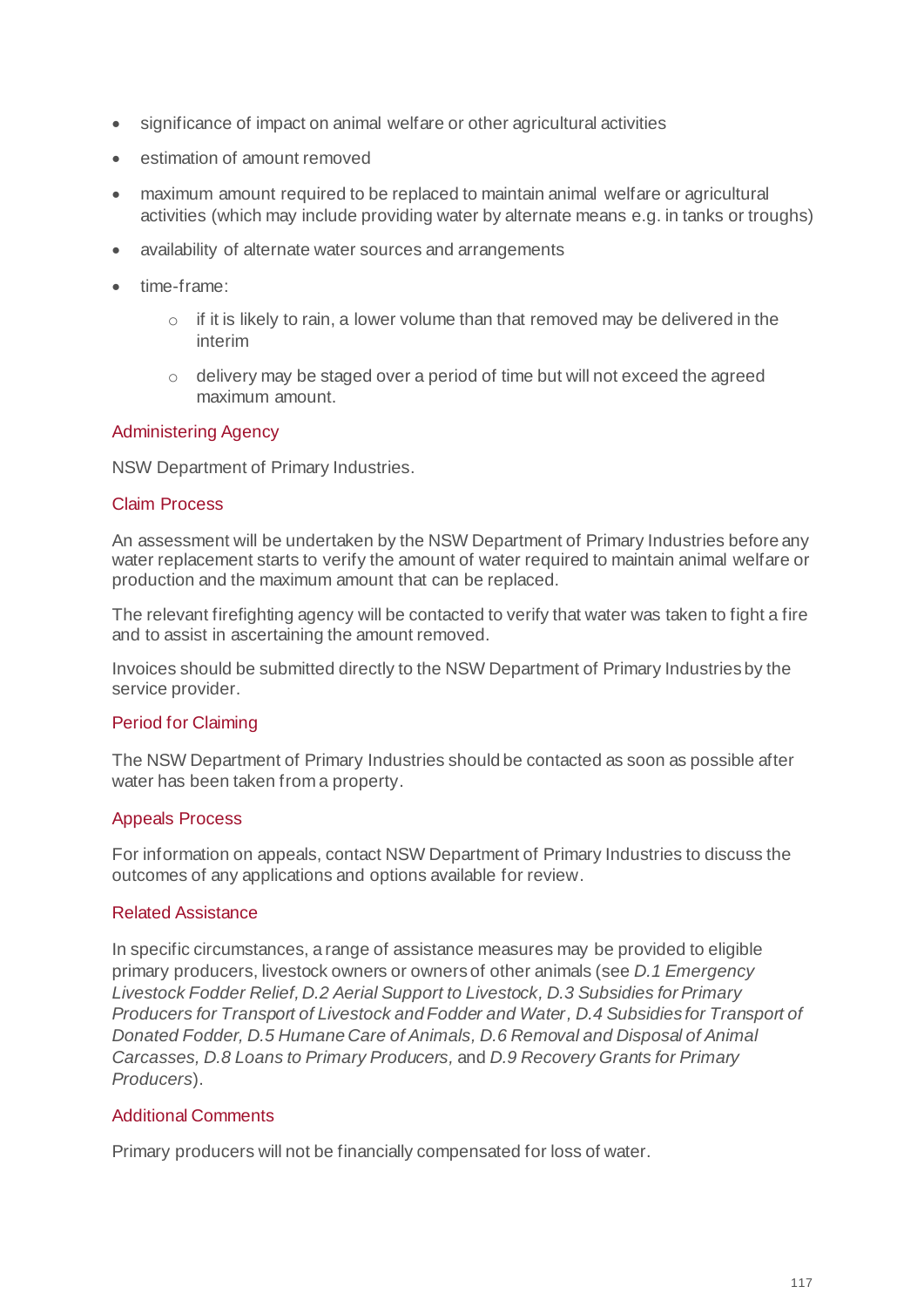# **D.8 Loans to Primary Producers**

## **Description**

Loans at a concessional fixed-rate with a two-year interest and repayment free period may be provided to primary producers for:

- essential working capital for up to 12 months from the date of the disaster, to continue farming operations until normal income resumes or until the next major income is received and/or
- replacement and/or repair of property damaged as a result of a disaster and associated improvements not covered by insurance.

# Eligible Events

This assistance measure is only provided to eligible primary producers, following the declaration of a Natural Disaster or an Agricultural Natural Disaster by the NSW Government.

# Who is eligible

This assistance measure may be provided to primary producers defined as an individual, partnership, trust or company which:

- has a right or interest in a farm enterprise
- contributes a part of his, her or its labour and capital to the enterprise
- derives at least 50 per cent of his, her or its income from the enterprise
- is registered with the Australian Taxation Office as a primary producer, with an Australian Business Number (ABN) and
- has their primary production enterprise located within a declared local government area.

Primary producers are defined as those that are listed under the Australian New Zealand Standard Industrial Classification 2006 (ANZSIC) 1292.0 (Revision 2.0) Codes 01 (Agriculture), 02 (Aquaculture), 03 (Forestry and Logging), 04 (Fishing, Hunting and Trapping) and 05 (Agriculture, Forestry and Fishing Support Services).

#### Eligibility Criteria

To be eligible, primary producers must:

- have assets (including fodder) which have been significantly damaged as a direct result of the declared disaster
- have a primary producer operation which was viable prior to the declared event
- demonstrate that the assistance will ensure the farming enterprise continues to be viable
- demonstrate that they are continuing or will re-establish the farming enterprise within the same location, or within the same local government area and
- demonstrate that the farming enterprise has the capacity to repay the loan.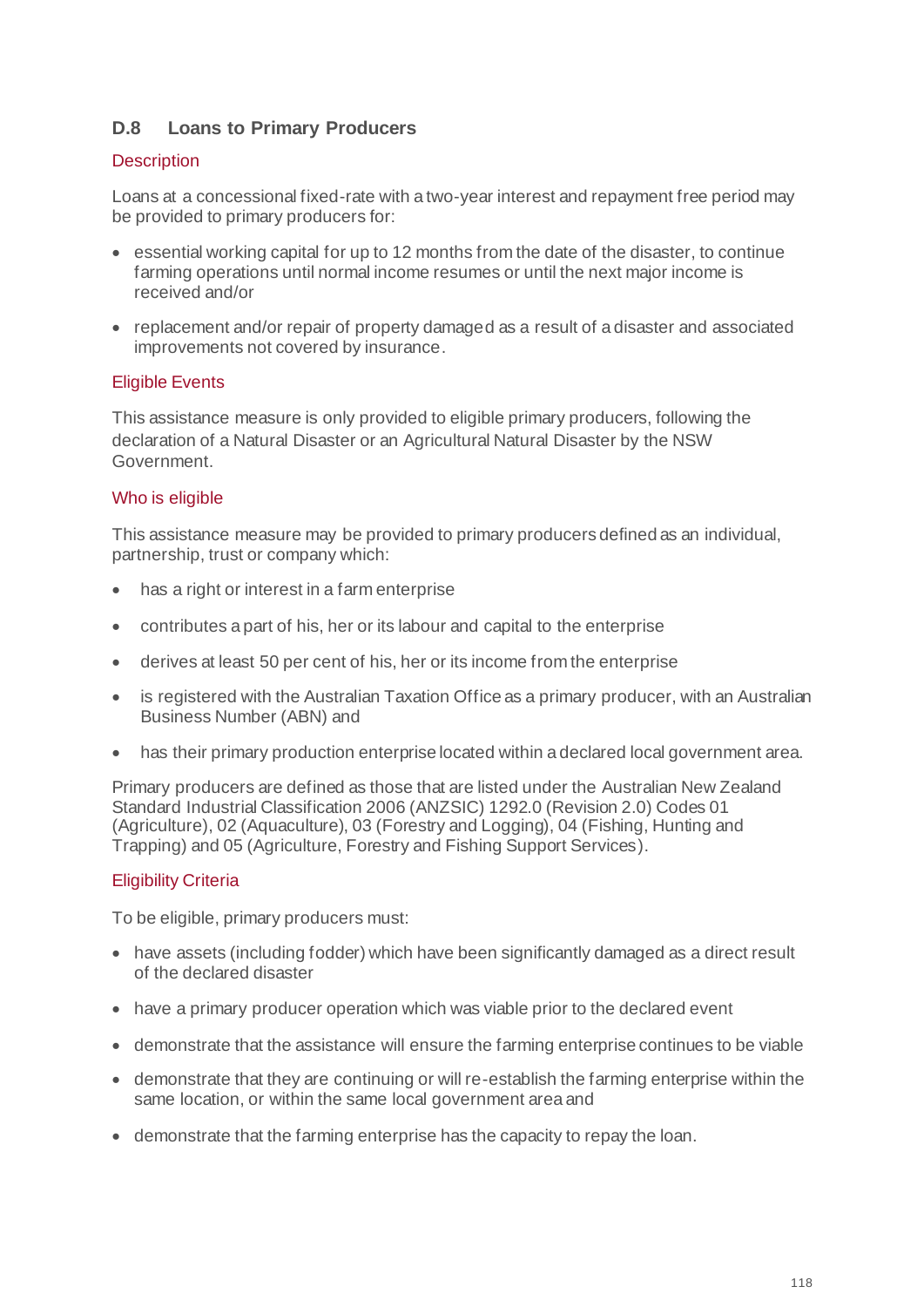# **Exclusions**

Assistance does not provide for costs unrelated to the farming enterprise or commitments overdue at the time of the disaster, such as trading accounts, lease or hire purchase instalments, interest on borrowings or loan repayments.

#### Amounts Available and Mode of Delivery

A loan to a maximum of \$130,000 may be provided.

All loans have an initial two year interest and repayment free period. This period is followed by a loan term of up to 10 years (making the maximum term 12 years), depending on the amount borrowed and the applicant's repayment capacity.

#### Conditions of Assistance

Repayments may be monthly, half-yearly or annual repayments of principal and interest, generally in line with the applicant's cash flow.

Loans are secured by a registered mortgage over land, and not necessarily a first mortgage. Other security, including a mortgage over land, buildings or other assets from another person may be considered.

#### Administering Agency

NSW Rural Assistance Authority (RAA).

#### Claim Process

Information can be obtained by calling the RAA on Toll Free 1800 678 593 or (02) 6391 3000, or by visiting the website www.raa.nsw.gov.au.

An application form can be obtained from the RAA or from local rural financial counselling services.

Applicants will be expected to provide a range of documents including:

- balance sheets and financial statements for the farm enterprise (including profit and loss statements, trading account and depreciation schedules)
- individual tax returns and a current listing of all assets and liabilities held by each individual director, shareholder, partner or trustee of the farm enterprise
- evidence of damage incurred may be sought.

The RAA will assess applications against the eligibility criteria, taking into account the availability of cash reserves, investments, un-drawn overdraft balances, and loans with redraw facilities.

Once all the legal requirements have been completed, the RAA will deposit the full loan into a nominated bank account.

Applicants will be asked to cover set-up costs for the mortgage registration fee, mortgage duty, agent fees and land title search costs. Financiers may charge fees to the applicant's account when consenting to the RAA's request to take a mortgage over the property offered as security.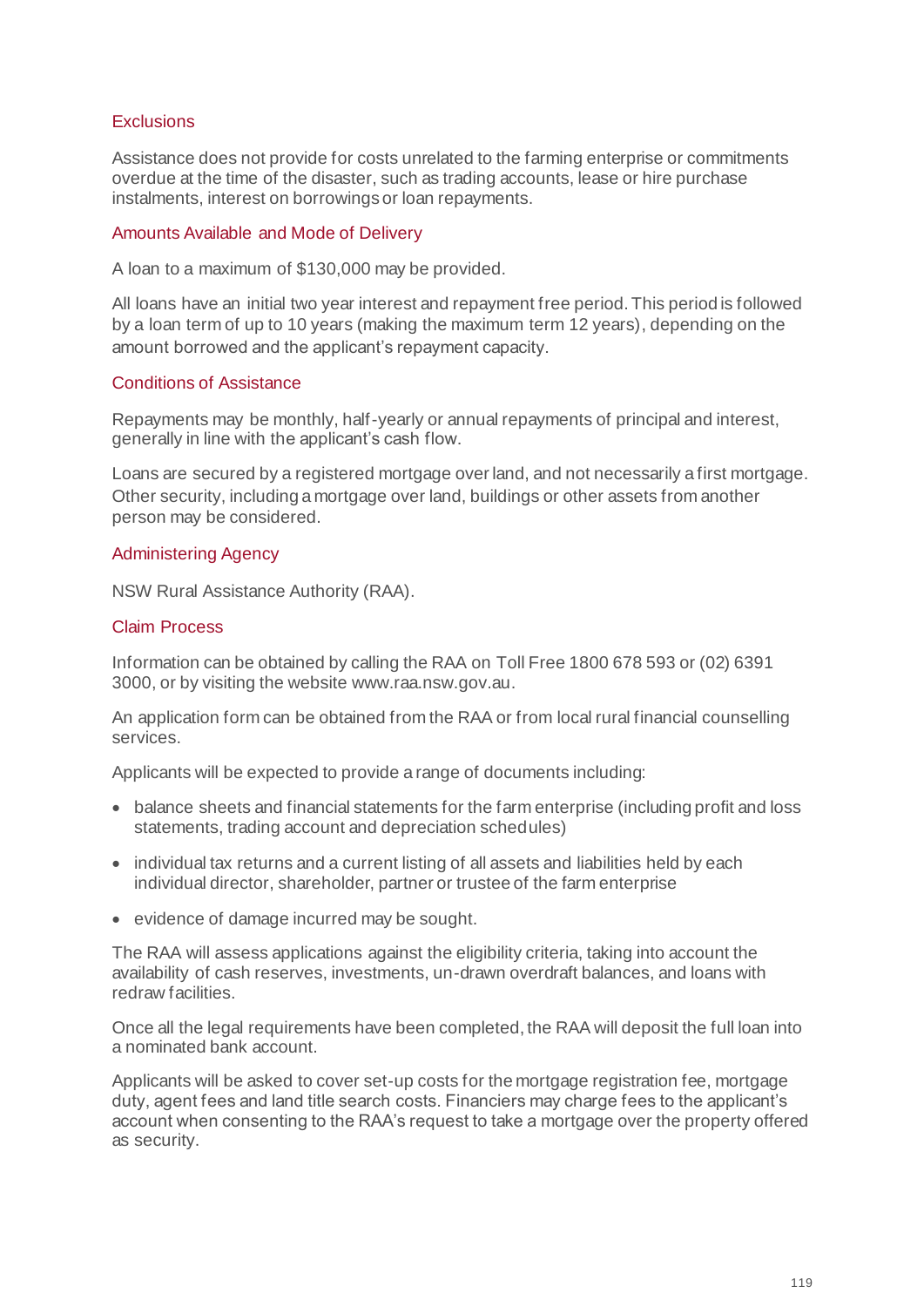# Period for Claiming

Applications must be lodged within six months of the declaration of the natural disaster.

#### Appeals Process

An internal appeals process is available through the RAA.

#### Related Assistance

In specific circumstances, a range of assistance measures may be provided to eligible primary producers, livestock owners or owners of other animals (see *D.1 Emergency Livestock Fodder Relief, D.2 Aerial Support to Livestock, D.3 Subsidies for Primary Producers for Transport of Livestock and Fodder and Water, D.4 Subsidies for Transport of Donated Fodder, D.5 Humane Care of Animals, D.6 Removal and Disposal of Animal Carcasses, D.7 Replacement of Water an Animal Welfare and Production Grounds,* and *D.9 Recovery Grants for Primary Producers*).

Assistance in relation to the NSW Government Waste Levy may be provided following the declaration of a natural disaster (see *B.5 Waste Levy*).

#### Additional Comments

To be eligible primary producers must derive at least 51 per cent of their gross income from the farm enterprise in the financial year preceding the financial year of the disaster. However, due to circumstances such as drought, the gross income of some primary producers may be less than this criterion. If a primary producer is in this situation, options to submit gross income information from a year earlier than the preceding financial year should be discussed with the RAA.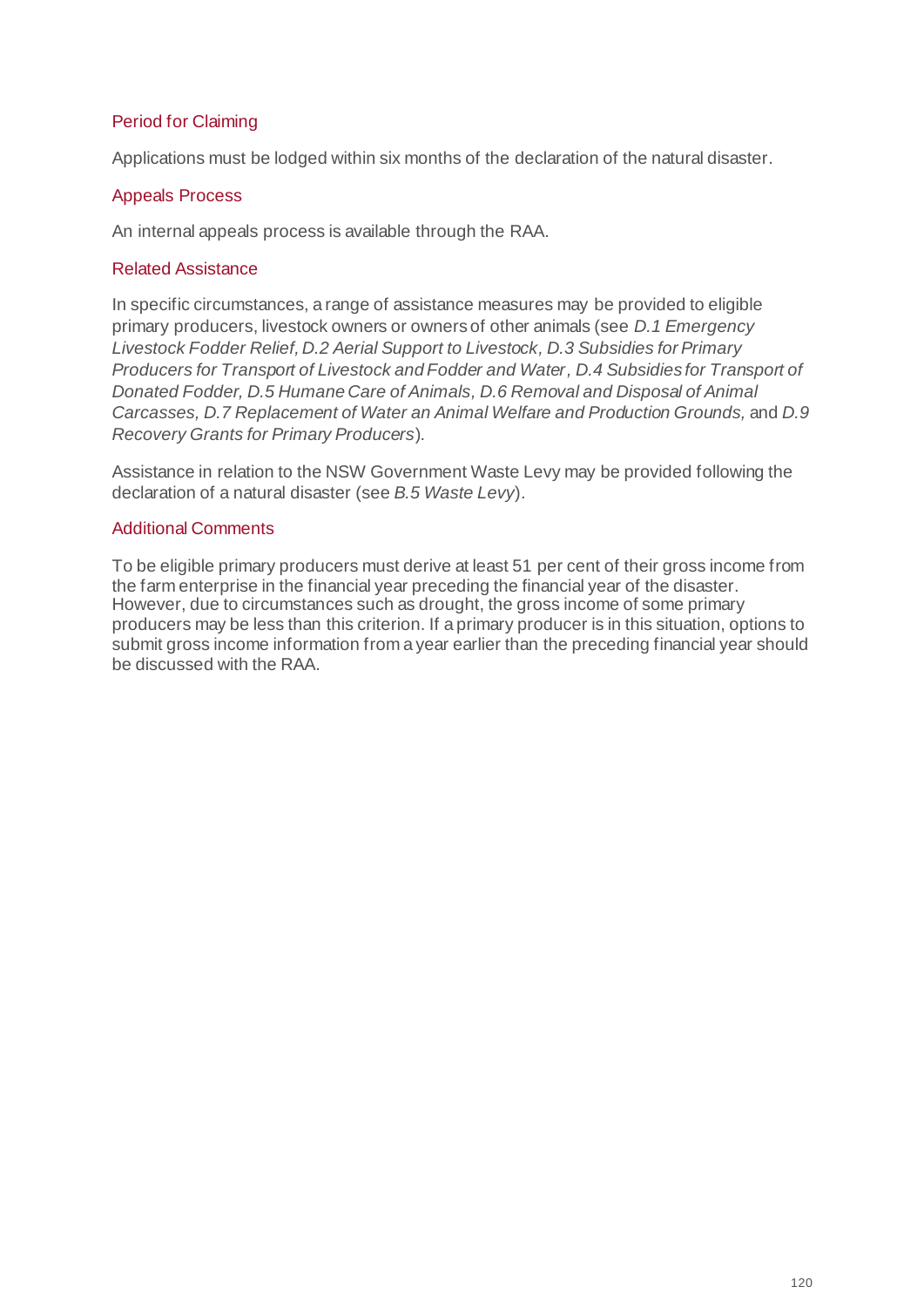# **D.9 Recovery Grants for Primary Producers**

# **Description**

Where the farming sector is severely affected by a natural disaster, with threats to viability and disruption to production likely to extend beyond the current season, grants may be provided to eligible primary producers to contribute towards the costs of:

- clean-up, removal of debris and disposal of dead livestock
- repair or replacement (purchase or hire/lease) of damaged assets such as farm buildings and essential plant and equipment (excluding housing)
- salvaging crops, grain and feed and health maintenance of livestock and poultry and
- fencing, pasture restoration, and infrastructure (including access and internal roads).

#### Eligible Events

This assistance measure is only provided to eligible primary producers, following the declaration of a Natural Disaster by the NSW Government, and following the approval of the Australian Government.

This assistance measure is only provided in the event of Natural Disasters that have severely affected communities, regions or sectors.

#### Who is eligible

When activated, grants are usually provided to primary producers defined as an individual, partnership, trust or company that:

- has a right or interest in a farm enterprise
- contributes a part of his, her or its labour and capital to the enterprise
- derives at least 50 per cent of his, her or its income from the farm enterprise
- is registered with the Australian Taxation Office as a primary producer, with an Australian Business Number (ABN)
- has their primary production enterprise located within a declared local government area.

Primary producers are defined as those that are listed under the Australian New Zealand Standard Industrial Classification 2006 (ANZSIC) 1292.0 (Revision 2.0) Codes 01 (Agriculture), 02 (Aquaculture), 03 (Forestry and Logging), 04 (Fishing, Hunting and Trapping) and 05 (Agriculture, Forestry and Fishing Support Services).

#### Eligibility Criteria

To be eligible, primary producers must:

- have suffered direct damage as a result of the declared disaster
- have responsibility for the essential cost of repair or replacement of the loss or damage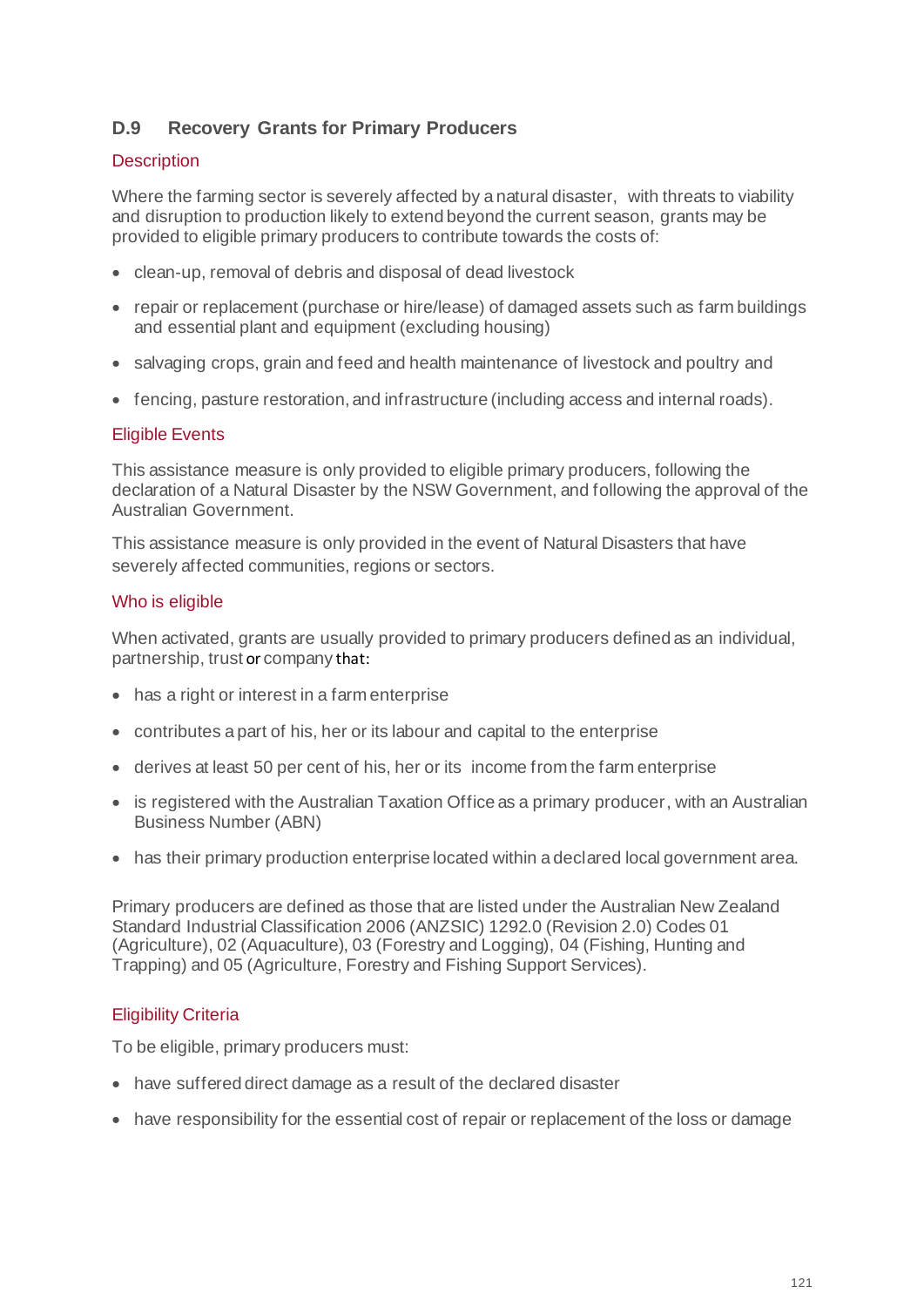- have been conducting a primary production business in the affected area prior to and including the date of the event or are a business in the development phase (e.g. a primary sector with a long lead time to production) and
- have established or are intending to re-establish the primary production enterprise.

#### **Exclusions**

Damage to dwellings and damage covered by insurance is not eligible.

The primary producer's labour costs and the cost of using their existing staff or own equipment is not eligible.

Grants are not provided for loss of trade or income.

#### Amounts Available and Mode of Delivery

The maximum amount provided is determined at the time that the grants program is activated. The circumstances and impact of the declared disaster are taken into account when determining this amount.

#### Conditions of Assistance

The conditions of assistance are set at the time that the grants program is activated.

The assistance provided under this guideline is subject to the requirements of the Australian Government's Disaster Recovery Funding Arrangements (DRFA). Where there is a conflict between the DRFA and these guidelines, the requirements of the DRFA will prevail, unless a specific exemption regarding the conflict is approved by the NSW Government.

#### Administering Agency

NSW Rural Assistance Authority (RAA).

#### Claim Process

Information can be obtained by calling the RAA on Toll Free 1800 678 593 or (02) 6391 3000, or by sending an email to rural.assist@raa.nsw.gov.au.

When activated, the grant may be claimed by completing an application form, which can be obtained from the RAA website or from local rural financial counselling services.

Applicants will be expected to provide a range of supporting documentation, including:

- a quote or estimate or tax invoices or receipts for the repair or restoration work
- the latest local council rate notice and
- copies of both the latest Personal and Farm Business Taxation Returns.

The RAA will assess general eligibility and successful applicants will be advised that they have in-principle approval for the grant.

Actual payment of the grant will only occur on production of tax invoices or receipts, which must be received prior to a specified due date.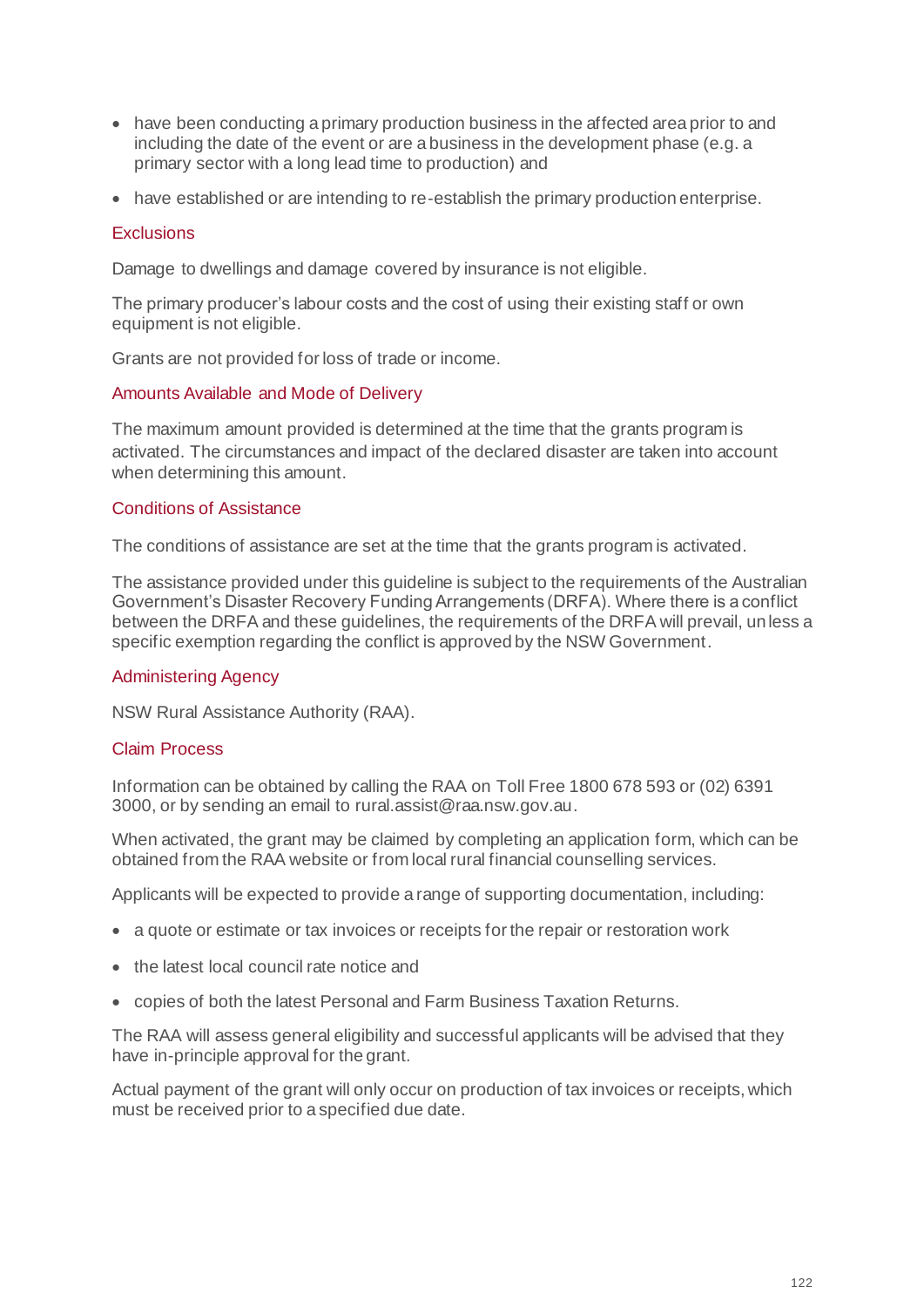# Period for Claiming

Applications must be lodged by the dates specified at the time of the activation which is usually six months after the declaration of a natural disaster. All supporting documentation for the claim must be submitted within 12 months of the date of the declaration.

## Appeals Process

An internal appeals process is available through the RAA.

## Related Assistance

In specific circumstances, a range of assistance measures may be provided to eligible primary producers, livestock owners or owners of other animals (see *D.1 Emergency Livestock Fodder Relief, D.2 Aerial Support to Livestock, D.3 Subsidies for Primary Producers for Transport of Livestock and Fodder and Water, D.4 Subsidies for Transport of Donated Fodder, D.5 Humane Care of Animals, D.6 Removal and Disposal of Animal Carcasses, D.7 Replacement of Water an Animal Welfare and Production Grounds,* and *D.8 Loans to Primary Producers*).

Assistance in relation to the NSW Government Waste Levy may be provided following the declaration of a Natural Disaster (see *B.5 Waste Levy*).

# Additional Comments

To be eligible primary producers must derive at least 51% of their gross income from the farm enterprise in the financial year prior to the year of the disaster. However, due to circumstances such as drought, the gross income of some primary producers may be less than this criterion. If a primary producer is in this situation options to submit gross income information from a year earlier than the preceding financial year should be discussed with the RAA.

Primary producers are not required to complete all expenditure before applying for a grant. In principle approval for a grant will be given to successful applicants and the grant paid when the RAA receives either tax invoices or receipts.

Multiple claims can be made for the same disaster event. However, the total of all claims for a primary producer must not exceed the maximum amount that may be provided under the grant, even if properties affected by the Natural Disaster exist on separate sites under the same ABN. In these instances, rates notices demonstrating ownership at the separate sites must be shown.

Businesses are entitled to assistance under either the primary producer grants or the small business grants, not both.

The disposal costs of dead animals together with their replacement cost are eligible, subject to the exclusions outlined above.

The grant may provide for the cost of sowing replacement crops or pastures that were present before the disaster and which are lost as a result of the disaster. Replacement crops and pastures may be the same or similar to the crops and pastures that were damaged in the disaster, subject to the exclusions outlined above.

The cost of cleaning up a destroyed crop may be provided by the grant, subject to the exclusions outlined above.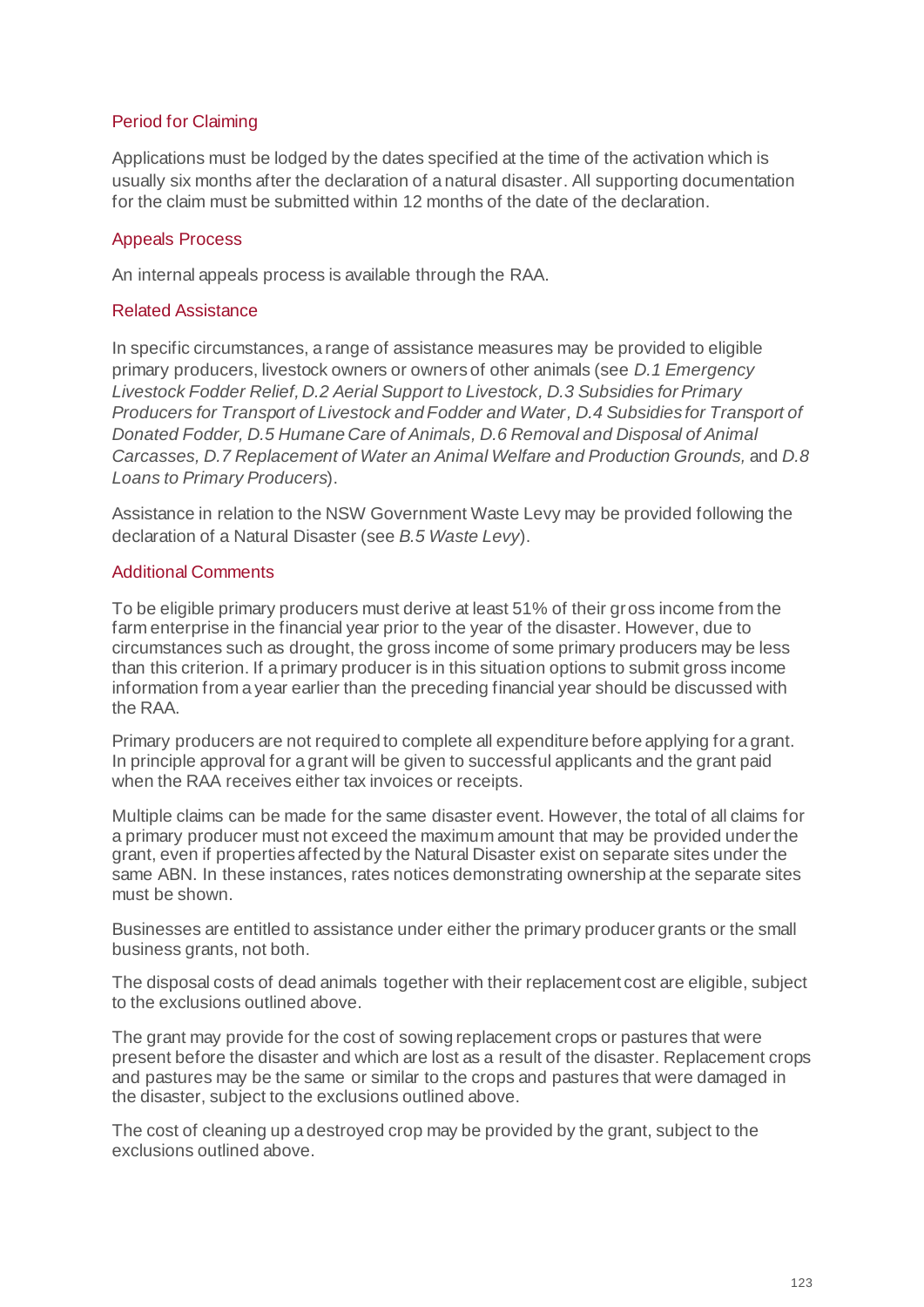**Part E - Assistance to Small Business**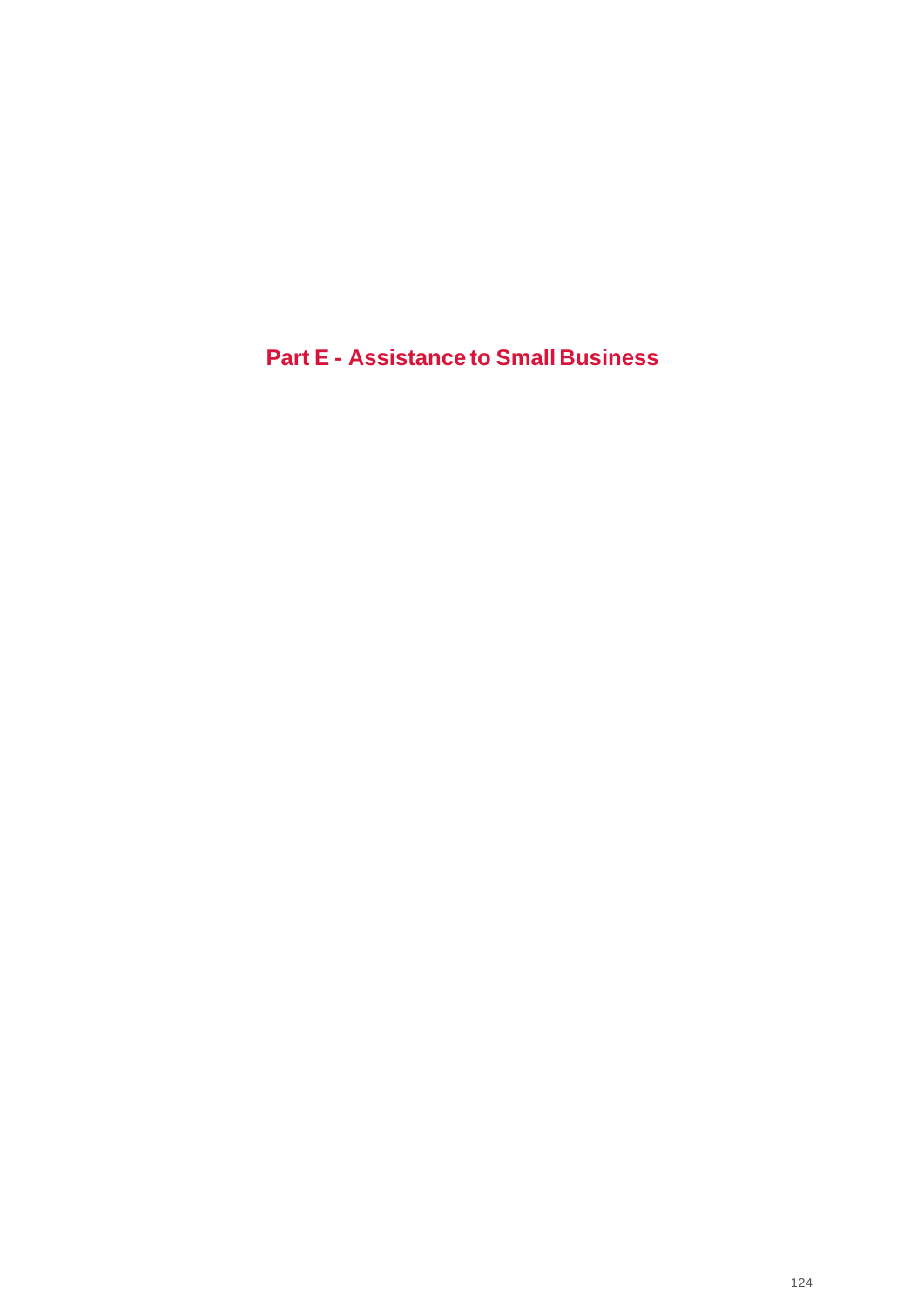# **E.1 Loans to Small Businesses**

#### **Description**

Loans at a concessional fixed-rate with a two year interest and repayment free period may be provided to small business operators for:

- essential working capital for up to 12 months from the date of the disaster, to continue business operations until normal income resumes or until the next major income is received and/or
- replacement and/or repair of property damaged as a result of a disaster and associated improvements not covered by insurance.

# Eligible Events

This assistance measure is only provided to eligible small businesses, following the declaration of a Natural Disaster by the NSW Government.

#### Who is eligible

Small businesses, other than farm enterprises, which employ fewer than 20 full-time equivalent staff. That is, the sum total of all standard hours worked by all employees (whether full-time or part-time) is less than the number of standard hours which would be worked by 20 full time employees, as defined by the Australian Bureau of Statistics.

A small business does not include a sole trader small business where 50 per cent or less of the sole trader's income comes from that business.

# Eligibility Criteria

To be eligible, small businesses must:

- have assets which have been significantly damaged as a direct result of the declared disaster event
- have been viable prior to the declared event
- demonstrate that the assistance will ensure the business continues to be viable
- demonstrate that they are continuing or will re-establish the business enterprise within the same location, or within the same local government area
- earn the majority of their gross income from the business enterprise and
- demonstrate that the business enterprise has the capacity to repay the loan sought.

#### **Exclusions**

Assistance does not provide for costs unrelated to the business enterprise or commitments overdue at the time of the disaster, such as trading accounts, lease or hire purchase instalments, interest on borrowings or loan repayments.

#### Amounts Available and Mode of Delivery

A loan to a maximum of \$130,000 may be provided.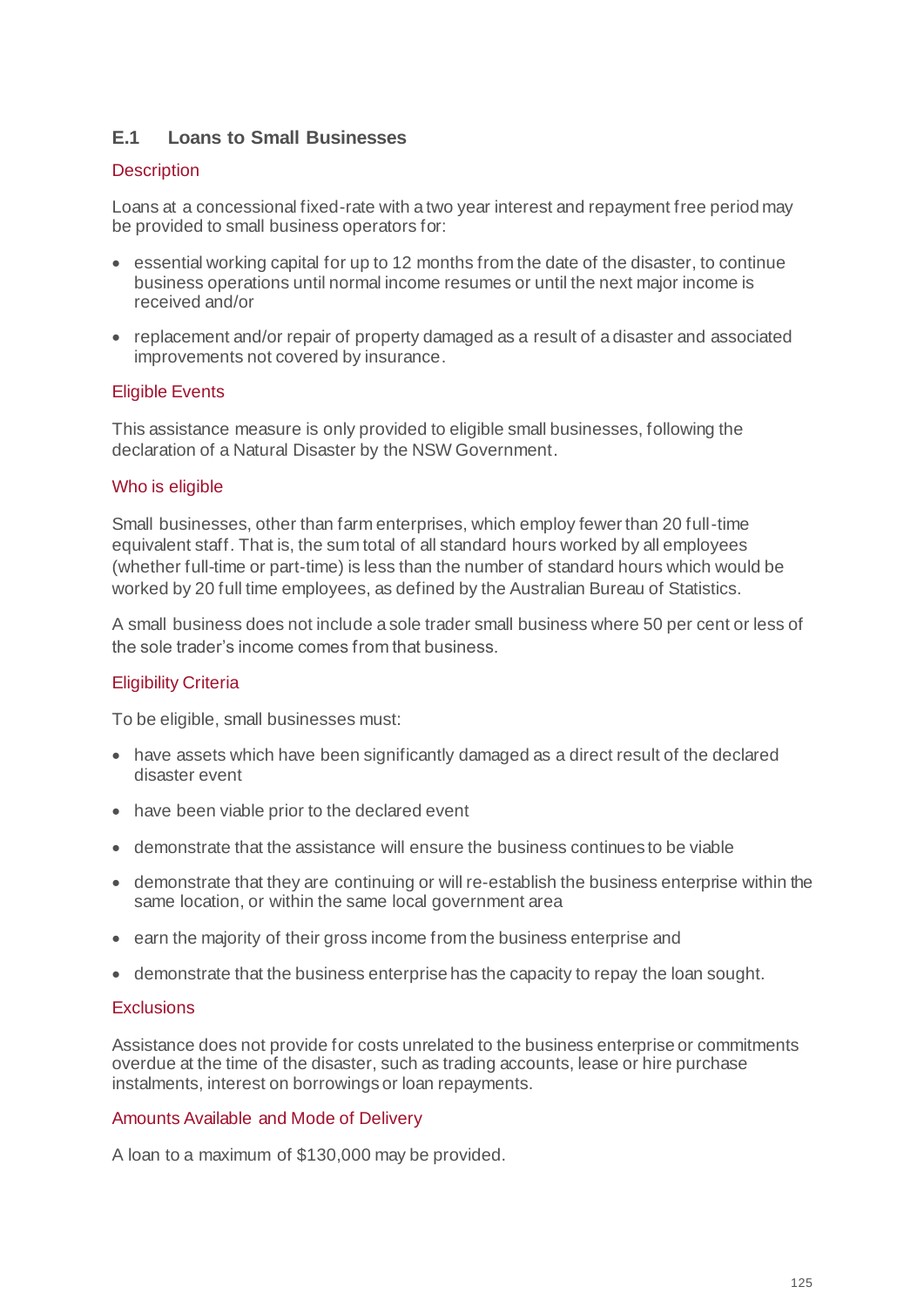All loans have an initial two-year interest and repayment free period. This period is followed by a loan term of up to 10 years (making the maximum loan term 12 years), dependent on the amount borrowed and the applicant's repayment capacity.

# Conditions of Assistance

Repayments may be monthly, half-yearly or annual repayments of principal and interest, generally in line with the applicant's cash flow.

Loans are secured by a registered mortgage over land, and not necessarily a first mortgage. Other security, including a mortgage over land, buildings or other assets from another person may be considered.

# Administering Agency

NSW Rural Assistance Authority (RAA).

#### Claim Process

Information can be obtained by calling the RAA on Toll Free 1800 678 593 or (02) 6391 3000, or by sending an email to rural.assist@raa.nsw.gov.au

Assistance can be claimed by completing an application form, which can be obtained from the RAA website or from local rural financial counselling services.

Applicants will be expected to provide a range of documents including:

- balance sheets and financial statements for the business enterprise (including profit and loss statements, trading account and depreciation schedules)
- individual tax returns and a current listing of all assets and liabilities held by each individual director, shareholder, partner or trustee of the business
- evidence of damage incurred may be sought.

The RAA will assess applications against the eligibility criteria taking into account the availability of cash reserves, investments, un-drawn overdraft balances, and loans with redraw facilities.

Once all the legal requirements have been completed, the RAA will draw down the loan in full and deposit it direct to the nominated bank account.

Applicants will be asked to cover set-up costs for the mortgage registration fee, mortgage duty, agent fees and land title search costs. Financiers may charge fees to the applicant's account when consenting to the RAA's request to take a mortgage over the property offered as security.

#### Period for Claiming

Applications must be lodged within six months of the declaration of the natural disaster.

#### Appeals Process

An internal appeals process is available through the RAA.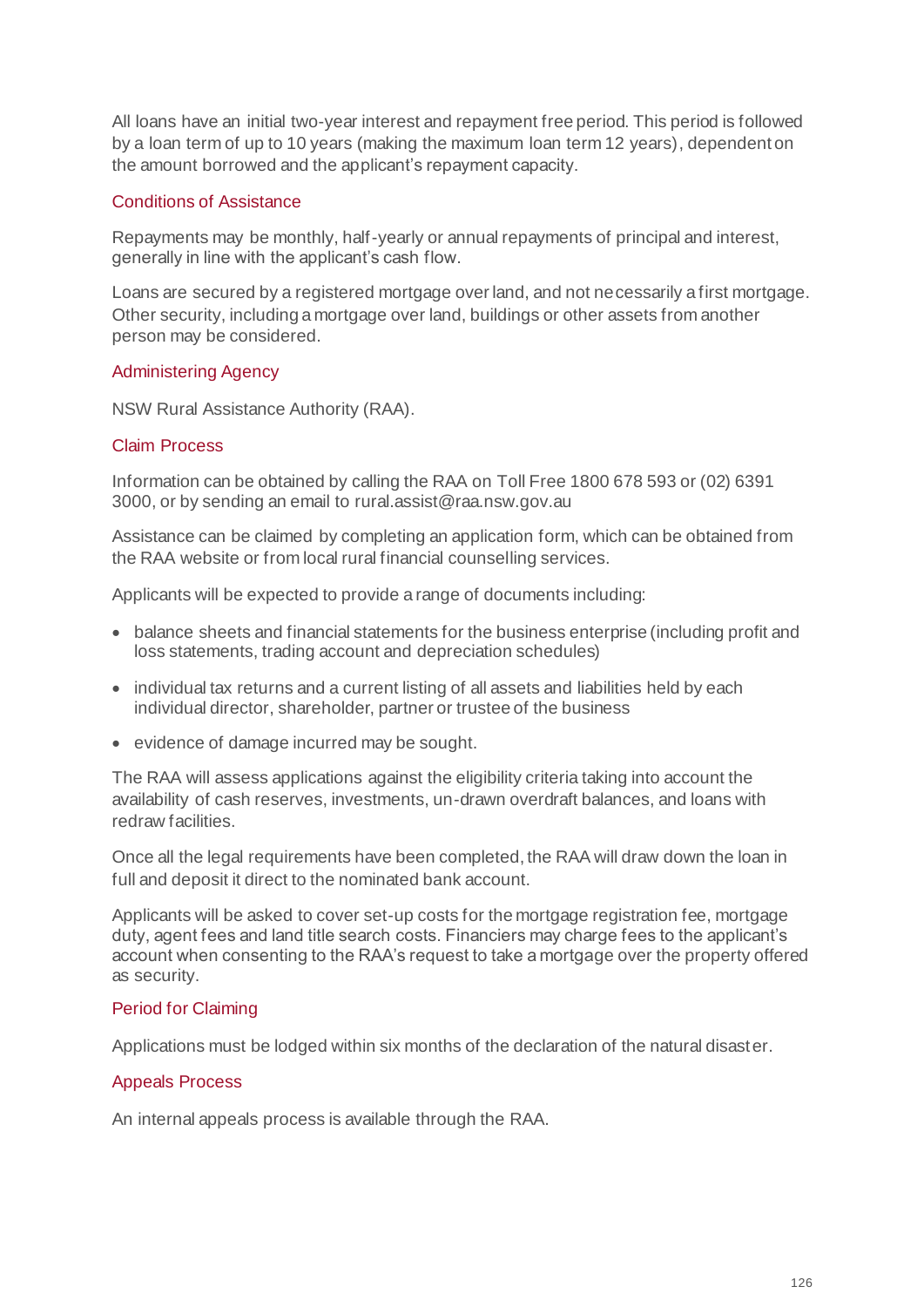#### Related Assistance

Some assistance may be provided in relation to commercial motor vehicles (see *A.6 Stamp Duty Relief for Replacement of Motor Vehicles*).

Separate assistance measures may be provided for primary producers (see *D.8 Loans to Primary Producers,* and *D.9 Recovery Grants for Primary Producers*).

In severe circumstances, grants may be provided to eligible small businesses (see *E.2 Recovery Grants for Small Businesses and non-profit organisations*).

Assistance in relation to the NSW Government Waste Levy may be provided following the declaration of a natural disaster (see *B.5 Waste Levy*).

# Additional Comments

Nil.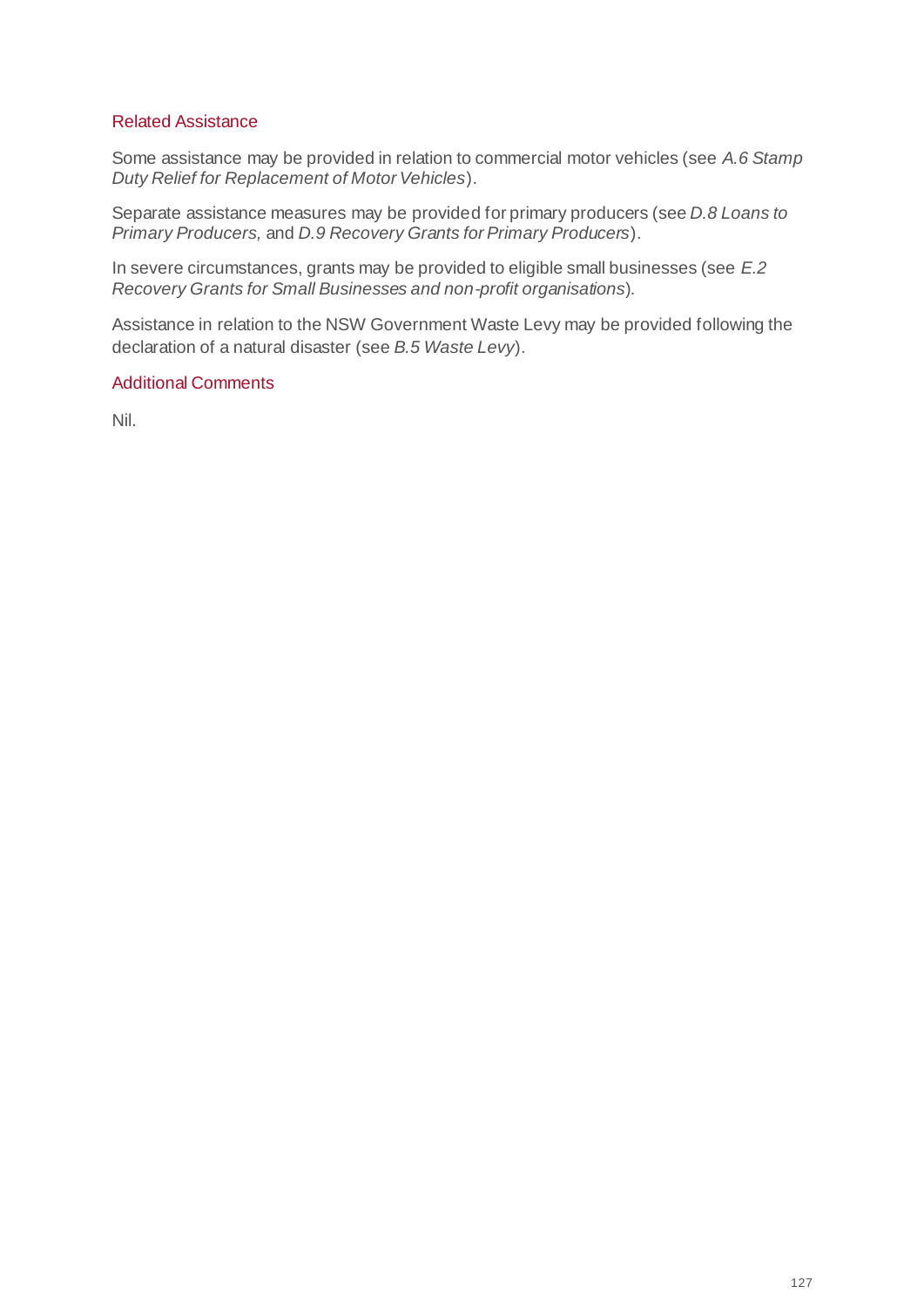# **E.2 Recovery Grants for Small Businesses and non-profit organisations**

## **Description**

Where the business sector is severely affected and the community risks losing essential businesses, grants may be provided to eligible small businesses and non-profit organisations to contribute towards the costs of:

- clean-up and removal of debris, including hire of equipment, disposal costs and labour and material costs above normal wage and material expenditure
- restoration of damaged assets and stock including safety inspections, essential repairs, purchase, hire or lease of equipment and stock essential to the immediate resumption of trading and
- relocation to and leasing of temporary premises when immediate re-opening of damaged premises is not possible.

# Eligible Events

This assistance measure is only provided to eligible small businesses and non-profit organisations, following the declaration of a Natural Disaster by the NSW Government, and following the approval of the Australian Government.

This assistance measure is only provided in the event of Natural Disasters that have severely affected communities, regions or sectors.

# Who is eligible

When activated, grants are usually provided to small businesses that:

- have fewer than 20 full time (or equivalent) employees
- are a registered business, partnership or sole trader
- have an Australian Business Number (ABN) and
- provide the owner with their primary source of income (more than 50%) if the owner is the sole employee of the business.

Grants may also be provided to non-profit organisations that are incorporated charities or non-profit entities which are registered with the Australian Charities and Non-Profits Commission (ACNC) or an equivalent state regulatory body. These non-profit organisations may include: non-profit schools, religious institutions, homeless hostels, aged persons homes, organisations relieving the special needs of people with disabilities, community child care centres, cultural societies, environmental protection societies, neighbourhood associations, public museums and libraries, scouts, sports clubs, surf lifesaving clubs, or traditional service clubs.

# Eligibility Criteria

To be eligible, small businesses and non-profit organisations must:

- have suffered direct damage to their premises and/or tools of trade (e.g. equipment or plant) and the essential cost of repair or replacement are the applicant's responsibility
- are intending to re-establish within the affected area and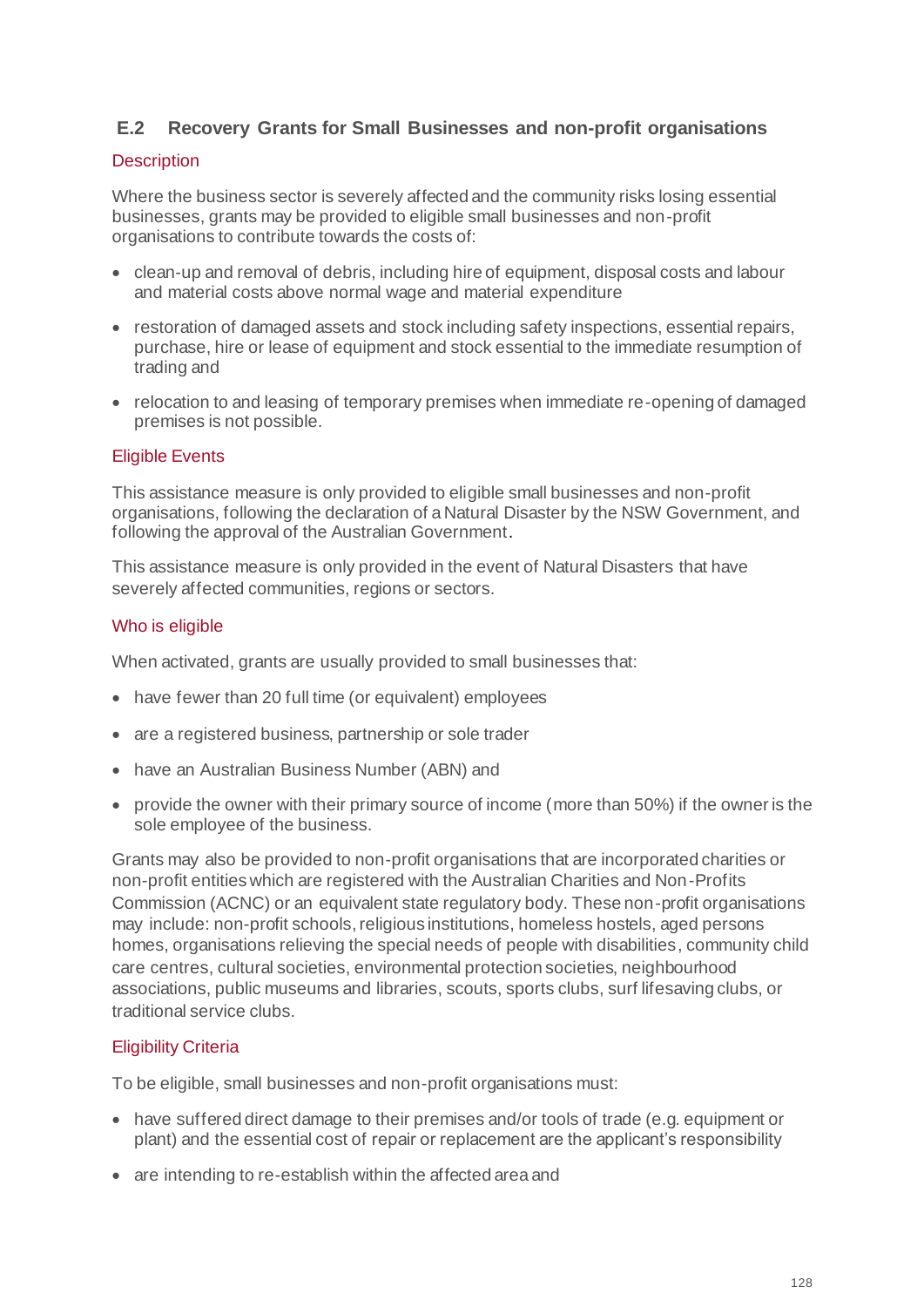• have been conducting business in the affected area prior to and including the date of the event, or are business enterprises in the development phase (e.g. premises being prepared but trading had not yet started).

# **Exclusions**

This assistance measure is not available for:

- businesses or non-profit organisations that are part of a national chain
- public companies that operate alone, or in association with other companies
- primary producers who are eligible for other forms of assistance
- home based hobby businesses (produce less than 50% of the applicant's income)
- damage to dwellings
- damage covered by insurance
- normal wage expenditure and the cost of using the business' existing staff or equipment
- loss of trade or income.

#### Amounts Available & Mode of Delivery

The maximum amount provided is determined at the time that the grants program is activated. The circumstances and impact of the declared disaster are taken into account when determining this amount.

#### Conditions of Assistance

The conditions of assistance are set at the time that the grants program is activated.

The assistance provided under this guideline is subject to the requirements of the Australian Government's Disaster Recovery Funding Arrangements (DRFA). Where there is a conflict between the DRFA and these guidelines, the requirements of the DRFA will prevail, unless a specific exemption regarding the conflict is approved by the NSW Government.

#### Administering Agency

NSW Rural Assistance Authority (RAA).

#### Claim Process

Information can be obtained by calling the RAA on Toll Free 1800 678 593 or (02) 6391 3000, or by sending an email to rural.assist@raa.nsw.gov.au

When activated, the grant assistance may be claimed by completing an application form, which can be obtained from the RAA website or from local rural financial counselling services.

Applicants will be expected to provide a range of supporting documentation, including:

- either a quote, estimate, tax invoice, or receipt for the repair or restoration work
- Certificate of Business Registration from the Office of Fair Trading
- the latest local council rate notice and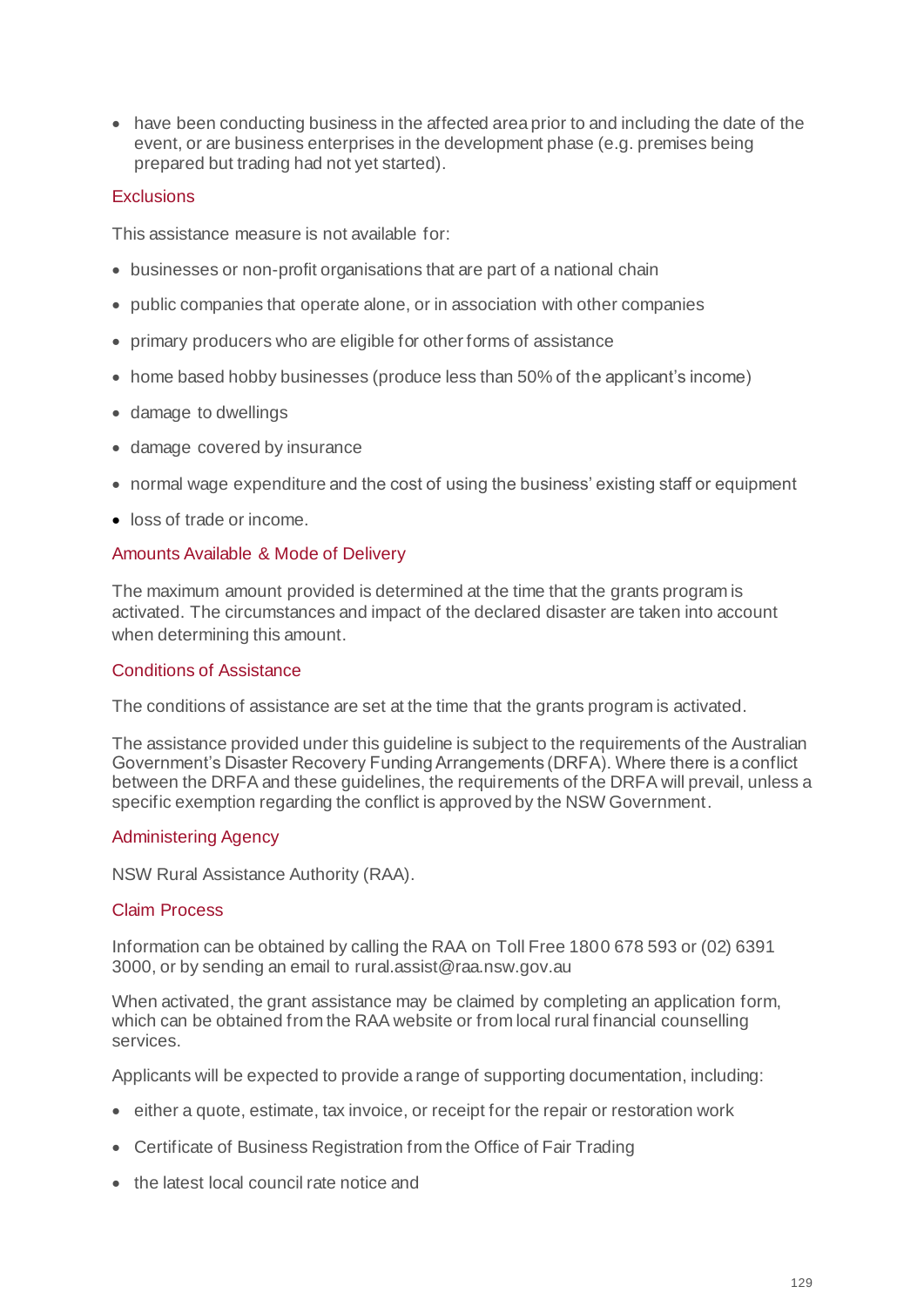• copies of both the latest Personal and Small Business Taxation Returns.

The RAA will assess general eligibility and successful applicants will be advised that they have in-principle approval for the grant.

Actual payment of the grant will only occur on production of tax invoices or receipts, which must be received prior to a specified due date.

#### Period for Claiming

Applications must be lodged by the dates specified at the time of the activation which is usually six months after the declaration of the natural disaster. All supporting documentation for the claim must be submitted within 12 months of the date of the declaration.

#### Appeals Process

An internal appeals process is available through the RAA.

#### Related Assistance

Some assistance may be provided in relation to commercial motor vehicles (see *A.6 Stamp Duty Relief for Replacement of Motor Vehicles*).

Separate assistance measures may be provided for primary producers (see *D.8 Loans to Primary Producers,* and *D.9 Grants to Primary Producers*).

Loans may be provided to eligible small businesses (see *E.1 Loans to Small Businesses*).

Assistance in relation to the NSW Government Waste Levy may be provided following the declaration of a natural disaster (see *B.5 Waste Levy*).

#### Additional Comments

Small businesses and non-profit organisations are not required to complete all expenditure before applying for a grant. In-principle approval for a grant will be given to successful applicants and the grant paid when the RAA receives either tax invoices or receipts.

Multiple claims can be made for the same disaster event, even if properties affected by the Natural Disaster exist on separate sites under the same ABN. In these instances rates notices demonstrating ownership at the separate sites must be shown. However, the total of all claims for an individual small business or non-profit organisation must not exceed the maximum amount that may be provided under the grant.

A small business or non-profit organisation may be eligible if it is located outside the affected area but operates part-time or regularly within the affected area and sustains damage.

Eligible small businesses may include locally owned and operated franchises, businesses not operating from commercial premises, but which experienced damage to primary equipment, and home-based enterprises (claiming only the costs directly attributable to the business).

Businesses are entitled to assistance under either the small business grants or the primary producer grants, not both.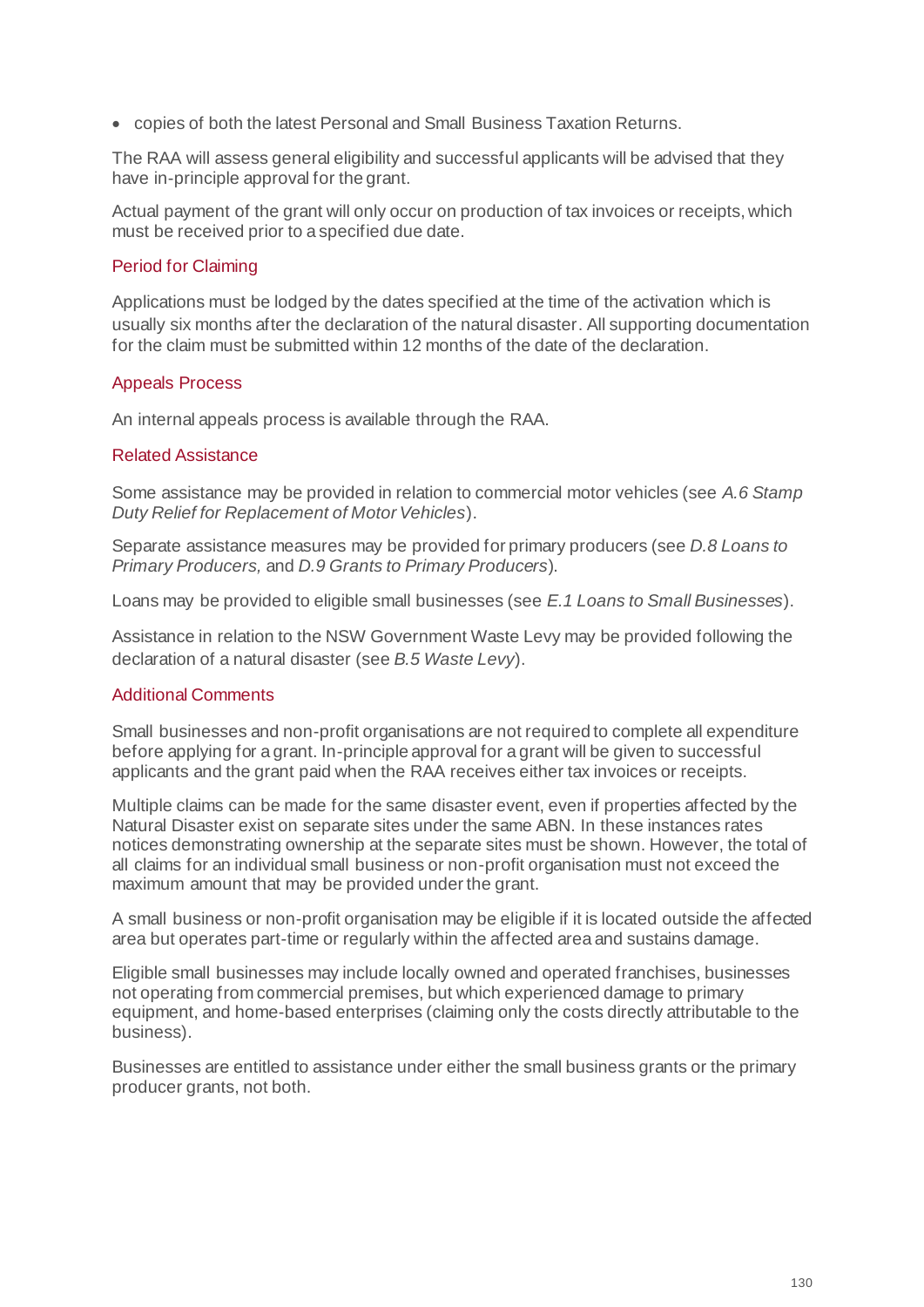# **Appendix 1 – The Disaster Recovery Funding Arrangements**

The following information is reproduced from the Disaster Recovery Funding Arrangements Fact Sheet, published by the Australian Government Department of Home Affairs. The original fact sheet is available at [www.disasterassist.gov.au](http://www.disasterassist.gov.au/)

# **Disaster Recovery Funding Arrangements 2018**

#### Program overview

Responding to natural disasters, including the provision of relief and recovery assistance to disaster affected communities, is primarily the responsibility of state and territory governments ('the states'). However, in recognition of the significant cost of natural disasters, the Australian Government established the joint Australian Government-State cost sharing arrangements to alleviate the financial burden on the states and to facilitate the early provision of assistance to disaster affected communities. Through the Disaster Recovery Funding Arrangements 2018 (DRFA), the Australian Government provides financial assistance directly to the states to assist them with costs associated with certain disaster relief and recovery assistance measures.

The DRFA makes provisions for state governments to activate relief and recovery assistance immediately following a disaster without seeking approval from the Australian Government. Under these arrangements, the states determine the type and level of assistance to make available. Importantly the states are not bound by the assistance available under the DRFA. That is, states can make available whatever assistance deemed necessary regardless of whether it is eligible for cost sharing under the DRFA. This recognises that states are best placed to identify the type and level of assistance to make available following a disaster, in accordance with their responsibility for disaster management.

#### Basic principles for DRFA assistance

The DRFA operates in accordance with the following principles:

- DRFA assistance is intended to be in the nature of an emergency helping hand for those in need, rather than to provide compensation for losses or restore lifestyles to their pre-disaster standard
- DRFA assistance is not intended to replace the need for appropriate self-help strategies, such as acquiring insurance or undertaking appropriate disaster mitigation
- in accordance with their responsibilities, the states and local governments should draw on their own resources to provide disaster assistance before seeking support from the Australian Government through the DRFA
- DRFA assistance should be used to complement and promote disaster resilience outcomes for affected individuals and communities

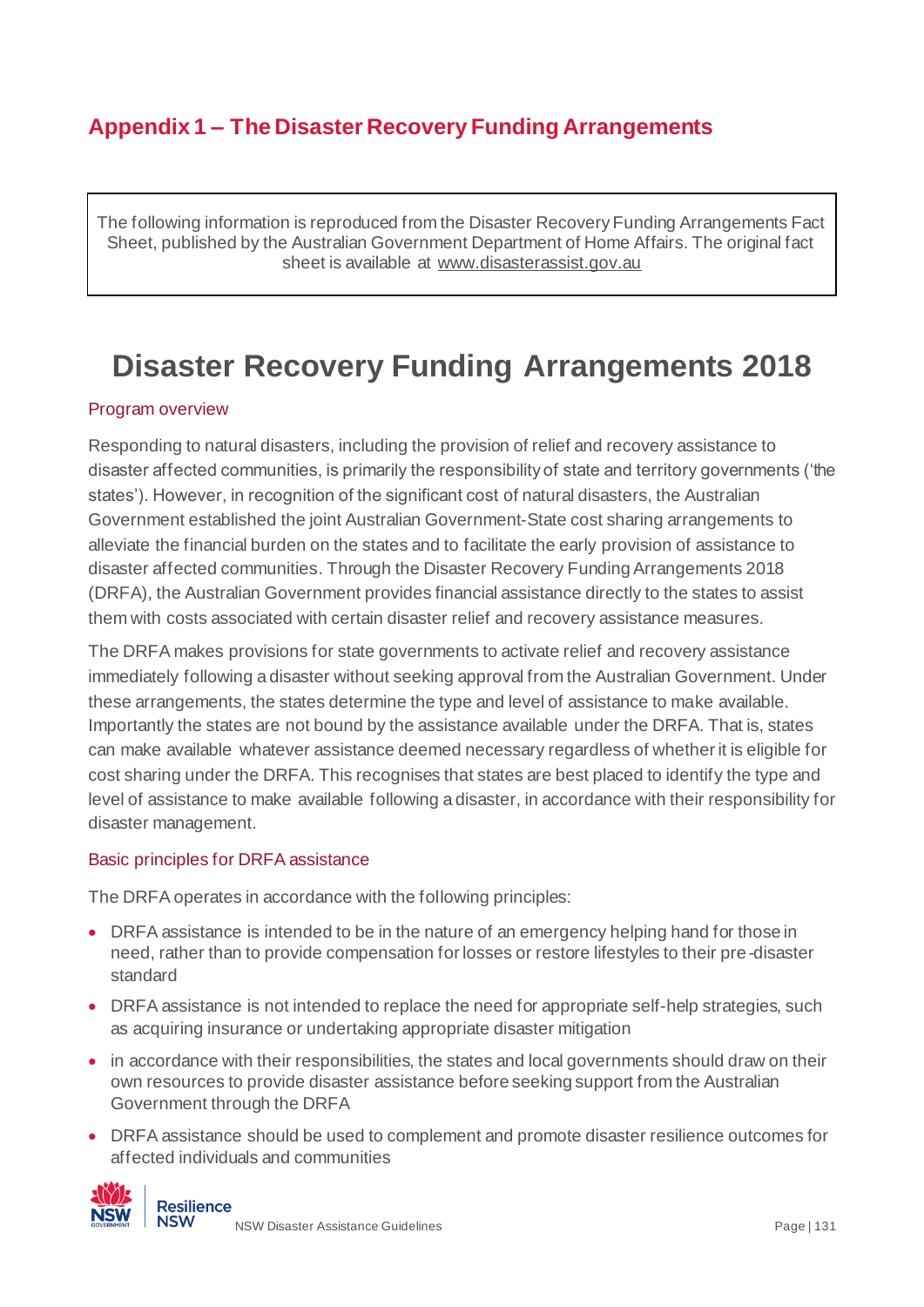• as far as practicable, DRFA assistance is to be designed to achieve an efficient allocation of resources. In particular, assistance should provide value-for-money outcomes for all levels of government.

# DRFA assistance measures

There are four categories of assistance measures under the DRFA:

- 1. **Category A**: assistance to individuals to alleviate personal hardship or distress arising as a direct result of a disaster. Category A assistance is provided automatically by the states without requiring approval from the Australian Government.
- 2. **Category B**: assistance to the state, and/or local governments for the restoration of essential public assets and certain counter-disaster operations. Category B assistance also covers assistance to small businesses, primary producers, not-for-profit organisations and needy individuals through concessional loans, subsidies or grants. Category B assistance is provided automatically by the states without requiring approval from the Australian Government.
- 3. **Category C**: assistance for severely affected communities, regions or sectors and includes clean-up and recovery grants for small businesses and primary producers and/or the establishment of a Community Recovery Fund. Category C assistance is only made available when the impact of a disaster is severe. It is intended to be in addition to assistance under Categories A and B and is usually considered once the impacts of the disaster on affected communities have been assessed. Category C assistance is requested from the states and requires agreement from the Prime Minister.
- **4. Category D**: exceptional circumstances assistance beyond Categories A, B and C. Category D assistance is generally considered once the impact of the disaster has been assessed and specific recovery gaps identified. Category D assistance is requested from the states and requires agreement from the Prime Minister.

# DRFA funding arrangements

Under the DRFA, the Australian Government provides financial assistance up to 75 per cent to the states in respect of eligible expenditure on relief and recovery assistance. Funding can either be provided in the form of a financial reimbursement or as an advance payment. Advance payments are generally only made in response to significant and extremely damaging natural disasters where the cost is likely to be greater than the state can manage in the immediate to short-term.

The level of financial assistance provided by the Australian Government to the states under the DRFA depends on the type of assistance provided and the level of expenditure incurred by a state within a financial year. In this way, the DRFA operates as a financial safety-net for the states when they experience frequent and/or severe natural disasters. As the cost of providing assistance to disaster affected communities increases, so too does the level of financial support from the Australian Government to the states.

In order to calculate the level of financial support, expenditure thresholds are used, which take into account the capacity of individual states to fund relief and recovery assistance.